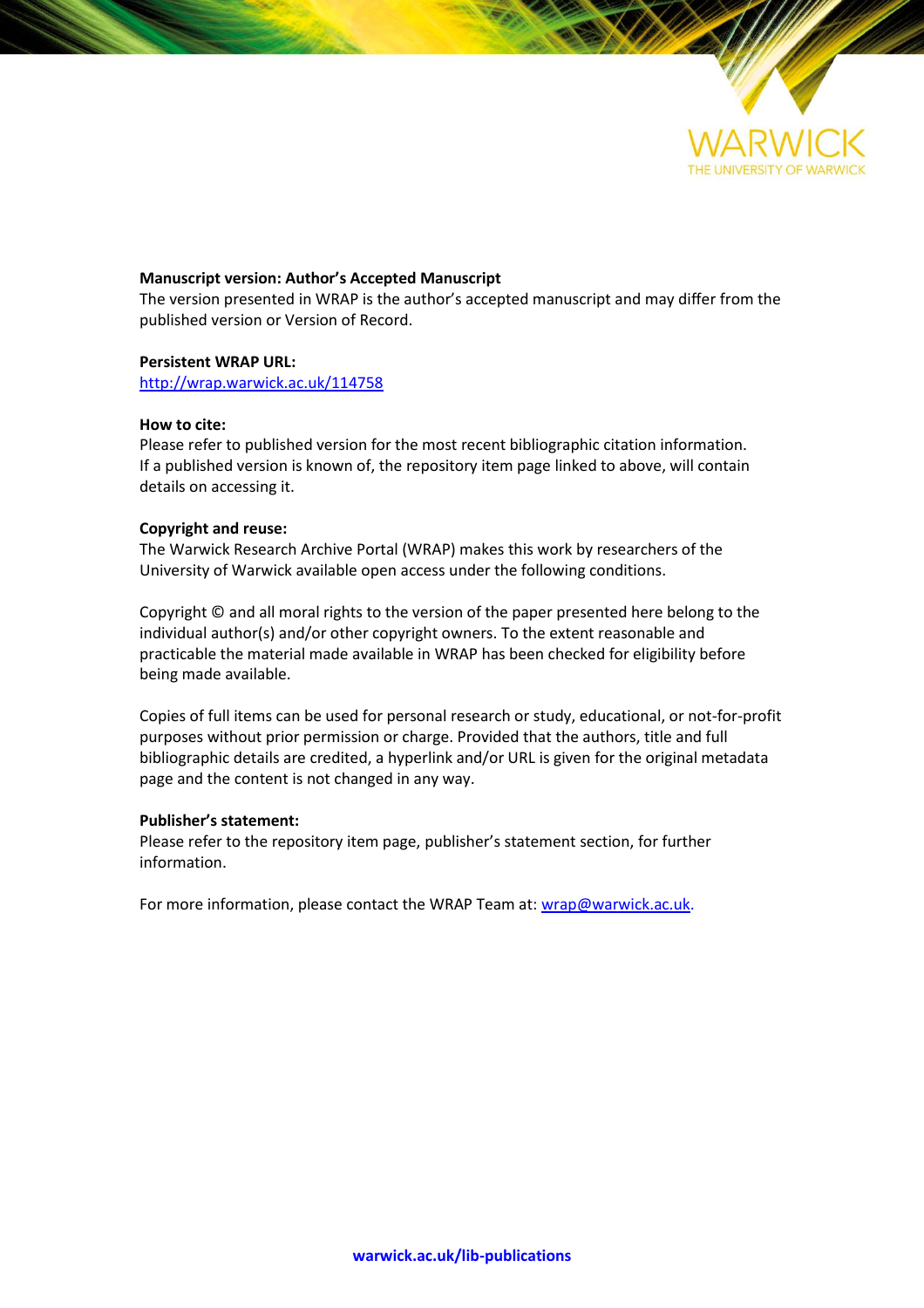Theodoros Assiotis, Neil O'Connell and Jon Warren

**Abstract** We study in some generality intertwinings between *h*-transforms of Karlin-McGregor semigroups associated with one dimensional diffusion processes and those of their Siegmund duals. We obtain couplings so that the corresponding processes are interlaced and furthermore give formulae in terms of block determinants for the transition densities of these coupled processes. This allows us to build diffusion processes in the space of Gelfand-Tsetlin patterns so that the evolution of each level is Markovian. We show how known examples naturally fit into this framework and construct new processes related to minors of matrix valued diffusions. We also provide explicit formulae for the transition densities of the particle systems with one-sided collisions at either edge of such patterns.

# **1 Introduction**

In this work we study in some generality intertwinings and couplings between Karlin-McGregor semigroups (see [\[48\]](#page-75-0), also [\[47\]](#page-75-1)) associated with one dimensional diffusion processes and their duals. Let *X*(*t*) be a diffusion process with state space an interval  $I \subset \mathbb{R}$  with end points  $l < r$  and transition density  $p_t(x, y)$ . We define the Karlin-McGregor semigroup associated with *X*, with *n* particles, by its transition densities (with respect to Lebesgue measure) given by,

Theodoros Assiotis

School of Mathematics, University of Bristol, U.K., e-mail: <T.Assiotis@bristol.ac.uk> Neil O'Connell

School of Mathematics and Statistics, University College Dublin, Dublin 4, Ireland e-mail: <neil.oconnell@ucd.ie>

Jon Warren

Department of Statistics, University of Warwick, Coventry CV4 7AL, U.K. e-mail: <J.Warren@warwick.ac.uk>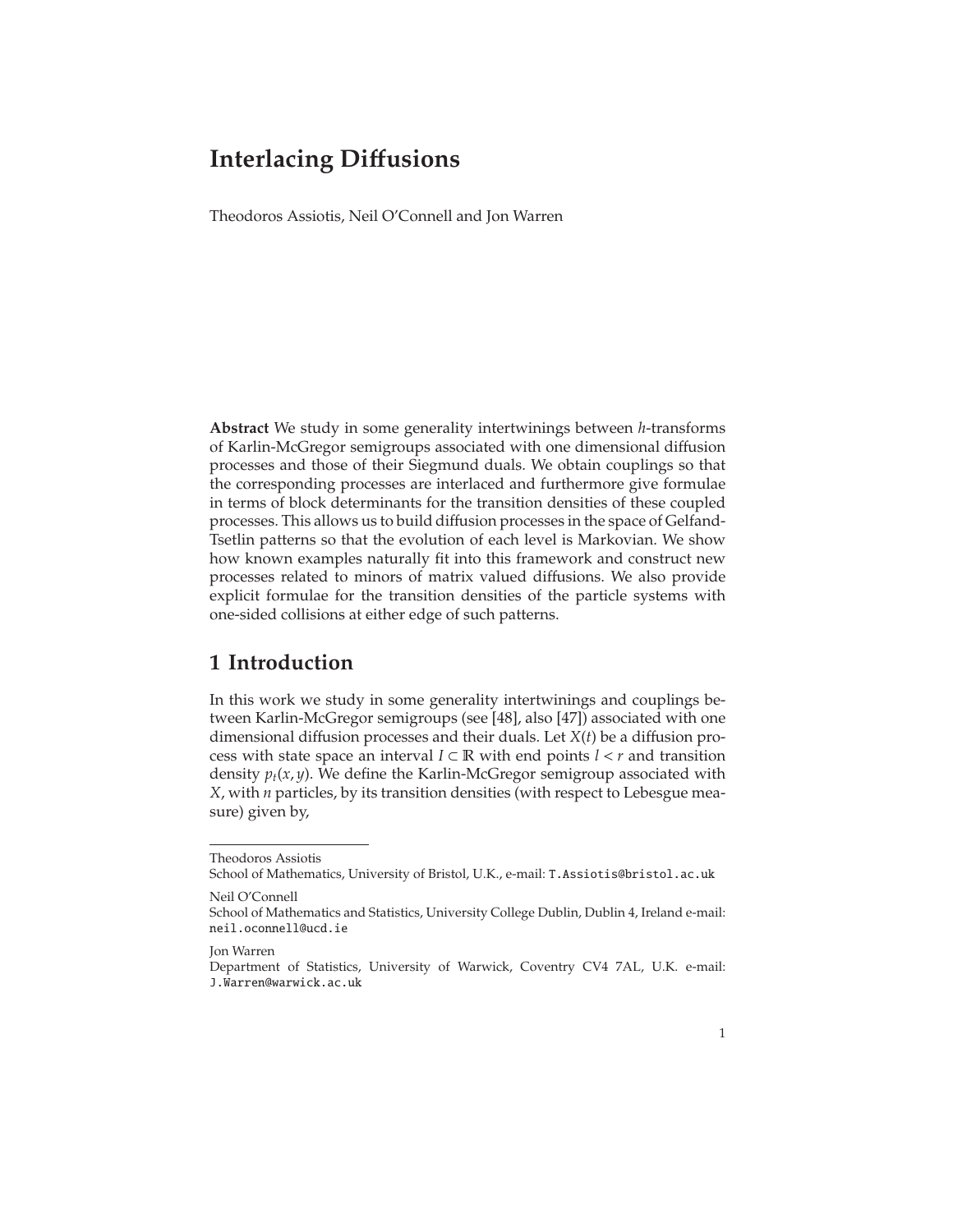$$
\det(p_t(x_i,y_j))_{i,j=1}^n
$$

for  $x, y \in W^n(I^{\circ})$  where  $W^n(I^{\circ}) = (x = (x_1, \dots, x_n) : l < x_1 \leq \dots \leq x_n < r)$ . This sub-Markov semigroup is exactly the semigroup of *n* independent copies of the diffusion process *X* which are killed when they intersect. For such a diffusion process *X*(*t*) we consider the conjugate (see [\[71\]](#page-76-0)) or Siegmund dual (see [\[21\]](#page-74-0) or the original paper [\[66\]](#page-76-1)) diffusion process  $\ddot{X}(t)$  via a description of its generator and boundary behaviour in the next subsection. The key relation dual/conjugate diffusion processes satisfy is the following (see Lemma [2.2\)](#page-8-0), with  $z, z' \in I^{\circ}$ ,

$$
\mathbb{P}_z(X(t)\leq z')=\mathbb{P}_{z'}(\hat{X}(t)\geq z).
$$

We will obtain *couplings* of *h*-transforms of Karlin-McGregor semigroups associated with a diffusion process and its dual so that the corresponding processes *interlace*. We say that  $y \in W^n(I^{\circ})$  and  $x \in W^{n+1}(I^{\circ})$  interlace and denote this by *y* < *x* if  $x_1 \le y_1 \le x_2 \le \cdots \le x_{n+1}$ . Note that this defines a space denoted by  $W^{n,n+1}(I^{\circ}) = ((x,y): l < x_1 \le y_1 \le x_2 \le \cdots \le x_{n+1} < r),$ 

$$
\begin{array}{c}\nx_1 \ y_1 \ x_2 \ y_1 \ x_3 \\
\bullet \quad \bullet \quad \bullet \quad \bullet \quad \bullet \quad \bullet \quad \bullet \quad \bullet \\
\end{array}
$$

with the following two-level representation,

$$
\begin{array}{ccccccccc}\ny_1 & y_1 & \dots & \dots & y_n \\
x_1 & x_2 & x_3 & \dots & x_n \\
\bullet & \bullet & \bullet & \cdots & \bullet & \bullet\n\end{array}.
$$

Similarly, we say that  $x, y \in W^n(I^{\circ})$  interlace if  $l < y_1 \le x_1 \le y_2 \le \cdots \le x_n < r$ (we still denote this by *y* < *x*). Again, this defines the space  $W^{n,n}(I^{\circ}) = ((x, y) :$ *l* < *y*<sub>1</sub> ≤ *x*<sub>1</sub> ≤ *y*<sub>2</sub> ≤ ··· ≤ *x*<sub>*n*</sub> < *r*),

$$
\begin{array}{cccc}\ny_1 & x_1 & y_2 & x_2 & \dots & x_{n-1} & y_n & x_n \\
\bullet & \bullet & \bullet & \dots & \bullet & \bullet & \bullet\n\end{array}
$$

with the two-level representation,

$$
\begin{array}{ccccccccc}\ny_1 & y_2 & \dots & y_n \\
x_1 & x_2 & \dots & \bullet \\
\bullet & \bullet & \cdots & \bullet & \bullet\n\end{array}.
$$

Our starting point in this paper are explicit transition kernels, actually arising from the consideration of stochastic coalescing flows. These kernels defined on  $W^{n,n+1}(I^{\circ})$  (or  $W^{n,n}(I^{\circ})$ ) are given in terms of block determinants and give rise to a Markov process  $Z = (X, Y)$  with (sub-)Markov transition semigroup  $Q_t$  with joint dynamics described as follows. Let *L* and  $\hat{L}$  be the generators of a pair of one dimensional diffusions in Siegmund duality. Then, after an appropriate Doob's *h*-transformation *Y* evolves *autonomously* as *n* L-diffusions conditioned not to intersect. The *X* components then evolve as *n*+1 (or *n*) independent *L*-diffusions reflected off the random *Y* barriers, a notion made precise in the next subsection. Our main result, Theorem [2.19](#page-21-0)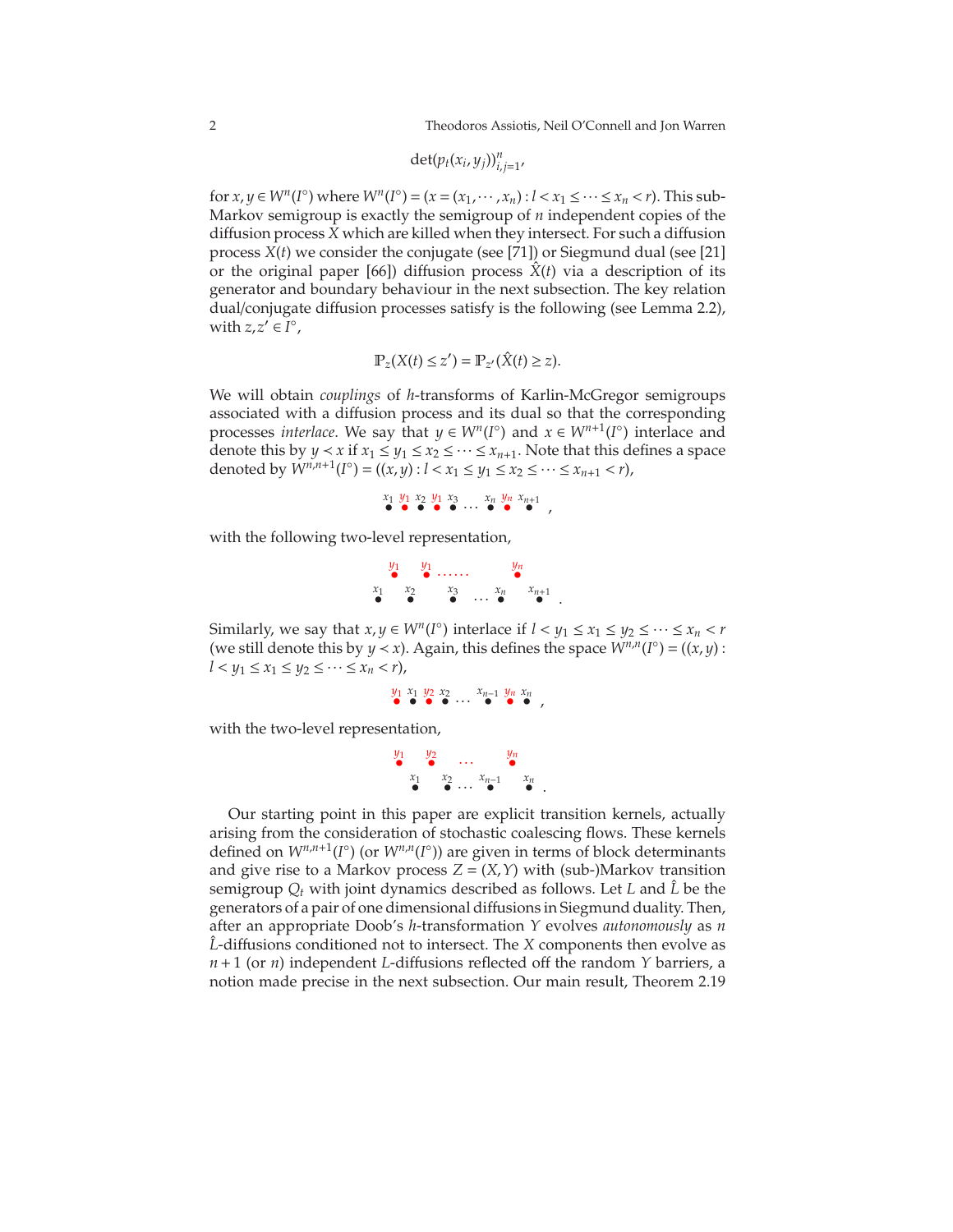in the text, states (modulo technical assumptions) that under a special initial condition for  $Z = (X, Y)$ , the *non-autonomous* X component is distributed as a Markov process in its own right. Its evolution governed by an explicit Doob's *h*-transform of the Karlin-McGregor semigroup associated with *n*+1 (or *n*) *L*-diffusions.

At the heart of this result lie certain intertwining relations, obtained immediately from the special structure of *Q<sup>t</sup>* , of the form,

$$
P_t \Lambda = \Lambda Q_t \tag{1}
$$

$$
\Pi \hat{P}_t = Q_t \Pi \tag{2}
$$

where  $\Lambda$  is an explicit positive kernel (not yet normalized),  $\Pi$  is the operator induced by the projection on the *Y* level, *P<sup>t</sup>* is the Karlin-McGregor semigroup associated with the one dimensional diffusion process with transition density  $p_t(x, y)$  and  $\hat{P}_t$  the corresponding semigroup associated with its dual/conjugate (some conditions and more care is needed regarding boundary behaviour for which the reader is referred to the next section).

Now we move towards building a multilevel process. First, note that by concatenating  $W^{1,2}(I^{\circ}), W^{2,3}(I^{\circ}), \cdots, W^{N-1,N}(I^{\circ})$  we obtain the space of Gelfand-Tsetlin patterns of depth *N* denoted by GT(*N*),

$$
\mathbb{GT}(N) = \{ (X^{(1)}, \cdots, X^{(N)}) : X^{(n)} \in W^n(I^{\circ}), X^{(n)} \prec X^{(n+1)} \}.
$$

A point  $(X^{(1)}, \dots, X^{(N)}) \in \mathbb{GT}(N)$  is typically depicted as an array as shown in the following diagram:



Similarly, by concatenating  $W^{1,1}(I^{\circ})$ ,  $W^{1,2}(I^{\circ})$ ,  $W^{2,2}(I^{\circ})$ ,  $\cdots$  ,  $W^{N,N}(I^{\circ})$  we obtain the space of symplectic Gelfand-Tsetlin patterns of depth *N* denoted by GT**s**(*N*),

$$
\mathbb{GT}_{\mathbf{s}}(N) = \{ (X^{(1)}, \hat{X}^{(1)} \cdots, X^{(N)}, \hat{X}^{(N)}) : X^{(n)}, \hat{X}^{(n)} \in W^{n}(I^{\circ}), X^{(n)} \prec \hat{X}^{(n)} \prec X^{(n+1)} \},
$$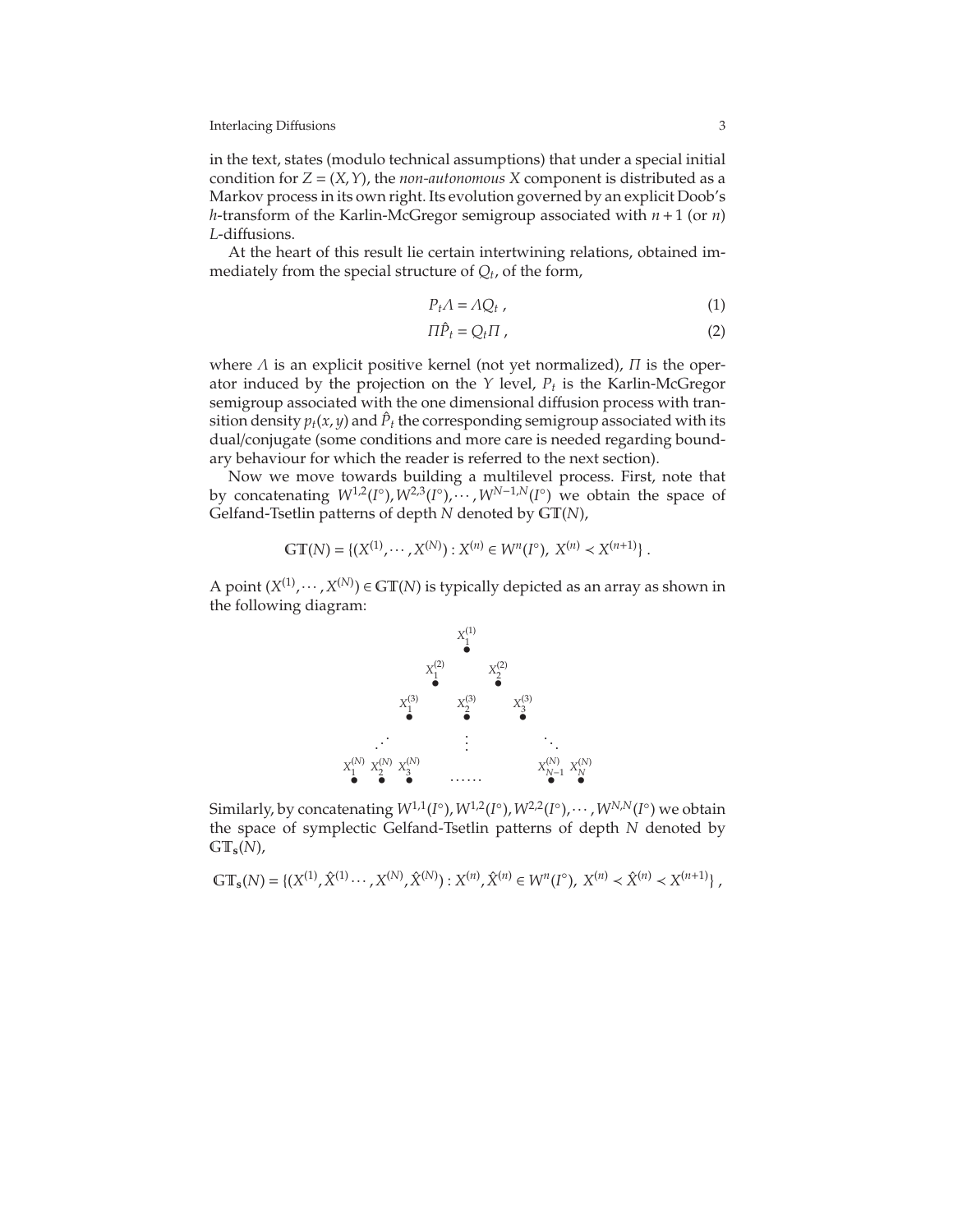

Theorem [2.19](#page-21-0) allows us to concatenate a sequence of  $W^{n,n+1}$ -valued processes (or two-level processes), by a procedure described at the beginning of Section 3, in order to build diffusion processes in the space of Gelfand Tsetlin patterns so that each level is Markovian with explicit transition densities. Such examples of dynamics on *discrete* Gelfand-Tsetlin patterns have been extensively studied over the past decade as models for random surface growth, see in particular [\[11\]](#page-74-1), [\[10\]](#page-74-2), [\[74\]](#page-76-2) and the more recent paper [\[18\]](#page-74-3) and the references therein. They have also been considered in relation to building infinite dimensional Markov processes, preserving some distinguished measures of representation theoretic origin, on the boundary of these Gelfand-Tsetlin graphs via the *method of intertwiners*; see Borodin and Olshanski [\[9\]](#page-74-4) for the type A case and more recently Cuenca [\[22\]](#page-74-5) for the type BC. In the paper [4] we pursued these directions in some detail.

Returning to the continuum discussion both the process considered by Warren in [\[72\]](#page-76-3) which originally provided motivation for this work and a process recently constructed by Cerenzia in [\[17\]](#page-74-6) that involves a hard wall fit in the framework introduced here. The techniques developed in this paper also allow us to study at the process level (and not just at fixed times) the process constructed by Ferrari and Frings in [\[31\]](#page-75-2). The main new examples considered in this paper are:

- Interlacing diffusion processes built from non-intersecting squared Bessel processes, that are related to the *LUE* matrix diffusion process minors studied by König and O'Connell in [50] and a dynamical version of a model considered by Dieker and Warren in [\[26\]](#page-75-3). More generally, we study all diffusion processes associated with the classical orthogonal polynomials in a uniform way. This includes non-intersecting Jacobi diffusions and is related to the *JUE* matrix diffusion, see [\[28\]](#page-75-4).
- Interlacing Brownian motions in an interval, related to the eigenvalue processes of Brownian motions on some classical compact groups.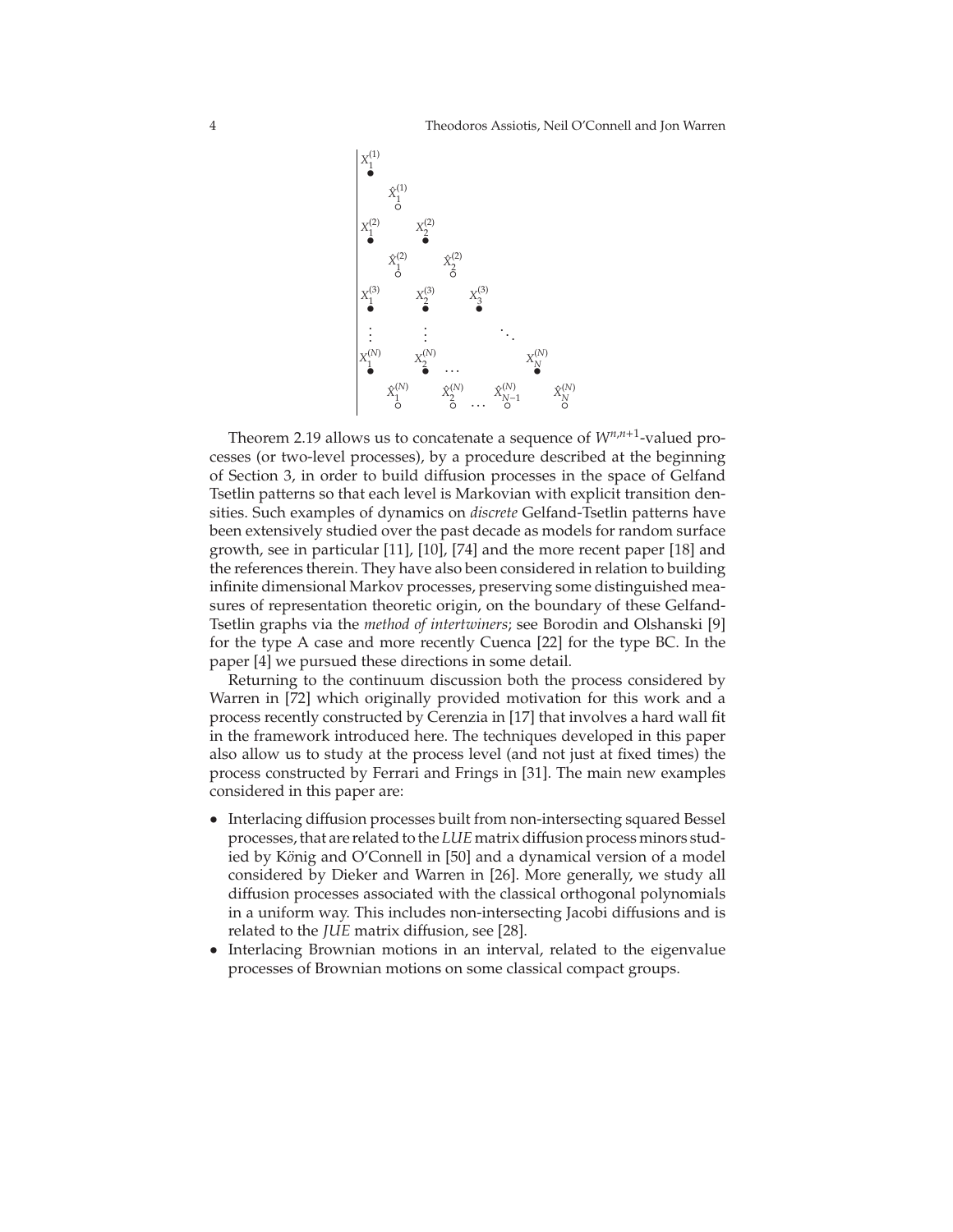• A general study of interlacing diffusion processes with discrete spectrum and connections to the classical theory of total positivity and Chebyshev systems, see for example the monograph of Karlin [\[47\]](#page-75-1).

We now mention a couple of recent works in the literature that are related to ours. Firstly a different approach based on generators for obtaining couplings of intertwined multidimensional diffusion processes via hard reflection is investigated in Theorem 3 of [\[60\]](#page-76-4). This has subsequently been extended by Sun [\[69\]](#page-76-5) to isotropic diffusion coefficients, who making use of this has independently obtained similar results to us for the specific *LUE* and *JUE* processes. Moreover, a general β extension of the intertwining relations for the random matrix related aforementioned processes was also established in the note [\[2\]](#page-74-7) by one of us. Finally, some results from this paper have been used recently in [\[3\]](#page-74-8) to construct an infinite dimensional Feller process on the so called *graph of spectra*, that is the continuum analogue of the Gelfand-Tsetlin graph, which leaves the celebrated Hua-Pickrell measures invariant.

We also study the interacting particle systems with one-sided collisions at either edge of such Gelfand-Tsetlin pattern valued processes and give explicit Schutz-type determinantal transition densities for them in terms of derivatives and integrals of the one dimensional kernels. This also leads to formulas for the largest and smallest eigenvalues of the *LUE* and *JUE* ensembles in analogy to the ones obtained in [\[72\]](#page-76-3) for the *GUE*.

Finally, we briefly explain how this work is connected to superpositions/ decimations of random matrix ensembles (see e.g.[\[34\]](#page-75-5)) and in a different direction to the study of strong stationary duals. This notion was considered by Fill and Lyzinski in [\[32\]](#page-75-6) motivated in turn by the study of strong stationary times for diffusion processes (first introduced by Diaconis and Fill in [\[25\]](#page-75-7) in the Markov chain setting).

The rest of this paper is organised as follows:

- (i) In Section 2 we introduce the basic setup of dual/conjugate diffusion processes, give the transition kernels on interlacing spaces and our main results on intertwinings and Markov functions.
- (ii) In Section 3 we apply the theory developed in this paper to show how known examples easily fit into this framework and construct new ones, among others the ones alluded to above.
- (iii) In Section 4 we study the interacting particle systems at the edges of the Gelfand-Tsetlin patterns.
- (iv) In Section 5 we prove well-posedness of the simple systems of *SDEs* with reflection described informally in the first paragraphs of the introduction and under assumptions that their transition kernels are given by those in Section 2.
- (v) In the Appendix we elaborate on and give proofs of some of the facts stated about dual diffusion processes in Section 2 and also discuss entrance laws.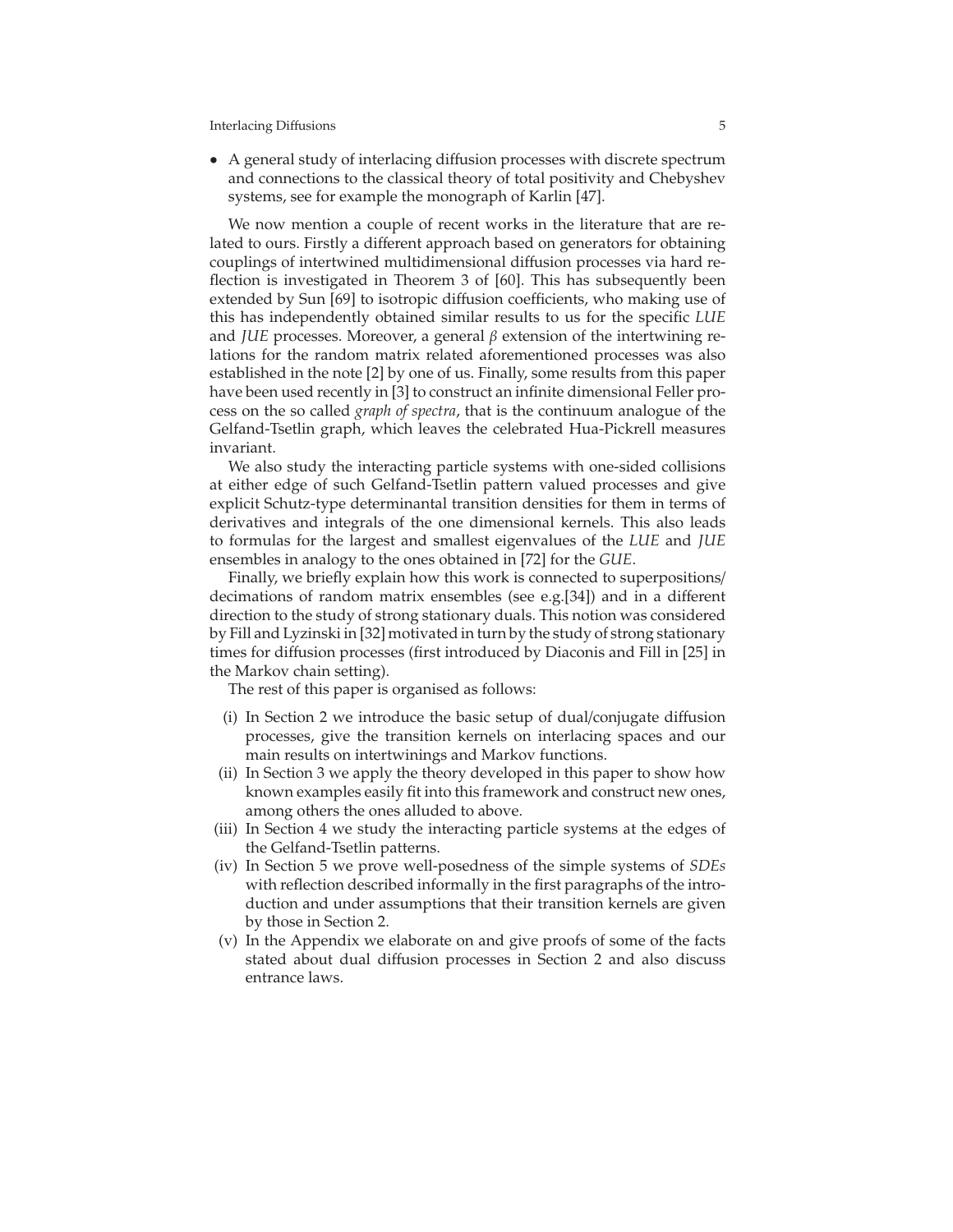## **2 Two-level construction**

## **2.1 Set up of conjugate di**ff**usions**

Since our basic building blocks will be one dimensional diffusion processes and their conjugates we introduce them here and collect a number of facts about them (for justifications and proofs see the Appendix). The majority of the facts below can be found in the seminal book of Ito and McKean [\[41\]](#page-75-8), and also more specifically regarding the transition densities of general one dimensional diffusion processes, in the classical paper of McKean [\[56\]](#page-76-6) and also section 4.11 of [\[41\]](#page-75-8) which we partly follow at various places.

We consider  $(X_t)_{t\geq0}$  a time homogeneous one dimensional diffusion process with state space an interval *I* with endpoints *l* < *r* which can be open or closed, finite or infinite (interior denoted by *I* ◦ ) with infinitesimal generator given by,

$$
L = a(x)\frac{d^2}{dx^2} + b(x)\frac{d}{dx},
$$

with domain to be specified later in this section. In order to be more concise, we will frequently refer to such a diffusion process with generator *L* as an *L*-diffusion. We make the following regularity assumption throughout the paper.

**Definition 2.1** (Assumption **(R)**). We assume that  $a(\cdot) \in C^1(I^{\circ})$  with  $a(x) > 0$  for  $x \in I^{\circ}$  and  $b(\cdot) \in C(I^{\circ}).$ 

We start by giving the very convenient description of the generator *L* in terms of its speed measure and scale function. Define its scale function  $s(x)$  by  $s'(x) = \exp\left(-\int_c^x$ *c b*(*y*)  $\frac{b(y)}{a(y)} dy$  (the scale function is defined up to affine transformations) where *c* is an arbitrary point in *I* ◦ , its speed measure with density  $m(x) = \frac{1}{s'(x)a(x)}$  in *I*<sup>°</sup> with respect to the Lebesgue measure (note that it is a Radon measure in *I* ◦ and also strictly positive in *I* ◦ ) and speed function  $M(x) = \int_{c}^{x}$ *c m*(*y*)*dy*. With these definitions the formal infinitesimal generator *L* can be written as,

$$
L=\mathcal{D}_m\mathcal{D}_s,
$$

where  $\mathcal{D}_m = \frac{1}{m(x)} \frac{d}{dx} = \frac{d}{dM}$  and  $\mathcal{D}_s = \frac{1}{s'(x)} \frac{d}{dx} = \frac{d}{ds}$ .

We now define the conjugate diffusion (see [\[71\]](#page-76-0)) or Siegmund dual (see [\[66\]](#page-76-1))  $(\hat{X}_t)_{t\geq0}$  of *X* to be a diffusion process with generator,

$$
\hat{L} = a(x)\frac{d^2}{dx^2} + (a'(x) - b(x))\frac{d}{dx},
$$

and domain to be given shortly.

The following relations are easy to verify and are key to us.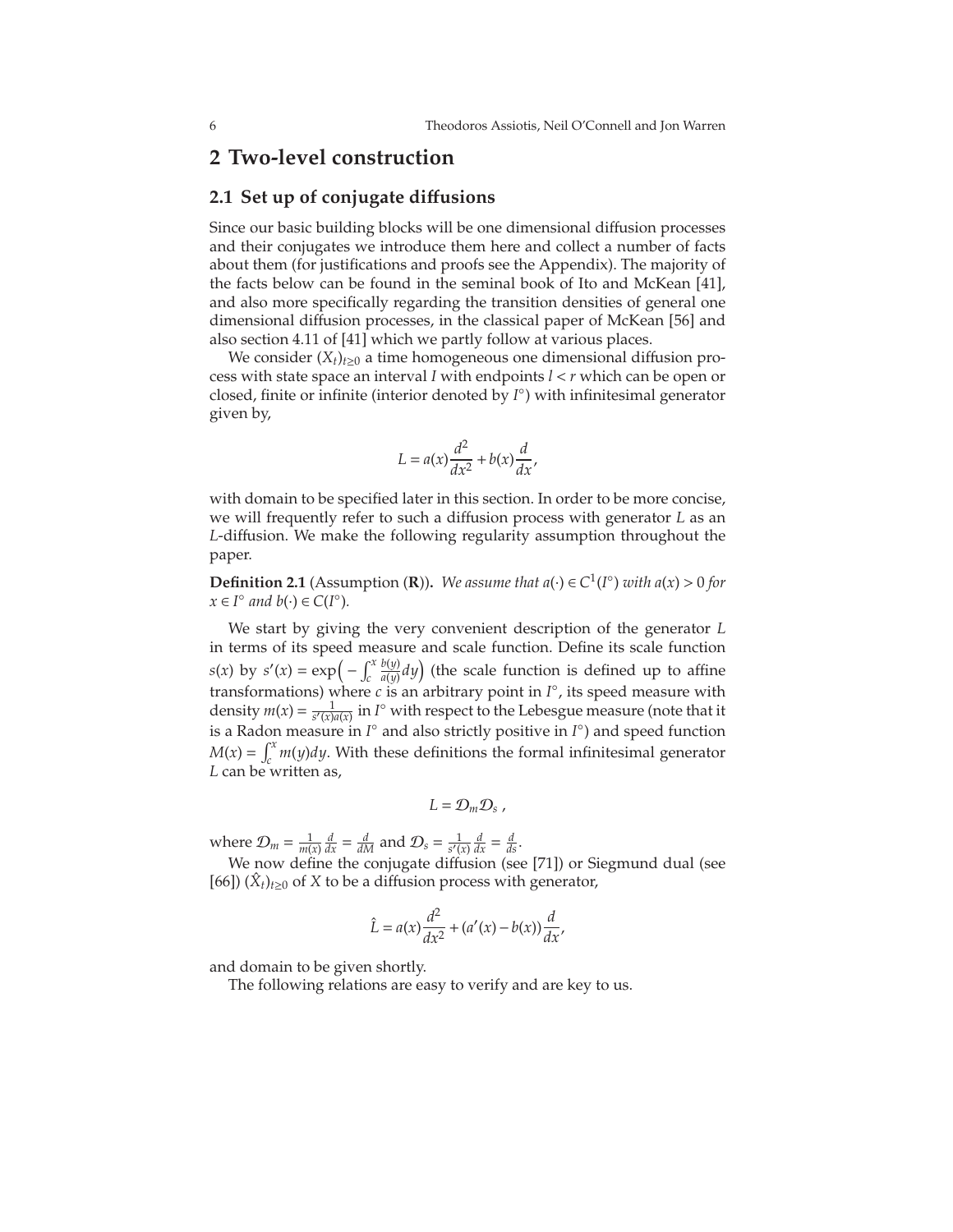$$
\hat{s}'(x) = m(x) \text{ and } \hat{m}(x) = s'(x).
$$

So the conjugation operation swaps the scale functions and speed measures. In particular

$$
\hat{L}=\mathcal{D}_{\hat{m}}\mathcal{D}_{\hat{s}}=\mathcal{D}_s\mathcal{D}_m.
$$

Using Feller's classification of boundary points (see Appendix) we obtain the following table for the boundary behaviour of the diffusion processes with generators *L* and *L*ˆ at *l* or *r*,

| Bound. Class. of L Bound. Class. of $\hat{L}$ |          |
|-----------------------------------------------|----------|
| natural                                       | natural  |
| entrance                                      | exit     |
| exit                                          | entrance |
| regular                                       | regular  |

We briefly explain what these boundary behaviours mean. A process can neither be started at, nor reach in finite time a *natural* boundary point. It can be started from an *entrance* point but such a boundary point cannot be reached from the interior *I* ◦ . Such points are called *inaccessible* and can be removed from the state space. A diffusion can reach an *exit* boundary point from *I* ◦ and once it does it is absorbed there. Finally, at a *regular* (also called entrance and exit) boundary point a variety of behaviours is possible and we need to *specify* one such. We will only be concerned with the two extreme possibilities namely *instantaneous reflection* and *absorption* ( sticky behaviour interpolates between the two and is not considered here). Furthermore, note that if *l* is *instantaneously reflecting* then (see for example Chapter 2 paragraph 7 in [\[12\]](#page-74-9)) *Leb*{ $t$  :  $X_t = l$ } = 0 *a.s*. and analogously for the upper boundary point *r*.

Now in order to describe the domain, *Dom*(*L*), of the diffusion process with formal generator *L* we first define the following function spaces (with the obvious abbreviations),

$$
C(\overline{I}) = \{ f \in C(I^{\circ}) : \lim_{x \downarrow l} f(x), \lim_{x \uparrow r} f(x) \text{ exist and are finite} \},
$$
  
\n
$$
\mathfrak{D} = \{ f \in C(\overline{I}) \cap C^{2}(I^{\circ}) : Lf \in C(\overline{I}) \},
$$
  
\n
$$
\mathfrak{D}_{nat} = \mathfrak{D},
$$
  
\n
$$
\mathfrak{D}_{entr} = \mathfrak{D}_{refl} = \{ f \in \mathfrak{D} : (\mathcal{D}_{s}f)(l^{+}) = 0 \},
$$
  
\n
$$
\mathfrak{D}_{exit} = \mathfrak{D}_{abs} = \{ f \in \mathfrak{D} : (Lf)(l^{+}) = 0 \}.
$$

Similarly, define  $\mathfrak{D}^{nat}$ ,  $\mathfrak{D}^{entr}$ ,  $\mathfrak{D}^{refl}$ ,  $\mathfrak{D}^{exit}$ ,  $\mathfrak{D}^{abs}$  by replacing *l* with *r* in the definitions above. Then the domain of the generator of the  $(X_t)_{t\geq0}$  diffusion process (with generator *L*) with boundary behaviour *i* at *l* and *j* at *r* where *i*, *j* ∈ {*nat*,*entr*,*re fl*,*exit*, *abs*} is given by,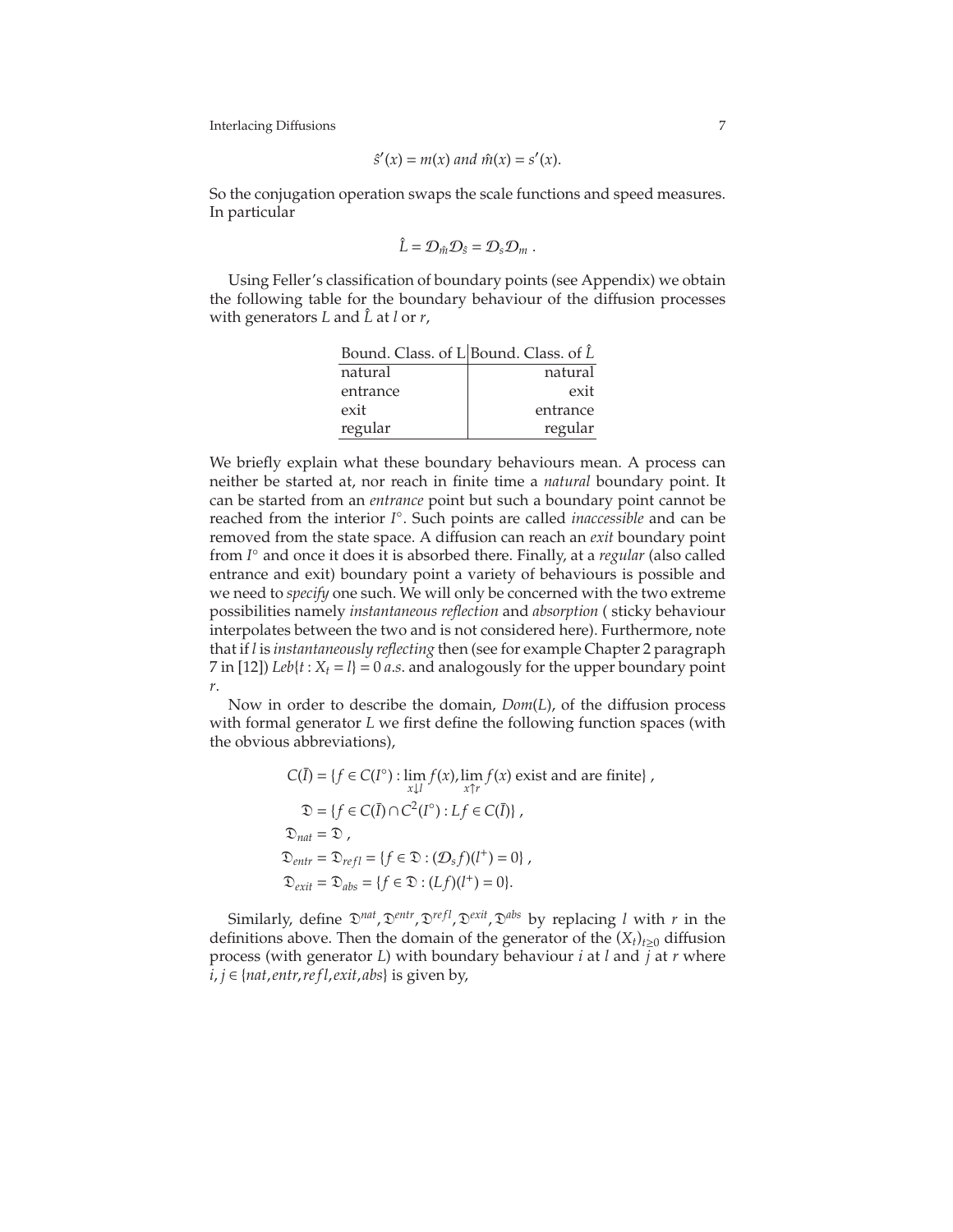$$
Dom(L) = \mathfrak{D}_i \cap \mathfrak{D}^j.
$$

For justifications see for example Chapter 8 in [\[29\]](#page-75-9) and for an entrance boundary point also Theorem 12.2 of [\[49\]](#page-75-10) or page 122 of [\[56\]](#page-76-6).

Coming back to conjugate diffusions note that the boundary behaviour of  $X_t$ , the *L*-diffusion, determines the boundary behaviour of  $\hat{X}_t$ , the  $\hat{L}$ -diffusion, except at a regular point. At such a point we define the boundary behaviour of the *L*ˆ -diffusion to be dual to that of the *L*-diffusion. Namely, if *l* is regular reflecting for  $L$  then we define it to be regular absorbing for  $\hat{L}$ . Similarly, if *l* is regular absorbing for *L* we define it to be regular reflecting for  $\hat{L}$ . The analogous definition being enforced at the upper boundary point *r*. Furthermore, we denote the semigroups associated with  $X_t$  and  $\hat{X}_t$  by  $P_t$ and  $\hat{P}_t$  respectively and note that  $\hat{P}_t$ 1 =  $\hat{P}_t$ 1 = 1. We remark that at an *exit* or *regular absorbing* boundary point the transition *kernel pt*(*x*,*dy*) associated with P*<sup>t</sup>* has an *atom* there with mass (depending on *t* and *x*) the probability that the diffusion has reached that point by time *t* started from *x*.

We finally arrive at the following duality relation, going back in some form to Siegmund. This is proven via an approximation by birth and death chains in Section 4 of [\[21\]](#page-74-0). We also give a proof in the Appendix in Section [6](#page-68-0) following [\[73\]](#page-76-7) (where the proof is given in a special case). The reader should note the restriction to the interior *I* ◦ .

# <span id="page-8-0"></span>**Lemma 2.2.**  $P_t \mathbf{1}_{[l,y]}(x) = \hat{P}_t \mathbf{1}_{[x,r]}(y)$  *for*  $x, y \in I^\circ$ *.*

Now, it is well known that, the transition density  $p_t(x, y) : (0, \infty) \times I^\circ \times I^\circ \to$ (0,∞) of any one dimensional diffusion process with a speed measure which has a continuous density with respect to the Lebesgue measure in *I* ◦ (as is the case in our setting) is continuous in (*t*,*x*, *y*). Moreover, under our assumptions  $\partial_x p_t(x, y)$  exists for  $x \in I^\circ$  and as a function of  $(t, y)$  is continuous in  $(0, \infty) \times I^\circ$ (see Theorem 4.3 of [\[56\]](#page-76-6)).

This fact along with Lemma [2.2](#page-8-0) gives the following relationships between the transition densities for  $x, y \in I^{\circ}$ ,

$$
p_t(x,y) = \partial_y \hat{P}_t \mathbf{1}_{[x,r]}(y) = \partial_y \int_x^r \hat{p}_t(y,dz) , \qquad (3)
$$

$$
\hat{p}_t(x,y) = -\partial_y \mathsf{P}_t \mathbf{1}_{[l,x]}(y) = -\partial_y \int_l^x p_t(y,dz). \tag{4}
$$

Before closing this section, we note that the speed measure is the *symmetrizing* measure of the diffusion process and this shall be useful in what follows. In particular, for  $x, y \in I^{\circ}$  we have,

<span id="page-8-1"></span>
$$
\frac{m(y)}{m(x)}p_t(y,x) = p_t(x,y). \tag{5}
$$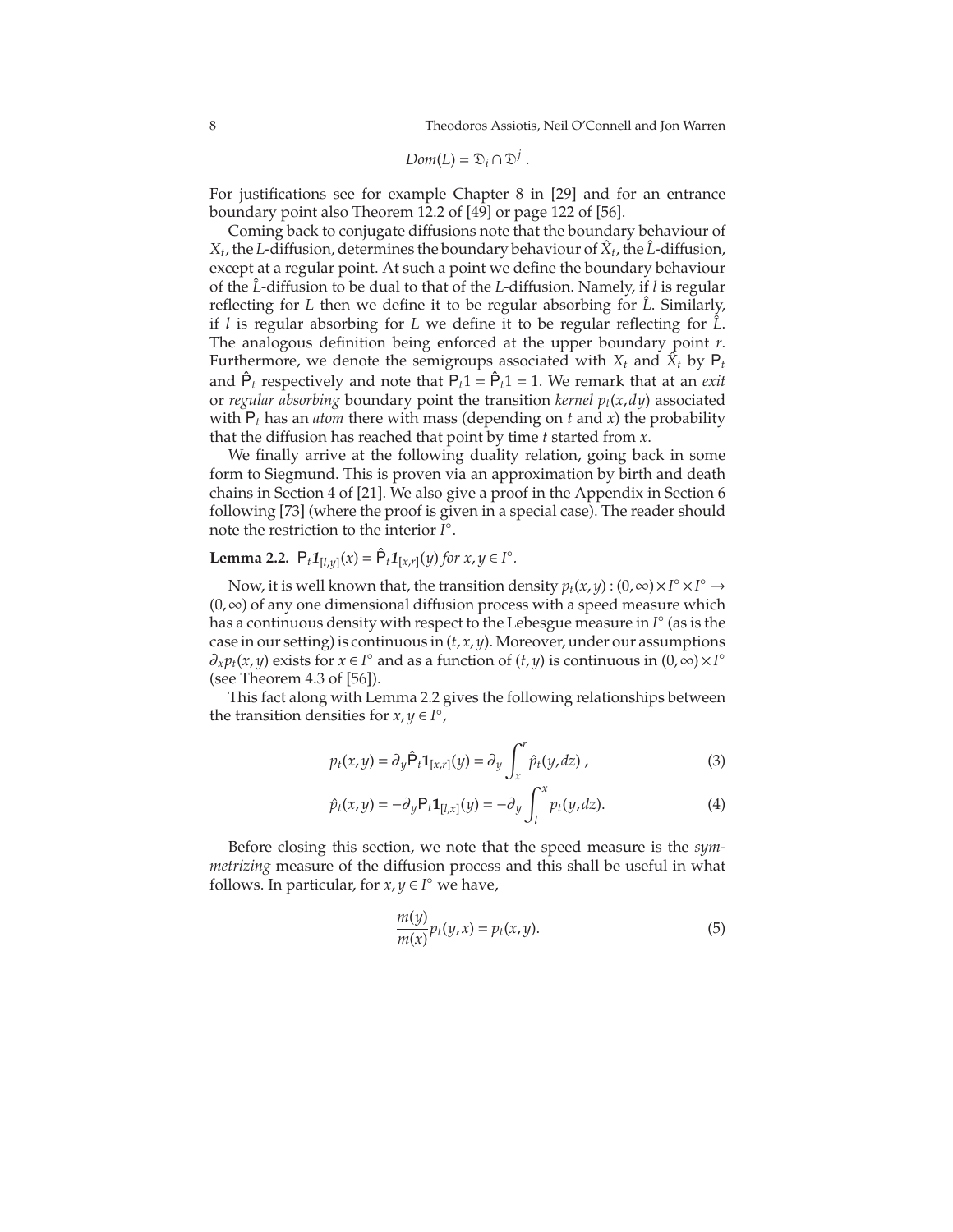### **2.2 Transition kernels for two-level processes**

First, we recall the definitions of the interlacing spaces our processes will take values in,

$$
W^{n}(I^{\circ}) = ((x) : l < x_{1} \leq \dots \leq x_{n} < r),
$$
\n
$$
W^{n,n+1}(I^{\circ}) = ((x,y) : l < x_{1} \leq y_{1} \leq x_{2} \leq \dots \leq x_{n+1} < r),
$$
\n
$$
W^{n,n}(I^{\circ}) = ((x,y) : l < y_{1} \leq x_{1} \leq y_{2} \leq \dots \leq x_{n} < r),
$$
\n
$$
W^{n+1,n}(I^{\circ}) = ((x,y) : l < y_{1} \leq x_{1} \leq y_{2} \leq \dots \leq y_{n+1} < r).
$$

Note that, for  $(x, y) \in W^{n,n+1}(I^{\circ})$  we have  $x \in W^{n+1}(I^{\circ})$  and  $y \in W^{n}(I^{\circ})$ , this is a minor difference in notation to the one used in [\[72\]](#page-76-3); in the notations of that paper  $W^{n+1,n}$  is our  $W^{n,n+1}(\mathbb{R})$ . Also define for  $x \in W^n(I^{\circ})$ ,

$$
W^{\bullet,n}(x) = \{ y \in W^{\bullet}(I^{\circ}) : (x,y) \in W^{\bullet,n}(I^{\circ}) \}.
$$

We now make the following standing assumption, enforced throughout the paper, on the boundary behaviour of the one dimensional diffusion process with generator *L*, depending on which interlacing space our two-level process defined next takes values in. Its significance will be explained later on. Note that any possible combination is allowed between the behaviour at *l* and *r*.

**Definition 2.3** (Assumption (**BC**))**.** *Assume the L-di*ff*usion has the following boundary behaviour: When considering*  $W^{n,n+1}(I^{\circ})$ *:* 

<span id="page-9-0"></span>*l* is either *Natural* or *Entrance* or *Regular Re flecting* , (6)

<span id="page-9-1"></span>*r* is either *Natural* or *Entrance* or *Regular Re flecting*. (7)

*When considering*  $W^{n,n}(\mathbf{I}^{\circ})$ *:* 

|  | l is either Natural or Exit or Regular Absorbing, |  |
|--|---------------------------------------------------|--|
|--|---------------------------------------------------|--|

*r* is either *Natural* or *Entrance* or *Regular Re flecting*. (9)

*When considering*  $W^{n+1,n}(I^{\circ})$ *:* 

- <span id="page-9-5"></span><span id="page-9-4"></span><span id="page-9-3"></span><span id="page-9-2"></span>*l* is either *Natural* or *Exit* or *Regular Absorbing* , (10)
- *r* is either *Natural* or *Exit* or *Regular Absorbing*. (11)

We will need to enforce a further regularity and non-degeneracy assumption at regular boundary points for some of our results. This is a technical condition and presumably can be removed.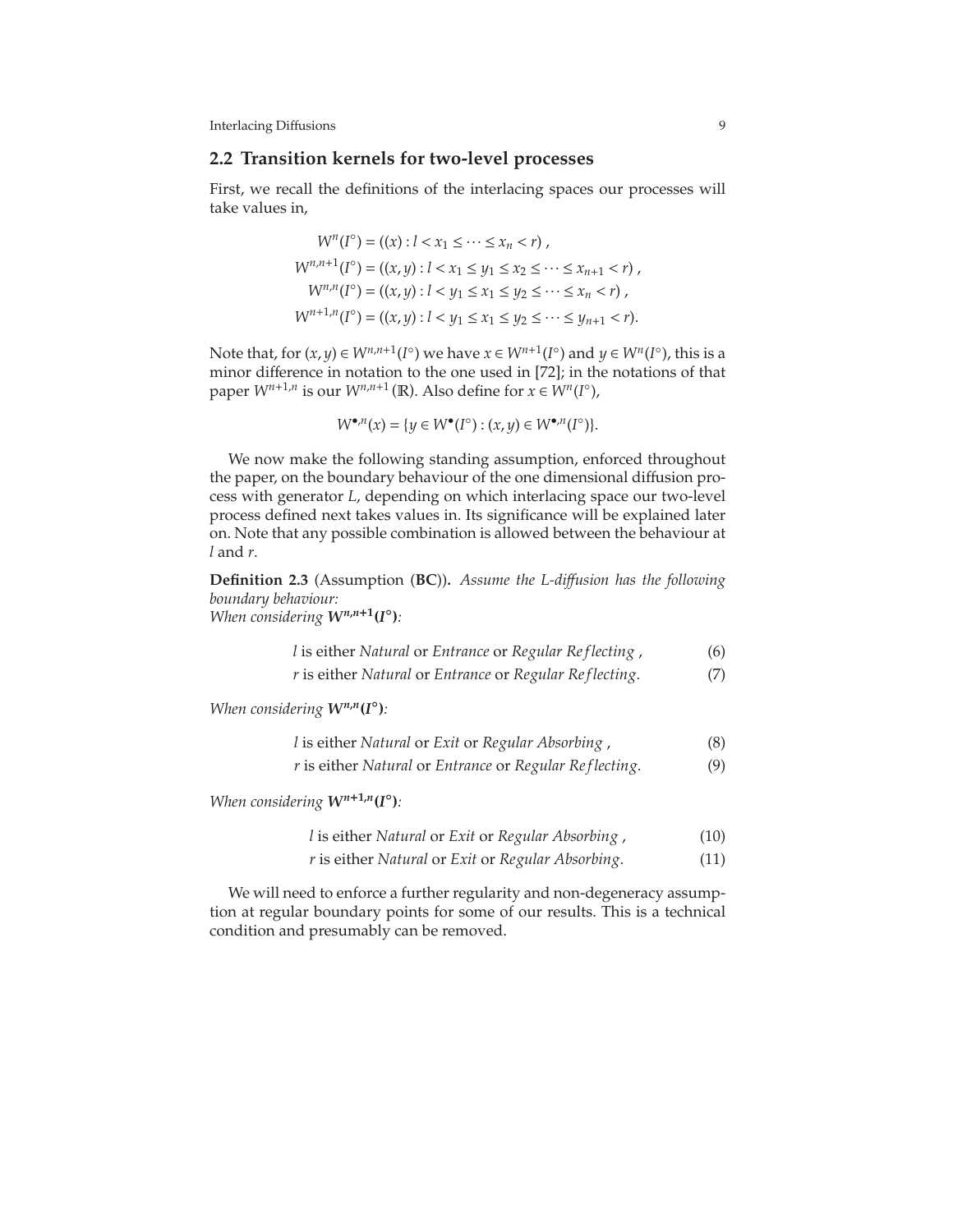**Definition 2.4** (Assumption (**BC**+))**.** *Assume condition (BC) above. Moreover, if a boundary point*  $b \in \{l, r\}$  *is regular we assume that*  $\lim_{x \to b} a(x) > 0$  *and the limits* lim *x*→b *b*(*x*)*,* lim *x*→b (*a* ′ (*x*)−*b*(*x*)) *exist and are finite.*

We shall begin by considering the following stochastic process which we will denote by  $(\Phi_{0,t}(x_1), \dots, \Phi_{0,t}(x_n); t \ge 0)$ . It consists of a system of *n* independent *L*-diffusions started from  $x_1 \leq \cdots \leq x_n$  which *coalesce* and move together once they meet. This is a process in *W<sup>n</sup>* (*I*) which once it reaches any of the hyperplanes  $\{x_i = x_{i+1}\}$  continues there forever. We have the following proposition for the finite dimensional distributions of the coalescing process:

<span id="page-10-0"></span>**Proposition 2.5.** *For*  $z, z' \in W^n(I^\circ)$ *,* 

$$
\mathbb{P}\Big(\mathbf{\Phi}_{0,t}(z_i) \leq z'_i \text{ for } 1 \leq i \leq n\Big) = \det\Big(\mathsf{P}_t \mathbf{1}_{[l,z'_j]}(z_i) - \mathbf{1}(i < j)\Big)_{i,j=1}^n.
$$

*Proof.* This is done for Brownian motions in Proposition 9 of [\[72\]](#page-76-3) using a generic argument based on continuous non-intersecting paths. The only variation here is that there might be an atom at *l* which however does not alter the proof. □

We now define the kernel  $q_t^{n,n+1}$  $f_t^{n,n+1}((x,y),(x',y'))dx'dy'$  on  $W^{n,n+1}(I^{\circ})$  as follows:

# **Definition 2.6.** For  $(x, y)$ ,  $(x', y') \in W^{n, n+1}(I^{\circ})$  define  $q_t^{n, n+1}((x, y), (x', y'))$  by,

$$
q_t^{n,n+1}((x,y),(x',y')) =
$$
  
= 
$$
\frac{\prod_{i=1}^n \hat{m}(y_i')}{\prod_{i=1}^n \hat{m}(y_i)} (-1)^n \frac{\partial^n}{\partial_{y_1} \cdots \partial_{y_n}} \frac{\partial^{n+1}}{\partial_{x'_1} \cdots \partial_{x'_{n+1}}} \mathbb{P}\Big(\Phi_{0,t}(x_i) \leq x'_i, \Phi_{0,t}(y_j) \leq y'_j \text{ for all } i,j\Big).
$$

This density exists by virtue of the regularity of the one dimensional transition densities. It is then an elementary computation using Proposition [2.5](#page-10-0) and Lemma [2.2,](#page-8-0) along with relation [\(4\)](#page-8-1), that  $q_t^{n,n+1}$  $t^{n,n+1}$  can be written out explicitly as shown below. Note that each  $y_i$  and  $x'_j$  variable appears only in a certain row or column respectively.

$$
q_t^{n,n+1}((x,y),(x',y')) = \det \begin{pmatrix} A_t(x,x') & B_t(x,y') \\ C_t(y,x') & D_t(y,y') \end{pmatrix}
$$
 (12)

where,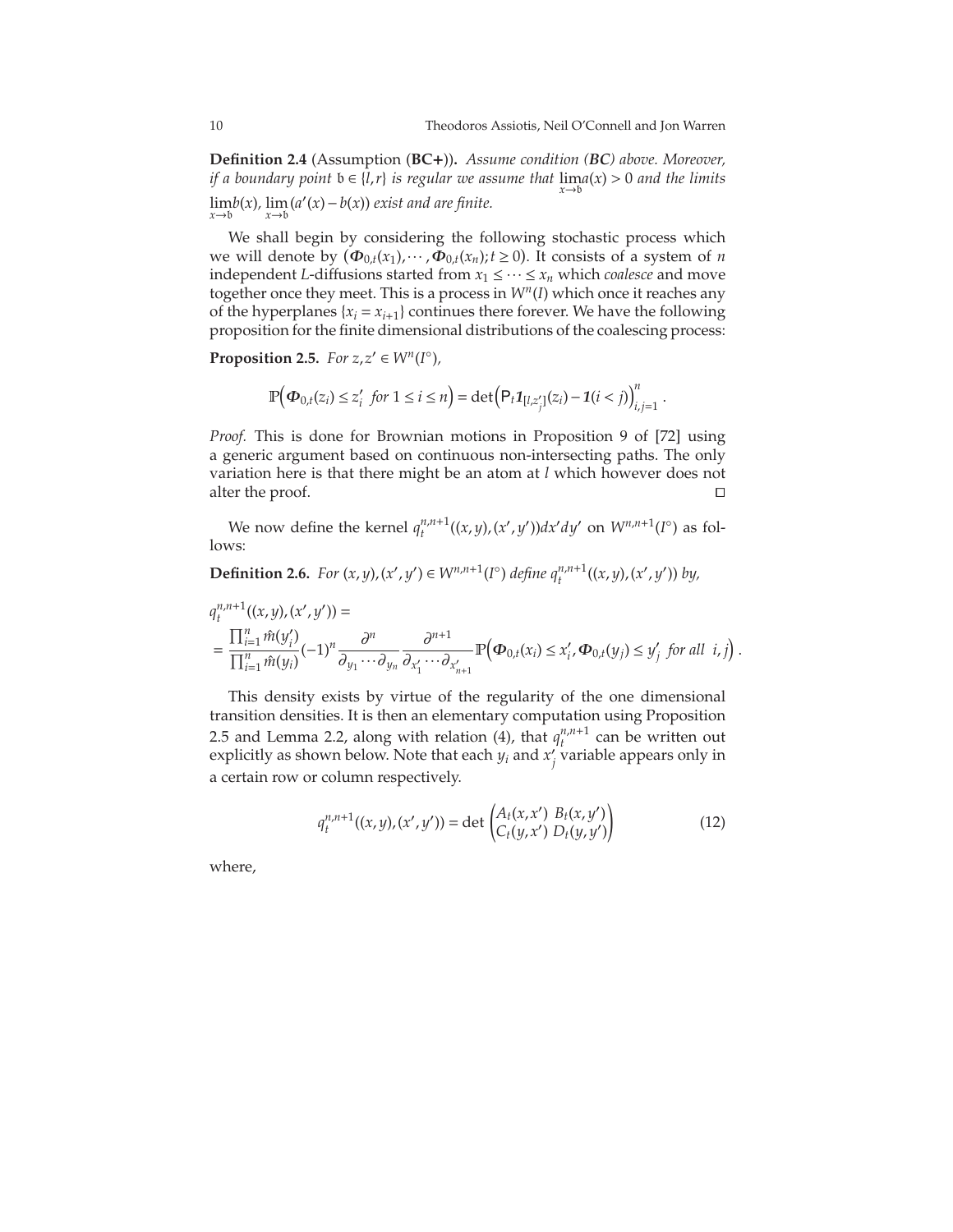$$
A_t(x, x')_{ij} = \partial_{x'_j} P_t \mathbf{1}_{[l, x'_j]}(x_i) = p_t(x_i, x'_j),
$$
  
\n
$$
B_t(x, y')_{ij} = \hat{m}(y'_j)(P_t \mathbf{1}_{[l, y'_j]}(x_i) - \mathbf{1}(j \ge i)),
$$
  
\n
$$
C_t(y, x')_{ij} = -\hat{m}^{-1}(y_i)\partial_{y_i}\partial_{x'_j} P_t \mathbf{1}_{[l, x'_j]}(y_i) = -\mathcal{D}_s^{y_i} p_t(y_i, x'_j),
$$
  
\n
$$
D_t(y, y')_{ij} = -\frac{\hat{m}(y'_j)}{\hat{m}(y_i)} \partial_{y_i} P_t \mathbf{1}_{[l, y'_j]}(y_i) = \hat{p}_t(y_i, y'_j).
$$

We now define for  $t > 0$  the operators  $Q_t^{n,n+1}$  $t^{n,n+1}$  acting on the bounded Borel functions on  $W^{n,n+1}(I^{\circ})$  by,

$$
(Q_t^{n,n+1}f)(x,y) = \int_{W^{n,n+1}(I^c)} q_t^{n,n+1}((x,y),(x',y'))f(x',y')dx'dy'.\tag{13}
$$

Then the following facts hold:

**Lemma 2.7.** *Assume (R) and (BC) hold for the L-di*ff*usion. Then,*

<span id="page-11-0"></span>
$$
Q_t^{n,n+1}1 \le 1,
$$
  
\n
$$
Q_t^{n,n+1}f \ge 0 \text{ for } f \ge 0.
$$

*Proof.* The first property will follow from performing the *dx*′ integration first in equation [\(13\)](#page-11-0) with *f*  $\equiv$  1. This is easily done by the very structure of the entries of  $q_t^{n,n+1}$  $t_{t}^{n,n+1}$ : noting that each  $x'_{i}$  variable appears in a single column, then using multilinearity to bring the integrals inside the determinant and the relations:

$$
\int_{y'_{j-1}}^{y'_j} A_t(x, x')_{ij} dx'_j = P_t \mathbf{1}_{[l, y'_j]}(x_i) - P_t \mathbf{1}_{[l, y'_{j-1}]}(x_i),
$$
  

$$
\int_{y'_{j-1}}^{y'_j} C_t(y, x')_{ij} dx'_j = -\frac{1}{\hat{m}(y_i)} \partial_{y_i} P_t \mathbf{1}_{[l, y'_j]}(y_i) + \frac{1}{\hat{m}(y_i)} \partial_{y_i} P_t \mathbf{1}_{[l, y'_{j-1}]}(y_i),
$$

and observing that by (**BC**) the boundary terms are:

$$
\int_{y'_{N}}^{r} A_{t}(x, x')_{iN+1} dx'_{N+1} = 1 - P_{t} \mathbf{1}_{[l, y'_{N}]}(x_{i}), \quad \int_{y'_{N}}^{r} C_{t}(y, x')_{iN+1} dx'_{N+1} = \frac{1}{\hat{m}(y_{i})} \partial_{y_{i}} P_{t} \mathbf{1}_{[l, y'_{N}]}(y_{i}),
$$

$$
\int_{l}^{y'_{1}} A_{t}(x, x')_{i1} dx'_{1} = P_{t} \mathbf{1}_{[l, y'_{1}]}(x_{i}), \qquad \int_{l}^{y'_{1}} C_{t}(y, x')_{i1} dx'_{1} = -\frac{1}{\hat{m}(y_{i})} \partial_{y_{i}} P_{t} \mathbf{1}_{[l, y'_{1}]}(y_{i}),
$$

we are left with the integral:

$$
Q_t^{n,n+1}1 = \int_{W^n(I^\circ)} \det(\hat{p}_t(y_i, y'_j))_{i,j=1}^n dy' \leq 1.
$$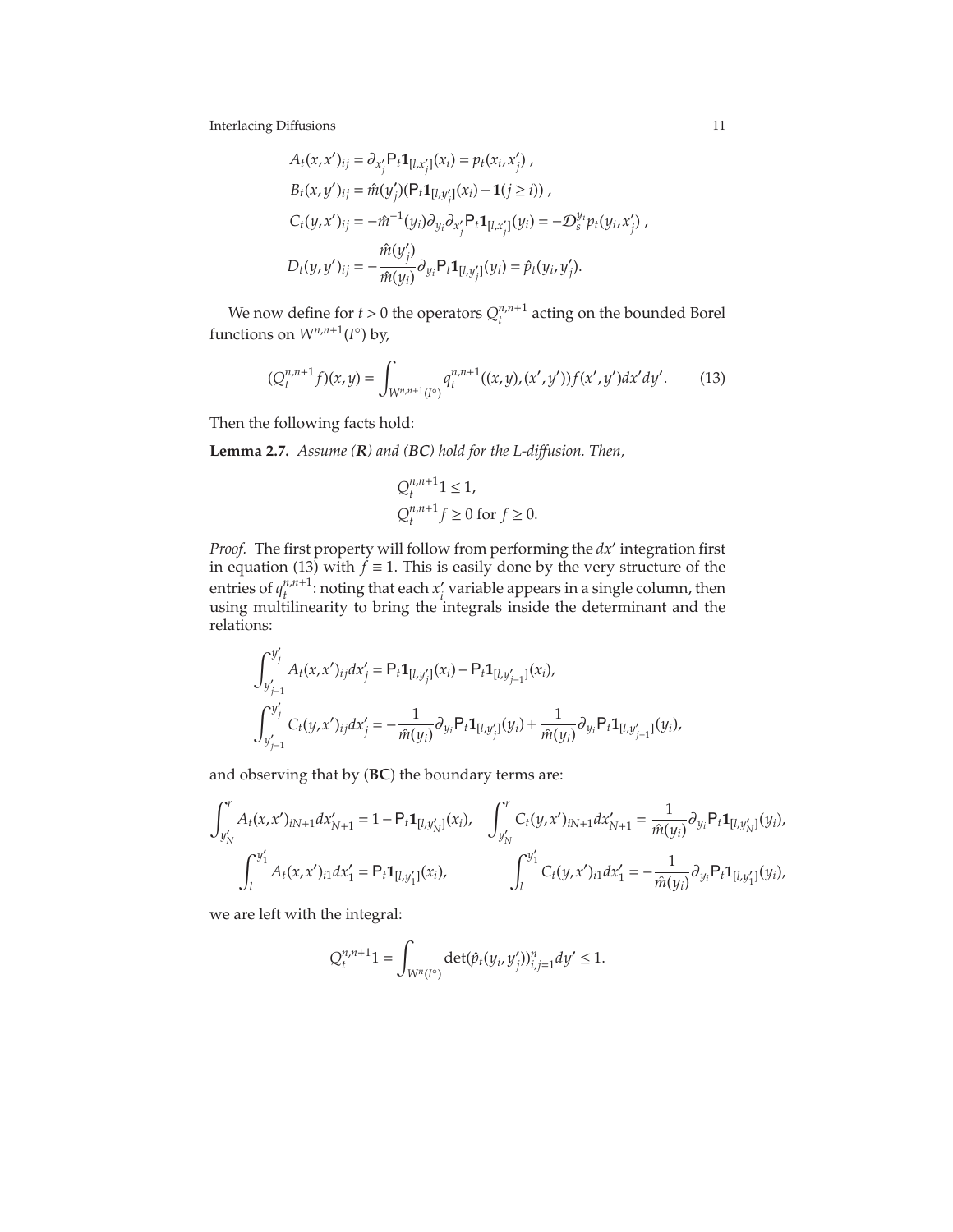This is just a restatement of the fact that a Karlin-McGregor semigroup, to be defined shortly in this subsection, is sub-Markov.

The *positivity* preserving property also follows immediately from the original definition, since  $\mathbb{P}\left(\boldsymbol{\Phi}_{0,t}(x_i) \leq x_i', \boldsymbol{\Phi}_{0,t}(y_i) \leq y_j' \text{ for all } i,j\right)$  is increasing in the  $x'_i$  and decreasing in the  $y_j$  respectively: Obviously for any *k* with  $x'_k \leq \tilde{x}'_k$ and  $\tilde{y}_k \leq y_k$  each of the events:

$$
\begin{aligned} &\Big\{\boldsymbol{\Phi}_{0,t}(x_i)\leq x_i', i\neq k, \boldsymbol{\Phi}_{0,t}(x_k)\leq \tilde{x}_k', \boldsymbol{\Phi}_{0,t}(y_j)\leq y_j', \text{ for all } j\Big\},\\ &\Big\{\boldsymbol{\Phi}_{0,t}(x_i)\leq x_i', \text{ for all } i, \boldsymbol{\Phi}_{0,t}(y_j)\leq y_j', j\neq k, \boldsymbol{\Phi}_{0,t}(\tilde{y}_k)\leq y_k'\Big\}, \end{aligned}
$$

contain the event:

$$
\Big\{\boldsymbol{\Phi}_{0,t}(x_i)\leq x_i', \boldsymbol{\Phi}_{0,t}(y_j)\leq y_j' \text{ for all } i,j\Big\}.
$$

Thus, the partial derivatives  $\partial_{x_i'}$  and  $-\partial_{y_j}$  of  $\mathbb{P}\left(\Phi_{0,t}(x_i) \leq x_i', \Phi_{0,t}(y_j) \leq \emptyset\right)$ *y*<sup> $'$ </sup> for all *i*, *j*) are positive. □

In fact,  $Q^{n,n+1}_{t}$  $t_t^{n,n+1}$  defined above, forms a sub-Markov semigroup, associated with a Markov process *Z* = (*X*,*Y*), with possibly finite lifetime, described informally as follows: the *X* components follow independent *L*-diffusions reflected off the *Y* components. More precisely assume that the *L*-diffusion is given as the pathwise unique solution X to the *SDE*,

$$
dX(t) = \sqrt{2a(X(t))}d\beta(t) + b(X(t))dt + dK^{l}(t) - dK^{r}(t)
$$

where β is a standard Brownian motion and *K <sup>l</sup>* and *K <sup>r</sup>* are (possibly zero) positive finite variation processes that only increase when  $X = l$  or  $X = r$ , so that *X* ∈ *I* and *Leb*{*t* : *X*(*t*) = *l* or *r*} = 0 a.s. We write  $\epsilon$ <sub>*L*</sub> for the corresponding measurable solution map on path space, namely so that  $X = s_L(\beta)$ .

Consider the following system of *SDEs* with reflection in *Wn*,*n*+<sup>1</sup> which can be described in words as follows. The *Y* components evolve as *n* autonomous  $\hat{L}$ -diffusions stopped when they collide or when (if) they hit *l* or *r*, and we denote this time by  $T^{n,n+1}$ . The *X* components evolve as  $n+1$  *L*-diffusions reflected off the *Y* particles.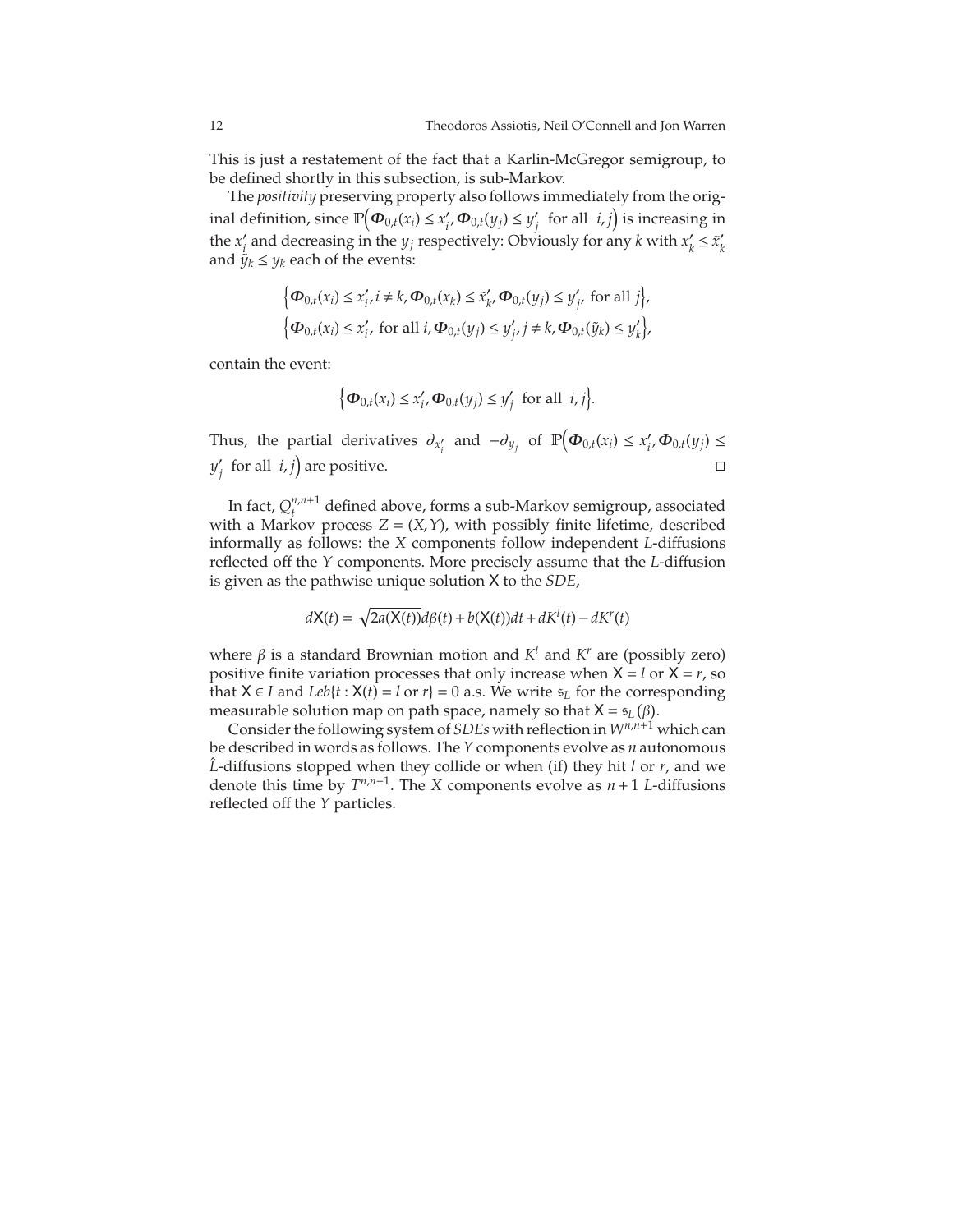<span id="page-13-1"></span>
$$
dX_1(t) = \sqrt{2a(X_1(t))}d\beta_1(t) + b(X_1(t))dt + dK^1(t) - dK^+_1(t),
$$
  
\n
$$
dY_1(t) = \sqrt{2a(Y_1(t))}d\gamma_1(t) + (a'(Y_1(t)) - b(Y_1(t)))dt,
$$
  
\n
$$
dX_2(t) = \sqrt{2a(X_2(t))}d\beta_2(t) + b(X_2(t))dt + dK^-_2(t) - dK^+_2(t),
$$
  
\n
$$
\vdots
$$
  
\n
$$
dY_n(t) = \sqrt{2a(Y_n(t))}d\gamma_n(t) + (a'(Y_n(t)) - b(Y_n(t)))dt,
$$
  
\n
$$
dX_{n+1}(t) = \sqrt{2a(X_{n+1}(t))}d\beta_{n+1}(t) + b(X_{n+1}(t))dt + dK^-_{n+1}(t) - dK^r(t).
$$
\n(14)

Here  $\beta_1$ ,  $\cdots$ ,  $\beta_{n+1}$ ,  $\gamma_1$ ,  $\cdots$ ,  $\gamma_n$  are independent standard Brownian motions and the positive finite variation processes  $K^l$ ,  $K^r$ ,  $K^+_i$  $\frac{1}{i}$ , *K*<sup> $-$ </sup> are such that *K*<sup>*l*</sup> (possibly zero) increases only when  $X_1 = l$ ,  $K^r$  (possibly zero) increases only when  $X_{n+1} = r$ ,  $K_i^+$ *i*<sup> $\tau$ </sup><sub>*i*</sub> i (*t*) increases only when *Y*<sup>*i*</sup> = *X<sub>i</sub>*</sub> and *K*<sup> $−$ </sup><sub>*i*</sub><sup>*t*</sup> (*t*) only when *Y*<sub>*i*−1</sub> = *X<sub>i</sub>* so that  $(X_1(t) \le Y_1(t) \le \dots \le X_{n+1}(t)$ ;  $t \ge 0$ )  $\in W^{n,n+1}(I)$  up to time  $T^{n,n+1}$ . Note that, *X* either reflects at *l* or *r* or does not visit them at all by our boundary conditions [\(6\)](#page-9-0) and [\(7\)](#page-9-1). The problematic possibility of an *X* component being trapped between a *Y* particle and a boundary point and pushed in opposite directions does not arise, since the whole process is then instantly stopped.

The fact that these *SDEs* are well-posed, so that in particular (*X*,*Y*) is Markovian, is proven in Proposition [5.2](#page-63-0) under a Yamada-Watanabe condition (incorporating a linear growth assumption), that we now define precisely and abbreviate throughout by (YW). Note that, the functions  $a(\cdot)$  and  $b(\cdot)$ initially defined in *I* ◦ can in certain circumstances be continuously extended to the boundary points *l* and *r* and this is implicit in assumption (**YW**).

**Definition 2.8** (Assumption (**YW**))**.** *Let I be an interval with endpoints l* < *r and*  $suppose \rho$  *is a non-decreasing function from* (0, ∞) *to itself such that*  $\int_{0^+} \frac{dx}{\rho(x)} = \infty$ *. Consider the following condition on functions*  $a: I \to \mathbb{R}_+$  *and*  $b: I \to \mathbb{R}$ *,* 

$$
|\sqrt{a(x)} - \sqrt{a(y)}|^2 \le \rho(|x - y|),
$$
  
\n
$$
|b(x) - b(y)| \le C|x - y|.
$$

Moreover, we assume that the functions  $\sqrt{a(\cdot)}$  and b( $\cdot$ ) are of at most linear growth *(for b*(·) *this is immediate by Lipschitz continuity above).*

*We will say that the L-di*ff*usion satisfies (YW) if its di*ff*usion and drift coe*ffi*cients a and b satisfy (YW).*

Moreover, by virtue of the following result these *SDEs* provide a precise description of the dynamics of the two-level process  $Z = (X, Y)$  associated with  $Q_t^{n,n+1}$  $t_t^{n,n+1}$ . Proposition [2.9](#page-13-0) below will be proven in Section [5.2](#page-63-1) as either Proposition [5.4](#page-65-0) or Proposition [5.6,](#page-67-0) depending on the boundary conditions.

<span id="page-13-0"></span>**Proposition 2.9.** *Assume* (*R*) *and* (*BC*+) *hold for the L-di*ff*usion and* (*YW*) *holds* for both the L and  $\hat{\text{L}}$  diffusions. Then,  $Q^{n,n+1}_{t}$  is the sub-Markov semigroup associated  $w$ ith the (Markovian) system of SDEs [\(14\)](#page-13-1) in the sense that if  $\mathbf{Q}_{x,y}^{n,n+1}$  governs the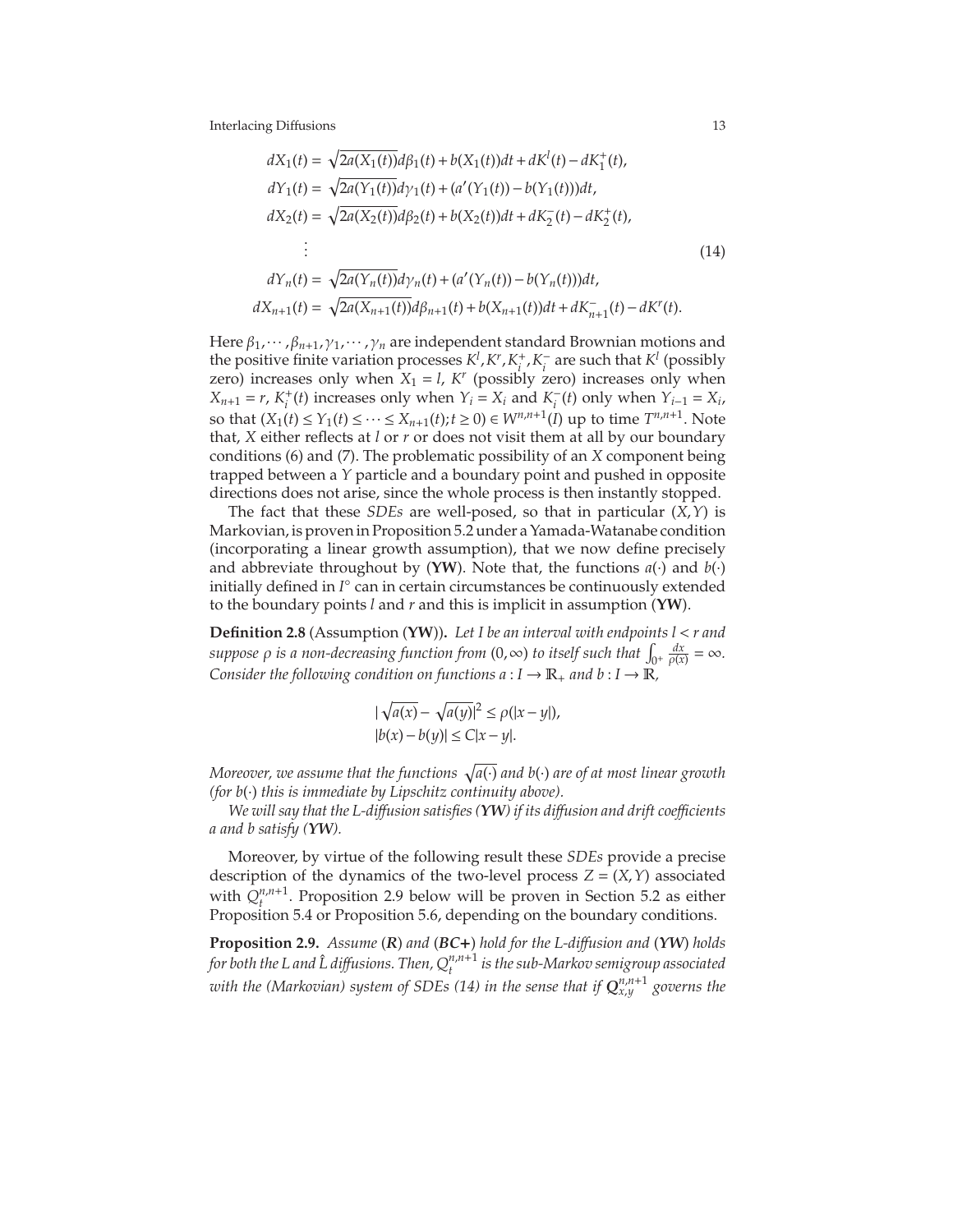<span id="page-14-1"></span>.

*processes* (*X*,*Y*) *satisfying the SDEs [\(14\)](#page-13-1) and with initial condition* (*x*, *y*) *then for any f continuous with compact support and fixed T* > 0*,*

$$
\int_{W^{n,n+1}(I^{\circ})} q_T^{n,n+1}((x,y),(x',y'))f(x',y')dx'dy' = Q_{x,y}^{n,n+1}\Big[ f(X(T),Y(T))\mathbf{1}(T < T^{n,n+1}) \Big]
$$

For further motivation regarding the definition of  $Q_t^{n,n+1}$  $t^{n,n+1}$  and moreover, a completely different argument for its semigroup property, that however does not describe explicitly the dynamics of *X* and *Y*, we refer the reader to the next subsection [2.3.](#page-17-0)

We now briefly study some properties of  $Q_t^{n,n+1}$  $t_{t-1}^{n,n+1}$ , that are immediate from its algebraic structure (with no reference to the *SDEs* above required). In order to proceed and fix notations for the rest of this section, start by defining the Karlin-McGregor semigroup  $P_t^n$  associated with *n L*-diffusions in  $I^{\circ}$  given by the transition density, with  $x, y \in W^n(I^{\circ})$ ,

$$
p_t^n(x, y)dy = \det(p_t(x_i, y_j))_{i,j=1}^n dy.
$$
 (15)

Note that, in the case an exit or regular absorbing boundary point exists,  $P_t^1$ is the semigroup of the *L*-diffusion *killed* and not absorbed at that point. In particular it is not the same as P*<sup>t</sup>* which is a Markov semigroup. Similarly, define the Karlin-McGregor semigroup  $\hat{P}^n_t$  associated with  $\hat{n}$   $\hat{L}$ -diffusions by,

$$
\hat{p}_t^n(x, y)dy = \det(\hat{p}_t(x_i, y_j))_{i,j=1}^n dy,\tag{16}
$$

with  $x, y \in W^n(I^{\circ})$ . The same comment regarding absorbing and exit boundary points applies here as well.

Now, define the operators Π*n*,*n*+1, induced by the projections on the *Y* level as follows with  $\overline{f}$  a bounded Borel function on  $W^n(I^{\circ})$ ,

<span id="page-14-2"></span>
$$
(\Pi_{n,n+1}f)(x,y)=f(y).
$$

The following proposition immediately follows by performing the *dx*′ integration in the explicit formula for the block determinant (as already implied in the proof that  $Q_t^{n,n+1}$  $t^{n,n+1}$  1  $\leq$  1).

**Proposition 2.10.** *Assume* (*R*) *and* (*BC*) *hold for the L-di*ff*usion. For t* > 0 *and f a bounded Borel function on W<sup>n</sup>* (*I* ◦ ) *we have,*

<span id="page-14-0"></span>
$$
\Pi_{n,n+1} \hat{P}_t^n f = Q_t^{n,n+1} \Pi_{n,n+1} f. \tag{17}
$$

The fact that *Y* is distributed as *n* independent *L*-diffusions killed when they collide or when they hit *l* or *r* is already implicit in the statement of Proposition [2.9.](#page-13-0) However, it is also the probabilistic consequence of the proposition above. Namely, the intertwining relation [\(17\)](#page-14-0), being an instance of Dynkin's criterion (see for example Exercise 1.17 Chapter 3 of [\[63\]](#page-76-8)), im-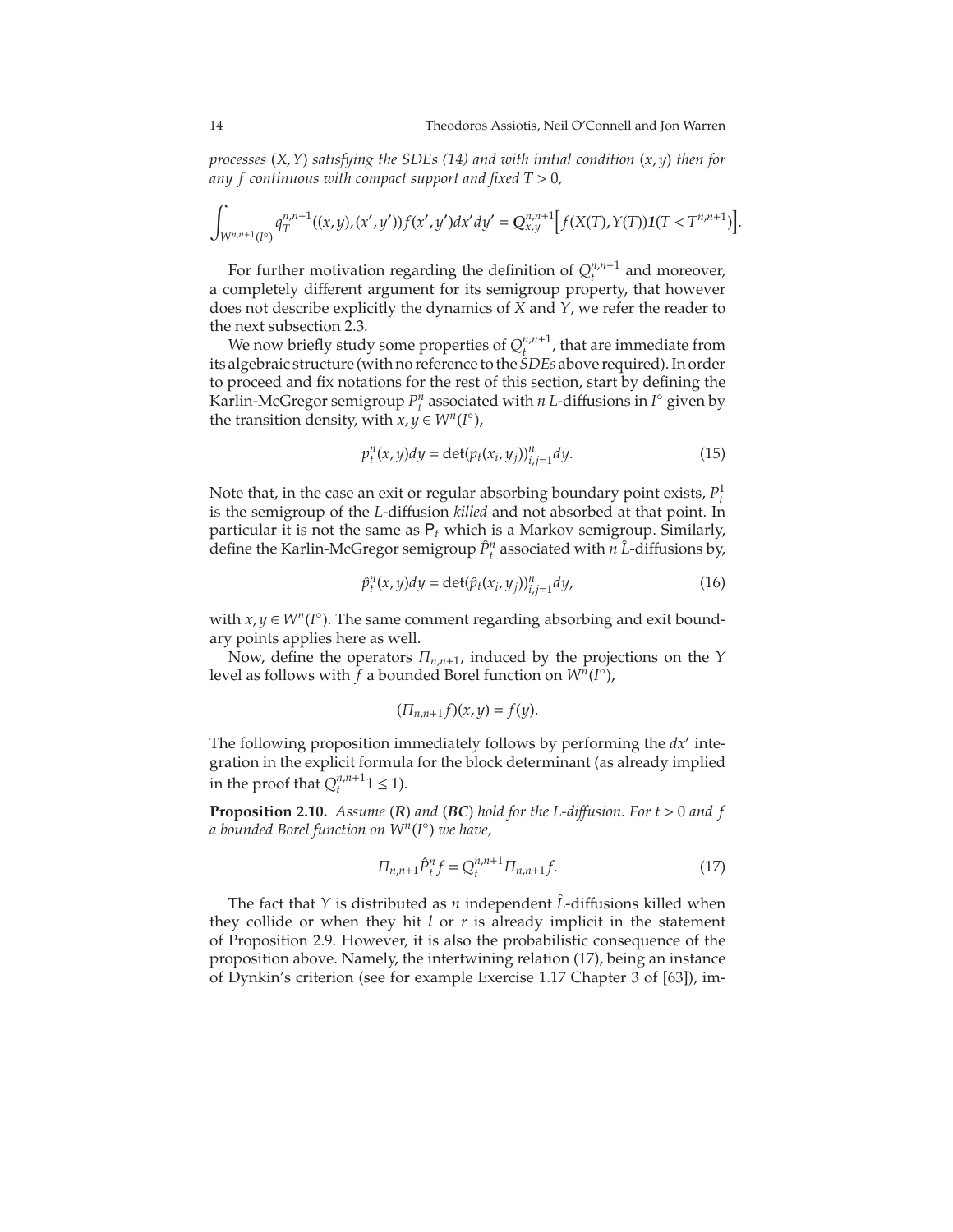plies that the evolution of *Y* is Markovian with respect to the joint filtration of *X* and *Y* i.e. of the process *Z* and we take this as the definition of *Y* being autonomous. Moreover, *Y* is evolving according to  $\hat{P}^n_t$ . Thus, the *Y* components form an *autonomous di*ff*usion* process. Finally, by taking *f* ≡ 1 above we get that the finite lifetime of *Z* exactly corresponds to the killing time of *Y*, which we denote by  $T^{n,n+1}$ .

Similarly, we define the kernel  $q_t^{n,n}$  $y^{n,n}$ ((*x*, *y*),(*x'*, *y'*))*dx'dy'* on  $W^{n,n}(I^{\circ})$  as follows:

**Definition 2.11.** For  $(x, y)$ ,  $(x', y') \in W^{n,n}(I^{\circ})$  define  $q_t^{n,n}((x, y), (x', y'))$  by,

$$
q_t^{n,n}((x,y),(x',y')) =
$$
  
= 
$$
\frac{\prod_{i=1}^n \hat{m}(y_i')}{\prod_{i=1}^n \hat{m}(y_i)} (-1)^n \frac{\partial^n}{\partial y_1 \cdots \partial y_n} \frac{\partial^n}{\partial x_1' \cdots \partial x_n'} \mathbb{P}\Big(\Phi_{0,t}(x_i) \leq x_i', \Phi_{0,t}(y_j) \leq y_j' \text{ for all } i,j\Big).
$$

We note that as before  $q_t^{n,n}$  $t_t^{n,n}$  can in fact be written out explicitly,

$$
q_t^{n,n}((x,y),(x',y')) = \det \begin{pmatrix} A_t(x,x') & B_t(x,y') \\ C_t(y,x') & D_t(y,y') \end{pmatrix}
$$
 (18)

where,

$$
A_t(x, x')_{ij} = \partial_{x'_j} P_t \mathbf{1}_{[l, x'_j]}(x_i) = p_t(x_i, x'_j),
$$
  
\n
$$
B_t(x, y')_{ij} = \hat{m}(y'_j)(P_t \mathbf{1}_{[l, y'_j]}(x_i) - \mathbf{1}(j > i)),
$$
  
\n
$$
C_t(y, x')_{ij} = -\hat{m}^{-1}(y_i)\partial_{y_i}\partial_{x'_j} P_t \mathbf{1}_{[l, x'_j]}(y_i) = -\mathcal{D}_s^{y_i} p_t(y_i, x'_j),
$$
  
\n
$$
D_t(y, y')_{ij} = -\frac{\hat{m}(y'_j)}{\hat{m}(y_i)} \partial_{y_i} P_t \mathbf{1}_{[l, y'_j]}(y_i) = \hat{p}_t(y_i, y'_j).
$$

**Remark 2.12.** *Comparing with the*  $q_t^{n,n+1}$  *formulae everything is the same except for the indicator function being*  $1(j>i)$  *instead of*  $1(j \ge i)$ *.* 

Define the operator  $Q_t^{n,n}$  $t_t^{n,n}$  for  $t > 0$  acting on bounded Borel functions on  $W^{n,n}(I^{\circ})$  by,

<span id="page-15-0"></span>
$$
(Q_t^{n,n}f)(x,y) = \int_{W^{n,n}(I^{\circ})} q_t^{n,n}((x,y),(x',y'))f(x',y')dx'dy'. \tag{19}
$$

Then with the analogous considerations as for  $Q_t^{n,n+1}$  $t_t^{n,n+1}$  (see subsection [2.3](#page-17-0) as well), we can see that  $Q_t^{n,n}$  $t^{n,n}$  should form a sub-Markov semigroup, to which we can associate a Markov process *Z*, with possibly finite lifetime, taking values in  $W^{n,n}(I^{\circ})$ , the evolution of which we now make precise.

To proceed as before, we assume that the *L*-diffusion is given by an *SDE* and we consider the following system of *SDEs* with reflection in *Wn*,*<sup>n</sup>* which can be described as follows. The *Y* components evolve as *n* autonomous  $\hat{L}$ -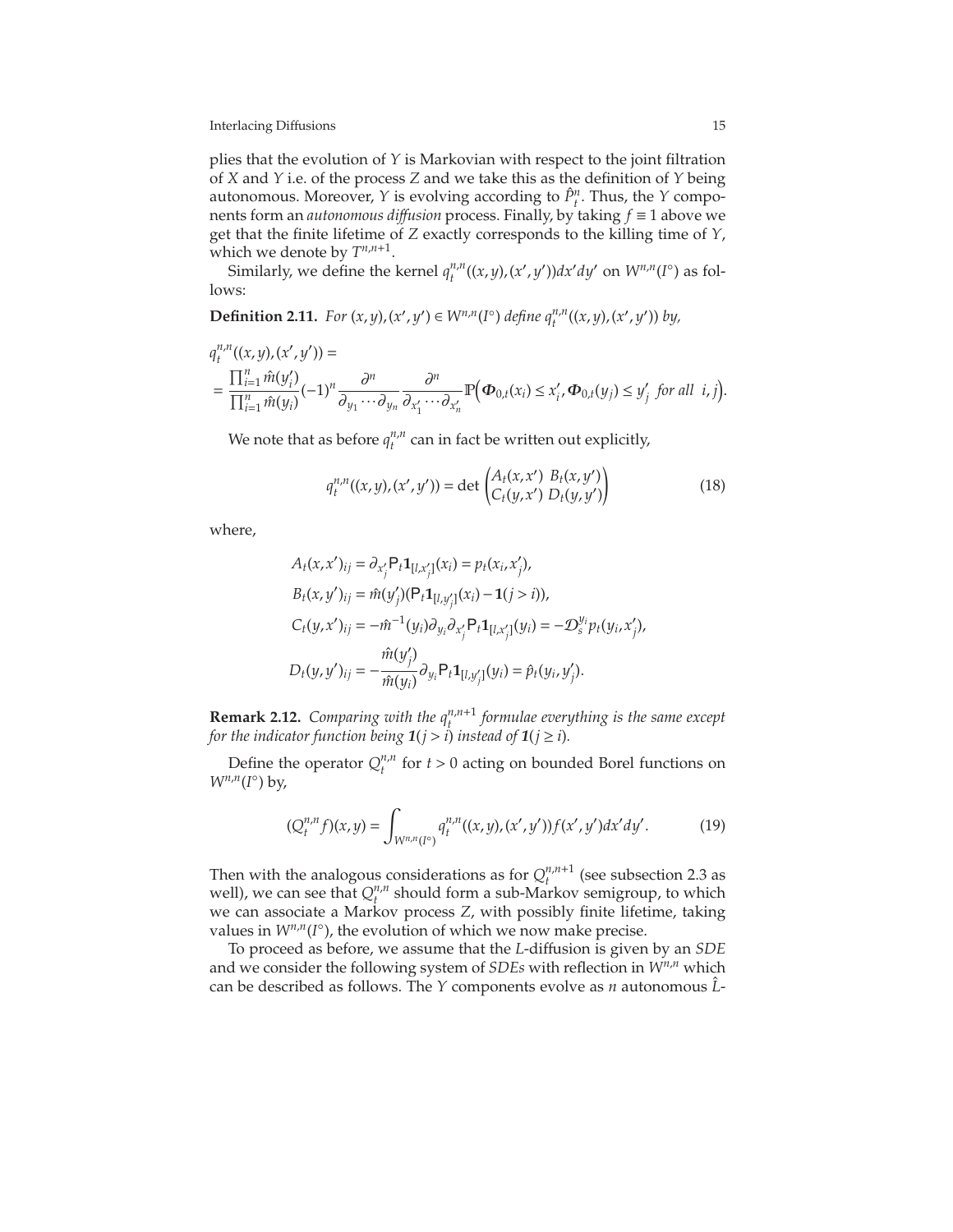diffusions killed when they collide or when (if) they hit the boundary point*r*, a time which we denote by *T n*,*n* . The *X* components evolve as *n L*-diffusions being kept apart by hard reflection on the *Y* particles.

<span id="page-16-0"></span>
$$
dY_1(t) = \sqrt{2a(Y_1(t))}d\gamma_1(t) + (a'(Y_1(t)) - b(Y_1(t)))dt + dK^l(t),
$$
  
\n
$$
dX_1(t) = \sqrt{2a(X_1(t))}d\beta_1(t) + b(X_1(t))dt + dK^+_1(t) - dK^-_1(t),
$$
  
\n
$$
\vdots
$$
  
\n
$$
dY_n(t) = \sqrt{2a(Y_n(t))}d\gamma_n(t) + (a'(Y_n(t)) - b(Y_n(t)))dt,
$$
  
\n
$$
dX_n(t) = \sqrt{2a(X_n(t))}d\beta_n(t) + b(X_n(t))dt + dK^+_n(t) - dK^r(t).
$$
\n(20)

Here  $β_1, · · · , β_n, γ_1, · · · , γ_n$  are independent standard Brownian motions and the positive finite variation processes  $K^l$ ,  $K^r$ ,  $K^+_i$  $\bar{K}_i^+$ ,  $K_i^-$  are such that  $\bar{K}^l$  (possibly zero) increases only when  $Y_1 = l$ ,  $K^r$  (possibly zero) increases only when  $X_n = r, K_i^+$  $\sum_{i=1}^{i}$  (*t*) increases only when  $Y_i = X_i$  and  $K_i^-(t)$  only when  $Y_{i-1} = X_i$ , so that  $(Y_1(t) \le X_1(t) \le \dots \le X_n(t); t \ge 0) \in W^{n,n}(I)$  up to  $T^{n,n}$ . Note that, *Y* reflects at the boundary point *l* or does not visit it all and similarly *X* reflects at *r* or does not reach it all by our boundary assumptions [\(8\)](#page-9-2) and [\(9\)](#page-9-3). The intuitively problematic issue of  $Y_n$  pushing  $X_n$  upwards at *r* does not arise since the whole process is stopped at such instance.

That these *SDEs* are well-posed, so that in particular (*X*,*Y*) is Markovian, again follows from the arguments of Proposition [5.2.](#page-63-0) As before, we have the following precise description of the dynamics of the two-level process  $Z = (X, Y)$  associated with  $Q_t^{\hat{n}, n}$ *t* .

<span id="page-16-1"></span>**Proposition 2.13.** *Assume* (*R*) *and* (*BC*+) *hold for the L-di*ff*usion and* (*YW*) *holds for both the L and L diffusions. Then,*  $Q_t^{n,n}$  *is the sub-Markov semigroup associated with the (Markovian) system of SDEs* [\(20\)](#page-16-0) *in the sense that if*  $\mathbf{Q}_{x,y}^{n,n}$  *governs the processes* (*X*,*Y*) *satisfying the SDEs [\(20\)](#page-16-0) with initial condition* (*x*, *y*) *then for any f continuous with compact support and fixed T* > 0*,*

$$
\int_{W^{n,n}(I^c)}q_{T}^{n,n}((x,y),(x',y'))f(x',y')dx'dy'=Q_{x,y}^{n,n}[f(X(T),Y(T))\mathbf{1}(T
$$

We also define, analogously to before, an operator Π*n*,*n*, induced by the projection on the *Y* level by,

$$
(\Pi_{n,n}f)(x,y)=f(y).
$$

We have the following proposition which immediately follows by performing the *dx'* integration in equation [\(19\)](#page-15-0).

**Proposition 2.14.** *Assume* (*R*) *and* (*BC*) *hold for the L-di*ff*usion. For t* > 0 *and f a bounded Borel function on W<sup>n</sup>* (*I* ◦ ) *we have,*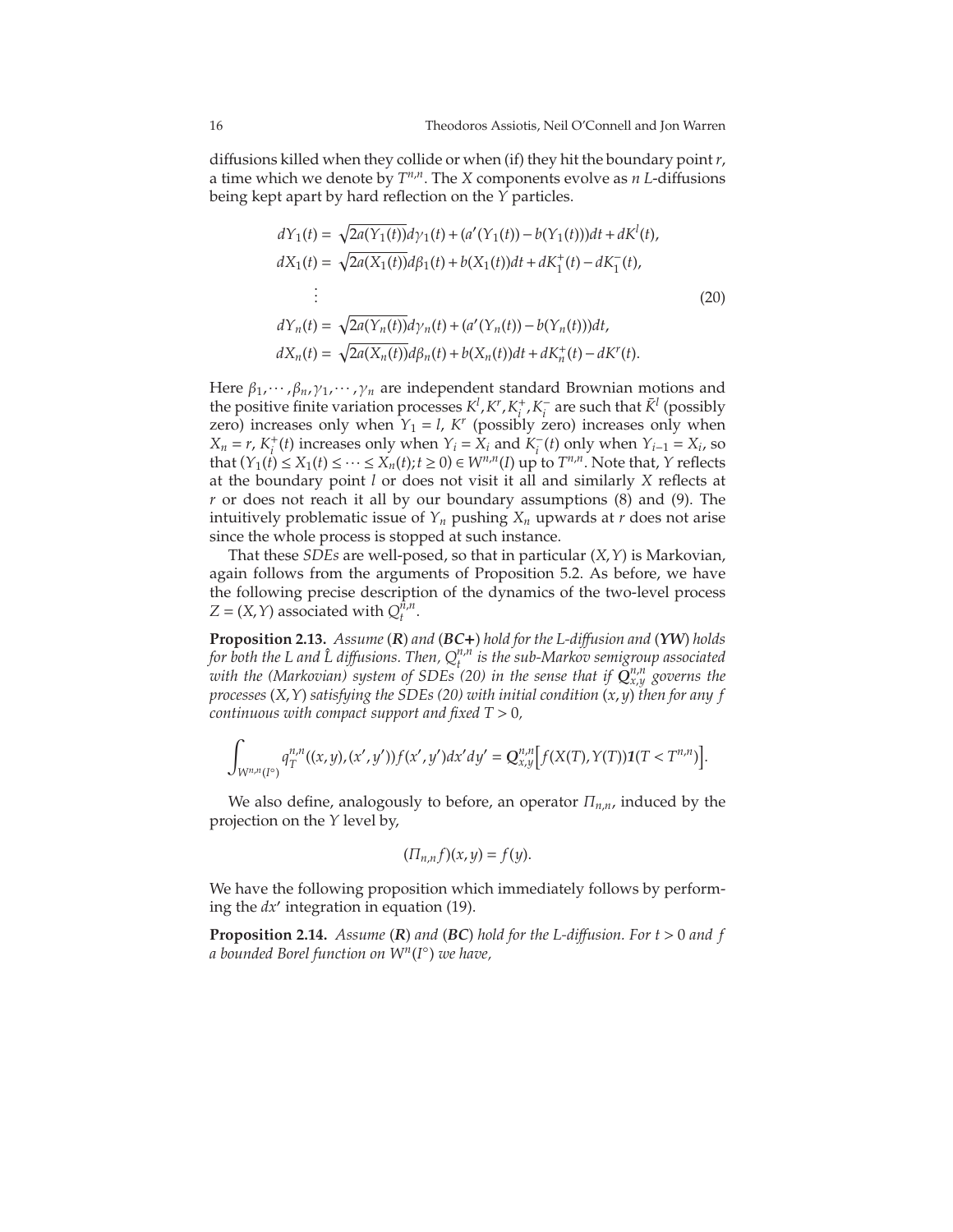$$
\Pi_{n,n}\hat{P}_t^n f = Q_t^{n,n} \Pi_{n,n} f. \tag{21}
$$

This, again implies that the evolution of *Y* is Markovian with respect to the joint filtration of *X* and *Y*. Furthermore, *Y* is distributed as *n*  $\hat{L}$ -diffusions killed when they collide or when (if) they hit the boundary point *r* (note the difference here to *Wn*,*n*+<sup>1</sup> is because of the asymmetry between *X* and *Y* and our standing assumption [\(8\)](#page-9-2) and [\(9\)](#page-9-3)). Hence, the *Y* components form a *di*ff*usion* process and they are *autonomous*. The finite lifetime of *Z* analogously to before (by taking  $f \equiv 1$  in the proposition above), exactly corresponds to the killing time of *Y* which we denote by  $T^{n,n}$ . As before, this is already implicit in the statement of Proposition [2.13.](#page-16-1)

Finally, we can define the kernel  $q_t^{n+1,n}$ *t*<sup>*n*+1,*n*</sup>((*x*, *y*),(*x'*, *y'*))*dx'dy'* on  $W^{n+1,n}(I^{\circ})$  in an analogous way and also the operator  $Q_t^{n+1,n}$  $t_t^{n+1,n}$  for  $t > 0$  acting on bounded Borel functions on  $W^{n+1,n}(I^{\circ})$  as well. The description of the associated process *Z* in  $W^{n+1,n}(I^{\circ})$  in words is as follows. The *Y* components evolve as  $n+1$ autonomous L<sup>2</sup>-diffusions killed when they collide (by our boundary conditions [\(10\)](#page-9-4) and [\(11\)](#page-9-5) if the *Y* particles do visit *l* or *r* they are reflecting there) and the *X* components evolve as *n L*-diffusions reflected on the *Y* particles. These dynamics can be described in terms of *SDEs* with reflection under completely analogous assumptions. The details are omitted.

## <span id="page-17-0"></span>**2.3 Stochastic coalescing flow interpretation**

The definition of  $q_t^{n,n+1}$  $t^{n,n+1}$ , and similarly of  $q_t^{n,n}$  $t_{t}^{n,n}$ , might look rather mysterious and surprising. It is originally motivated from considering stochastic coalescing flows. Briefly, the finite system  $(\Phi_{0,t}(x_1), \dots, \Phi_{0,t}(x_n); t \ge 0)$  can be extended to an infinite system of coalescing *L*-diffusions starting from each space time point and denoted by  $(\Phi_{s,t}(\cdot), s \leq t)$ . This is well documented in Theorem 4.1 of [\[51\]](#page-76-9) for example. The random family of maps ( $\Phi_{s,t}$ ,  $s \le t$ ) from *I* to *I* enjoys among others the following natural looking and intuitive properties: the *cocycle* or *flow* property  $\Phi_{t_1,t_3} = \Phi_{t_2,t_3} \circ \Phi_{t_1,t_2}$ , independence of *its increments*  $\Phi_{t_1,t_2} \perp \Phi_{t_3,t_4}$  for  $t_2 \le t_3$  and *stationarity*  $\Phi_{t_1,t_2} \stackrel{law}{=} \Phi_{0,t_2-t_1}$ . Finally, we can consider its generalized inverse by  $\Phi_{s,t}^{-1}(x) = \sup \{w : \Phi_{s,t}(w) \leq x\}$ which is well defined since Φ*s*,*<sup>t</sup>* is non-decreasing.

With these notations in place  $q_t^{n,n+1}$  $t^{n,n+1}$  can also be written as,

$$
q_t^{n,n+1}((x,y),(x',y'))dx'dy = \frac{\prod_{i=1}^n \hat{m}(y_i')}{\prod_{i=1}^n \hat{m}(y_i)} \mathbb{P}\Big(\boldsymbol{\Phi}_{0,t}(x_i) \in dx'_i, \boldsymbol{\Phi}_{0,t}^{-1}(y_j') \in dy_j \text{ for all } i,j\Big).
$$
\n(22)

We now sketch an argument that gives the semigroup property  $Q_{t+s}^{n,n+1}$  $n_{t+s}^{n,n+1} =$  $Q_t^{n,n+1}Q_s^{n,n+1}$ . We do not try to give all the details that would render it com-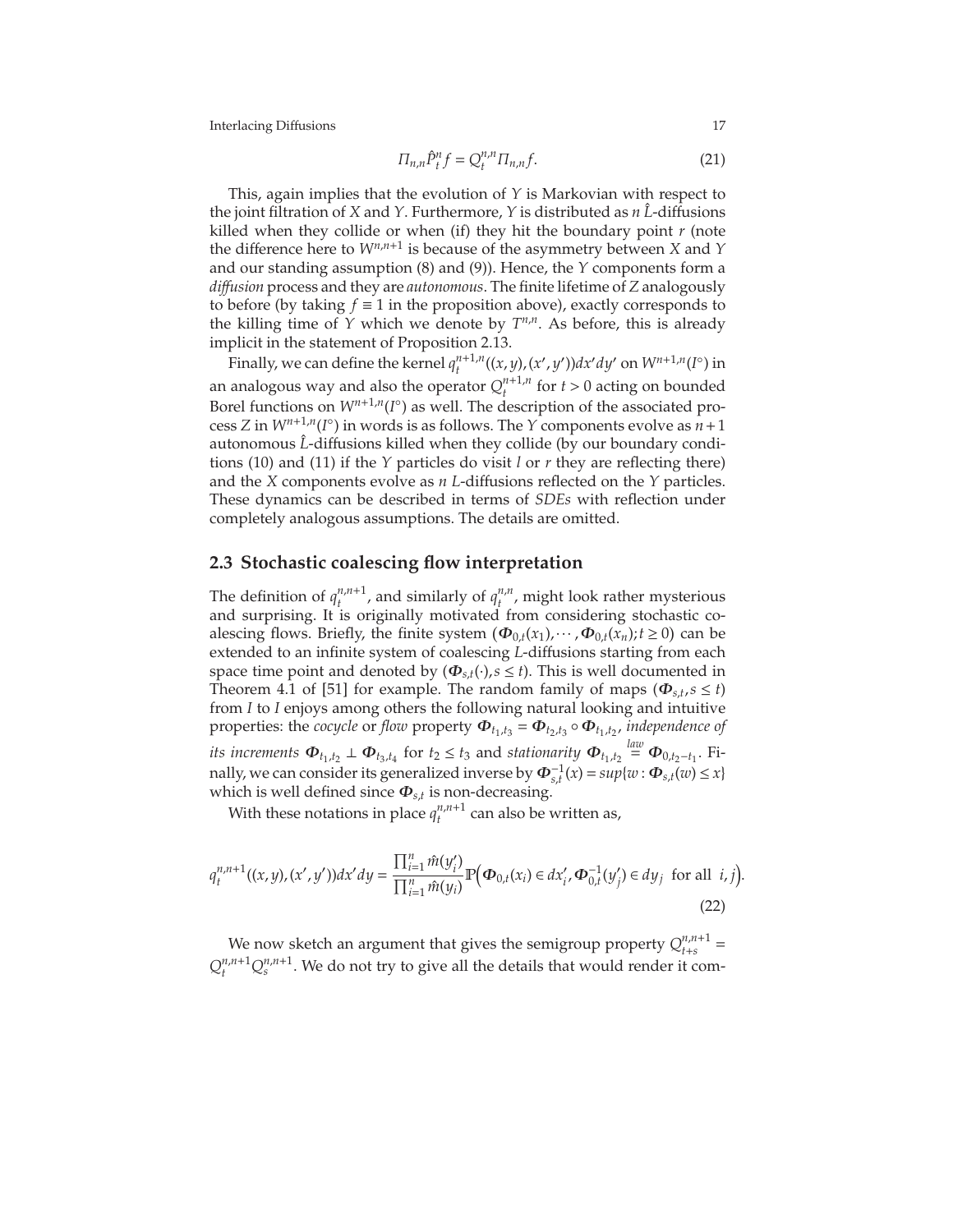pletely rigorous, mainly because it cannot be used to precisely describe the dynamics of  $Q_t^{n,n+1}$  $t^{n,n+1}$ , but nevertheless all the main steps are spelled out.

All equalities below should be understood after being integrated with respect to *dx*′′ and *dy* over arbitrary Borel sets. The first equality is by definition. The second equality follows from the *cocycle* property and conditioning on the values of  $\Phi_{0,s}(x_i)$  and  $\Phi_{s,s+t}^{-1}(y''_j)$ . Most importantly, this is where the *boundary behaviour assumptions* [\(6\)](#page-9-0) and [\(7\)](#page-9-1) we made at the beginning of this subsection are used. These ensure that no possible contributions from atoms on ∂*I* are missed; namely the random variable Φ0,*s*(*x<sup>i</sup>* ) is supported (its distribution gives full mass) in *I* ◦ . Moreover, it is not too hard to see from the coalescing property of the flow that, we can restrict the integration over  $(x', y')$  ∈  $\widetilde{W}^{n,n+1}(I^{\circ})$  for otherwise the integrand vanishes. Finally, the third equality follows from *independence* of the increments and the fourth one by *stationarity* of the flow.

$$
q_{s+t}^{n,n+1}((x,y),(x'',y''))dx''dy = \frac{\prod_{i=1}^{n} \hat{m}(y''_i)}{\prod_{i=1}^{n} \hat{m}(y_i)} \mathbb{P}\Big(\Phi_{0,s+t}(x_i) \in dx''_i, \Phi_{0,s+t}^{-1}(y''_j) \in dy_j \text{ for all } i,j\Big)
$$
  
\n
$$
= \frac{\prod_{i=1}^{n} \hat{m}(y''_i)}{\prod_{i=1}^{n} \hat{m}(y_i)} \int_{(x',y') \in W^{n,n+1}(I^c)} \mathbb{P}\Big(\Phi_{0,s}(x_i) \in dx'_i, \Phi_{s,s+t}(x'_i) \in dx''_i, \Phi_{0,s}^{-1}(y'_j) \in dy_j, \Phi_{s,s+t}^{-1}(y''_j) \in dy'_j\Big)
$$
  
\n
$$
= \int_{(x',y') \in W^{n,n+1}(I^c)} \frac{\prod_{i=1}^{n} \hat{m}(y'_i)}{\prod_{i=1}^{n} \hat{m}(y_i)} \mathbb{P}\Big(\Phi_{0,s}(x_i) \in dx'_i, \Phi_{0,s}^{-1}(y'_j) \in dy_j\Big)
$$
  
\n
$$
\times \frac{\prod_{i=1}^{n} \hat{m}(y''_i)}{\prod_{i=1}^{n} \hat{m}(y'_i)} \mathbb{P}\Big(\Phi_{s,s+t}(x'_i) \in dx''_i, \Phi_{s,s+t}(y''_j) \in dy'_j\Big)
$$
  
\n
$$
= \int_{(x',y') \in W^{n,n+1}(I^c)} q_{s}^{n,n+1}((x,y),(x',y'))q_{t}^{n,n+1}((x',y'),(x'',y''))dx'dy'dx''dy.
$$

## **2.4 Intertwining and Markov functions**

In this subsection  $(n_1, n_2)$  denotes one of  $\{(n, n-1), (n, n), (n, n+1)\}$ . First, recall the definitions of  $P_t^n$  and  $\hat{P}_t^n$  given in [\(15\)](#page-14-1) and [\(16\)](#page-14-2) respectively. Similarly, we record here again, the following proposition and recall that it can in principle completely describe the evolution of the *Y* particles and characterizes the finite lifetime of the process *Z* as the killing time of *Y*.

<span id="page-18-0"></span>**Proposition 2.15.** *Assume* (*R*) *and* (*BC*) *hold for the L-di*ff*usion. For t* > 0 *and f a bounded Borel function on Wn*<sup>1</sup> (*I* ◦ ) *we have,*

$$
\Pi_{n_1, n_2} \hat{P}_t^{n_1} f = Q_t^{n_1, n_2} \Pi_{n_1, n_2} f. \tag{23}
$$

Now, we define the following integral operator  $\Lambda_{n_1,n_2}$  acting on Borel functions on  $W^{n_1,n_2}(I^{\circ})$ , whenever *f* is integrable as,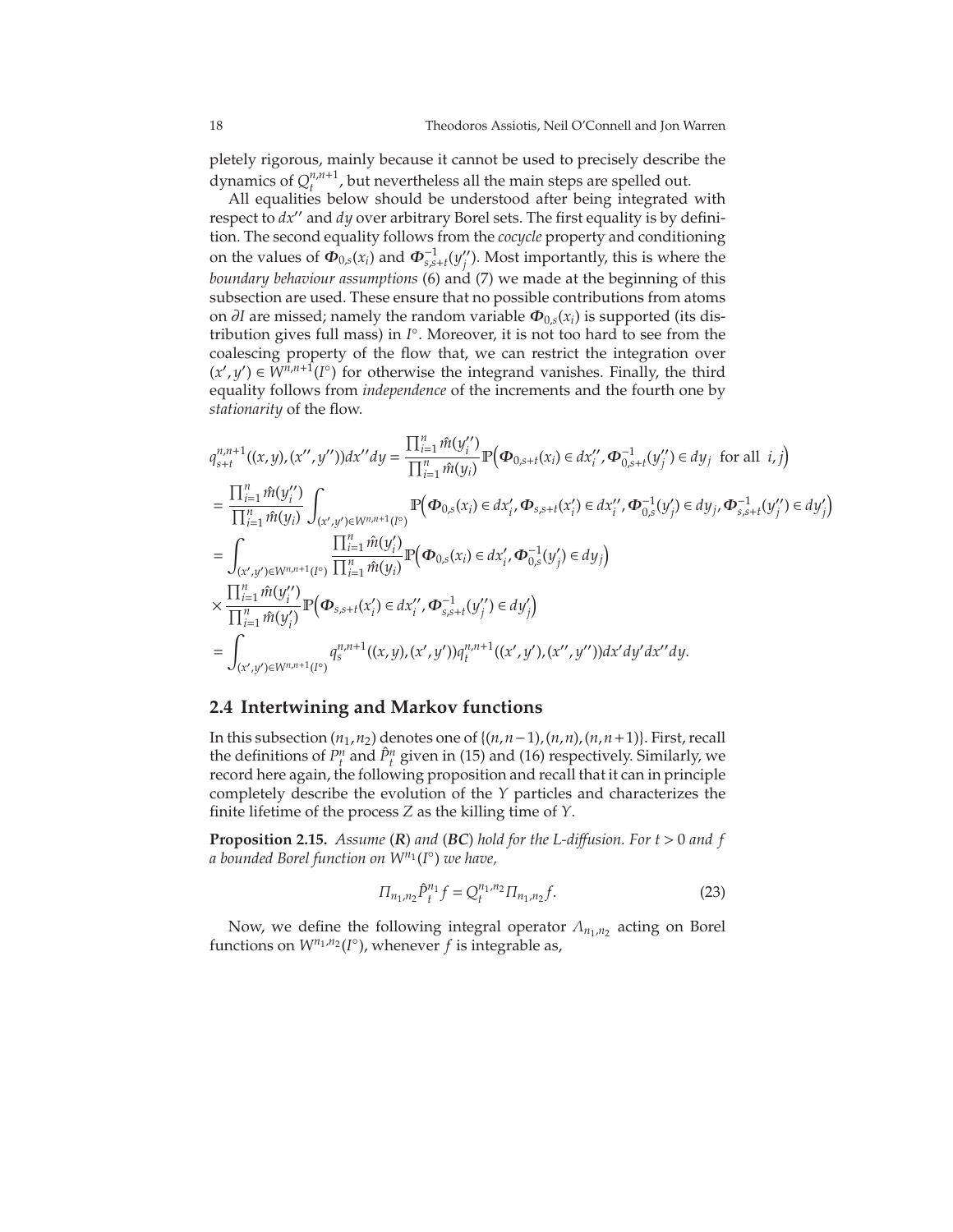$$
(\Lambda_{n_1,n_2}f)(x) = \int_{W^{n_1,n_2}(x)} \prod_{i=1}^{n_1} \hat{m}(y_i) f(x,y) dy,
$$
 (24)

where we remind the reader that  $\hat{m}(\cdot)$  is the density with respect to Lebesgue measure of the speed measure of the diffusion with generator  $\hat{L}$ .

The following intertwining relation is the fundamental ingredient needed for applying the theory of Markov functions, originating with the seminal paper of Rogers and Pitman [\[64\]](#page-76-10). This proposition directly follows by performing the *dy* integration in the explicit formula of the block determinant (or alternatively by invoking the coalescing property of the stochastic flow  $(\mathbf{\Phi}_{s,t}(\cdot); s \le t)$  and the original definitions).

**Proposition 2.16.** *Assume* (*R*) *and* (*BC*) *hold for the L-di*ff*usion. For t* > 0 *we have the following equality of positive kernels,*

$$
P_t^{n_2} \Lambda_{n_1, n_2} = \Lambda_{n_1, n_2} Q_t^{n_1, n_2}.
$$
 (25)

Combining the two propositions above gives the following relation for the Karlin-McGregor semigroups,

$$
P_t^{n_2} \Lambda_{n_1, n_2} \Pi_{n_1, n_2} = \Lambda_{n_1, n_2} \Pi_{n_1, n_2} \hat{P}_t^{n_1}.
$$
 (26)

Namely, the two semigroups are themselves intertwined with kernel,

$$
\left(\Lambda_{n_1,n_2}\Pi_{n_1,n_2}f\right)(x)=\int_{W^{n_1,n_2}(x)}\prod_{i=1}^{n_1}\hat{m}(y_1)f(y)dy.
$$

This implies the following. Suppose  $\hat{h}_{n_1}$  is a strictly positive (in  $\mathring{W}^{n_1}$ ) eigenfunction for  $\hat{P}_t^{n_1}$  namely,  $\hat{P}_t^{n_1} \hat{h}_{n_1} = e^{\lambda_{n_1} t} \hat{h}_{n_1}$ , then (with both sides possibly being infinite),

$$
(P_t^{n_2} \Lambda_{n_1,n_2} \Pi_{n_1,n_2} \hat{h}_{n_1})(x) = e^{\lambda_{n_1}t} (\Lambda_{n_1,n_2} \Pi_{n_1,n_2} \hat{h}_{n_1})(x).
$$

We are interested in strictly positive eigenfunctions because they allow us to define Markov processes, however non positive eigenfunctions can be built this way as well.

We now finally arrive at our main results. We need to make precise one more notion, already referenced several times in the introduction. For a possibly sub-Markov semigroup ( $\mathfrak{P}_t$ ;  $t \ge 0$ ) or more generally, for fixed *t*, a sub-Markov kernel with eigenfunction b with eigenvalue  $e^{ct}$  we define the Doob's *h*-transform by *e*<sup>-*ct*</sup>h<sup>-1</sup> ∘ *ψ*<sub>*t*</sub> ∘ *φ*. Observe that, this is now an honest Markov semigroup (or Markov kernel).

If  $\hat{h}_{n_1}$  is a strictly positive in  $\mathring{W}^{n_1}$  eigenfunction for  $\hat{P}^{n_1}_t$  then so is the function  $\hat{h}_{n_1,n_2}(x,y) = \hat{h}_{n_1}(y)$  for  $Q_t^{n_1,n_2}$  from Proposition [2.15.](#page-18-0) We can thus define the proper Markov kernel  $Q_t^{n_1,n_2,\hat{h}_{n_1}}$  which is the *h*-transform of  $Q_t^{n_1,n_2}$ 

<span id="page-19-0"></span>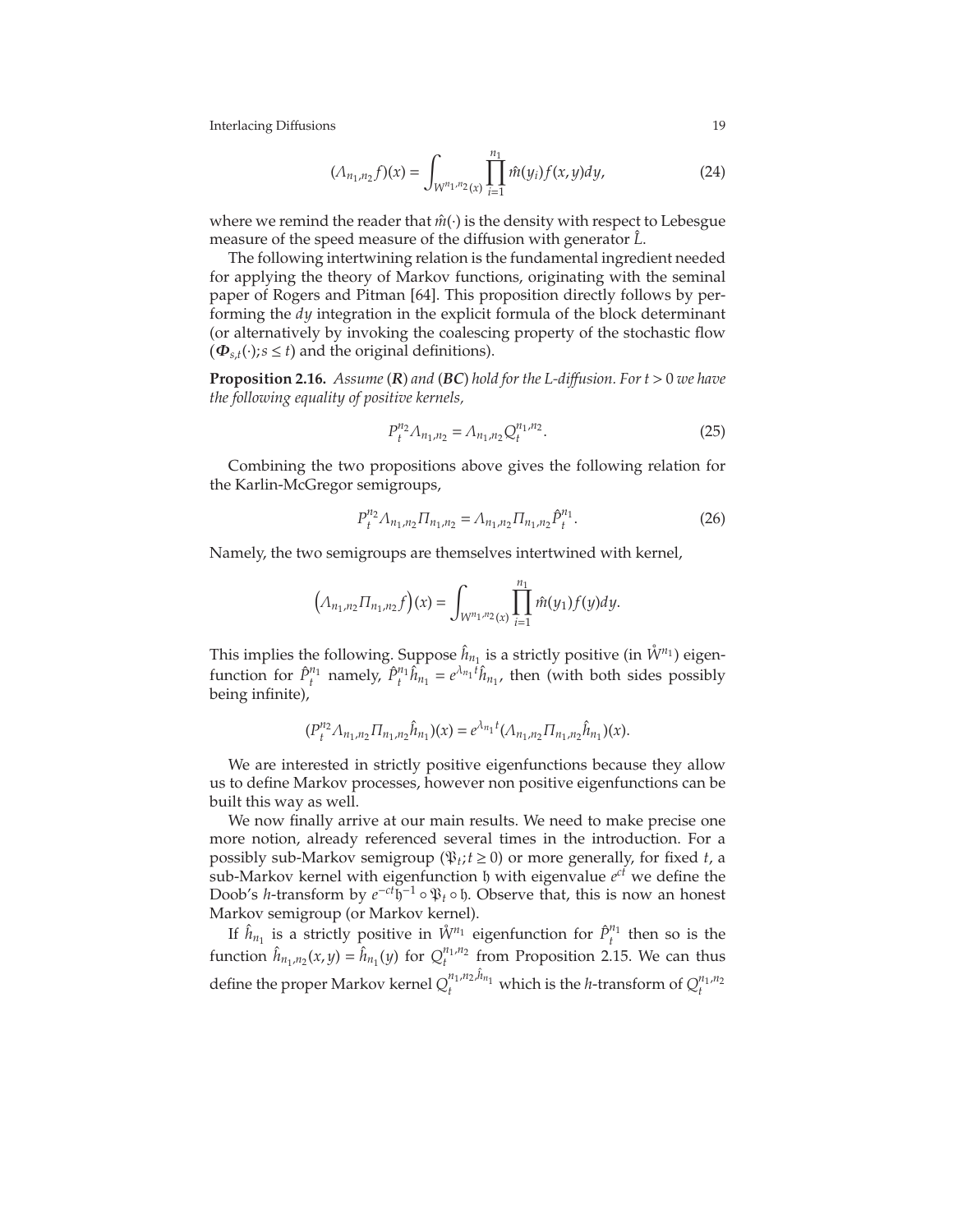by  $\hat{h}_{n_1}$ . Define  $h_{n_2}(x)$ , strictly positive in  $\hat{W}^{n_2}$ , as follows, assuming that the integrals are finite in the case of  $W^{n,n}(I^{\circ})$  and  $W^{n+1,n}(I^{\circ})$ ,

$$
h_{n_2}(x) = (\Lambda_{n_1,n_2} \Pi_{n_1,n_2} \hat{h}_{n_1})(x),
$$

and the Markov Kernel  $\hat{\Lambda}_{n_1,n_2}^{\hat{h}_{n_1}}(x,\cdot)$  with  $x\in\mathring{\mathcal{W}}^{n_2}$  by,

$$
(\Lambda_{n_1,n_2}^{\hat{h}_{n_1}}f)(x)=\frac{1}{h_{n_2}(x)}\int_{W^{n_1,n_2}(x)}\prod_{i=1}^{n_1}\hat{m}(y_i)\hat{h}_{n_1}(y)f(x,y)dy.
$$

Finally, defining  $P_t^{n_2,h_{n_2}}$  to be the Karlin-McGregor semigroup  $P_t^{n_2}$  *h*-transformed by  $h_n$ <sup>2</sup> we obtain:

**Proposition 2.17.** *Assume* (*R*) *and* (*BC*) *hold for the L-diffusion. Let*  $Q_t^{n_1,n_2}$  *denote one of the operators induced by the sub-Markov kernels on Wn*<sup>1</sup> ,*n*<sup>2</sup> (*I* ◦ ) *defined in the previous subsection. Let*  $\hat{h}_{n_1}$  *be a strictly positive eigenfunction for*  $\hat{P}^{n_1}_t$  *and assume* 

that  $h_{n_2}(x) = (\Lambda_{n_1,n_2} \Pi_{n_1,n_2} \hat{h}_{n_1})(x)$  is finite in  $W^{n_2}(I^{\circ})$ , so that in particular  $\Lambda_{n_1,n_2}^{\hat{h}_{n_1}}$  is *a Markov kernel. Then, with the notations of the preceding paragraph we have the following relation for*  $t > 0$ *,* 

<span id="page-20-0"></span>
$$
P_t^{n_2,h_{n_2}} \Lambda_{n_1,n_2}^{\hat{h}_{n_1}} f = \Lambda_{n_1,n_2}^{\hat{h}_{n_1}} Q_t^{n_1,n_2,\hat{h}_{n_2}} f, \tag{27}
$$

with f a bounded Borel function in  $W^{n_1,n_2}(I^{\circ}).$ 

This intertwining relation and the theory of Markov functions (see Section 2 of [\[64\]](#page-76-10) for example) immediately imply the following corollary:

**Corollary 2.18.** Assume  $Z = (X, Y)$  is a Markov process with semigroup  $Q_t^{n_1, n_2, \hat{h}_{n_2}}$ , *then the X component is distributed as a Markov process with semigroup*  $P_t^{n_2,h_{n_2}}$ started from x if  $(X, Y)$  is started from  $\Lambda^{\hat{h}_{n_1}}_{n_1,n_2}(x,\cdot)$ . Moreover, the conditional distri*bution of Y*(*t*) *given* (*X*(*s*); *s*  $\leq$  *t*) *is*  $\Lambda_{n_1,n_2}^{\hat{h}_{n_1}}(X(t),\cdot)$ *.* 

We give a final definition in the case of  $W^{n,n+1}$  only, that has a natural analogue for *Wn*,*<sup>n</sup>* and *Wn*+1,*<sup>n</sup>* (we shall elaborate on the notion introduced below in Section 5.1 on well-posedness of *SDEs* with reflection). Take *Y* =  $(Y_1, \dots, Y_n)$  to be an *n*-dimensional system of *non-intersecting* paths in  $\mathring{W}^n(I^{\circ})$ , so that in particular  $Y_1 < Y_2 < \cdots < Y_n$ . Then, by *X* is a system of  $n+1$  L*diffusions reflected off Y* we mean processes  $(X_1(t), \dots, X_{n+1}(t); t \ge 0)$ , satisfying  $X_1(t) \le Y_1(t) \le X_2(t) \le \cdots \le X_{n+1}(t)$  for all  $t \ge 0$ , and so that the following *SDEs* hold,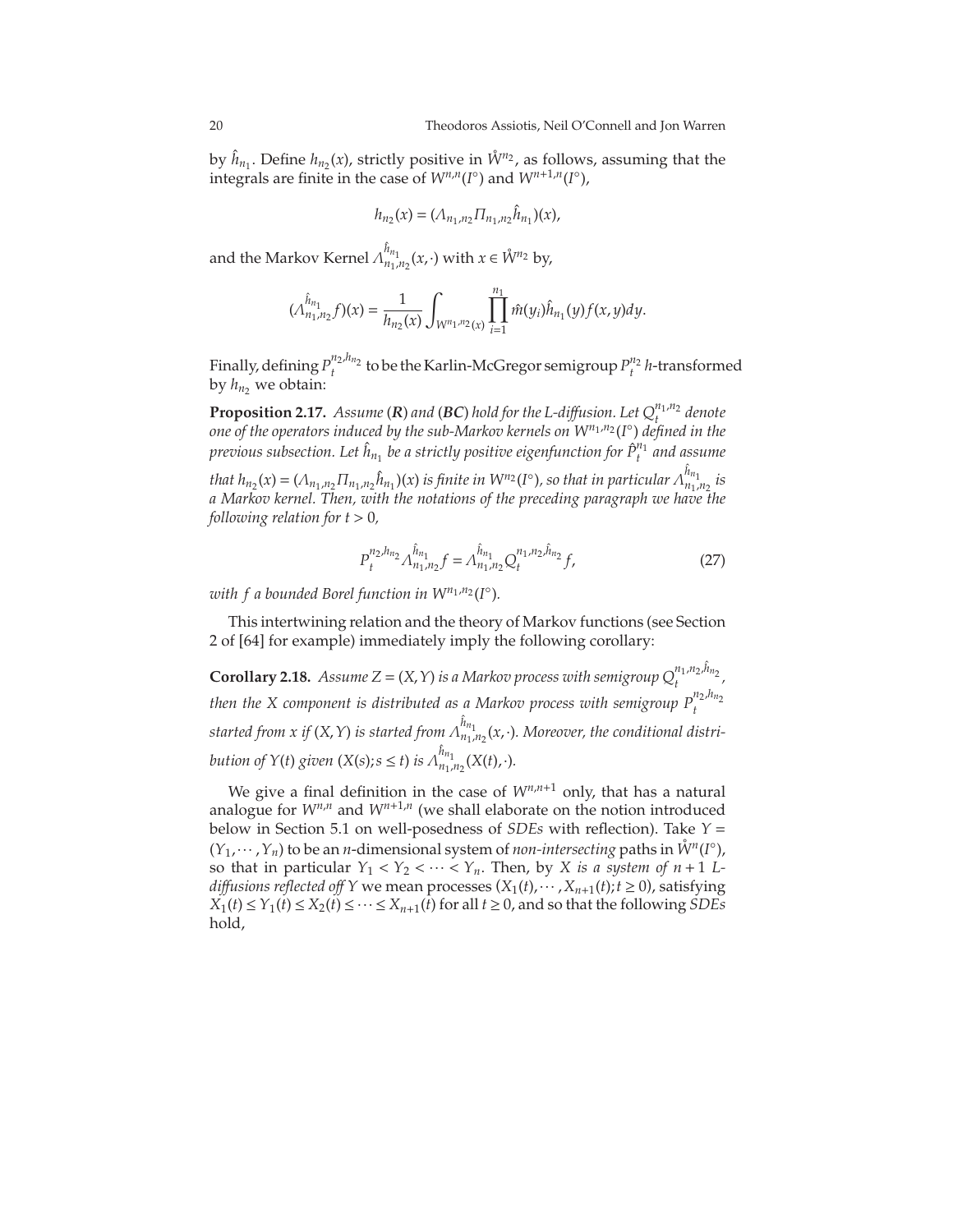<span id="page-21-1"></span>
$$
dX_1(t) = \sqrt{2a(X_1(t))}d\beta_1(t) + b(X_1(t))dt + dK^1(t) - dK^+_1(t),
$$
  
\n
$$
\vdots
$$
  
\n
$$
dX_j(t) = \sqrt{2a(X_j(t))}d\beta_j(t) + b(X_j(t))dt + dK^-_j(t) - dK^+_j(t),
$$
\n
$$
\vdots
$$
  
\n
$$
dX_{n+1}(t) = \sqrt{2a(X_{n+1}(t))}d\beta_{n+1}(t) + b(X_{n+1}(t))dt + dK^-_{n+1}(t) - dK^r(t),
$$
\n(28)

where the positive finite variation processes  $K^l$ ,  $K^r$ ,  $K^+_i$  $i^+$ ,  $K_i^-$  are such that  $K^l$ increases only when  $X_1 = l$ ,  $K^r$  increases only when  $X_{n+1} = r$ ,  $K_i^+$  $\mu$ <sup>+</sup>(*t*)</sub> increases only when *Y*<sup>*i*</sup> = *X*<sup>*i*</sup> and *K*<sup> $-$ </sup><sub>*i*</sub>(*t*) only when *Y*<sub>*i*−1</sub> = *X*<sub>*i*</sub>, so that (*X*<sub>1</sub>(*t*) ≤ *Y*<sub>1</sub>(*t*) ≤  $\dots$  ≤ *X*<sub>*n*+1</sub>(*t*)) ∈ *W*<sup>*n*,*n*+1</sup>(*I*) forever. Here  $β_1$ ,  $\dots$ ,  $β_{n+1}$  are independent standard Brownian motions which are moreover *independent* of *Y*. The reader should observe that the dynamics between (*X*,*Y*) are exactly the ones prescribed in the system of *SDEs* [\(14\)](#page-13-1) with the difference being that now the process has infinite lifetime. This can be achieved from [\(14\)](#page-13-1) by *h*-transforming the *Y* process as explained in this section to have infinite lifetime. By pathwise uniqueness of solutions to reflecting *SDEs*, with coefficients satisfying (**YW**), in continuous time-dependent domains proven in Proposition [5.2,](#page-63-0) under any absolutely continuous change of measure for the (*X*,*Y*)-process that depends only on *Y* (a Doob *h*-transform in particular), the equations [\(28\)](#page-21-1) still hold with the β*<sup>i</sup>* independent Brownian motions which moreover remain independent of the *Y* process. We thus arrive at our main theorem:

<span id="page-21-0"></span>**Theorem 2.19.** *Assume* (*R*) *and* (*BC*+) *hold for the L-di*ff*usion and* (*YW*) *holds for both the L and L diffusions. Moreover, assume*  $\hat{h}_n$  *is a strictly positive eigenfunction for P*ˆ*<sup>n</sup> t . Suppose Y consists of n non-intersecting L-di* ˆ ff*usions h-transformed by* ˆ*hn,*  $\hat{p}^{n,h_n}_{t}$  , and X is a system of  $n+1$  *L-diffusions reflected off Y* started according to the distribution  $\Lambda_{n,n+1}^{\hat{h}_n}(x,\cdot)$  for some  $x \in \mathring{W}^{n+1}(I)$ . Then X *is distributed as a di*ff*usion process with semigroup Pn*+1,*hn*+<sup>1</sup> *t started from x, where*  $h_{n+1} = \Lambda_{n,n+1} \Pi_{n,n+1} \hat{h}_n.$ 

*Proof.* By Proposition [2.9](#page-13-0) and the discussion above, the process (X,Y) evolves according to the Markov semigroup  $Q_t^{n_1,n_2,\hat{h}_{n_2}}$ . Then, an application of the Rogers-Pitman Markov functions criterion in [\[64\]](#page-76-10) with the function  $\phi(x, y) = x$ and the intertwining [\(27\)](#page-20-0) gives that, under the initial law  $\Lambda_n^{\hat{h}_n}$  $n_{n,n+1}^{n_n}(x,\cdot)$  for  $(X,Y)$ ,  $(X(t); t \ge 0)$  is a Markov process with semigroup  $P_t^{n+1,h_{n+1}}$  started from *x*, in particular a diffusion.

The statement and proof of the result for  $W^{n,n}$  and  $W^{n+1,n}$  is completely analogous.

Finally, the intertwining relation [\(27\)](#page-20-0) also allows us to start the two-level process (*X*,*Y*) from a degenerate point, in particular the system of reflecting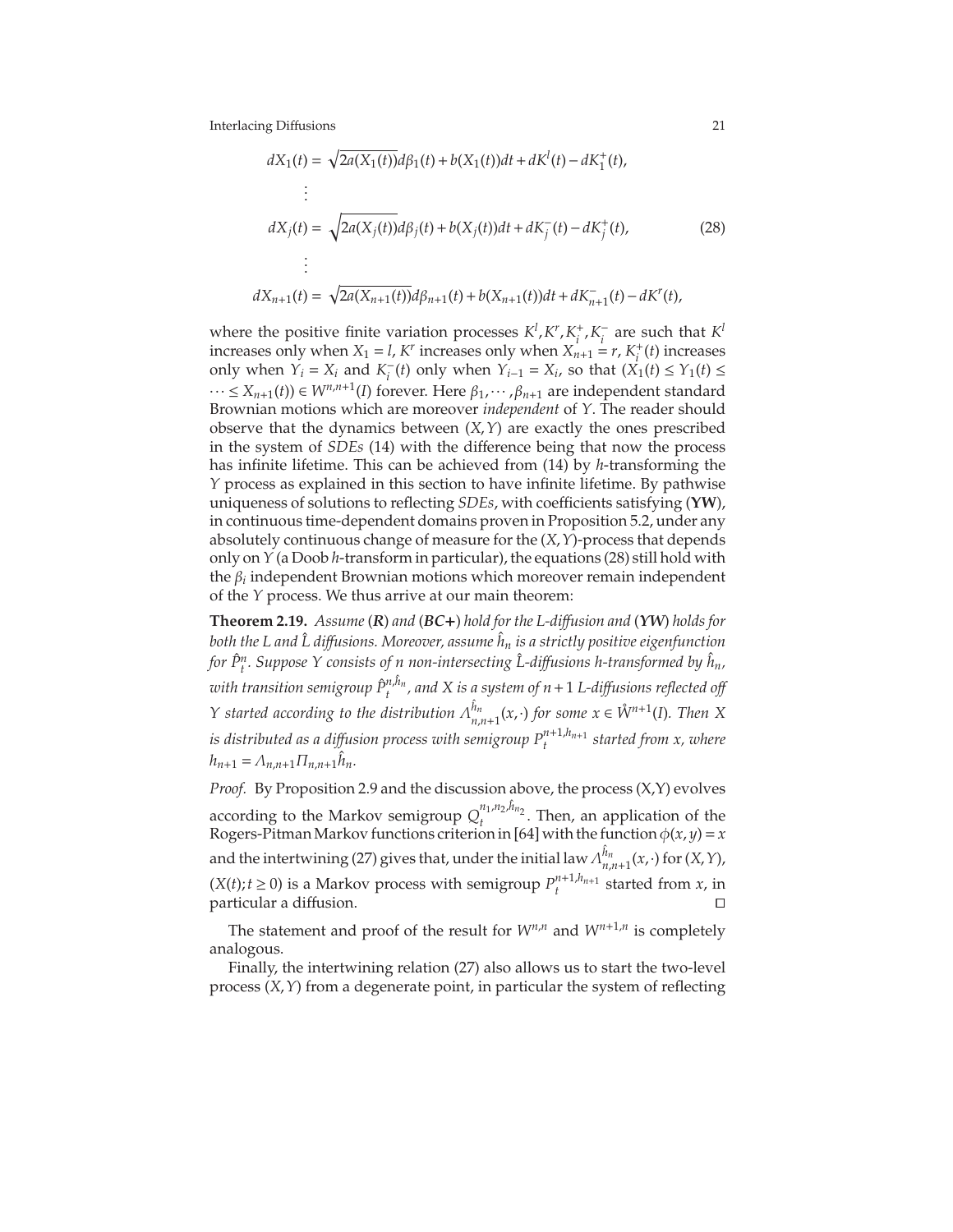*SDEs* when some of the *Y* coordinates coincide, as long as starting the process with semigroup  $P_t^{n_2,h_{n_2}}$  from such a degenerate point is valid. Suppose  $(\mu_t^{n_2,h_{n_2}})$  $t > 0$  is an entrance law for  $P_t^{n_2,h_{n_2}}$ , namely for  $t,s > 0$ ,

$$
\mu_s^{n_2,h_{n_2}}P_t^{n_2,h_{n_2}}=\mu_{t+s}^{n_2,h_{n_2}},
$$

then we have the following corollary, which is obtained immediately by applying  $\mu_t^{n_2,h_{n_2}}$  to both sides of [\(27\)](#page-20-0): *t*

<span id="page-22-0"></span>**Corollary 2.20.** *Under the assumptions above, if*  $\left(\mu_s^{n_2,h_{n_2}}\right)$  $\overline{ }$ *s*>0 *is an entrance law* for the process with semigroup  $P_t^{n_2,h_{n_2}}$  then  $\left(\mu_s^{n_2,h_{n_2}}\varLambda_{n_1,n_2}^{\hat{h}_{n_1}}\right)$  $\overline{ }$ *s*>0 *forms an entrance law* for process  $(X, Y)$  with semigroup  $Q_t^{n_1, n_2, \hat{h}_{n_1}}$ .

Hence, the statement of Theorem [2.19](#page-21-0) generalizes, so that if *X* is a system of *L*-diffusions reflected off *Y* started according to an entrance law, then *X* is again itself distributed as a Markov process.

The entrance laws that we will be concerned with in this paper will correspond to starting the process with semigroup  $P_t^{n_2,h_{n_2}}$  from a single point  $(x, \dots, x)$  for some  $x \in I$ . These will be given by so called time dependent *biorthogonal ensembles*, namely measures of the form,

$$
\det(f_i(t,x_j))_{i,j=1}^{n_2} \det(g_i(t,x_j))_{i,j=1}^{n_2} .
$$
 (29)

Under some further assumptions on the Taylor expansion of the one dimensional transition density  $p_t(x, y)$  they will be given by so called *polynomial ensembles*, where one of the determinant factors is the Vandermonde determinant,

$$
\det(\phi_i(t,x_j))_{i,j=1}^{n_2} \det(x_j^{i-1})_{i,j=1}^{n_2} . \tag{30}
$$

A detailed discussion is given in the Appendix.

# **3 Applications and examples**

Applying the theory developed in the previous section we will now show how some of the known examples of diffusions in Gelfand-Tsetlin patterns fit into this framework and construct new processes of this kind. In particular we will treat all the diffusions associated with Random Matrix eigenvalues, a model related to Plancherel growth that involves a wall, examples coming from Sturm-Liouville semigroups and finally point out the connection to strong stationary times and superpositions and decimations of Random Matrix ensembles.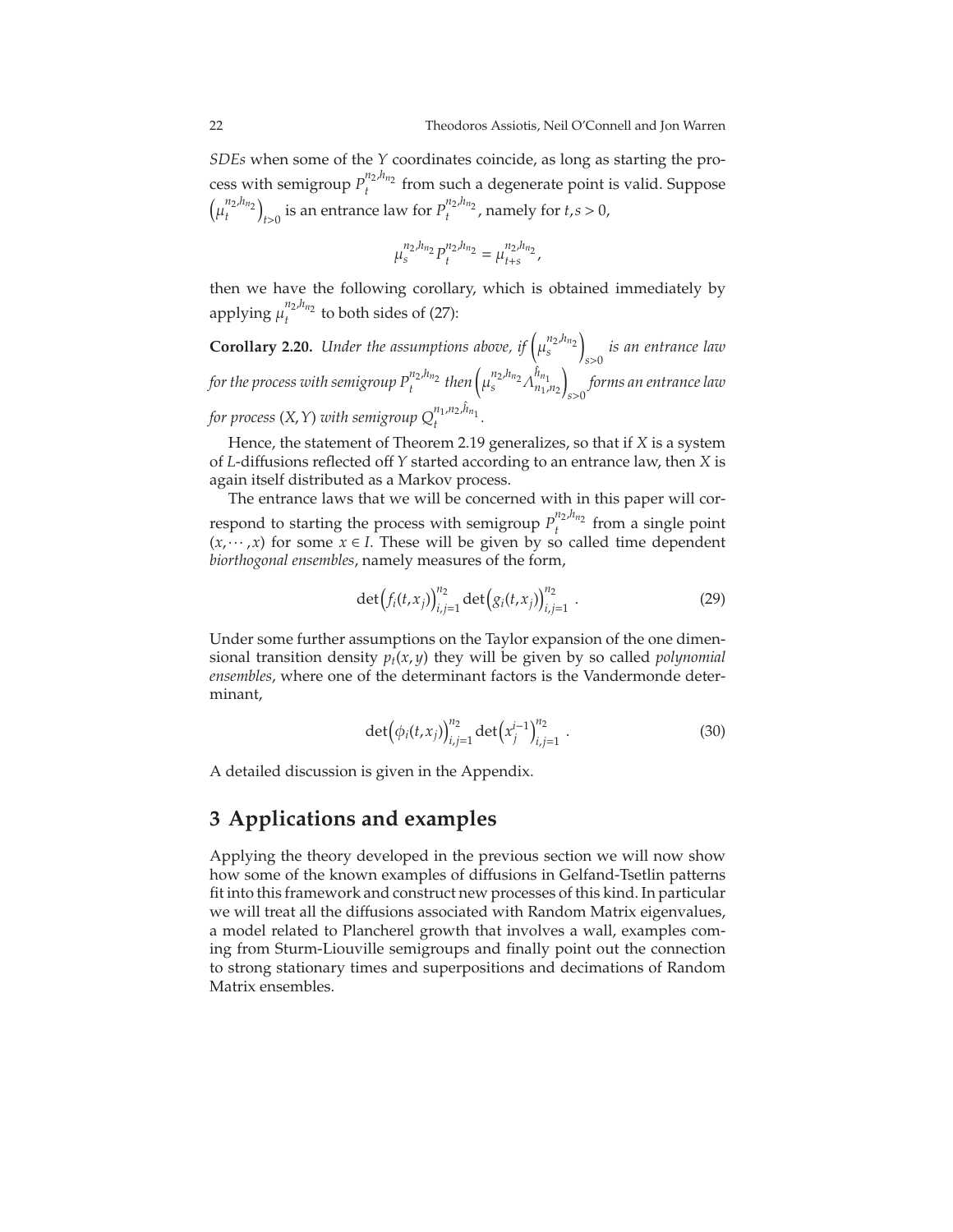First, recall that the space of Gelfand-Tsetlin patterns of depth *N* denoted by GT(*N*) is defined to be,

$$
\left\{ \left( x^{(1)}, \cdots, x^{(N)} \right) : x^{(n)} \in W^n, x^{(n)} \prec x^{(n+1)} \right\},\
$$

and also the space of symplectic Gelfand-Tsetlin patterns of depth *N* denoted by  $GT_s(N)$  is given by,

$$
\left\{\left(x^{(1)}, \hat{x}^{(1)}\cdots, x^{(N)}, \hat{x}^{(N)}\right) : x^{(n)}, \hat{x}^{(n)} \in W^n, \; x^{(n)} \prec \hat{x}^{(n)} \prec x^{(n+1)}\right\}.
$$

Please note the minor discrepancy in the definition of GT(*N*) with the notation used for  $W^{n,n+1}$ : here for two consecutive levels  $x^{(n)} \in W^{n}, x^{(n+1)} \in W^{n+1}$ in the Gelfand-Tsetlin pattern the pair  $(x^{(n+1)}, x^{(n)}) \in W^{n,n+1}$  and not the other way round.

## **3.1 Concatenating two-level processes**

We will describe the construction for  $GT$ , with the extension to  $GT_s$  being analogous. Let us fix an interval *I* with endpoints  $l < r$  and let  $L_n$  for  $n =$ 1,··· ,*N* be a sequence of diffusion process generators in *I* (satisfying [\(6\)](#page-9-0) and [\(7\)](#page-9-1)) given by,

<span id="page-23-0"></span>
$$
L_n = a_n(x)\frac{d^2}{dx^2} + b_n(x)\frac{d}{dx}.
$$
\n(31)

We will moreover denote their transition densities with respect to Lebesgue measure by  $p_t^n(\cdot, \cdot)$ .

We want to consider a process  $(\mathbb{X}(t); t \ge 0) = ((\mathbb{X}^{(1)}(t), \cdots, \mathbb{X}^{(N)}(t)); t \ge 0)$  taking values in  $GT(N)$  so that, for each  $2 \le n \le N$ ,  $\mathbb{X}^{(n)}$  consists of *n* independent  $L_n$  diffusions reflected off the paths of  $\mathbf{X}^{(n-1)}$ . More precisely we consider the following system of reflecting *SDEs*, with  $1 \le i \le n \le N$ , initialized in  $GT(N)$ and stopped at the stopping time  $\tau_{\mathrm{GT}(N)}$  to be defined below,

$$
d\mathbf{X}_{i}^{(n)}(t) = \sqrt{2a_{n}\left(\mathbf{X}_{i}^{(n)}(t)\right)}d\beta_{i}^{(n)}(t) + b_{n}\left(\mathbf{X}_{i}^{(n)}(t)\right)dt + dK_{i}^{(n),-} - dK_{i}^{(n),+},\tag{32}
$$

driven by an array  $(\beta_i^{(n)})$ *<sup>(n)</sup>*</sup> (*t*); *t* ≥ 0, 1 ≤ *i* ≤ *n* ≤ *N*) of  $\frac{N(N+1)}{2}$  independent standard Brownian motions. The positive finite variation processes  $K_i^{(n),-}$  and  $K_i^{(n),+}$  are  $i \in \{1, 2, \ldots, n\}$ such that  $K_i^{(n),-}$  increases only when  $\mathbb{X}_i^{(n)}$  $\chi_i^{(n)} = \mathbf{X}_{i-1}^{(n-1)}$ (*n*−1),  $K_i^{(n),+}$  $\int_{i}^{\{n\}}$  increases only when  $\mathbb{X}^{(n)}$  $\chi_i^{(n)}$  =  $\mathbb{X}_i^{(n-1)}$  with  $K_1^{(N),-}$  increasing when  $\mathbb{X}_1^{(N)}$  $1_{1}^{(N)} = l$  and  $K_{N}^{(N),+}$  $N^{(IV),\tau}$  increasing when  $\mathbb{X}^{(N)}_{\scriptscriptstyle{\lambda\tau}}$  $X_N^{(N)} = r$ , so that  $X = (X^{(1)}, \dots, X^{(N)})$  stays in GT(*N*) forever. The stopping  $\tau_{\mathbb{GT}(N)}$  is given by,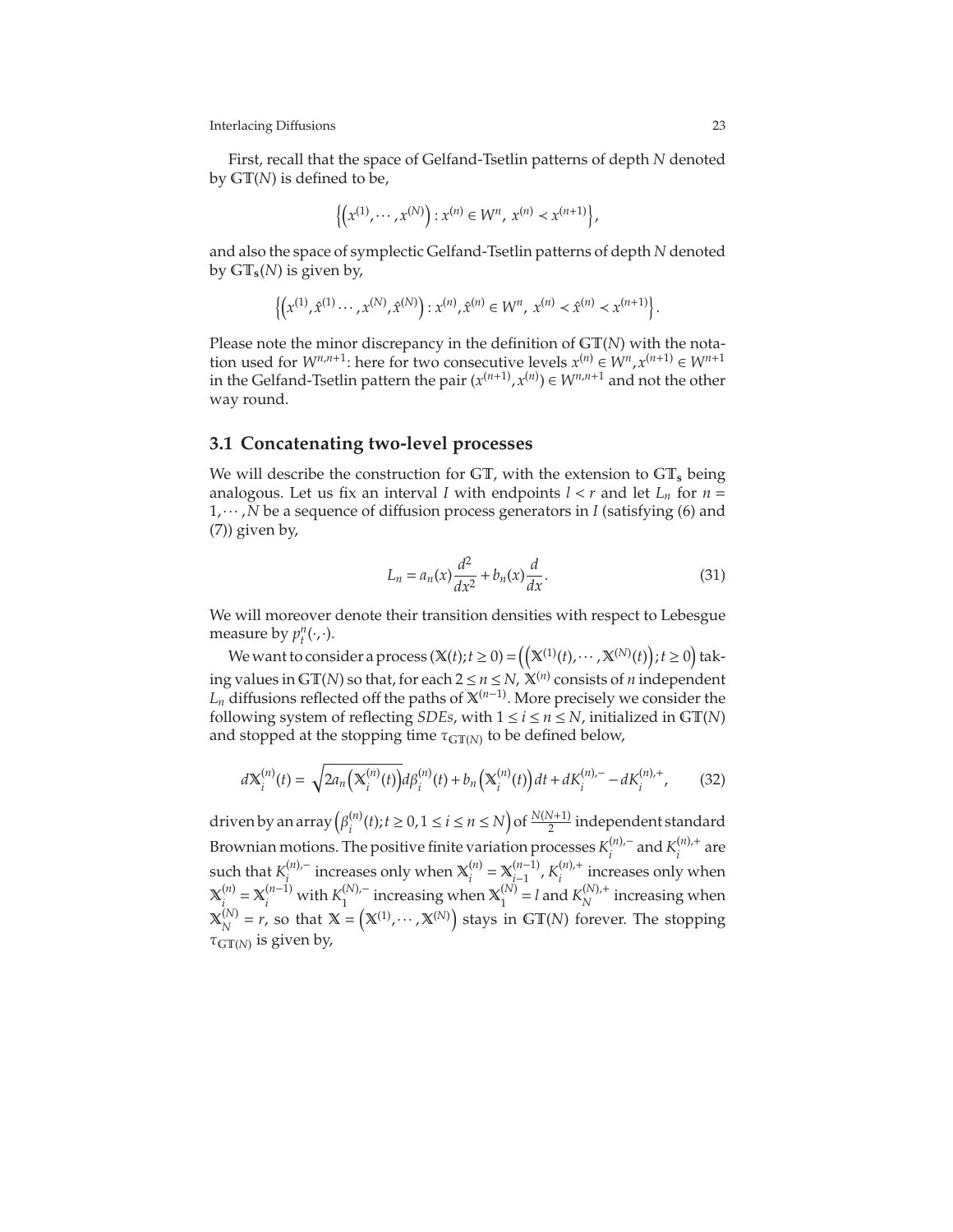24 Theodoros Assiotis, Neil O'Connell and Jon Warren

$$
\tau_{\text{GT}(N)} = \inf \Big\{ t \ge 0 : \exists (n, i, j) \ 2 \le n \le N - 1, 1 \le i < j \le n \ \text{s.t.} \ \mathbf{X}_i^{(n)}(t) = \mathbf{X}_j^{(n)}(t) \Big\}.
$$

Stopping at  $\tau_{\rm GT(N)}$  takes care of the problematic possibility of two of the time dependent barriers coming together. It will turn out that  $\tau_{\text{GT}(N)} = \infty$  almost surely under certain initial conditions of interest to us given in Proposi-tion [3.1](#page-25-0) below; this will be the case since then each level  $X^{(n)}$  will evolve according to a Doob's *h*-transform and thus consisting of non-intersecting paths. That the system of reflecting *SDEs* [\(32\)](#page-23-0) above is well-posed, under a Yamada-Watanabe condition on the coefficients  $(\sqrt{a_n}, b_n)$  for  $1 \le n \le N$ , follows (inductively) from Proposition [5.2.](#page-63-0)

We would like Theorem [2.19](#page-21-0) to be applicable to each pair (X<sup>(*n*-1)</sup>, X<sup>(*n*)</sup>), with  $X = \mathbb{X}^{(n)}$  and  $Y = \mathbb{X}^{(n-1)}$ . To this end, for  $n = 2, \dots, N$ , suppose that  $\mathbb{X}^{(n-1)}$ is distributed according to the following *h*-transformed Karlin-McGregor semigroup by the strictly positive in  $\mathring{W}^{n-1}$  eigenfunction  $g_{n-1}$  with eigenvalue *e cn*−<sup>1</sup> *t* ,

<span id="page-24-0"></span>
$$
e^{-c_{n-1}t}\frac{g_{n-1}(y_1,\cdots,y_{n-1})}{g_{n-1}(x_1,\cdots,x_{n-1})}\det(\widehat{p}_t^n(x_i,y_j))_{i,j=1}^{n-1},
$$

where  $\widehat{p}_t^n(\cdot,\cdot)$  denotes the transition density associated with the dual  $L_n$  (killed at an exit of regular absorbing boundary point) of *Ln*. We furthermore, denote by  $\widehat{m}^n(\cdot)$  the density with respect to Lebesgue measure of the speed measure of  $\overline{L}_n$ . Then, Theorem [2.19](#page-21-0) gives that under a special initial condition (stated therein) for the joint dynamics of  $(X^{(n-1)}, X^{(n)})$ , with  $X = X^{(n)}$  and  $Y = X^{(n-1)}$ , the projection on  $\mathbb{X}^{(n)}$  is distributed as the *G*<sub>*n*−1</sub> *h*-transform of *n* independent *L<sup>n</sup>* diffusions, thus consisting of non-intersecting paths, where *Gn*−<sup>1</sup> is given by,

$$
G_{n-1}(x_1, \cdots, x_n) = \int_{W^{n-1,n}(x)} \prod_{i=1}^{n-1} \widehat{m^n}(y_i) g_{n-1}(y_1, \cdots, y_{n-1}) dy_1 \cdots dy_{n-1}.
$$
 (33)

Consistency then demands, by comparing ( $\mathbb{X}^{(n-1)}$ ,  $\mathbb{X}^{(n)}$ ) and ( $\mathbb{X}^{(n)}$ ,  $\mathbb{X}^{(n+1)}$ ), the following condition between the transition kernels (which is also sufficient as we see below for the construction of a consistent process  $(\mathbb{X}^{(1)}, \dots, \mathbb{X}^{(N)}))$ , for  $t > 0, x, y \in \mathring{W}^n$ ,

<span id="page-24-1"></span>
$$
e^{-c_{n-1}t}\frac{G_{n-1}(y_1,\cdots,y_n)}{G_{n-1}(x_1,\cdots,x_n)}\det(p_i^n(x_i,y_j))_{i,j=1}^n = e^{-c_n t}\frac{g_n(y_1,\cdots,y_n)}{g_n(x_1,\cdots,x_n)}\det(\widehat{p}_t^{n+1}(x_i,y_j))_{i,j=1}^n.
$$
\n(34)

Denote the semigroup associated with these densities by  $(\mathfrak{P}^{(n)}(t); t > 0)$  and also define the Markov kernels  $\mathfrak{L}_{n-1}^n(x, dy)$  for  $x \in \mathring{W}^n$  by,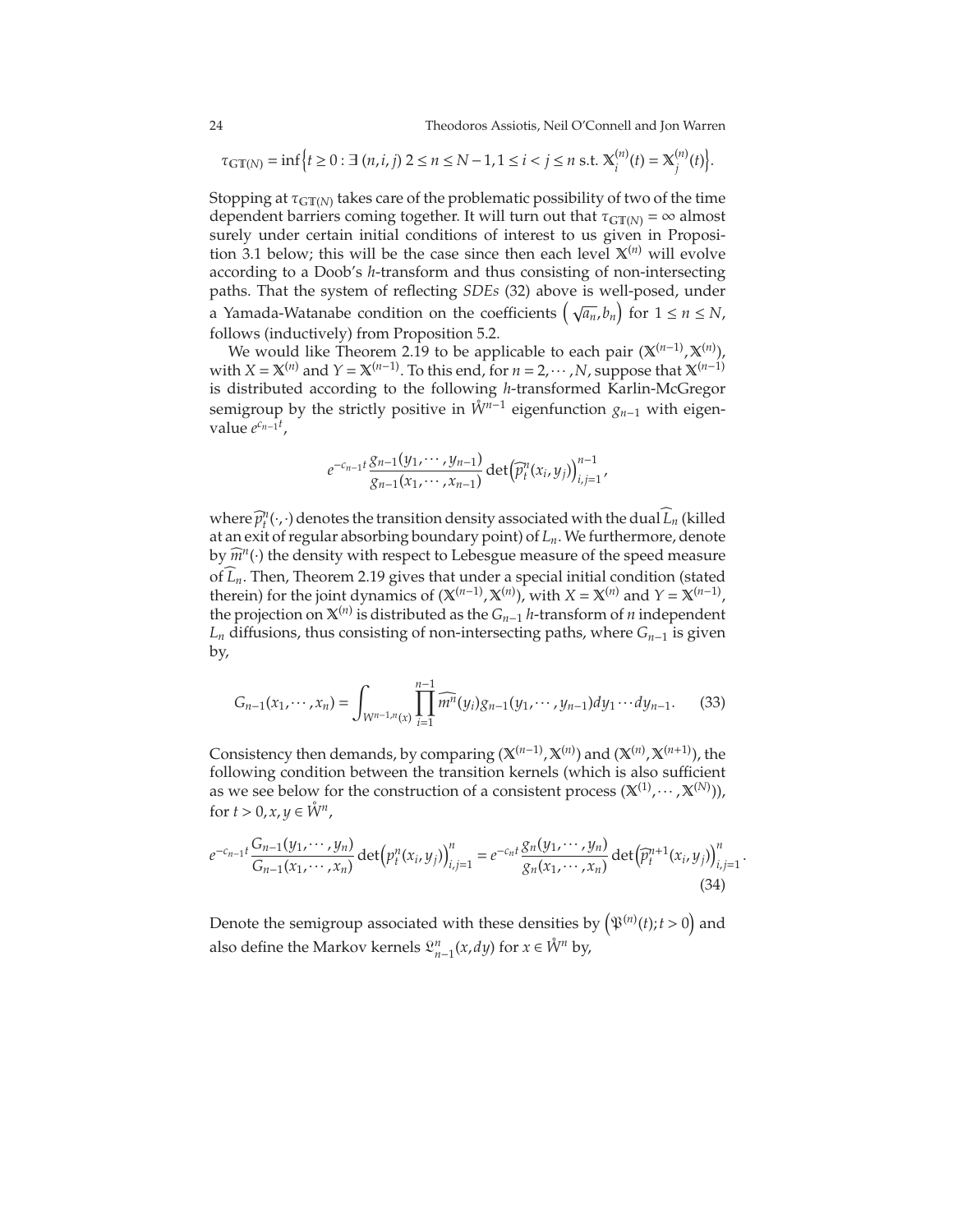$$
\mathfrak{L}_{n-1}^n(x,dy) = \frac{\prod_{i=1}^{n-1} \widehat{m^n}(y_i)g_{n-1}(y_1,\cdots,y_{n-1})}{G_{n-1}(x_1,\cdots,x_n)}\mathbf{1}\Big(y \in W^{n-1,n}(x)\Big)dy_1\cdots dy_{n-1}.
$$

Then, by inductively applying Theorem [2.19,](#page-21-0) we easily see the following Proposition holds:

<span id="page-25-0"></span>**Proposition 3.1.** *Assume* (*R*) *and* (*BC*+) *hold for the Ln-di*ff*usion and* (*YW*) *holds for the pairs of*  $(L_n, \hat{L}_n)$ -diffusions for  $2 \le n \le N$ . Moreover, suppose that there *exist functions g<sup>n</sup> and G<sup>n</sup> so that the consistency relations [\(33\)](#page-24-0) and [\(34\)](#page-24-1) hold. Let*  $v_N(dx)$  *be a measure supported in*  $\dot{W}^N$ *. Consider the process* ( $\mathbb{X}(t)$ ;  $t \geq 0$ ) =  $(t)$ ;  $t \ge 0$  in GT(*N*) satisfying the SDEs [\(32\)](#page-23-0) and initialized *according to,*

<span id="page-25-2"></span><span id="page-25-1"></span>
$$
\nu_N(dx^{(N)})\mathfrak{L}_{N-1}^N(x^{(N)},dx^{(N-1)})\cdots\mathfrak{L}_1^2(x^{(2)},dx^{(1)}).
$$
 (35)

*Then*  $\tau_{\text{GT}(N)} = \infty$  *almost surely,*  $(\mathbb{X}^{(n)}(t); t \ge 0)$  for  $1 \le n \le N$  evolves according to  $\mathfrak{P}^{(n)}(t)$  and for fixed  $T > 0$  the law of  $\left(\mathbb{X}^{(1)}(T), \cdots, \mathbb{X}^{(N)}(T)\right)$  is given by,

$$
(\nu_N \mathfrak{P}_T^{(N)}) (dx^{(N)}) \mathfrak{L}_{N-1}^N (x^{(N)}, dx^{(N-1)}) \cdots \mathfrak{L}_1^2 (x^{(2)}, dx^{(1)}).
$$
 (36)

*Proof.* For  $n = 2$  this is the statement of Theorem [2.19.](#page-21-0) Assume that the proposition is proven for  $n = N - 1$ . Observe that, an initial condition of the form [\(35\)](#page-25-1) in GT(*N*) gives rise to an initial condition of the same form in GT(*N*−1):

$$
\tilde{\nu}_{N-1}(dx^{(N-1)})\mathfrak{L}_{N-2}^{N-1}(x^{(N-1)},dx^{(N-2)})\cdots\mathfrak{L}_{1}^{2}(x^{(2)},dx^{(1)}),
$$
  

$$
\tilde{\nu}_{N-1}(dx^{(N-1)})=\int_{\mathring{W}^N}\nu_{N}(dx^{(N)})\mathfrak{L}_{N-1}^N(x^{(N)},dx^{(N-1)}).
$$

Then, by the inductive hypothesis  $(X^{(N-1)}(t); t \ge 0)$  evolves according to  $\mathfrak{P}^{(N-1)}(t)$ , with the joint evolution of  $(\mathbb{X}^{(N-1)},\mathbb{X}^{(N)})$ , by [\(33\)](#page-24-0) and [\(34\)](#page-24-1) with *n* = *N* − 1, as in Theorem [2.19,](#page-21-0) with *X* =  $\mathbf{X}^{(N)}$  and  $\hat{Y} = \mathbf{X}^{(N-1)}$  and with ini- $\lim_{N \to \infty} \int_{N}^{N} (dx^{(N)}) \mathfrak{L}_{N-1}^{N}(x^{(N)}, dx^{(N-1)})$ . We thus obtain that  $(\mathbb{X}^{(N)}(t); t \ge 0)$ evolves according to  $\mathfrak{P}^{(N)}(t)$  and for fixed T the conditional distribution of X(*N*−1)(*T*) given X(*N*) (*T*) is L *N N*−1  $(\mathbb{X}^{(N)}(T), dx^{(N-1)})$ . This, along with the inductive hypothesis on the law of GT(*<sup>N</sup>* <sup>−</sup>1) at time *<sup>T</sup>* yields [\(36\)](#page-25-2). The fact that  $\tau_{\text{GT}(N)} = \infty$  is also clear since each  $(\mathbb{X}^{(n)}(t); t \ge 0)$  is governed by a Doob transformed Karlin-McGregor semigroup. ⊓⊔

Similarly, the result above holds by replacing  $\nu_N(dx^{(N)})$  by an entrance law  $(\nu_t^{(N)})$  $\left(\begin{matrix}N\end{matrix}\right)\left(\begin{matrix}dx^{(N)}\end{matrix}\right)$ *t*≥0 for  $\mathfrak{P}^{(N)}(t)$ , in which case  $(v_N \mathfrak{P}^{(N)}_T)$ *T*  $\int (dx^{(N)})$  gets replaced by  $\nu^{(N)}_T$  $T^{(N)}(dx^{(N)})$ .

The consistency relations [\(33\)](#page-24-0) and [\(34\)](#page-24-1) and the implications for which choices of  $L_1, \dots, L_N$  to make will not be studied here. These questions are worth further investigation and will be addressed in future work.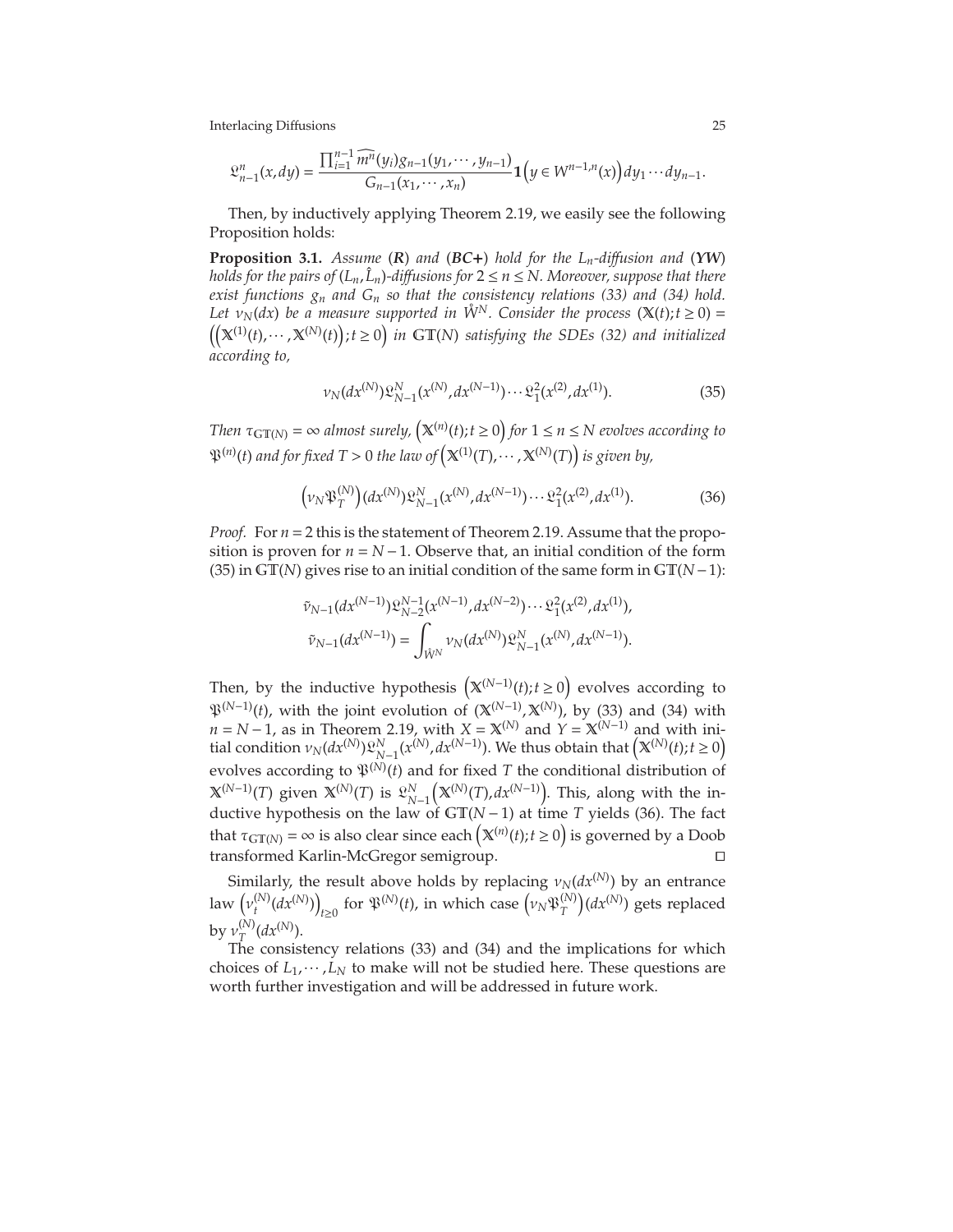## **3.2 Brownian motions in full space**

The process considered here was first constructed by Warren in [\[72\]](#page-76-3). Suppose in our setup of the previous section we take as the *L*-diffusion a standard Brownian motion with generator  $\frac{1}{2} \frac{d^2}{dx^2}$  $\frac{d^2}{dx^2}$ , speed measure with density  $m(x) = 2$ and scale function  $s(x) = x$ . Then, its conjugate diffusion with generator  $\hat{L}$  from the results of the previous section is again a standard Brownian motion, so that in particular  $P_t^n = \hat{P}_t^n$ . Recall that the Vandermonde determinant  $h_n(x) =$  $\prod_{1 \le i < j \le n} (x_j - x_i)$  is a positive harmonic function for  $P_t^n$  (see for example [\[72\]](#page-76-3) or by iteration from the results here). Moreover, the *h*-transformed semigroup  $P_t^{n,h_n}$  is exactly the semigroup of *n* particle Dyson Brownian motion.

<span id="page-26-0"></span>**Proposition 3.2.** *Let*  $x \in \mathring{W}^{n+1}(\mathbb{R})$  *and consider a process*  $(X, Y) \in W^{n,n+1}(\mathbb{R})$ started from the distribution  $(\delta_x, \frac{n! h_n(y)}{h_{n+1}(x)})$  $\frac{n!h_n(y)}{h_{n+1}(x)}$ **1**( $y < x$ ) $dy$ ) with the Y particles evolving as *n particle Dyson Brownian motion and the X particles as n*+1 *standard Brownian motions reflected off the Y particles. Then, the X particles are distributed as*  $n+1$ *Dyson Brownian motion started from x.*

*Proof.* We apply Theorem [\(2.19\)](#page-21-0) with the *L*-diffusion being a standard Brownian motion. Observe that, (**R**), (**BC**+) and (**YW**) are easily seen to be satisfied. Finally, as recalled above the Vandermonde determinant *h*<sub>*n*</sub>(*x*) =  $\prod_{1 \le i < j \le n} (x_j - x_i)$  is a positive harmonic function for *n* independent Brownian motions killed when they intersect and the semigroup  $P_t^{n,h_n}$  is the one associated to *n* particle Dyson Brownian motion. ⊓⊔

In fact, we can start the process from the boundary of  $W^{n,n+1}(\mathbb{R})$  via an entrance law as described in the previous section. To be more concrete, an entrance law for  $P_t^{n+1,h_{n+1}}$  describing the process starting from the origin, which can be obtained via a limiting procedure detailed in the Appendix is the following:

$$
\mu_t^{n+1,h_{n+1}}(dx) = C_{n+1}t^{-(n+1)^2/2} \exp\Big(-\frac{1}{2t}\sum_{i=1}^{n+1}x_i^2\Big)h_{n+1}^2(x)dx.
$$

Thus, from the previous section's results

$$
v_t^{n,n+1,h_{n+1}}(dx,dy) = \mu_t^{n+1,h_{n+1}}(dx) \frac{n!h_n(y)}{h_{n+1}(x)} \mathbf{1}(y < x) dy,
$$

forms an entrance law for the semigroup associated to the two-level process in Proposition [3.2.](#page-26-0) Hence, we obtain the following:

**Proposition 3.3.** *Consider a Markovian process*  $(X, Y) \in W^{n,n+1}(\mathbb{R})$  *initialized* according to the entrance law  $v_t^{n,n+1,h_{n+1}}(dx,dy)$  with the Y particles evolving as n *particle Dyson Brownian motion and the X particles as n*+1 *standard Brownian*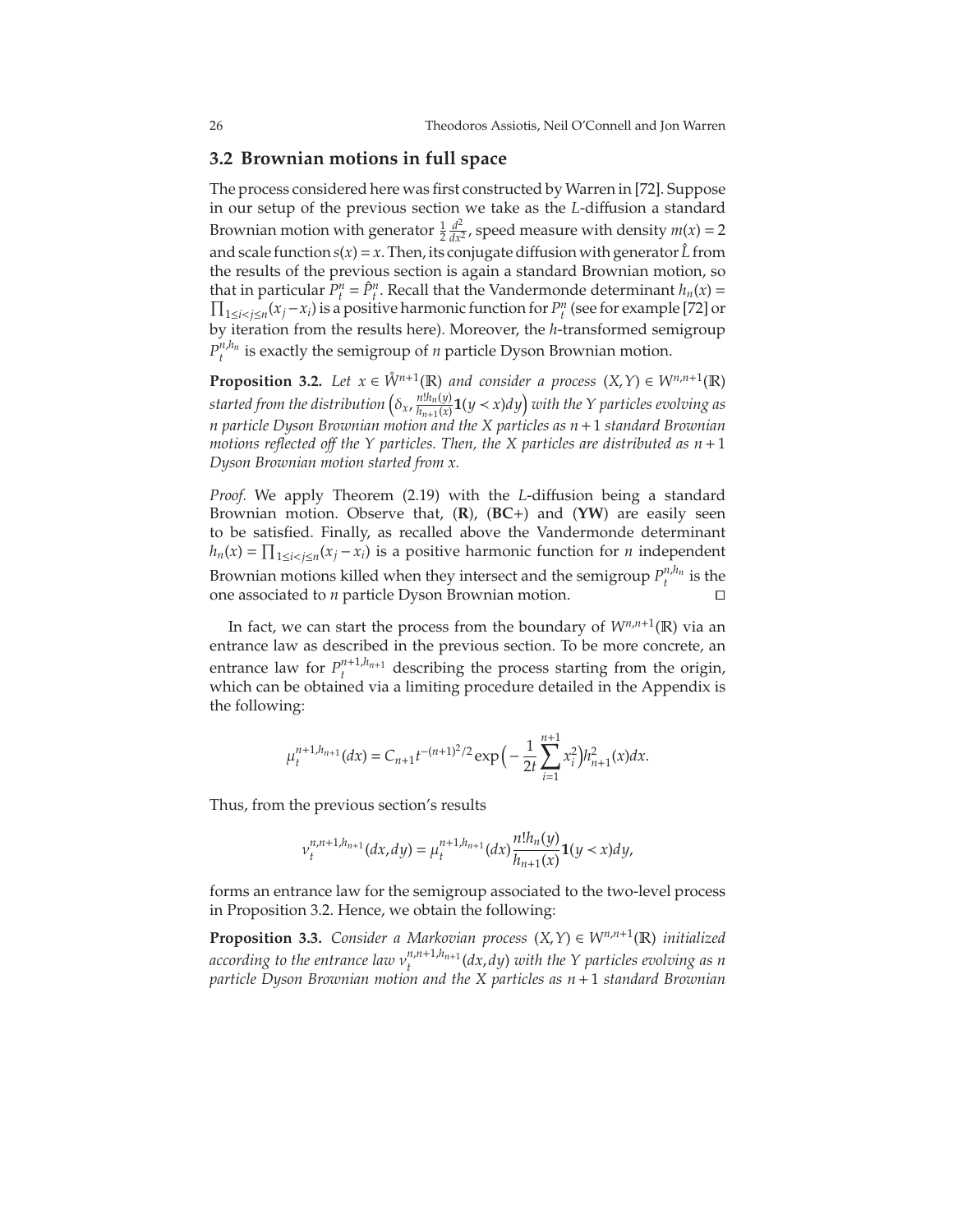*motions reflected off the Y particles. Then, the X particles are distributed as*  $n+1$ *Dyson Brownian motion started from the origin.*

It can be seen that we are in the setting of Proposition [3.1](#page-25-0) with the  $L_k \equiv L$ diffusion a standard Brownian motion and the functions *g<sup>k</sup>* ,*G<sup>k</sup>* being up to a multiplicative constant equal to the Vandermonde determinant  $\prod_{1 \leq i < j \leq k} (x_j - y_j)$ *xi* ). Thus, we can concatenate these two-level processes to build a process  $(X^n(t); t \ge 0) = (X_i^{(k)}$  $i_j^{(k)}(t); t ≥ 0, 1 ≤ i ≤ k ≤ n$ ) taking values in GT(*n*) recovering Proposition 6 of [\[72\]](#page-76-3). Being more concrete, the dynamics of  $X^n(t)$  are as follows: level *k* of this process consists of *k* independent standard Brownian motions reflected off the paths of level *k*−1. Then, from Proposition [3.1](#page-25-0) we get:

**Proposition 3.4.** If  $X^n$  is started from the origin then the k<sup>th</sup> level process  $X^{(k)}$  is *distributed as k particle Dyson Brownian motion started from the origin.*

**Connection to Hermitian Brownian motion** We now point out the well known connection to the minor process of a Hermitian valued Brownian motion.It is a well known fact that the eigenvalues of minors of Hermitian matrices interlace. In particular, for any  $n \times n$  Hermitian valued diffusion the eigenvalues of the *k* × *k* minor  $(\lambda^{(k)}(t); t \ge 0)$  and of the  $(k-1)$  × (*k* − 1) minor  $(\lambda^{(k-1)}(t); t ≥ 0)$  interlace:  $(\lambda_1^{(k)})$  $\lambda_1^{(k)}(t)$  ≤  $\lambda_2^{(k-1)}(t)$  ≤ … ≤  $\lambda_k^{(k)}$  $k^{(k)}(t); t \ge 0.$ Now, let  $(H(t); t \ge 0)$  be an  $n \times n$  Hermitian valued Brownian motion. Then  $(\lambda^{(k)}(t); t \ge 0)$  evolves as *k* particle Dyson Brownian motion. Also for any *fixed* time *T* the vector ( $\lambda^{(1)}(T)$ ,  $\cdots$ ,  $\lambda^{(n)}(T)$ ) has the same distribution as  $X(T)$ , namely it is uniform on the space of GT(*n*) with bottom level  $\lambda^{(n)}(T)$ . However the evolution of these processes is different, in fact the interaction between two levels of the minor process  $(\lambda^{(k-1)}(t), \lambda^{(k)}(t); t \ge 0)$  is quite complicated involving long range interactions and not the local reflection as in our case as shown in [\[1\]](#page-74-10). In fact, the evolution of  $(\lambda^{(k-1)}(t), \lambda^{(k)}(t), \lambda^{(k+1)}(t); t \ge 0)$ is not even Markovian at least for some initial conditions (again see [\[1\]](#page-74-10)).

## **3.3 Brownian motions in half line and BES(3)**

The process we will consider here, taking values in a symplectic Gelfand-Tsetlin pattern, was first constructed by Cerenzia in [\[17\]](#page-74-6) as the diffusive scaling limit of the symplectic Plancherel growth model. It is built from reflecting and killed Brownian motions in the half line. We begin in the simplest possible setting:

**Proposition 3.5.** *Consider a process*  $(X, Y) \in W^{1,1}([0, \infty))$  *started according to the distribution* ( $\delta_x$ ,  $\mathbf{1}_{[0,x]}dy$ ) *for*  $x > 0$  *with the Y particle evolving as a reflecting Brownian motion in* [0,∞) *and the X particle as a Brownian motion in* (0,∞) *reflected upwards o*ff *the Y particle. Then, the X particle is distributed as a BES*(3) *process (Bessel process of dimension 3) started from x.*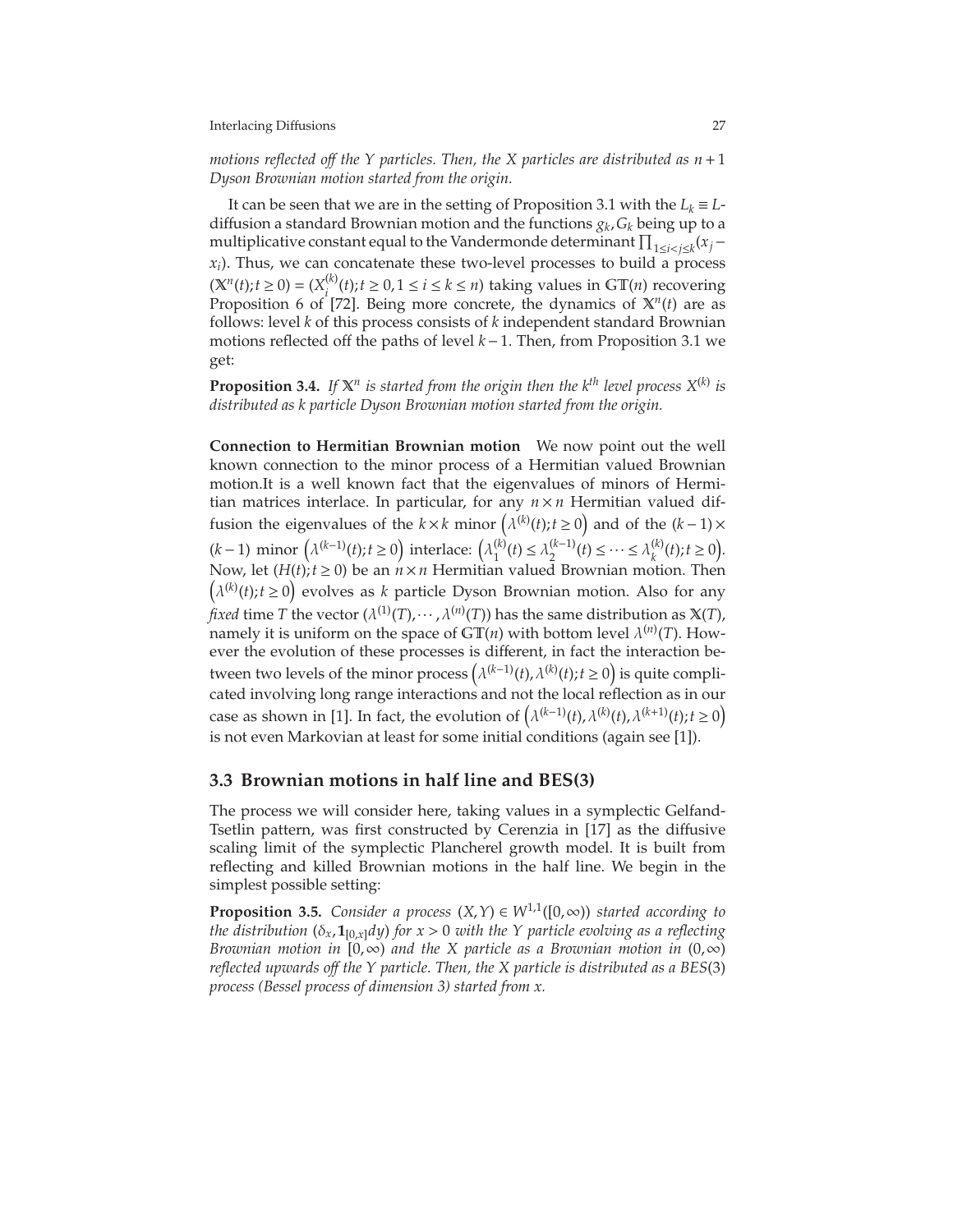*Proof.* Take as the *L*-diffusion a Brownian motion absorbed when it reaches 0 and let  $P_t^1$  be the semigroup of Brownian motion *killed* (not absorbed) at 0. Then, its dual diffusion  $\hat{L}$  is a reflecting Brownian motion in the positive half line and let  $\hat{P}_t^1$  be the semigroup it gives rise to. Observe that,  $(\mathbf{R})$ ,  $(\mathbf{B}\mathbf{C}+)$ and (YW) are easily seen to be satisfied. Letting,  $\hat{h}_{1,1}(x) = 1$  which is clearly a positive harmonic function for  $\hat{L}$ , we get that  $h_{1,1}(x) = \int_0^x$  $\int_0^x 1 dx = x$ . Now, note that  $P_1^{1,h_{1,1}}$ *t* is exactly the semigroup of a *BES*(3) process. As is well known, a Bessel process of dimension 3 is a Brownian motion conditioned to stay in (0,∞) by an *h*-transform with the function *x*. Then, from the analogue of Theorem [2.19](#page-21-0) in  $W^{n,n}$  we obtain the statement.

Now we move to the next stage of 2 particles evolving as reflecting Brownian motions being reflected off a *BES*(3) process.

**Proposition 3.6.** *Consider a process*  $(X, Y) \in W^{1,2}([0, \infty))$  *started according to the following distribution*  $\left( \delta_{(x_1, x_2)}, \frac{2y}{x_2^2 - y_1^2} \right)$  $\frac{2y}{x_2^2 - x_1^2}$ **1**<sub>[*x*1</sub>,*x*<sub>2</sub>]*dy*] *for x*<sub>1</sub> < *x*<sub>2</sub> *with the Y particle* 2 1 *evolving as a BES(3) process and the X particles as reflecting Brownian motions in* [0,∞) *reflected o*ff *the Y particles. Then, the X particles are distributed as two non-intersecting reflecting Brownian motions started from* (*x*1,*x*2)*.*

*Proof.* We apply Theorem [2.19.](#page-21-0) We take as the *L*-diffusion a reflecting Brownian motion. Write  $P_t^2$  for the Karlin-McGregor semigroup associated to 2 reflecting Brownian motions killed when they intersect. Note that, (**R**), (**BC**+) and (YW) are clearly satisfied. Observe that with  $\hat{h}_{1,2}(x) = x$ , which is a positive harmonic function for a Brownian motion killed at 0, we have:

$$
h_{1,2}(x_1, x_2) = \int_{x_1}^{x_2} x dx = \frac{1}{2}(x_2^2 - x_1^2).
$$

Finally note that,  $P_{t}^{2,h_{1,2}}$  $t_t^{m_1/2}$  is exactly the semigroup of 2 non-intersecting reflecting Brownian motions in  $[0, \infty)$ .

These relations can be iterated to  $n$  and  $n$  and also  $n$  and  $n+1$  particles. Define the functions:

$$
\hat{h}_{n,n}(x) = \prod_{1 \le i < j \le n} (x_j^2 - x_i^2),
$$
\n
$$
\hat{h}_{n,n+1}(x) = \prod_{1 \le i < j \le n} (x_j^2 - x_i^2) \prod_{i=1}^n x_i.
$$

Also, consider the positive kernels  $Λ_{n_1,n_2}$ , defined in [\(24\)](#page-19-0), with  $m$ <sup>∂</sup> ≡ 2. Then, an easy calculation (after writing these functions as determinants) gives that up  $\int$  to a constant  $h_{n,n} = \Lambda_{n,n} \hat{h}_{n,n}$  is equal to  $\hat{h}_{n,n+1}$  and  $h_{n,n+1} = \Lambda_{n,n+1} \hat{h}_{n,n+1}$  is equal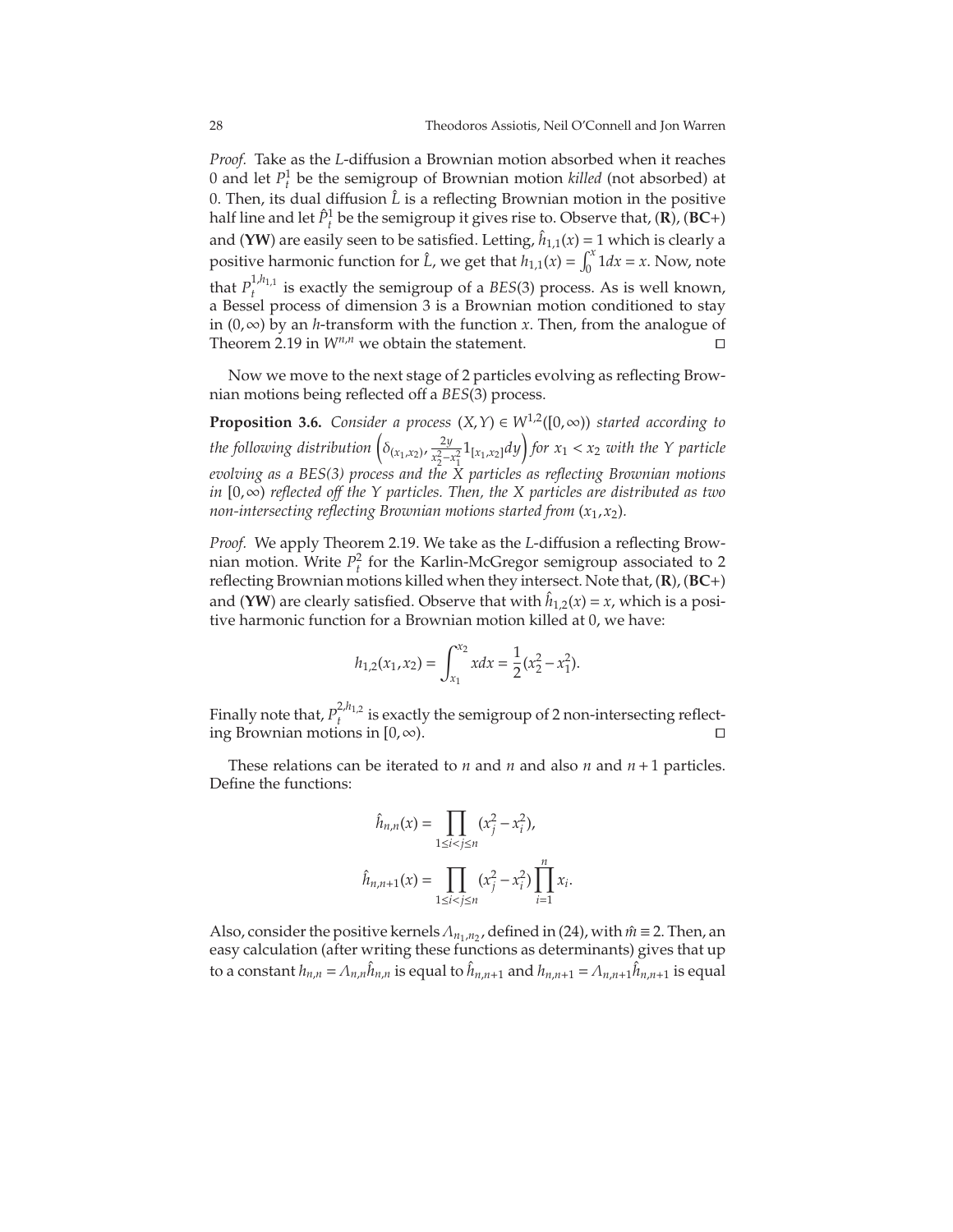to  $\hat{h}_{n+1,n+1}.$  Finally, let  $\Lambda_{n,n}^{\hat{h}_{n,n}}$  and  $\Lambda_{n,n+1}^{\hat{h}_{n,n+1}}$  $n_{n,n+1}^{n_{n,n+1}}$  denote the corresponding normalized Markov kernels.

**Proposition 3.7.** *Consider a process*  $(X, Y) \in W^{n,n}([0, \infty))$  *started according to the distribution*  $(\delta_x, \Lambda_{n,n}^{\hat{h}_{n,n}}(x, \cdot))$  *for*  $x \in \mathring{W}^n([0, \infty))$  *with the Y particles evolving as n reflecting Brownian motions conditioned not to intersect in* [0,∞) *and the X particles as n Brownian motion in* (0,∞) *reflected o*ff *the Y particles. Then, the X particles are distributed as n BES*(3) *processes conditioned never to intersect started from x.*

*Proof.* We take as the *L*-diffusion a Brownian motion absorbed at 0. Then, the *L*ˆ -diffusion is a reflecting Brownian motion. As before, (**R**), (**BC**+) and (**YW**) are clearly satisfied. Note that,  $\hat{h}_{n,n}$  is a harmonic function for *n* reflecting Brownian motions killed when they intersect. Moreover, note that  $P_t^{n,h_{n,n}}$  $\int_t^{t,\mu_n,n}$  is exactly the semigroup of *n* non-intersecting *BES*(3) processes (note that the *n* particle Karlin-McGregor semigroup  $P_i^n$  is that of *n* killed at zero Brownian motions). The statement follows from the analogue of Theorem [2.19](#page-21-0) in  $W^{n,n}$ . ⊓⊔

**Proposition 3.8.** *Consider a process*  $(X, Y) \in W^{n,n+1}([0, \infty))$  *started according to*  $\hat{b}_{x}$  *the following distribution*  $\left(\delta_{x}, \hat{\Lambda}_{n,n+1}^{\hat{h}_{n,n+1}}\right)$  $\hat{h}_{n,n+1}(x,\cdot)$  *for*  $x \in \mathring{W}^{n+1}([0,\infty))$  *with the Y particles evolving as n BES(3) processes conditioned not to intersect and the X particles as n*+1 *reflecting Brownian motions in* [0,∞) *reflected o*ff *the Y particles. Then, the X particles are distributed as n*+1 *non-intersecting reflecting Brownian motions started from x.*

*Proof.* We take as the *L*-diffusion a reflecting Brownian motion. Then, the *L*-diffusion is a Brownian motion absorbed at 0. As before, the assumptions  $({\bf R})$ ,  $({\bf BC+})$  and  $({\bf YW})$  are clearly satisfied. Note that,  $\hat{h}_{n,n+1}$  is harmonic for the corresponding Karlin-McGregor semigroup  $\hat{P}^n_t$ , associated with *n* Brownian motions killed at zero and when they intersect. Moreover, note that the semigroup *P*ˆ *n*, ˆ*hn*,*n*+<sup>1</sup>  $\hat{h}^{n,n_{n,n+1}}$ , namely the semigroup  $\hat{P}^n_t$  *h*-transformed by  $\hat{h}_{n,n+1}$ , gives the semigroup of the process *Y*. Finally, observe that  $P_t^{n+1,h_{n,n+1}}$  $\int_t^{t}$  is exactly the semigroup of  $n+1$  non-intersecting reflecting Brownian motions. The statement follows from Theorem [2.19.](#page-21-0)

**Remark 3.9.** *The semigroups considered above are also the semigroups of n Brownian motions conditioned to stay in a Weyl Chamber of type B and type D (after we disregard the sign of the last coordinate) respectively (see for example [\[44\]](#page-75-11) where such a study was undertaken).*

We can in fact start these processes from the origin, by using the following explicit entrance law (see for example [\[17\]](#page-74-6) or the Appendix for the general recipe) for  $P_t^{n,h_{n,n}}$  $P_t^{n,h_{n,n}}$  and  $P_t^{n,h_{n-1,n}}$  issued from zero,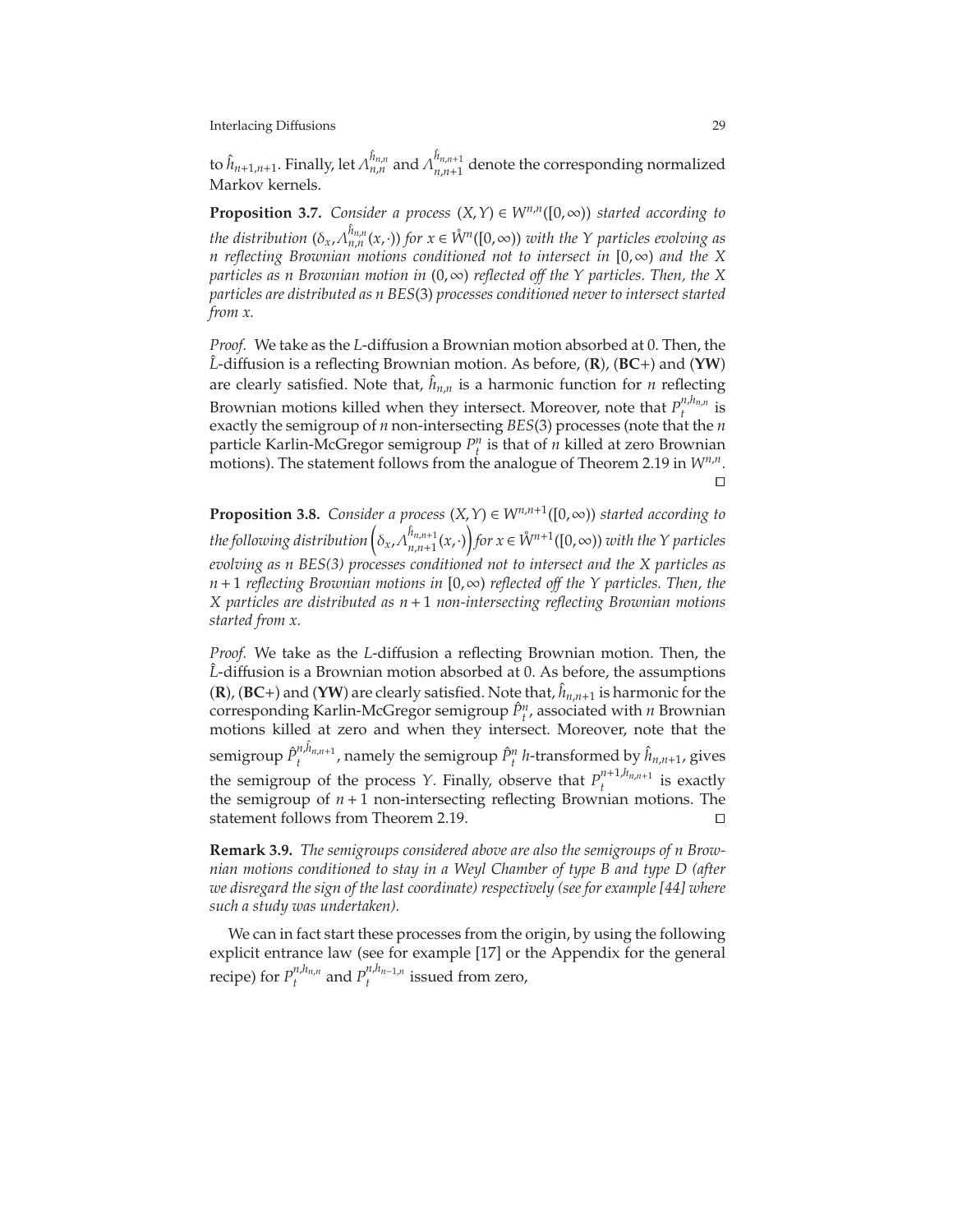30 Theodoros Assiotis, Neil O'Connell and Jon Warren

$$
\mu_t^{n,h_{n,n}}(dx) = C'_{n,n}t^{-n(n+\frac{1}{2})}\exp\bigg(-\frac{1}{2t}\sum_{i=1}^n x_i^2\bigg)h_{n,n}^2(x)dx,
$$
  

$$
\mu_t^{n,h_{n-1,n}}(dx) = C'_{n-1,n}t^{-n(n-\frac{1}{2})}\exp\bigg(-\frac{1}{2t}\sum_{i=1}^n x_i^2\bigg)h_{n-1,n}^2(x)dx.
$$

Concatenating these two-level processes, we construct a process  $\left(\mathbb{X}_{s}^{(n)}(t); t \geq 0\right) =$  $(X^{(1)}(t) \prec \hat{X}^{(1)}(t) \prec \cdots \prec X^{(n)}(t) \prec \hat{X}^{(n)}(t); t ≥ 0)$  in GT<sub>s</sub>(*n*) with dynamics as follows: Firstly,  $X_1^{(1)}$  $\frac{1}{1}$  is a Brownian motion reflecting at the origin. Then, for each  $k$ , the  $k$  particles corresponding to  $\hat{X}^{(k)}$  perform independent Brownian motions reflecting off the *X* (*k*) particles to maintain interlacing. Finally, for *k* ≥ 2 the *k* particles corresponding to *X*<sup>(*k*)</sup> reflect off  $\hat{X}^{(k-1)}$  and also in the case of  $X_1^{(k)}$  $_1^{\prime\prime}$  reflecting at the origin.

Then, the symplectic analogue of Proposition [3.1](#page-25-0) (which is again proven in the same way by consistently patching together two-level processes) implies the following, recovering the results of Section 2.3 of [\[17\]](#page-74-6):

**Proposition 3.10.** If  $X_s^n$  is started from the origin then the projections onto  $X^{(k)}$ *and X*ˆ(*k*) *are distributed as k non-intersecting reflecting Brownian motions and k non-intersecting BES*(3) *processes respectively started from the origin.*

## **3.4 Brownian motions in an interval**

Let  $I = [0, \pi]$  for concreteness and let the *L*-diffusion be a reflecting Brownian motion in *I*. Then its dual, the  $\hat{L}$ -diffusion is a Brownian motion absorbed at 0 or π. It will be shown in Corollary [3.37,](#page-48-0) that the minimal positive eigenfunction, is given up to a (signed) constant factor by,

<span id="page-30-0"></span>
$$
\hat{h}_n(x) = \det(\sin(kx_j))_{k,j=1}^n.
$$
\n(37)

This is the eigenfunction that corresponds to conditioning these Brownian motions to stay in the interval  $(0, \pi)$  and not intersect forever. Also, observe that up to a constant factor  $\hat{h}_n$  is given by (see the notes [\[20\]](#page-74-11), [\[57\]](#page-76-11) and Remark [3.13](#page-31-0) below for the connection to classical compact groups),

$$
\prod_{i=1}^n \sin(x_i) \prod_{1 \le i < j \le n} \big( \cos(x_i) - \cos(x_j) \big).
$$

Now, via the iterative procedure of producing eigenfunctions, namely by taking  $\Lambda_{n,n+1} \hat{h}_n$ , where  $\Lambda_{n,n+1}$  is defined in [\(24\)](#page-19-0), we obtain that up to a (signed) constant factor,

<span id="page-30-1"></span>
$$
h_{n+1}(x) = \det(\cos((k-1)x_j))_{k,j=1}^{n+1},
$$
\n(38)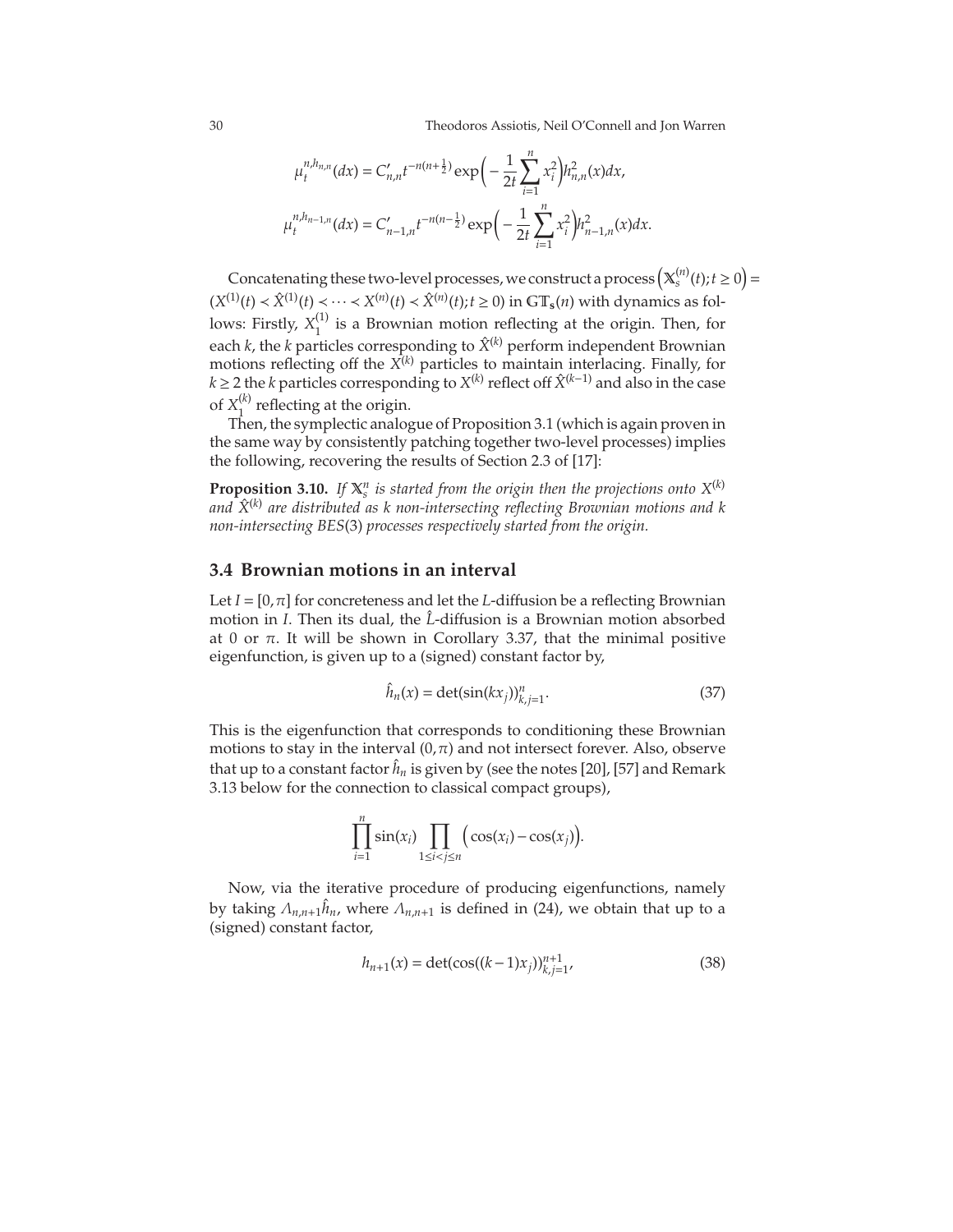is a strictly positive eigenfunction for  $P_t^{n+1}$ . In fact, it is the minimal positive eigenfunction (again this follows from Corollary [3.37\)](#page-48-0) of  $P_t^{n+1}$  and it corresponds to conditioning these reflected Brownian motions in the interval to not intersect. This is also (see [\[20\]](#page-74-11),[\[57\]](#page-76-11) and Remark [3.13\)](#page-31-0) given up to a constant factor by,

$$
\prod_{1 \le i < j \le n+1} \Big( \cos(x_i) - \cos(x_j) \Big).
$$

Define the Markov kernel:

$$
(\Lambda_{n,n+1}^{\hat{h}_n}f)(x) = \frac{n!}{h_{n+1}(x)} \int_{W^{n,n+1}(x)} \hat{h}_n(y) f(x,y) dy.
$$

Then we have the following result:

**Proposition 3.11.** *Let*  $x \in \mathring{W}^{n+1}([0,\pi])$ *. Consider a process*  $(X,Y) \in W^{n,n+1}([0,\pi])$  $\hat{a}$  *started at*  $\left( \delta_x, \Lambda_{n,n+1}^{\hat{h}_n}(x, \cdot) \right)$  *with the Y particles evolving as n Brownian motions conditioned to stay in*  $(0, π)$  *and conditioned to not intersect and the X particles as n*+1 *reflecting Brownian motions in* [0,π] *reflected o*ff *the Y particles. Then the X particles are distributed as n*+1 *non-intersecting Brownian motions reflected at the boundaries of*  $[0, \pi]$  *started from x.* 

*Proof.* Take as the *L*-diffusion a reflecting Brownian motion in [0,π]. The *L*-diffusion is a Brownian motion absorbed at 0 or  $\pi$ . Observe that, the assumptions (**R**), (**BC**+) and (**YW**) are satisfied. Moreover, as noted above  $\hat{h}_n$  is the ground state for *n* Brownian motions killed when they hit 0 or  $\pi$  or when they intersect. The statement of the proposition then follows from Theorem [2.19.](#page-21-0) ⊓⊔

**Remark 3.12.** *The dual relation, in the following sense is also true: If we reflect n Brownian motions between n*+1 *reflecting Brownian motions in* [0,π] *conditioned not to intersect then we obtain n Brownian motions conditioned to stay in*  $(0, \pi)$  *and conditioned not to intersect. This is obtained by noting that up to a constant factor*  $h_n$  *defined in* [\(37\)](#page-30-0) *is given by*  $\Lambda_{n+1,n}h_{n+1}$ *, with*  $h_{n+1}$  *as in* [\(38\)](#page-30-1)*.* 

<span id="page-31-0"></span>**Remark 3.13.** *The processes studied above are related to the eigenvalue evolutions of Brownian motions on SO*(2(*n*+1)) *(reflecting Brownian motions in* [0,π]*) and USp*(2*n*) *(conditioned Brownian motions in* [0,π]*) respectively (see e.g. [\[61\]](#page-76-12) for skew product decompositions of Brownian motions on manifolds of matrices).*

**Remark 3.14.** *It is also possible to build the following interlacing processes with equal number of particles. Consider as the Y process n Brownian motions in* [0, $\pi$ ) *reflecting at* 0 *and conditioned to stay away from* π *and not to intersect. In our framework*  $\hat{L} = \frac{1}{2} \frac{d^2}{dx^2}$  *with Neumann boundary condition at* 0 *and Dirichlet at* π*. Then the minimal eigenfunction corresponding to this conditioning is given up to a sign by,*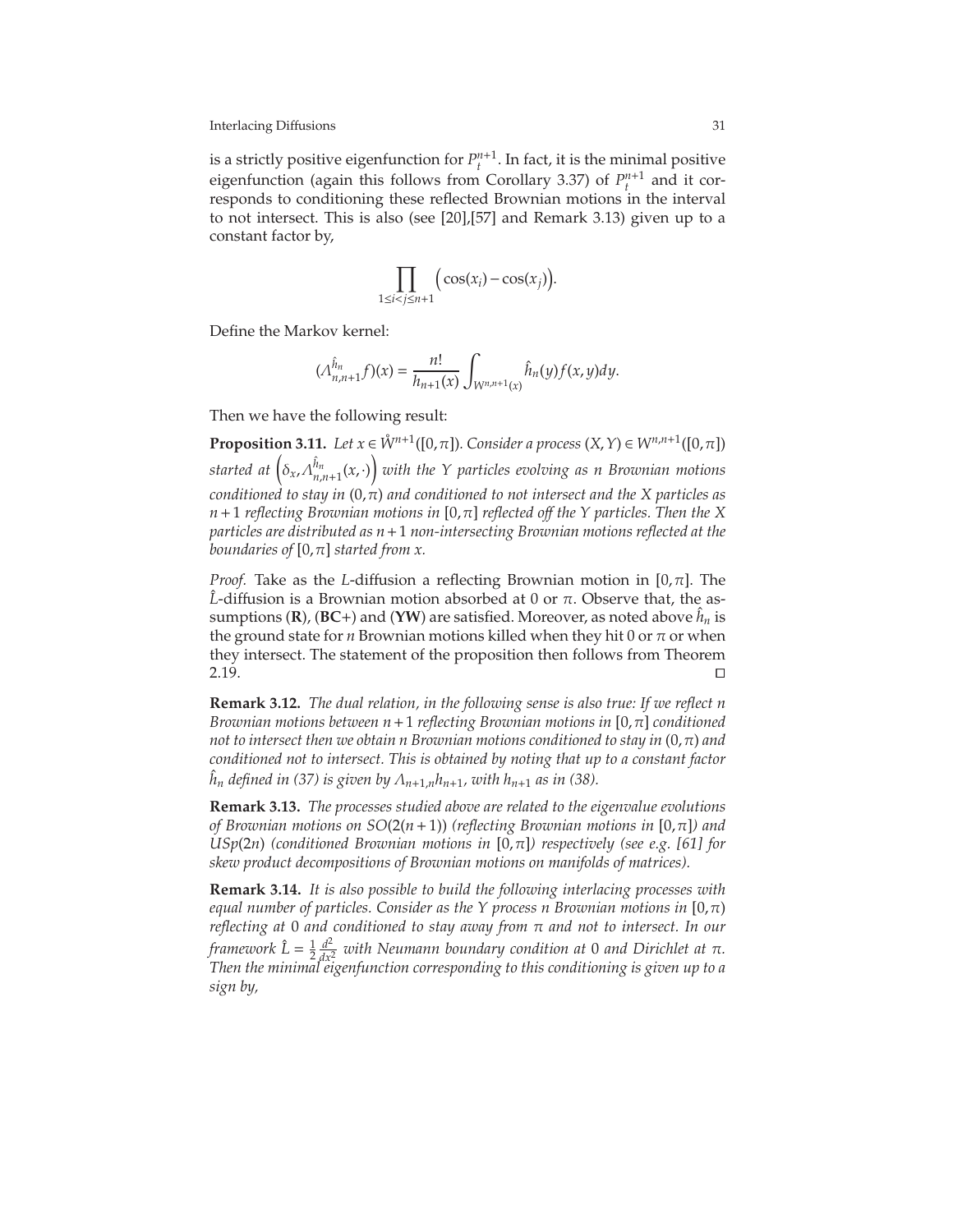32 Theodoros Assiotis, Neil O'Connell and Jon Warren

$$
\det\left(\cos\left(\left(k-\frac{1}{2}\right)y_j\right)\right)_{k,j=1}^n.
$$

*Now let X be n Brownian motions in* (0,π] *reflecting at* π *and reflected o*ff *the Y particles. Then the projection onto the X process (assuming the two levels* (*X*,*Y*) *are started appropriately) evolves as n Brownian motions in* (0,π] *reflecting at* π *and conditioned to stay away from* 0 *and not to intersect. These processes are related to the eigenvalues of Brownian motions on SO*(2*n*+1) *and SO*−(2*n*+1) *respectively.*

### **3.5 Brownian motions with drifts**

The processes considered here were first introduced by Ferrari and Frings in [\[31\]](#page-75-2) (there only the *fixed time* picture was studied, namely no statement was made about the distribution of the projections on single levels as processes). They form a generalization of the process studied in the first subsection.

#### **3.5.1 Hermitian Brownian with drifts**

We begin by a brief study of the matrix valued process first. Let  $(Y_t; t \ge 0)$  =  $(B_t; t ≥ 0)$  be an *n* × *n* Hermitian Brownian motion. We seek to add a matrix of *drifts* and study the resulting eigenvalue process. For simplicity let *M* be a diagonal  $n \times n$  Hermitian matrix with distinct ordered eigenvalues  $\mu_1 < \cdots <$  $\mu_n$  and consider the Hermitian valued process  $(Y_t^M; t \ge 0) = (B_t + tM; t \ge 0)$ .

Then a computation that starts by applying Girsanov's theorem, using unitary invariance of Hermitian Brownian motion, integrating over U(*n*), the group of  $n \times n$  unitary matrices, and then computing that integral using the classical Harish Chandra-Itzykson-Zuber (HCIZ) formula gives that the eigenvalues  $(\lambda_1^M(t), \dots, \lambda_n^M(t); t \ge 0)$  of  $(\gamma_t^M; t \ge 0)$  form a diffusion process with explicit transition density given by,

$$
s_t^{n,M}(\lambda,\lambda')=\exp\Big(-\frac{1}{2}\sum_{i=1}^n\mu_i^2t\Big)\frac{\det\Big(\exp(\mu_j\lambda_i')\Big)_{i,j=1}^n}{\det\Big(\exp(\mu_j\lambda_i)\Big)_{i,j=1}^n}\det\Big(\phi_t(\lambda_i,\lambda_j')\Big)_{i,j=1}^n,
$$

where  $\phi_t$  is the standard heat kernel. For a proof of this fact, which uses the theory of Markov functions, see for example [\[53\]](#page-76-13).

Observe that,  $s^{n,M}_{t}$  $t_t^{n,m}$  is exactly the transition density of *n* Brownian motions with drifts  $\mu_1 < \cdots < \mu_n$  conditioned to never intersect as studied in [\[6\]](#page-74-12). More generally, if we look at the  $k \times k$  minor of  $(Y_t^M; t \ge 0)$  then its eigenvalues evolve as *k* Brownian motions with drifts  $\mu_1 < \cdots < \mu_k$  conditioned to never intersect.

**Remark 3.15.** *These processes also appear in the recent work of Ipsen and Schomerus [\[40\]](#page-75-12) as the finite time Lyapunov exponents of "Isotropic Brownian motions".*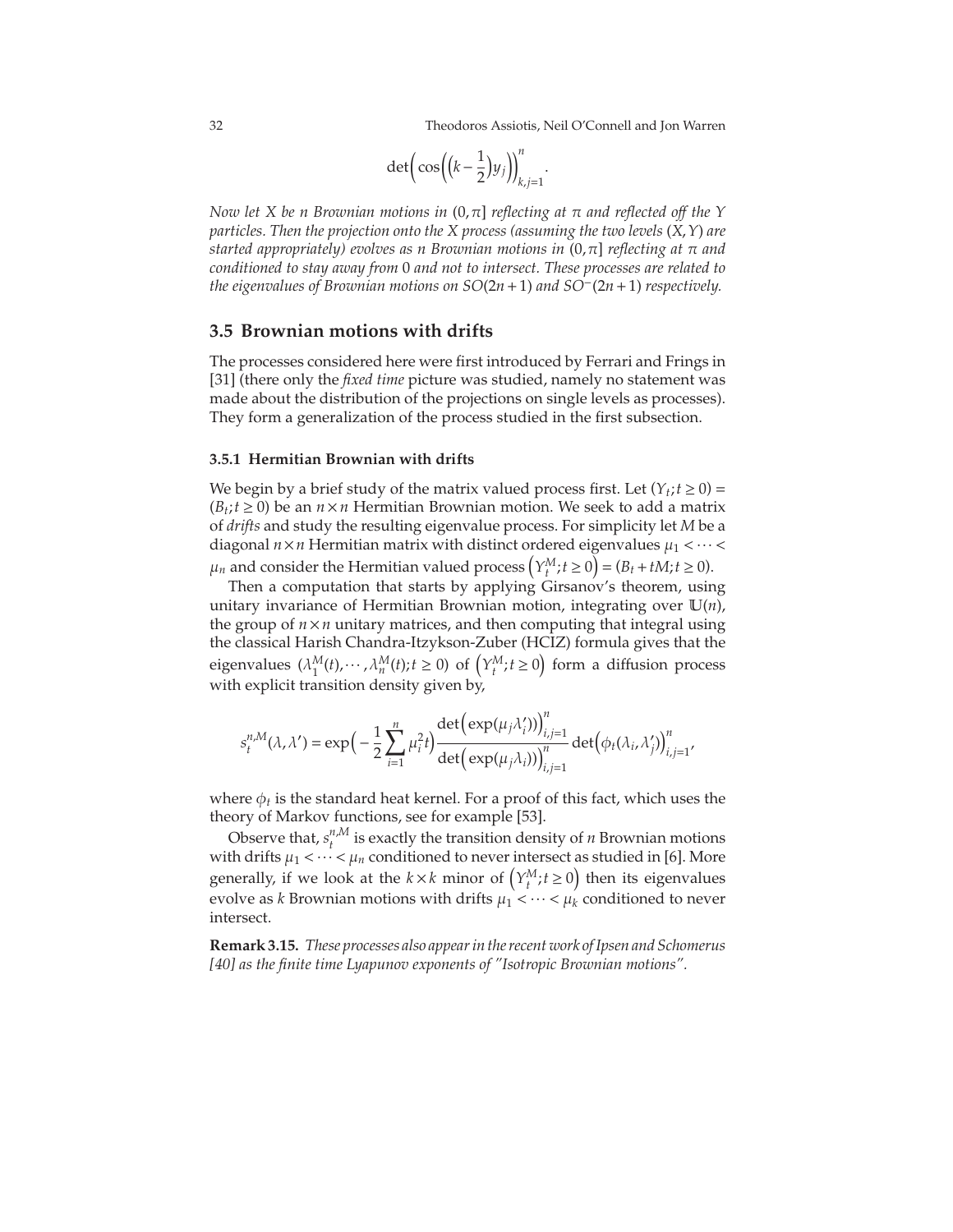Now, write  $\mu^{(k)}$  for  $(\mu_1, \dots, \mu_k)$  and  $P_t^{n, \mu^{(n)}}$  $t_t^{n,\mu}$  for the semigroup that arises from  $s^{n,M}_{\scriptscriptstyle f}$  $t^{n,M}_{t}$ . Then,  $u^{n,\mu^{(n)}}_{t}$  $t^{n,\mu}$ <sup>*t*</sup> (*d* $\lambda$ ) defined by,

$$
u_t^{n,\mu^{(n)}}(d\lambda) = const_{n,t} \det(e^{-(\lambda_i - t\mu_j)^2/2t})_{i,j=1}^n \frac{\prod_{1 \le i < j \le n} (\lambda_j - \lambda_i)}{\prod_{1 \le i < j \le n} (\mu_j^{(n)} - \mu_i^{(n)})} d\lambda,
$$

forms an entrance law for  $P_t^{n,\mu^{(n)}}$  $t_t^{n,\mu}$  starting from the origin (see for example [\[31\]](#page-75-2) or the Appendix).

### **3.5.2 Interlacing construction with drifting Brownian motions with reflection**

Now moving on to Warren's process with drifts (as referred to in [\[31\]](#page-75-2)). We seek to build  $n+1$  Brownian motions with drifts  $\mu_1 < \cdots < \mu_{n+1}$  conditioned to never intersect by reflecting off *n* Brownian motions with drifts  $\mu_1 < \cdots < \mu_n$ conditioned to never intersect  $n + 1$  independent Brownian motions each with drift  $\mu_{n+1}$ . We prove the following:

**Proposition 3.16.** *Consider a Markov process*  $(X, Y) \in W^{n,n+1}(\mathbb{R})$  *started from the origin with the Y particles evolving as n Brownian motions with drifts*  $\mu_1 < \cdots < \mu_n$ *conditioned to never intersect and the X particles as n*+1 *Brownian motions all with drift* µ*n*+<sup>1</sup> *reflected o*ff *the Y particles. Then, the X particles are distributed as*  $n+1$  *Brownian motions with drifts*  $\mu_1 < \cdots < \mu_{n+1}$  *conditioned to never intersect started from the origin.*

*Proof.* Let the *L*-diffusion be a Brownian motion with drift  $\mu_{n+1}$ , namely with generator  $L = \frac{1}{2} \frac{d^2}{dx^2} + \mu_{n+1} \frac{d}{dx}$ . Then, its dual diffusion  $\hat{L} = \frac{1}{2} \frac{d^2}{dx^2} - \mu_{n+1} \frac{d}{dx}$  has speed measure  $\hat{m}(x) = 2e^{-2\mu_{n+1}x}$ . Note that, the assumptions (**R**), (**BC**+) and **(YW**) are easily seen to be satisfied. Let  $P_t^{n+1,\mu_{n+1}}$  and  $\hat{P}_t^{n,\mu_{n+1}}$  denote the corresponding Karlin-McGregor semigroups. Consider the (not yet normalized) **positive kernel**  $Λ_{n n+1}^{\mu_{n+1}}$  $\int_{n,n+1}^{\mu_{n+1}}$  given by,

$$
(\Lambda_{n,n+1}^{\mu_{n+1}}f)(x)=\int_{W^{n,n+1}(x)}f(x,y)\prod_{i=1}^n 2e^{-2\mu_{n+1}y_i}dy_i.
$$

and define the function

$$
\hat{h}_{n}^{\mu_{n+1},\mu^{(n)}}(y) = \prod_{i=1}^{n} e^{\mu_{n+1}y_i} \det(e^{\mu_i y_j})_{i,j=1}^{n}.
$$

Note that,  $\hat{h}^{\mu_{n+1},\mu^{(n)}}_n$  is a strictly positive eigenfunction for  $\hat{P}^{n,\mu_{n+1}}_t$ . Moreover, the *h*-transform of  $\hat{P}^{n,\mu_{n+1}}_t$  with  $\hat{h}^{\mu_{n+1},\mu^{(n)}}_n$  is exactly the semigroup  $P^{n,\mu^{(n)}}_t$  $\int_t^{n,\mu}$  of *n*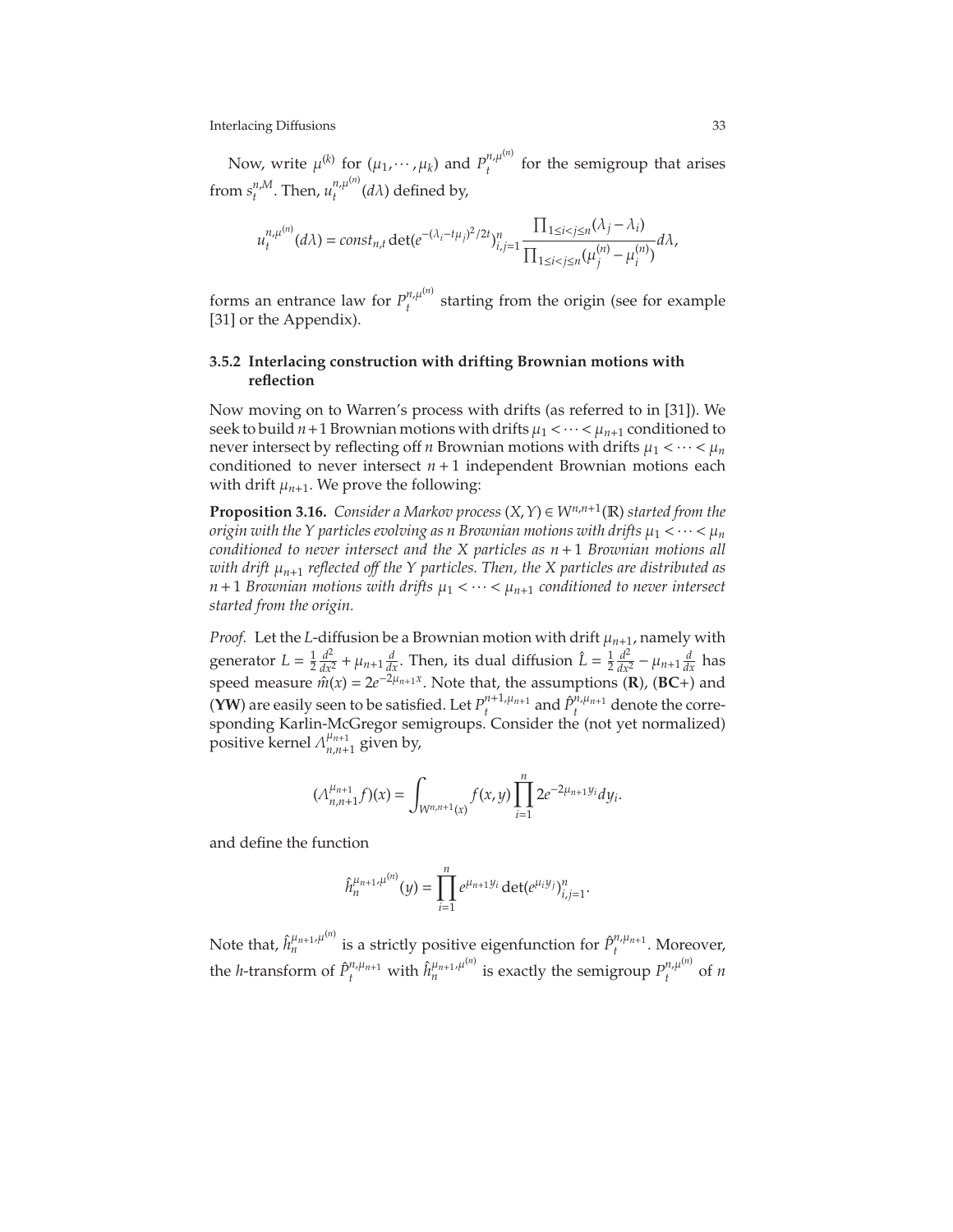Brownian motions with drifts  $(\mu_1, \dots, \mu_n)$  conditioned to never intersect. By integrating the determinant we get,

$$
(\Lambda_{n,n+1}^{\mu_{n+1}} \hat{h}_n^{\mu_{n+1},\mu^{(n)}})(x) = \frac{2^n}{\prod_{i=1}^n (\mu_{n+1} - \mu_i)} \det(e^{(\mu_i - \mu_{n+1})x_j})_{i,j=1}^{n+1},
$$

and note that the *h*-transform of  $P_t^{n+1,\mu_{n+1}}$  by  $\Lambda_{n,n+1}^{\mu_{n+1}}$  $\int_{n,n+1}^{\mu_{n+1}} \hat{h}_n^{\mu_{n+1},\mu^{(n)}}$  is  $P_t^{n+1,\mu^{(n+1)}}$  $t^{\mu+1,\mu}$  . Finally, defining the entrance law for the two-level process started from the origin by  $v_t^{n,n+1,\mu_{n+1},\mu^{(n)}}$  $u_t^{n+1}u_{n+1}u^{(n)} = u_t^{n+1}u^{(n+1)}$  $\lambda_t^{n+1}$ ,  $\mu_{n+1}^{(n+1)}$ ,  $\lambda_{n,n+1}^{\mu_{n+1}}$ ,  $\mu_n^{(n)}$  $n_{n+1}^{n+1}$ , we obtain the statement of the proposition from Theorem [2.19](#page-21-0) (see also discussion after Corollary [2.20\)](#page-22-0). ⊓⊔

**Remark 3.17.** *A 'positive temperature' version of the proposition above appears as Proposition 9.1 in [\[59\]](#page-76-14).*

We can then iteratively apply the result above to concatenate two-level processes and build a process:

$$
\left(\mathbb{X}_{(\mu_1,\cdots,\mu_n)}(t);t\geq 0\right)=\left(X^{(1)}_{\mu_1}(t)
$$

in GT(*n*) as in Proposition [3.1](#page-25-0) whose joint dynamics are given as follows (this was also described in [\[31\]](#page-75-2)): Level *k* consists of *k* copies of independent Brownian motions all with drifts µ*<sup>k</sup>* reflected off the paths of level *k*−1. Then, from Proposition [3.1](#page-25-0) one obtains:

**Proposition 3.18.** *Assume*  $\mu_1 < \mu_2 < \cdots < \mu_n$ . Consider the process  $(\mathbb{X}_{(\mu_1, \cdots, \mu_n)}(t); t \ge 0)$ *defined above started from the origin. Then, the projection on X*(*k*) µ*k is distributed as k Brownian motions with drifts* µ<sup>1</sup> < ··· < µ*<sup>k</sup> conditioned to never intersect, issueing from the origin.*

**Remark 3.19.** *Note that, the multilevel process whose construction is described above via the hard reflection dynamics and the minors of the Hermitian valued*  $p$ rocess  $(Y_t^M; t \geq 0)$  coincide on each fixed level k (as single level processes, this is *what we have proven here) and also at fixed times (this is already part of the results of [\[31\]](#page-75-2)). However, they do not have the same law as processes. Finally, for the fixed time correlation kernel of this Gelfand-Tsetlin valued process see Theorem 1 of [\[31\]](#page-75-2)*.

## **3.6 Geometric Brownian motions and quantum Calogero-Sutherland**

A geometric Brownian motion of unit diffusivity and drift parameter  $\alpha$  is given by the *SDE*,

$$
ds(t) = s(t)dW(t) + \alpha s(t)dt,
$$

which can be solved explicitly to give that,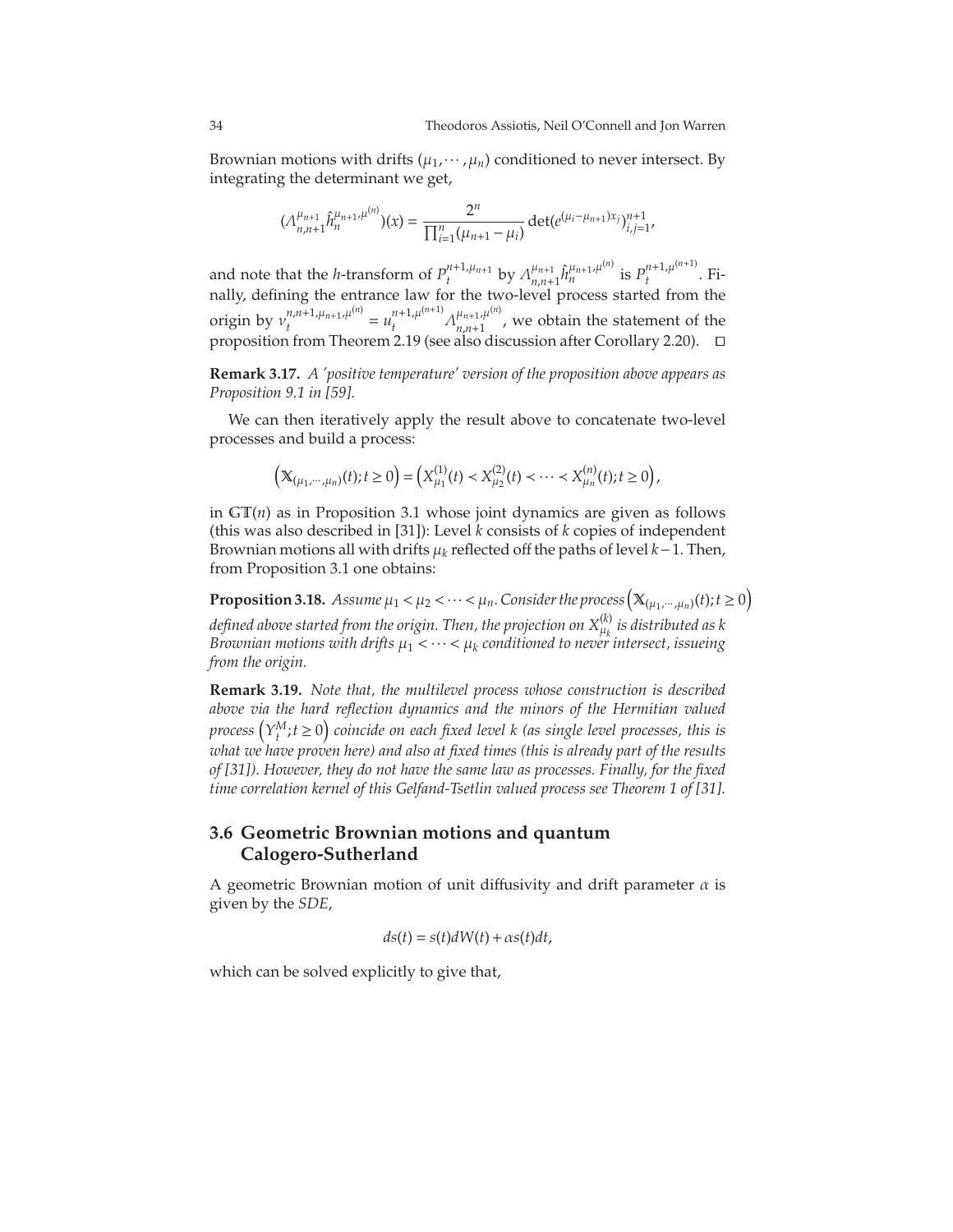$$
s(t) = s(0) \exp\left(W(t) + \left(\alpha - \frac{1}{2}\right)t\right).
$$

We will assume that  $s(0) > 0$ , so that the process lives in  $(0, \infty)$ . Its generator is given by,

$$
L^{\alpha} = \frac{1}{2}x^2 \frac{d^2}{dx^2} + \alpha x \frac{d}{dx},
$$

with both 0 and ∞ being natural boundaries. With  $h_n(x) = \prod_{1 \le i < j \le n} (x_j - x_i)$ denoting the Vandermonde determinant it can be easily verified (although it also follows by recursively applying the results below) that *h<sup>n</sup>* is a positive eigenfunction of *n* independent geometric Brownian motions, namely that with,

$$
L_n^{\alpha} = \sum_{i=1}^n \frac{1}{2} x_i^2 \partial_{x_i}^2 + \alpha \sum_{i=1}^n x_i \partial_{x_i},
$$

we have,

$$
L_n^{\alpha}h_n = \frac{n(n-1)}{2} \left(\frac{n-2}{3} + \alpha\right)h_n = c_{n,\alpha}h_n.
$$

The quantum Calogero-Sutherland Hamiltonian  $\mathcal{H}_{CS}^{\theta}$  (see [\[15\]](#page-74-13), [\[70\]](#page-76-15)) is given by,

$$
\mathcal{H}_{CS}^{\theta} = \frac{1}{2} \sum_{i=1}^{n} (x_i \partial_{x_i})^2 + \theta \sum_{i=1}^{n} \sum_{j \neq i} \frac{x_i^2}{x_i - x_j} \partial_{x_i}.
$$

Its relation to geometric Brownian motions lies in the following simple observation. For  $\theta = 1$  this quantum Hamiltonian coincides with the infinitesimal generator of *n* independent geometric Brownian motions with drift parameter  $\frac{1}{2}$  *h*-transformed by the Vandermonde determinant namely,

$$
\mathcal{H}_{CS}^1 = h_n^{-1} \circ L_n^{\frac{1}{2}} \circ h_n - c_{n,\frac{1}{2}}.
$$

We now show how one can construct a  $GT(n)$  valued process so that the  $k^{th}$ level consists of *k* geometric Brownian motions with drift parameter  $n-k+\frac{1}{2}$ *h*-transformed by the Vandermonde determinant. The key ingredient is the following:

**Proposition 3.20.** *Consider a process*  $(X, Y) \in W^{n,n+1}((0, \infty))$  *started according to the following distribution*  $(\delta_x, \frac{n! h_n(y)}{h_{n+1}(x)})$  $\frac{n!n_n(y)}{n_{n+1}(x)}$ **1**( $y < x$ )*dy*) *for*  $x \in \mathring{W}^{n+1}((0, \infty))$  *with the Y particles evolving as n non-intersecting geometric Brownian motions with drift parameter* α+1 *conditioned to not intersect via an h-transform by h<sup>n</sup> and the X particles evolving as n* + 1 *geometric Brownian motions with drift parameter* α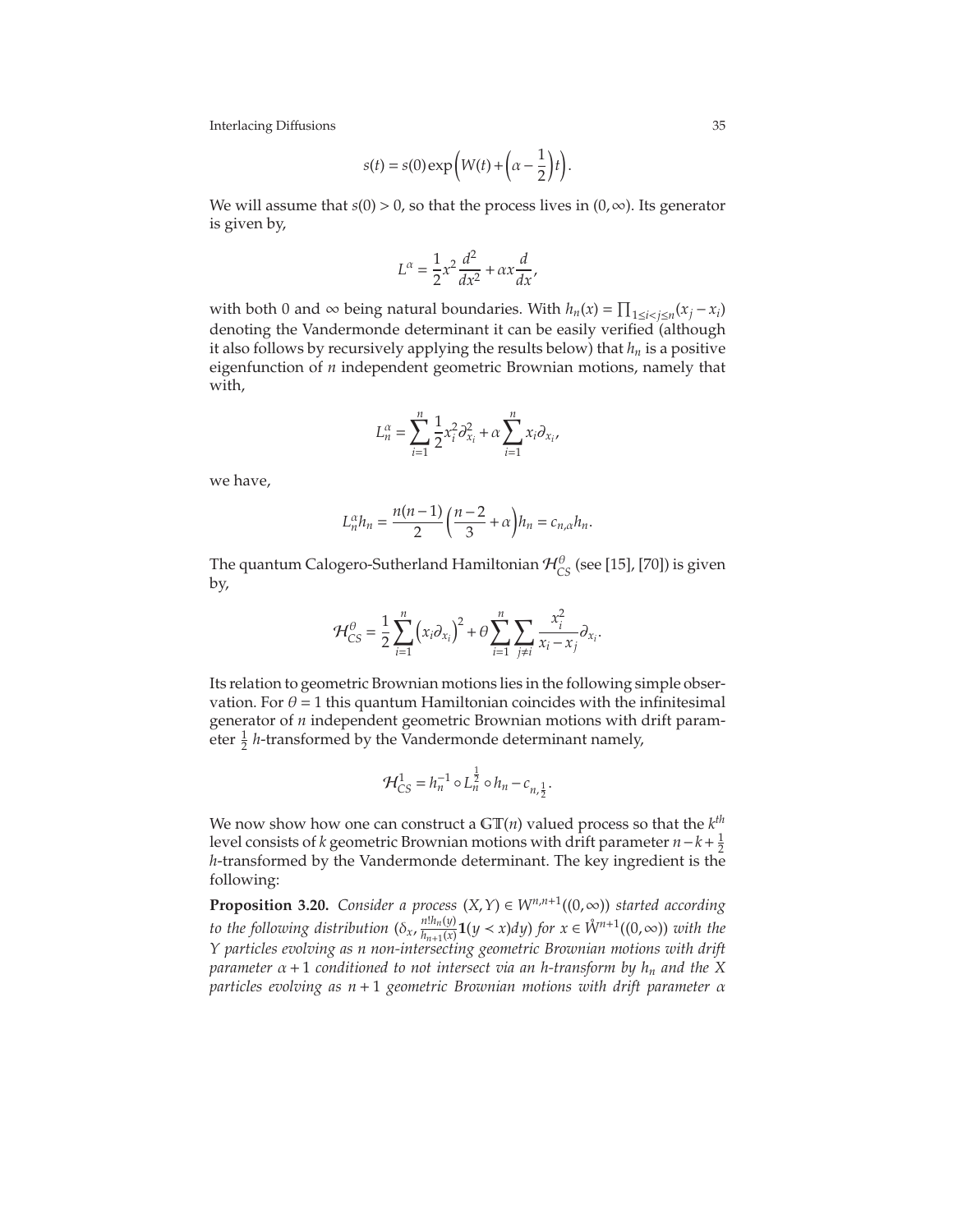*being reflected o*ff *the Y particles. Then, the X particles are distributed as n* + 1 *non-intersecting geometric Brownian motions with drift parameter* α *conditioned to not intersect via an h-transform by*  $h_{n+1}$ *, started form*  $x \in \mathring{W}^{n+1}((0,\infty))$ *.* 

*Proof.* Taking as the *L*-diffusion *L* α , and note that its speed measure is given by  $m^{\alpha}(x) = 2x^{2\alpha - 2}$ , the conjugate diffusion is  $L^{\alpha} = L^{1-\alpha}$ . Observe that, the assumptions (**R**), (**BC**+) and (**YW**) are clearly satisfied.

First, note that an easy calculation gives that the *h*-transform of  $\tilde{L}^{\alpha}$  by  $\widehat{m^{\alpha}}^{-1}$  is an *L*<sup>α+1</sup>-diffusion, namely a geometric Brownian motion with drift parameter  $\alpha$  + 1. Hence, an *h*-transform of *n*  $\widehat{L}^{\alpha}$ -diffusions by the eigenfunction  $\prod_{i=1}^n \widehat{m^{\alpha}}^{-1}(y_i)h_n(y)$  gives *n* non-intersecting geometric Brownian motions with drift parameter  $\alpha + 1$  conditioned to not intersect via an *h*-transform by *hn*. The statement of the proposition is then obtained from an application of Theorem [2.19.](#page-21-0)

**Remark 3.21.** *Observe that, under an application of the exponential map the results of Section [3.5,](#page-32-0) give a generalization of Proposition [3.20](#page-35-0) above.*

Using the proposition above it is straightforward, and we will not elaborate on, how to iterate to build the  $GT(n)$  valued process with the correct drift parameters on each level.

**Remark 3.22.** *The following geometric Brownian motion,*

$$
ds(t) = \sqrt{2}s(t)dW(t) - (u + u' + v + v')s(t)dt,
$$

*also arises as a continuum scaling limit after we scale space by* 1/*N and send N to infinity of the bilateral birth and death chain with birth rates* (*x*−*u*)(*x*−*u* ′ ) *and death rates* (*x*+*v*)(*x*+*v* ′ ) *considered by Borodin and Olshanski in [\[9\]](#page-74-0).*

#### **3.7 Squared Bessel processes and LUE matrix di**ff**usions**

In this subsection we will first construct a process taking values in GT being the analogue of the Brownian motion model for squared Bessel processes and having close connections to the LUE matrix valued diffusion. We also build a process in GT**<sup>s</sup>** generalizing the construction of Cerenzia (after a "squaring" transformation of the state space) for all dimensions  $d \geq 2$ . We begin with a definition:

**Definition 3.23.** *The squared Bessel process of dimension d, abbreviated from now on as BESQ(d) process, is the one dimensional diffusion with generator in*  $(0, \infty)$ *,* 

$$
L^{(d)} = 2x \frac{d^2}{dx^2} + d \frac{d}{dx}.
$$

*The origin is an entrance boundary for*  $d \geq 2$ *, a regular boundary point for*  $0 < d < 2$ *and an exit one for d*  $\leq$  0. Define the index  $v(d) = \frac{d}{2} - 1$ . The density of the speed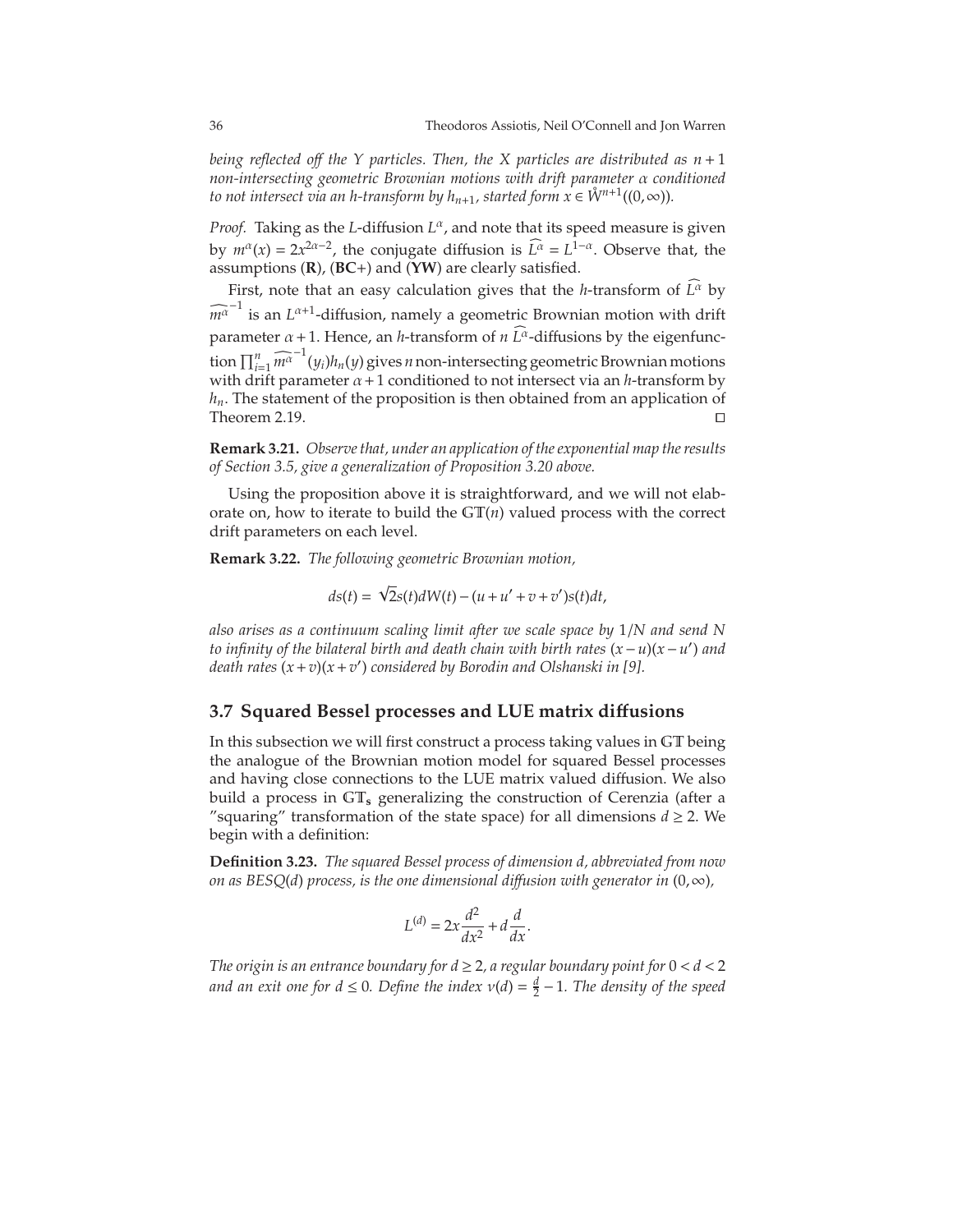*measure of*  $L^{(d)}$  *is*  $m_v(y) = c_v y^v$  *and its scale function*  $s_v(x) = \bar{c}_v x^{-v}$ *,*  $v \neq 0$  *and*  $s_0(x) = \log x$ . Then from the results of the previous section its conjugate, the  $L^{(d)}$ *di*ff*usion, is a BESQ*(2 − *d*) *process with the dual boundary condition. Moreover, the following relation will be key, see [\[35\]](#page-75-0): A Doob h-transform of a BESQ*(2−*d*) *process by its scale function*  $x^{v+1}$  *gives a BESQ(d + 2) process.* 

Note that, condition (**BC**+) only holds for dimensions *d* ∈ (−∞,0]∪[2,∞); this is because for  $0 < d < 2$ , the origin is a regular boundary point and the diffusion coefficient degenerates (these values of the parameters will not be considered here). We use the following notation throughout, for *d* ∈ (−∞,0]∪[2,∞): we write  $P_t^{n,(d)}$  $t_t^{n,(u)}$  for the Karlin-McGregor semigroup of *n BESQ*(*d*) processes killed when they intersect or when they hit the origin, in case  $d \leq 0$ .

We start in the simplest setting of  $W^{1,1}$  and consider the situation of a single *BESQ*(2−*d*) process being reflected upwards off a *BESQ*(*d*) process:

**Proposition 3.24.** *Let d* ≥ 2*. Consider a process*  $(X, Y) \in W^{1,1}([0, \infty))$  *started according to the distribution*  $(\delta_x, \frac{(v+1)y^{\nu}}{v^{\nu+1}})$  $\frac{y}{x^{v+1}}$  1<sub>[0,*x*]</sub>*dy*) *for x* > 0 *with the Y particle evolving as a BESQ*(*d*) *process and the X particle as a BESQ*(2−*d*) *process in* (0,∞) *reflected o*ff *the Y particle. Then, the X particle is distributed as a BESQ*(*d*+2) *process started from x.*

*Proof.* We take as the *L*−diffusion a *BESQ*(2−*d*) process. Then, the *L*<sup>−</sup>diffusion is a *BESQ*(*d*) process. Note that, the assumptions (**R**), (**BC**+) and (**YW**) are satisfied. Since  $\hat{h}_{1,1}^{(d)}$  $_{1,1}^{(a)}(x) = 1$  is invariant for *BESQ(d)*, the following is invariant for *BESQ*(2−*d*),

$$
h_{1,1}^{(d)}(x) = \int_0^x c_{\nu} y^{\nu} dy = \frac{c_{\nu}}{\nu + 1} x^{\nu + 1}.
$$

Then, as already remarked above, see [\[35\]](#page-75-0), the *h*-transformed process with semigroup  $P_t^{1,(2-d),h_{1,1}^{(d)}}$  is exactly a *BESQ*(*d*+2) process. The analogue of The-orem [2.19](#page-21-0) in  $W^{n,n}$  gives the statement of the proposition. □

We expect that the restriction to  $d \geq 2$  is not necessary for the result to hold (it should be true for  $d > 0$ ). In fact, Corollary [3.5,](#page-27-0) corresponds to  $d = 1$ , after we perform the transformation  $x \mapsto \sqrt{x}$ , which in particular maps *BESQ*(1) and *BESQ*(3) to reflecting Brownian motion and *BES*(3) respectively.

We now move on to an arbitrary number of particles. Define the functions,

$$
\hat{h}_{n,n}^{(d)}(x) = \prod_{1 \le i < j \le n} (x_j - x_i) = \det \left( x_i^{j-1} \right)_{i,j=1}^n,
$$
\n
$$
\hat{h}_{n,n+1}^{(d)}(x) = \prod_{1 \le i < j \le n} (x_j - x_i) \prod_{i=1}^n x_i^{\nu+1} = \det \left( x_i^{j+\nu} \right)_{i,j=1}^n.
$$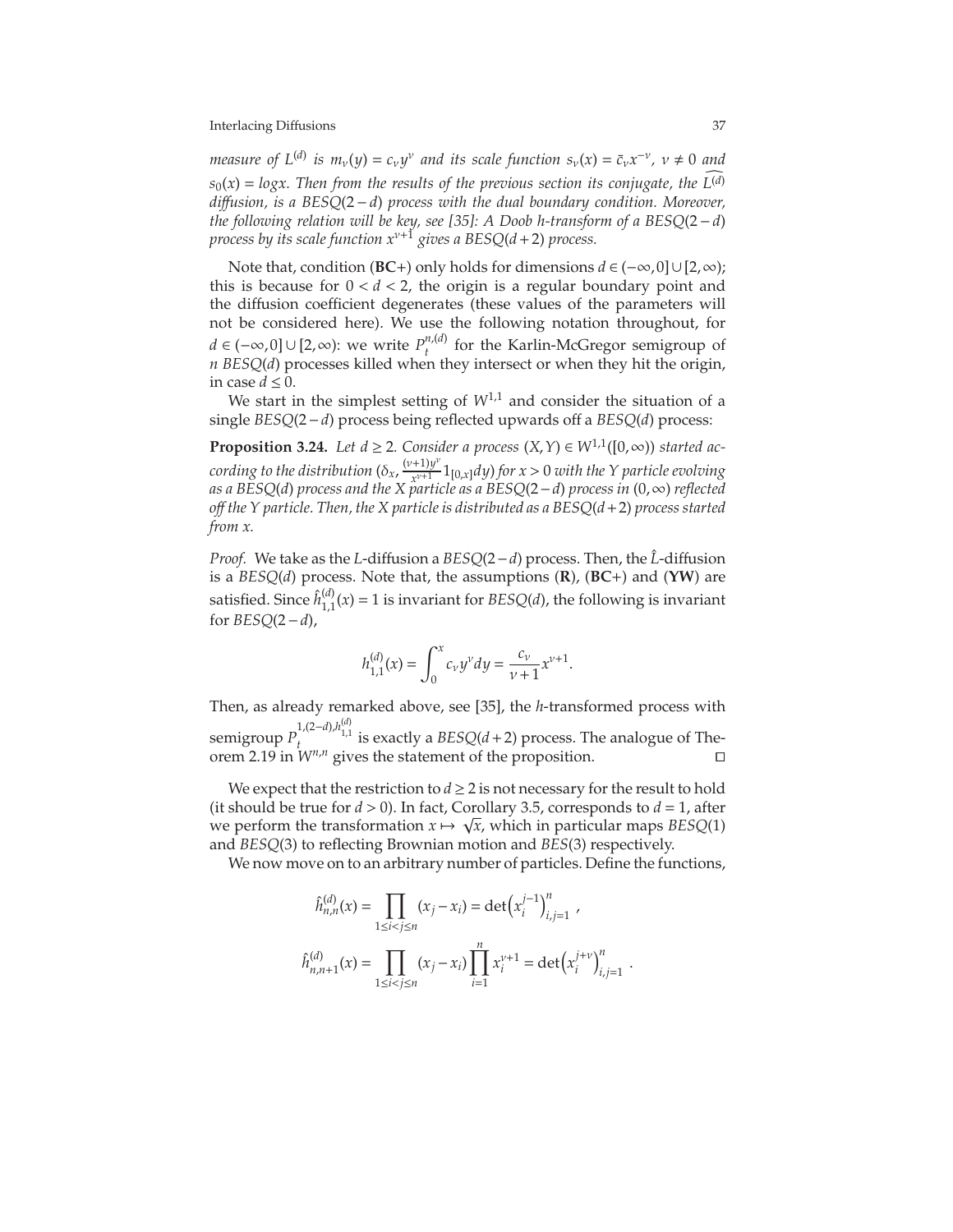Moreover, let Λ*n*−1,*<sup>n</sup>* and Λ*n*,*<sup>n</sup>* be the following positive kernels, defined as in [\(24\)](#page-19-0), where we recall that  $m_{\nu(d)}(\cdot)$  is the speed measure density with respect to Lebesgue measure of a *BESQ*(*d*) process:

$$
(\Lambda_{n-1,n}f)(x) = \int_{W^{n-1,n}(x)} \prod_{i=1}^{n-1} m_{\nu(2-d)}(y_i) f(x,y) dy,
$$

$$
(\Lambda_{n,n}f)(x) = \int_{W^{n,n}(x)} \prod_{i=1}^{n_1} m_{\nu(d)}(y_i) f(x,y) dy.
$$

An easy calculation gives that  $h_{u-1}^{(d)}$  $c_{n-1,n}(x) = c_{n-1,n}(v) (\Lambda_{n-1,n} \Pi_{n-1,n} \hat{h}_{n-1,n}^{(d)})$  $_{n-1,n}^{(u)}$  $(x)$  is equal to  $\hat{h}_{n,n}^{(d)}(x)$  and  $h_{n,n}^{(d)}(x) = c_{n,n}(\nu)(\Lambda_{n,n}\Pi_{n,n}\hat{h}_{n,n}^{(d)})(x)$  is equal  $\hat{h}_{n,n}^{(d)}$  $\binom{n}{n,n+1}(x)$ , where  $c_{n-1,n}(v)$ ,  $c_{n,n}(v)$  are explicit constants whose exact values are not important in what follows. Then we have:

<span id="page-38-1"></span>**Proposition 3.25.** *Let d*  $\geq$  2*. Consider a process*  $(X, Y) \in W^{n,n+1}([0, \infty))$  *started according to the following distribution*  $(\delta_x, \frac{n! \prod_{1 \le i < j \le n} (y_j - y_i)}{\prod_{1 \le i < j \le n} (x_i - x_i)}$  $\frac{1}{\prod_{1 \le i < j \le n+1} (x_j - x_i)}$ **1**(*y* < *x*)*dy*) *for x* ∈  $\mathring{W}^{n+1}([0,\infty))$  *with the Y particles evolving as n non-intersecting BESQ*( $d+2$ ) *processes and the X particles evolving as n*+1 *BESQ*(*d*) *processes being reflected o*ff *the Y particles. Then, the X particles are distributed as n*+1 *non-intersecting BESQ*(*d*) *processes started form*  $x \in \mathring{W}^{n+1}([0,\infty))$ *.* 

*Proof.* Take as the *L*-diffusion a *BESQ(d)* process. Then, the *L*<sup>-</sup>diffusion is a *BESQ*(2 − *d*) process. Note that, the assumptions (**R**), (**BC**+) and (**YW**) are satisfied. We use the positive harmonic function  $\hat{h}^{(d)}_{n,i}$  $\sum_{n,n+1}^{(u)}(x)$  for the semigroup *P*<sup>*n*</sup>,(2−*d*)</sub> of *n* independent *BESQ*(2−*d*) processes killed when they hit 0 or when they intersect, which transforms them into *n* non-intersecting *BESQ*(*d*+2) processes. Finally observe that,  $P_t^{n+1,(d),h_{n,n+1}^{(d)}}$  is exactly the semigroup of  $n+1$ 1 *BESQ*(*d*) processes conditioned to never intersect (see e.g. [50]). Then, Theorem [2.19](#page-21-0) gives the statement of the proposition.

<span id="page-38-0"></span>**Proposition 3.26.** *Let d* ≥ 2*. Consider a process*  $(X, Y) \in W^{n,n}([0, ∞))$  *started*  $\arctan\left( \delta_{x}, \frac{c_{n,n}(\nu)\hat{h}_{n,n}^{(d)}(\nu)\prod_{i=1}^{n}m_{\nu(d)}(y_i)}{\nu^{(d)}(\nu)} \right)$  $h_{n,n}^{(d)}(x)$  *n*<sup>(*d*</sup>)</sup> *n*(*x*) *dy n*<sub>*n*</sub><sub>*n*</sub>(*x*) *for x* ∈

*W*˚ *<sup>n</sup>* ([0,∞)) *with the Y particles evolving as n non-intersecting BESQ*(*d*) *processes and the X particles evolving as n BESQ*(2−*d*) *processes being reflected o*ff *the Y particles. Then, the X particles are distributed as n non-intersecting BESQ*(*d*+2) *processes started form*  $x \in \mathring{W}^n([0,\infty))$ *.* 

*Proof.* Take as the *L*−diffusion a *BESQ*(2−*d*) process. Then, the *L*<sup>−</sup>diffusion is a *BESQ*(*d*) process. Note that, the assumptions (**R**), (**BC**+) and (**YW**) are satisfied. We use the positive harmonic function  $\hat{h}_{n,n}^{(d)}(x)$  for the semigroup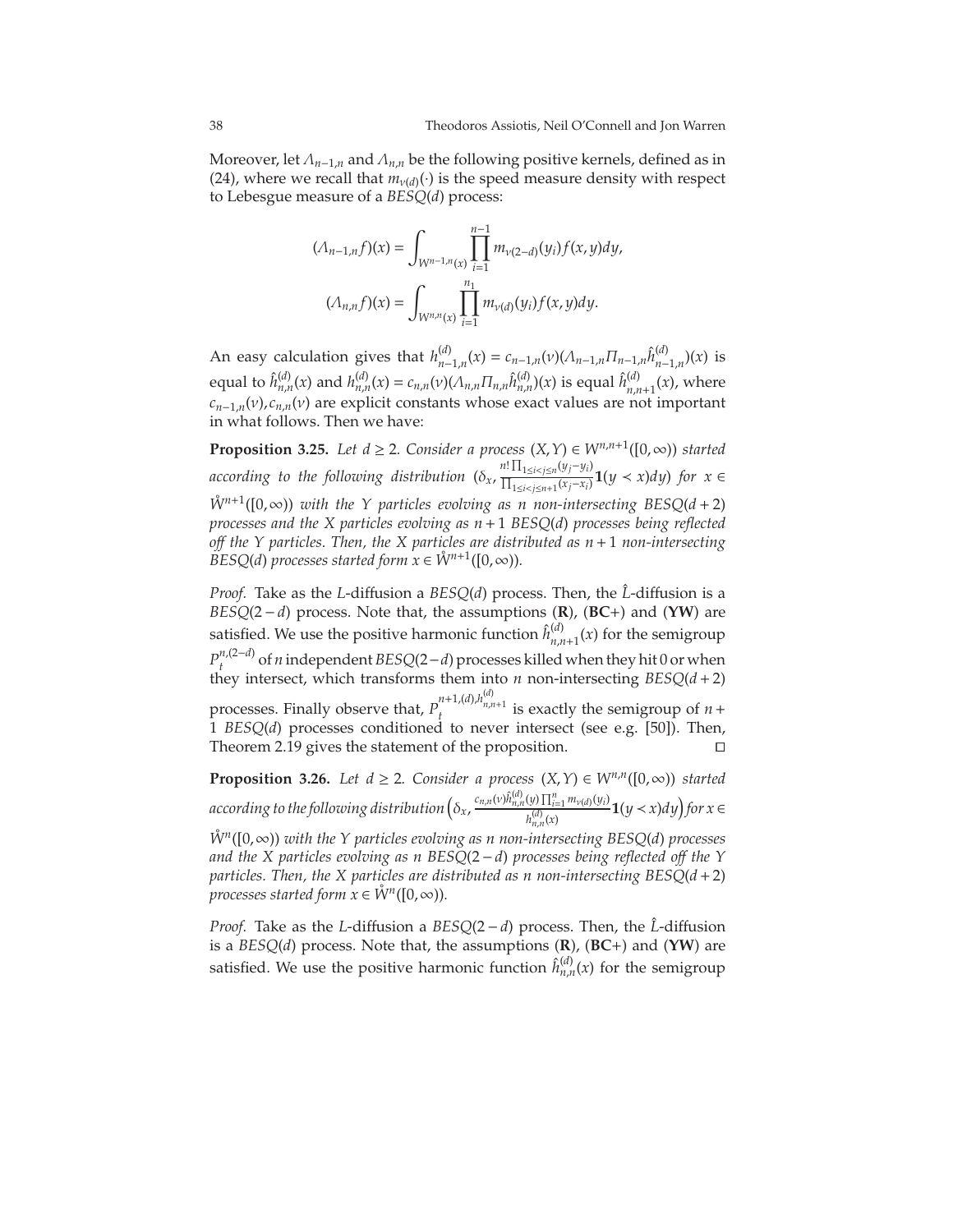$P_t^{n,(d)}$  $t_t^{n,(u)}$  of *n* independent *BESQ*(*d*) processes killed when they intersect. Furthermore note that,  $P_t^{n,(2-d),h_{n,n}^{(d)}}$  is the semigroup of *n BESQ*( $d+2$ ) processes conditioned to never intersect (the transformation by  $h_{n,n}^{(d)}$  corresponds to transforming the *BESQ*(2−*d*) processes to *BESQ*(*d*+2) and then conditioning these to never intersect). Then, the analogue of Theorem [2.19](#page-21-0) in *Wn*,*<sup>n</sup>* gives the statement. □

It is possible to start both of these processes from the origin via the following explicit entrance law for *n* non-intersecting *BESQ*(*d*) processes (see for example [50]),

$$
\mu_t^{n,(d)}(dx) = C_{n,d}t^{-n(n+\nu)} \prod_{1 \le i < j \le n} (x_j - x_i)^2 \prod_{i=1}^n x_i^{\nu} e^{-\frac{1}{2t}x_i} dx.
$$

Defining the two entrance laws,

ν

$$
v_t^{n,n,\hat{h}_{n,n}^{(d)}}(dx,dy) = \mu_t^{n,(d+2)}(dx) \frac{c_{n,n}(v)\hat{h}_{n,n}^{(d)}(y)\prod_{i=1}^n m_{v(d)}(y_i)}{h_{n,n}^{(d)}(x)}\mathbf{1}(y < x)dy,
$$
  
\n
$$
u_{n,n+1,\hat{h}_{n,n+1}^{(d)}}(dx,dy) = \mu_t^{n+1,(d)}(dx) \frac{n!\prod_{1\leq i < j \leq n}(y_j - y_i)}{\prod_{1\leq i < j \leq n+1}(x_j - x_i)}\mathbf{1}(y < x)dy,
$$

for the processes with semigroups corresponding to the pair (*X*,*Y*) described in Propositions [3.26](#page-38-0) and [3.25](#page-38-1) respectively, we immediately arrive at the following proposition in analogy to the case of Dyson's Brownian motion:

<span id="page-39-0"></span>**Proposition 3.27.** *(a)Let d*  $\geq$  2*. Consider a process*  $(X, Y) \in W^{n,n+1}([0, \infty))$  *started according to the entrance law*  $v_t^{n,n+1,\hat{h}_{n,n+1}^{(d)}}(dx,dy)$  *with the Y particles evolving as n non-intersecting BESQ*(*d* + 2) *processes and the X particles evolving as n* + 1 *BESQ*(*d*) *processes being reflected o*ff *the Y particles. Then, the X particles are distributed as n*+1 *non-intersecting BESQ*(*d*) *processes issueing from the origin. (b) Let*  $d \ge 2$ *. Consider a process*  $(X, Y) \in W^{n,n}([0, ∞))$  *started according to the* entrance law  $v_t^{n,n,\hat{h}_{n,n}^{(d)}}(dx,dy)$  with the Y particles which evolve as n non-intersecting *BESQ*(*d*) *processes and the X particles evolving as n BESQ*(2−*d*) *processes being reflected o*ff *the Y particles. Then, the X particles are distributed as n non-intersecting BESQ*(*d*+2) *processes issueing from the origin.*

Making use of the proposition above we build two processes in Gelfand-Tsetlin patterns. First, the process in  $GT(n)$ . To do this, we make repeated use of part **(a)** of Proposition [3.27](#page-39-0) to consistently concatenate two-level processes. Note the fact that the dimension *d*, of the *BESQ*(*d*) processes, decreases by 2 at each stage that we increase the number of particles. So we fix *n* the depth of the Gelfand-Tsetlin pattern and *d* ∗ the dimension of the *BESQ* processes at the bottom of the pattern. Then, we build a consistent process,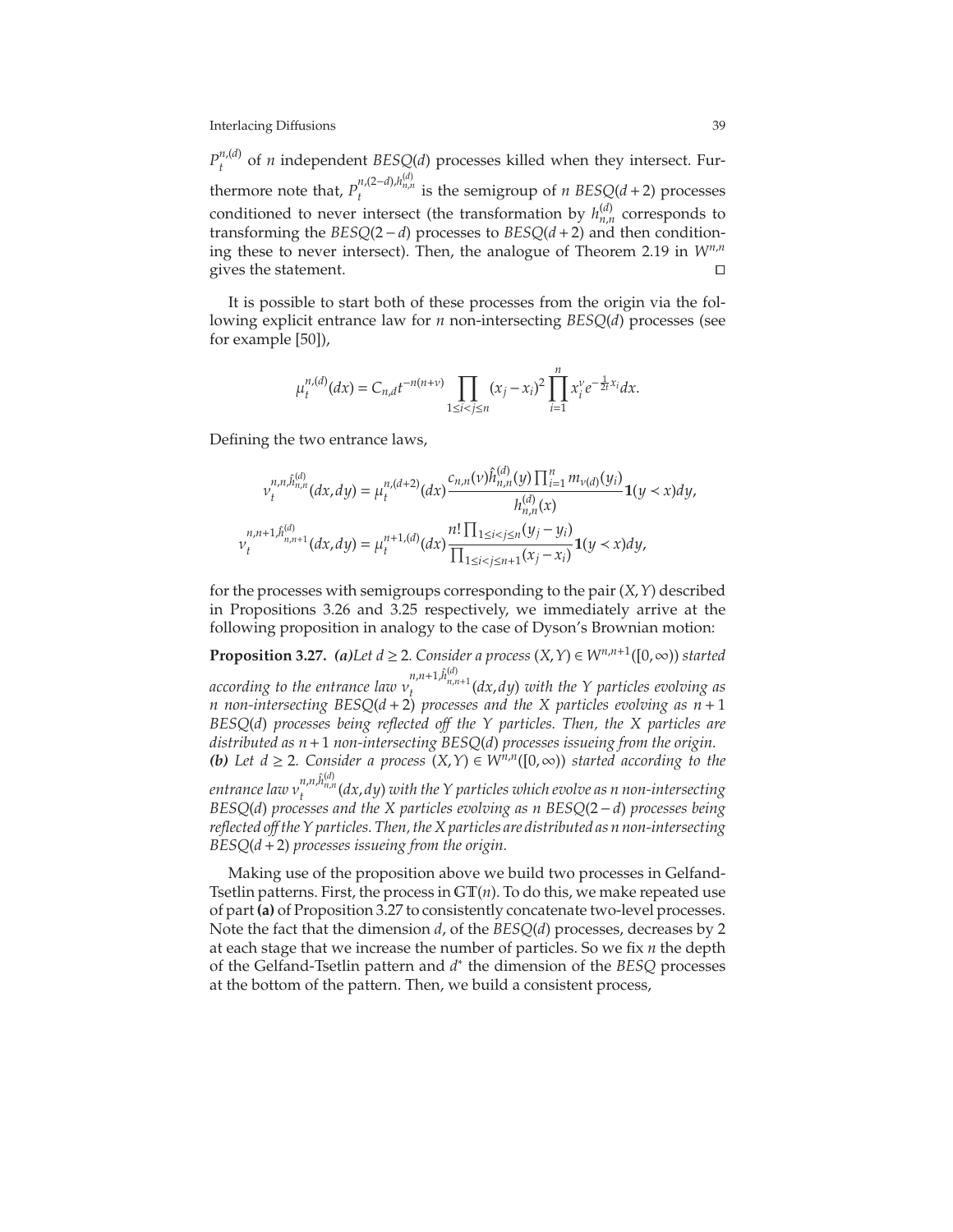40 Theodoros Assiotis, Neil O'Connell and Jon Warren

$$
(\mathbb{X}^{n,(d^*)}(t); t \ge 0) = (X_i^{(k)}(t); t \ge 0, 1 \le i \le k \le n),
$$

taking values in  $GT(n)$  with the joint dynamics described as follows:  $X_1^{(1)}$ 1 evolves as a *BESQ*(*d* <sup>∗</sup> +2(*n*−1)) process. Moreover, for *k* ≥ 2 particles at level *k* evolve as *k* independent *BESQ*( $d^*$  + 2( $n$  −  $k$ )) processes reflecting off the (*k*−1) particles at the (*k*−1)*th* level to maintain the interlacing. Hence, from Proposition [3.1](#page-25-0) (see discussion following it regarding the entrance laws) we obtain:

**Proposition 3.28.** Let  $d \geq 2$ . If  $\mathbb{X}^{n,(d^*)}$  is started from the origin according to the *entrance law then the projection onto the kth level process X*(*k*) *is distributed as k BESQ*(*d* <sup>∗</sup> +2(*n*−*k*)) *processes conditioned to never intersect.*

By making alternating use of parts **(a)** and **(b)** of Proposition [3.27](#page-39-0) we construct a consistent process

$$
\left( \mathbb X^{n,(d)}(t); t \geq 0 \right) = (X^{(1)}(t) < \hat X^{(1)}(t) < \dots < X^{(n)}(t) < \hat X^{(n)}(t); t \geq 0)
$$

in  $GT_s(n)$ , for which Proposition [3.10](#page-30-0) can be viewed as the  $d = 1$  case, and whose joint dynamics are given as follows:  $X_1^{(1)}$  $_1^{(1)}$  evolves as a *BESQ(d)* process. Then, for any  $k$ , the  $k$  particles corresponding to  $\hat{X}^{(k)}$  evolve as  $k$  independent *BESQ*(2 − *d*) processes reflecting off the particles corresponding to  $X^{(k)}$  in order for the interlacing to be maintained. Moreover, for  $k \geq 2$  the *k* particles corresponding to *X* (*k*) evolve as *k* independent *BESQ*(*d*) processes reflecting off the particles corresponding to  $\hat{X}^{(k-1)}$  in order to maintain the interlacing.

Then, it is a consequence of the symplectic analogue of Proposition [3.1](#page-25-0) (involving an entrance law, see the discussion following Proposition [3.1\)](#page-25-0) that:

<span id="page-40-0"></span>**Proposition 3.29.** *Let*  $d \ge 2$ *. If*  $X^{n,(d)}$  *is started from the origin then the projections onto X*(*k*) *and X*ˆ(*k*) *are distributed as k non-intersecting BESQ*(*d*) *and k non-intersecting BESQ*(*d*+2) *processes respectively started from the origin.*

**Connection toWishart processes** We now spell out the connection between the processes constructed above and matrix valued diffusion processes by first considering the connection to  $\mathbb{X}^{n,(d^*)}$ , for  $d^*$  even. Let  $d^* = 2$  for simplicity.

Take  $(A(t); t \ge 0)$  to be an  $n \times n$  complex Brownian matrix and consider  $(H(t); t \ge 0) = (A(t)A(t)^*; t \ge 0)$ . This is called the Wishart process and was first studied in the real symmetric case by Marie-France Bru in [\[13\]](#page-74-1), see also [\[24\]](#page-74-2) for a detailed study in the Hermitian setting and some of its properties. Then, it is well known (first proven in [50]), we have that  $(\lambda^{(k)}(t); t \ge 0)$ , the eigenvalues of the  $k \times k$  minor of  $(H(t); t \ge 0)$ , evolve as *k* non-colliding *BESQ*(2(*n*−*k*+1)) processes. These eigenvalues then interlace with  $(\lambda^{(k-1)}(t); t \ge 0)$  which evolve as  $k-1$  non-colliding *BESQ*(2(*n*−*k*+1)+1) processes with the *fixed* time *T* conditional density of  $\lambda^{(k-1)}(T)$  given  $\lambda^{(k)}(T)$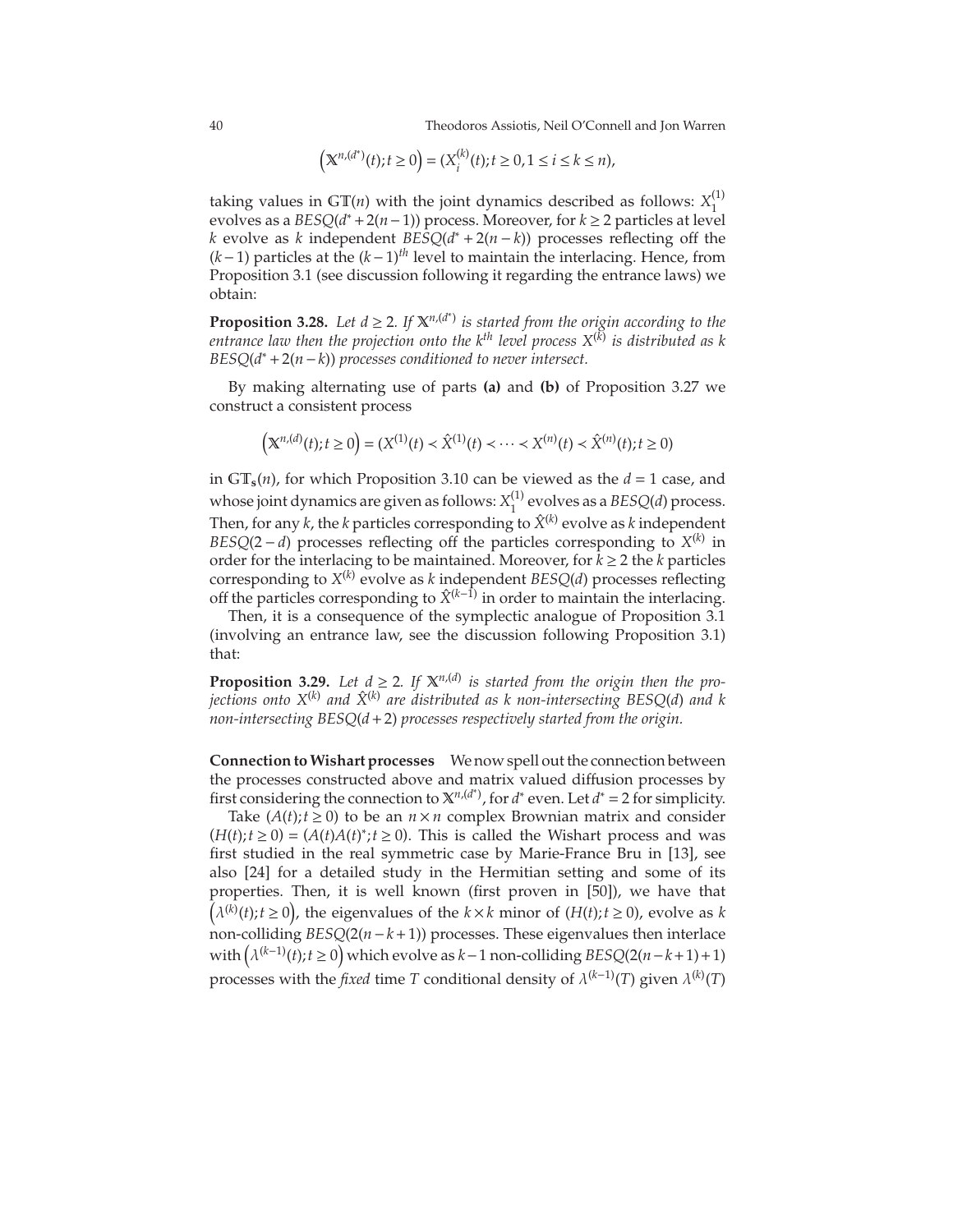on  $W^{k-1,k}(\lambda^{(k)}(T))$  being  $\Lambda_{k-1,k}^{\hat{h}^{(d)}_{k-1,k}}$  $\left(\lambda^{(k)}(T),\cdot\right)$  (see Section 3 of [\[31\]](#page-75-1), Section 3.3 of [\[33\]](#page-75-2)). Inductively (since for fixed *T*,  $\lambda^{(n-k)}$ (*T*) is a Markov chain in *k* see Section 4 of [\[31\]](#page-75-1)) this gives that the distribution at *fixed* times *T* of the vector  $(\lambda^{(1)}(T), \cdots, \lambda^{(n)}(T))$  is uniform over the space of  $GT(n)$  with bottom level λ (*n*) (*T*). Moreover, by making use of this coincidence along *space-like paths* one can write down the dynamical correlation kernel (along space-like paths) of the process we constructed from Theorem 1.3 of [\[30\]](#page-75-3).

**Remark 3.30.** *Although* X*n*,(2) *and the minor process described in the preceding paragraph on single levels or at fixed times coincide, the interaction between consecutive levels of the minor process should be di*ff*erent from local hard reflection, although the dynamics of consecutive levels of the LUE process have not been studied yet (as far as we know).*

We now describe the random matrix model that parallels  $\mathbb{X}_s^{n,(d)}$  for  $d$  even. Start with a row vector  $(A^{(d)}(t); t \ge 0)$  of  $d/2$  independent standard complex Brownian motions, then  $(X^{(d)}(t); t \ge 0) = (A^{(d)}(t)A^{(d)}(t)^*; t \ge 0)$  evolves as a one dimensional *BESQ*(*d*) diffusion (this is really just the definition of a *BESQ*(*d*) process). Now, add another independent complex Brownian motion to make  $(A^{(d)}(t); t \ge 0)$  a row vector of length  $d/2 + 1$ . Then,  $(X^{(d)}(t); t \ge 0) = (A^{(d)}(t)A^{(d)}(t)^{*}; t \ge 0)$  evolves as a *BESQ*(*d* + 2) process interlacing with the aforementioned *BESQ*(*d*). At fixed times, the fact that the conditional distribution of the *BESQ*(*d*) process given the position *x* of the  $BESQ(d+2)$  process is proportional to  $y^{\frac{d}{2}-1}1_{[0,x]}$  follows from the conditional laws in [\[26\]](#page-75-4) (see also [\[23\]](#page-74-3)) and will be spelled out in a few sentences. Now, make  $(A^{(d)}(t); t \ge 0)$  a  $2 \times (\frac{d}{2} + 1)$  matrix by adding a row of *d*/2 + 1 independent complex Brownian motions, the eigenvalues of  $(X^{(d)}(t); t \ge 0) = (A^{(d)}(t)A^{(d)}(t)^{*}; t \ge 0)$  evolve as 2 *BESQ*(*d*) processes which interlace with the  $BESQ(d+2)$ . We can continue this construction indefinitely by adding columns and rows successively of independent complex Brownian motions. As before, this eigenvalue process will coincide with  $\mathbb{X}_s^{n,(d)}$  on single levels as stochastic processes but also at *fixed* times as distributions of whole interlacing arrays. We elaborate a bit on this fixed time coincidence. For simplicity, let *T* = 1. Let *A* be an *n*×*k* matrix of independent standard complex normal random variables. Let *A*<sup> $\prime$ </sup> be the *n*  $\times$  (*k* + 1) matrix obtained from *A* by adding to it a column of independent standard complex normal random variables. Let λ be the *n* eigenvalues of *AA*∗ and λ ′ be the *n* eigenvalues of  $A'(A')^*$ . We want the conditional density  $\rho_{\lambda|\lambda'}(\lambda)$ , of  $\lambda$  given  $\lambda'$ , with respect to Lebesgue measure. From [\[26\]](#page-75-4) (see also [\[23\]](#page-74-3)) the conditional density  $\rho_{\lambda'|\lambda}(\lambda)$  is given by,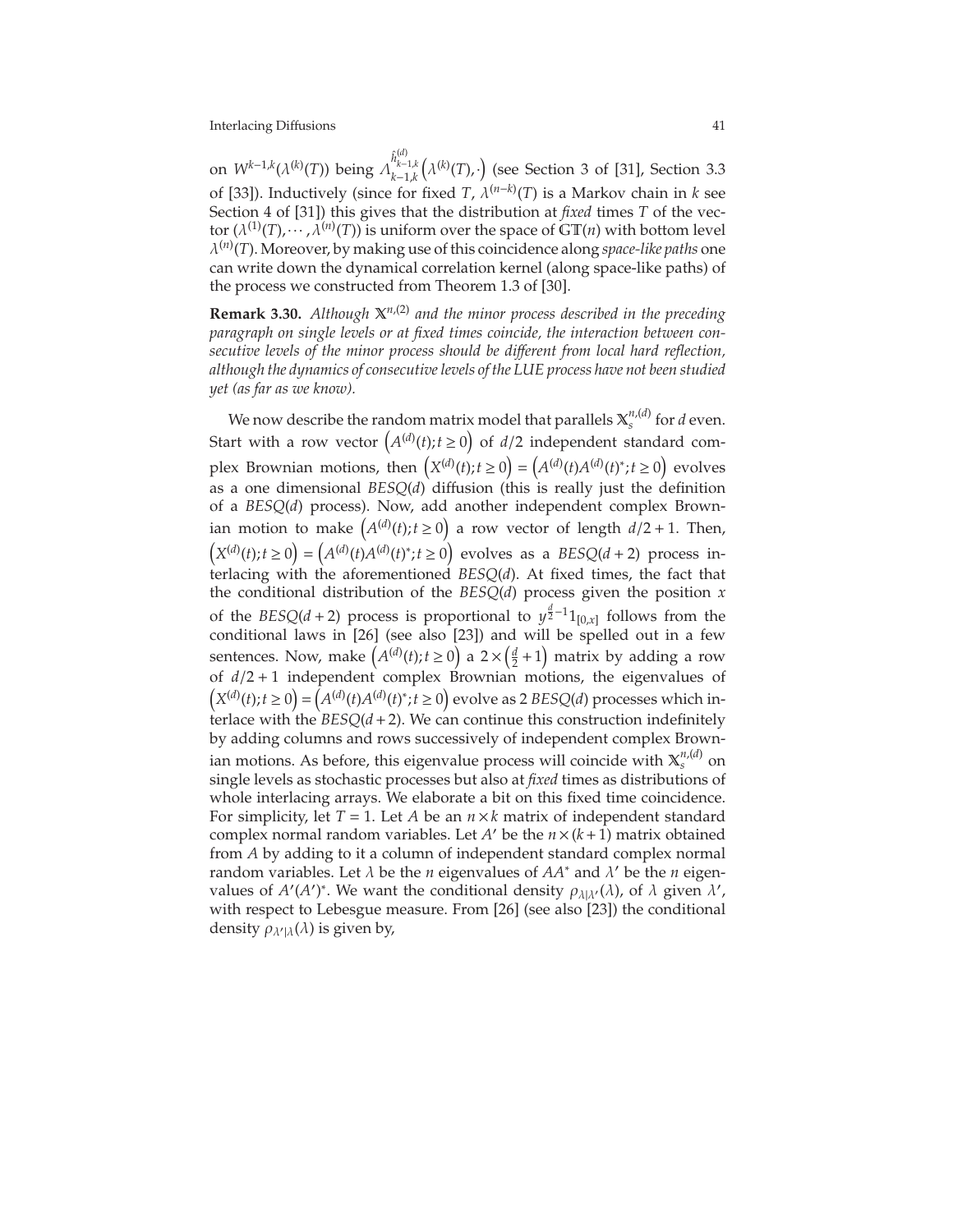42 Theodoros Assiotis, Neil O'Connell and Jon Warren

$$
\rho_{\lambda'|\lambda}(\lambda) = \frac{\prod_{1 \le i < j \le n} (\lambda'_j - \lambda'_i)}{\prod_{1 \le i < j \le n} (\lambda_j - \lambda_i)} e^{-\sum_{i=1}^n (\lambda'_i - \lambda_i)} \mathbf{1}(\lambda < \lambda') \; .
$$

Hence, by Bayes' rule, and recalling the law of the *LUE* ensemble, we have,

$$
\rho_{\lambda|\lambda'}(\lambda) = \left[\frac{\rho_{\lambda}}{\rho_{\lambda'}}\rho_{\lambda'|\lambda}\right](\lambda) = \frac{\prod_{1 \leq i < j \leq n}(\lambda_j - \lambda_i) \prod_{i=1}^n \lambda_i^{\frac{d}{2}-1}}{\prod_{1 \leq i < j \leq n}(\lambda'_j - \lambda'_i) \prod_{i=1}^n \lambda_i'^{\frac{d}{2}}}\mathbf{1}(\lambda < \lambda').
$$

Similarly to the case of GT, by induction this gives fixed time coincidence of the two GT**<sup>s</sup>** valued processes.

#### **3.8 Di**ff**usions associated with orthogonal polynomials**

Here, we consider three diffusions in Gelfand-Tsetlin patterns associated with the classical orthogonal polynomials, Hermite, Laguerre and Jacobi. Although the one dimensional diffusion processes these are built from, the Ornstein-Uhlenbeck, the Laguerre and Jacobi are special cases of Sturm-Liouville diffusions with discrete spectrum, which we will consider in the next subsection, they are arguably the most interesting examples, with close connections to random matrices and so we consider them separately (for the classification of one dimensional diffusion operators with polynomial eigenfunctions see [\[55\]](#page-76-0) and for a nice exposition Section 2.7 of [\[5\]](#page-74-4)). One of the common features of the Karlin-McGregor semigroups associated with them is that they all have the Vandermonde determinant as their ground state (this follows from Corollary [3.37\)](#page-48-0). At the end of this subsection we describe the connection to eigenvalue processes of minors of matrix diffusions.

**Definition 3.31.** *The Ornstein-Uhlenbeck (OU) di*ff*usion process in I* = R *has generator and SDE description,*

$$
L_{OU} = \frac{1}{2} \frac{d^2}{dx^2} - x \frac{d}{dx'},
$$
  

$$
dX(t) = dB(t) - X(t)dt,
$$

*with mOU*(*x*) = *e* −*x* 2 *and* −∞ *and* ∞ *both natural boundaries. Its conjugate di*ff*usion process L*ˆ *OU has generator and SDE description,*

$$
\hat{L}_{OU} = \frac{1}{2} \frac{d^2}{dx^2} + x \frac{d}{dx'},
$$

$$
d\hat{X}(t) = dB(t) + \hat{X}(t)dt,
$$

*and again* −∞ *and* ∞ *are both natural boundaries and note the drift away from the origin.*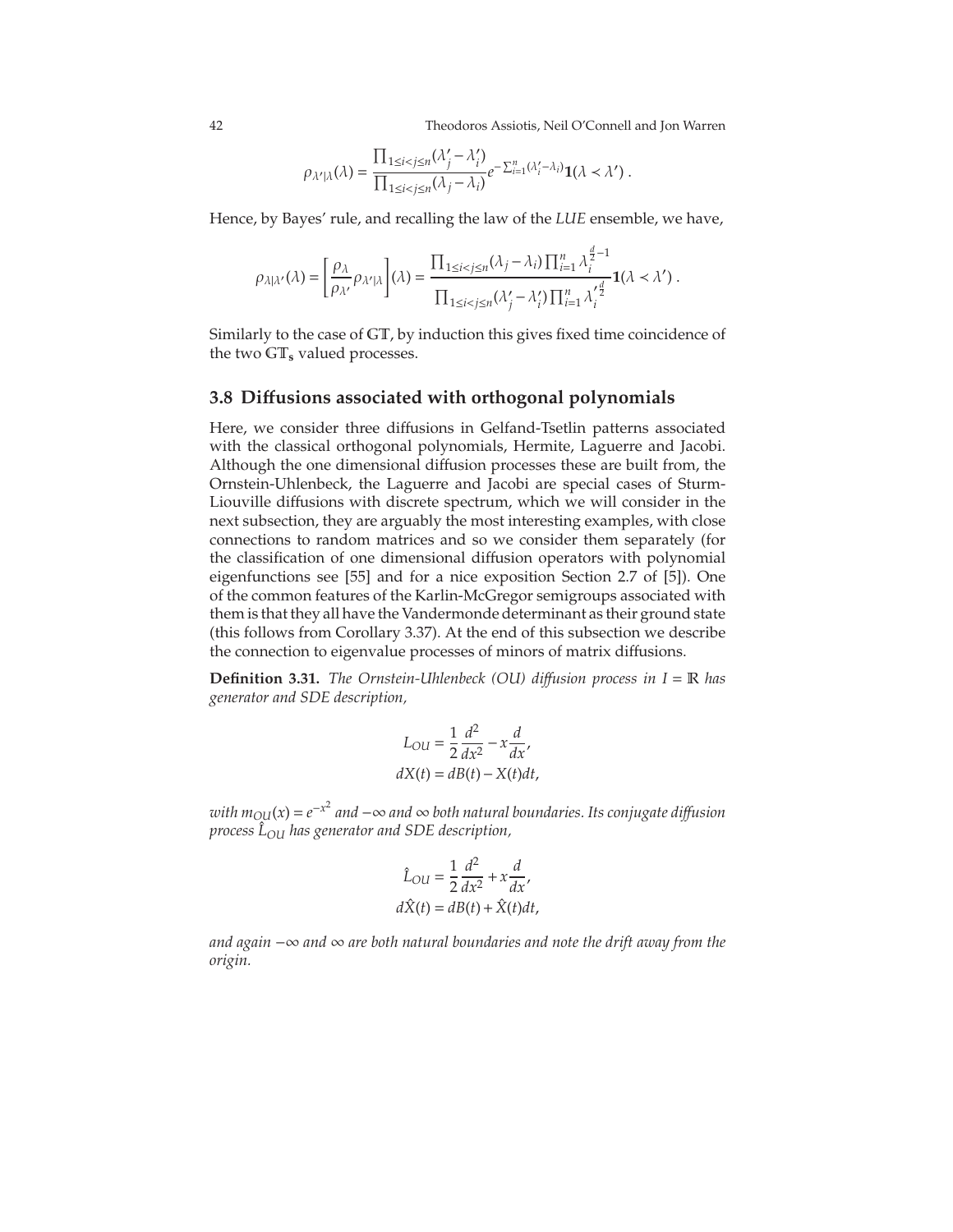**Definition 3.32.** *The Laguerre Lag*(α) *di*ff*usion process in I* = [0,∞) *has generator and SDE description,*

$$
L_{Lag(\alpha)} = 2x \frac{d^2}{dx^2} + (\alpha - 2x) \frac{d}{dx},
$$
  
\n
$$
dX(t) = 2\sqrt{X(t)}dB(t) + (\alpha - 2X(t))dt,
$$

*with*  $m_{Lag(\alpha)}(x) = x^{\alpha/2}e^{-x}$  and  $\infty$  being natural and for  $\alpha \geq 2$  the point 0 is an *entrance boundary. We will only be concerned with such values of* α *here.*

**Definition 3.33.** *The Jacobi diffusion process*  $Jac(\beta, \gamma)$  *in I* = [0,1] *has generator and SDE description,*

$$
L_{Jac(\beta,\gamma)} = 2x(1-x)\frac{d^2}{dx^2} + 2(\beta - (\beta + \gamma)x)\frac{d}{dx'},
$$
  

$$
dX(t) = 2\sqrt{X(t)(1 - X(t))}dB(t) + 2(\beta - (\beta + \gamma)X(t))dt,
$$

*with*  $m_{Jac(\beta, \gamma)}(x) = x^{\beta-1}(1-x)^{\gamma-1}$  *and* 0 *and* 1 *being entrance for*  $\beta, \gamma \ge 1$ *. We will only be concerned with such values of* β *and* γ *in this section.*

The restriction of parameters α, β,γ for *Lag*(α) and *Jac*(β,γ) is so that (**BC**+) is satisfied (for a certain range of the parameters the points 0 and/or 1 are regular boundaries in which case (**BC**+) is no longer satisfied due to the fact that the diffusion coefficients degenerate at the boundary points).

We are interested in the construction of a process in GT(*N*), so that in particular at each stage the number of particles increases by one. We start in the simplest setting of *W*1,<sup>2</sup> and in particular the Ornstein-Uhlenbeck case to explain some subtleties. We will then treat all cases uniformly.

Consider a two-level process (*X*,*Y*) with the *X* particles evolving as two *OU* processes being reflected off the *Y* particle which evolves as an  $\hat{L}_{OU}$  diffusion. Then, since this is an honest Markov process, Theorem [2.19](#page-21-0) (whose conditions are easily seen to be satisfied) gives that if started appropriately, the projection on the *X* particles is Markovian with semigroup  $P_t^{2,OU,\bar{h}_2}$ . Here,  $P_t^{2,OU,I_2}$  is the Doob *h*-transformed semigroup of two independent *OU* processes killed when they intersect by the harmonic function  $\bar{h}_2$ :

$$
\bar{h}_2(x_1, x_2) = \int_{x_1}^{x_2} \hat{m}_{OU}(y) dy = s_{OU}(x_2) - s_{OU}(x_1),
$$

where  $s_{OU}(x) = e^{x^2} F(x)$  is the scale function of the *OU* process and  $F(x) =$  $e^{-x^2} \int_0^x e^{y^2} dy$  is the Dawson function. We note that, although this process is built from two *OU* processes being kept apart (more precisely this diffusion lives in *W*˚ <sup>2</sup> ), it is *not two independent OU processes conditioned to never intersect*.

However, we can initially *h*-transform the  $\hat{L}_{OU}$  process to make it an OU process with the *h*-transform given by  $\hat{h}_1(x) = \hat{m}_{OU}^{-1}(x)$  with eigenvalue  $-1$ .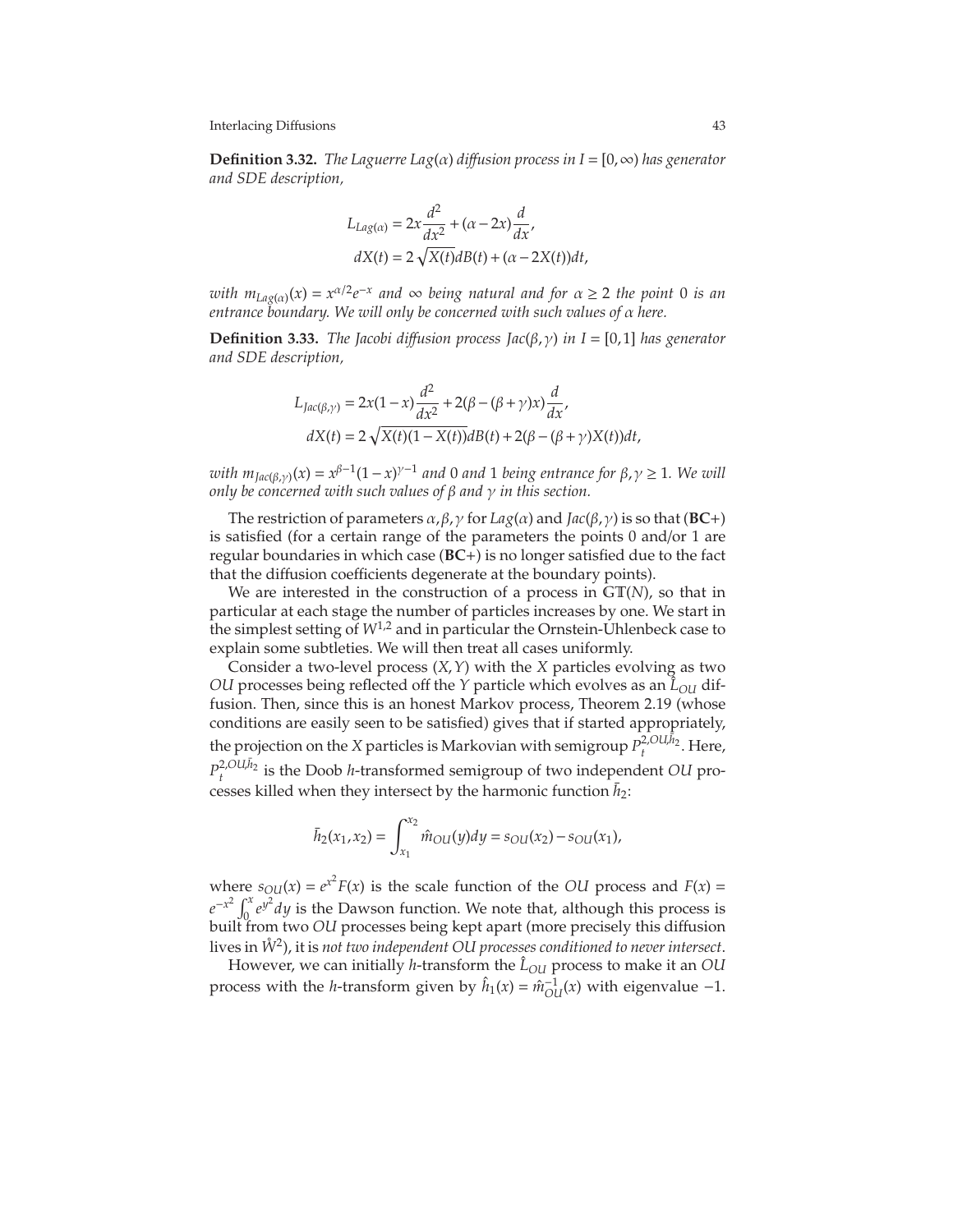Now, note that:

$$
h_2(x_1, x_2) = \int_{x_1}^{x_2} \hat{m}_{OU}(y)\hat{m}_{OU}^{-1}(y)dy = (x_2 - x_1).
$$

This, as we see later in Corollary [3.37](#page-48-0) is the ground state of the semigroup associated to two independent *OU* processes killed when they intersect. Thus, if we consider a two-level process (*X*,*Y*) with the *X* particles evolving as 2 *OU* processes reflected off a single *OU* process, we get from Theorem [2.19](#page-21-0) that the projection on the *X* particles is distributed as two independent *OU* processes conditioned to never intersect via a Doob *h*-transform by *h*2.

Similarly, an easy calculation gives that we can *h*-transform the  $\hat{L}_{Lag(\alpha)}$ diffusion to make it a  $Lag(\alpha + 2)$  with the *h*-transform being  $\hat{m}_{Lag(\alpha)}^{-1}(x)$  with eigenvalue −2 and *h-*transform with  $\hat{m}_{Jac(\beta,γ)}^{-1}(x)$  with eigenvalue −2(β+γ) the  $\hat{L}_{Jac(\beta,\gamma)}$ -diffusion to make it a *Jac*(β + 1,  $\gamma$  + 1) to obtain the analogous result. Furthermore, this generalizes to arbitrary *n*. First, let

$$
h_{n+1}(x) = \frac{1}{n!} \prod_{1 \le i < j \le n+1} (x_j - x_i)
$$

denote the Vandermonde determinant. By Corollary [3.37,](#page-48-0) *hn*+<sup>1</sup> is the ground state of the semigroup associated to *n*+1 independent copies of an *OU* or  $Lag(\alpha)$  or  $Jac(\beta, \gamma)$  diffusion killed when they intersect.

**Proposition 3.34.** *Assume the constants*  $\alpha$ ,  $\beta$ ,  $\gamma$  *satisfy*  $\alpha \geq 2$ ,  $\beta \geq 1$ ,  $\gamma \geq 1$ *. Let*  $(X, Y)$ *be a two-level di*ff*usion process in Wn*,*n*+<sup>1</sup> (*I* ◦ ) *started according to the distribution*  $(\delta_x, \frac{n! \prod_{1 \le i < j \le n} (y_j - y_i)}{\prod_{1 \le i \le j \le n} (x_i - x_i)}$  $\frac{d^{n+1}1 \leq i < j \leq n^{(y)} \ y_{ij}}{\prod_{1 \leq i < j \leq n+1} (x_{j}-x_{i})}$  **1**(*y* < *x*)*dy*)*, where x* ∈  $\mathring{W}^{n+1}(I)$ *, and X and Y evolving as follows: OU: X as n*+1 *independent OU processes reflected o*ff *Y which evolves as n OU*

*processes conditioned to never intersect via a Doob h-transform by hn,*

*Lag: X as n* + 1 *independent Lag*(α) *processes reflected o*ff *Y which evolves as n*  $Lag(\alpha + 2)$  processes conditioned to never intersect via a Doob h-transform by  $h_n$ ,

*Jac: X as n*+1 *independent Jac*(β,γ) *processes reflected o*ff *Y which evolves as n Jac*(β+1,γ+1) *processes conditioned to never intersect via a Doob h-transform by hn.*

*Then, the X particles are distributed as,*

*OU: n*+1 *OU processes conditioned to never intersect via a Doob h-transform by*  $h_{n+1}$ 

*Lag: n*+1 *Lag*(α) *processes conditioned to never intersect via a Doob h-transform by*  $h_{n+1}$ ,

*Jac: n*+1 *Jac*(β,γ) *processes conditioned to never intersect via a Doob h-transform by*  $h_{n+1}$ *,* 

*started from x.*

*Proof.* We take as the *L*-diffusion an *OU* or  $Lag(\alpha)$  or  $Jac(\beta, \gamma)$  diffusion respectively. Note that, the assumptions (**R**), (**BC**+) and (**YW**) are satisfied for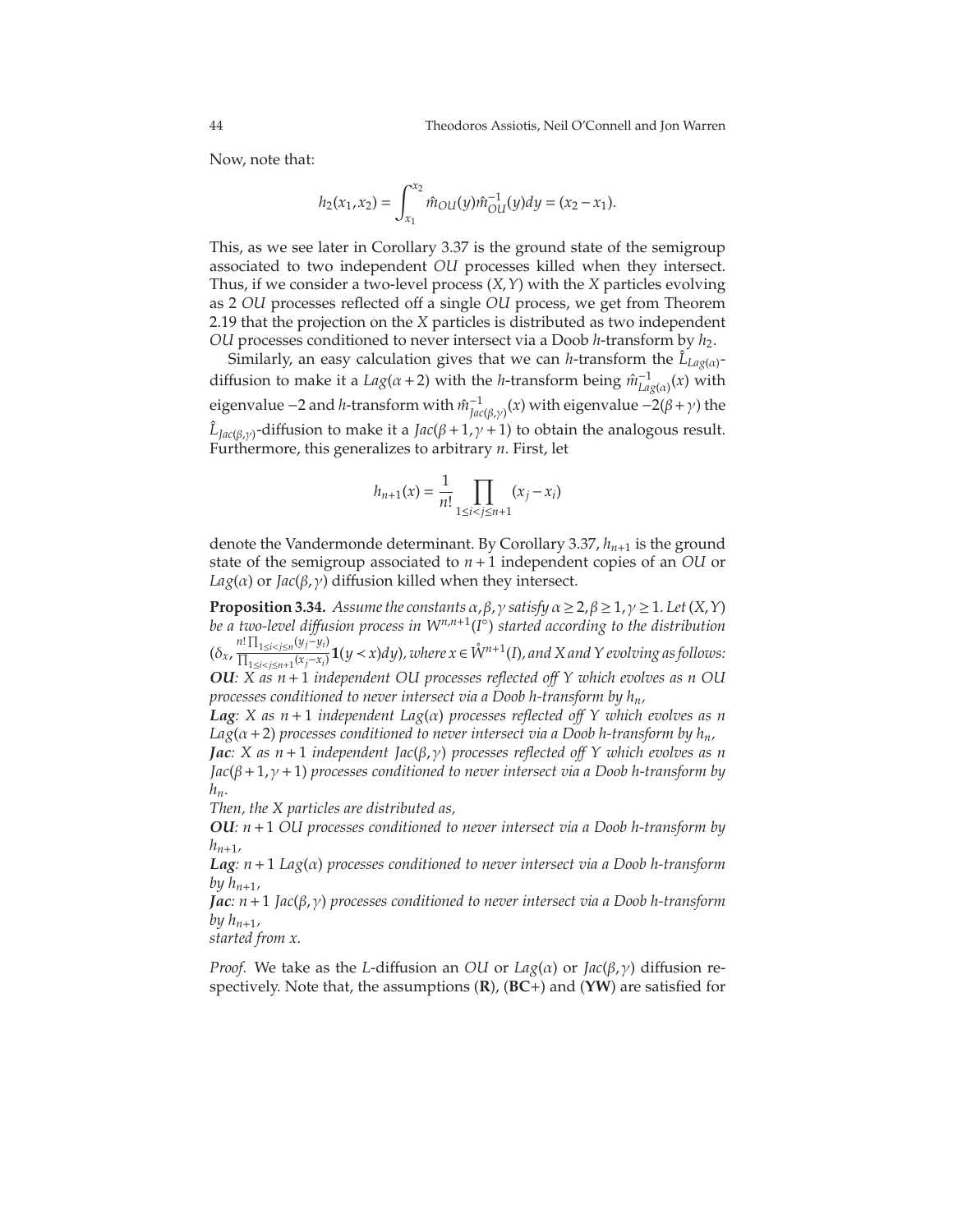*Lag*( $\alpha$ ) for  $\alpha \ge 2$  and for *Jac*( $\beta$ , $\gamma$ ) for  $\beta \ge 1$ ,  $\gamma \ge 1$  (also these assumptions are clearly satisfied for an *OU* process). Furthermore, observe that with,

$$
\hat{h}_n(x) = \prod_{i=1}^n \hat{m}^{-1}(x) \prod_{1 \le i < j \le n} (x_j - x_i),
$$

we have:

$$
h_{n+1}(x) = (\Lambda_{n,n+1} \Pi_{n,n+1} \hat{h}_n)(x) = \frac{1}{n!} \prod_{1 \le i < j \le n+1} (x_j - x_i).
$$

Moreover, note that the semigroup of *n* independent copies of an  $\hat{L}$ -diffusion (namely either an  $\hat{L}_{OL}$  or  $\hat{L}_{Lag(\alpha)}$  or  $\hat{L}_{Jac(\beta,\gamma)}$  diffusion) killed when they intersect *h*-transformed by  $\hat{h}_n$  is exactly the semigroup corresponding to *Y* in the statement of the proposition. Finally, making use of Theorem [2.19](#page-21-0) we obtain the required statement.

It is rather easy to see how to iterate this construction to obtain a consistent process in a Gelfand-Tsetlin pattern. To be precise, let us fix *N* the depth of the pattern and constants  $\alpha \geq 2$ ,  $\beta \geq 1$  and  $\gamma \geq 1$  that will be the parameters of the processes at the bottom row. Then, in the Ornstein-Uhlenbeck case level *k* evolves as *k* independent *OU* processes reflected off the paths at level *k*−1. In the Laguerre case level *k* evolves as *k* independent *Lag*(α+2(*N*−*k*)) processes reflected off the particles at level *k*−1. Finally, in the Jacobi case level *k* evolves as *k* independent *Jac*(β+(*N*−*k*),γ+(*N*−*k*)) processes reflected off the particles at level (*k* −1). The result giving the distribution of the projection on each level (under certain initial conditions) is completely analogous to previous sections and we omit the statement.

**Remark 3.35.** *In the Laguerre case we can build in a completely analogous way a process in* GT*<sup>s</sup> in analogy to the BESQ*(*d*) *case of Proposition [3.29.](#page-40-0) In the Jacobi case (with* β,γ <sup>≥</sup> <sup>1</sup>*) we can build a process* (*X*,*Y*) <sup>∈</sup> *<sup>W</sup>n*,*<sup>n</sup>* ((0,1)) *started from the origin (according to the entrance law) with the Y particles evolving as n non-intersecting*  $Jac(β, γ+1)$  *and the X particles as n*  $Jac(1-β, γ)$  *in* (0,1) *reflected off the Y particles. Then, the X particles are distributed as n non-intersecting*  $Jac(\beta + 1, \gamma)$  *processes started from the origin.*

**Connection to random matrices** We now make the connection to the eigenvalues of matrix valued diffusion processes associated with orthogonal polynomials. The relation for the Ornstein-Uhlenbeck process and *Lag*(*d*) processes we constructed is the same as for Brownian motions and *BESQ*(*d*) processes. The only difference being, that we replace the complex Brownian motions by complex Ornstein-Uhlenbeck processes in the matrix valued diffusions (the only difference being, that this introduces a restoring −*x* drift in both the matrix valued diffusion processes and the *SDEs*for the eigenvalues).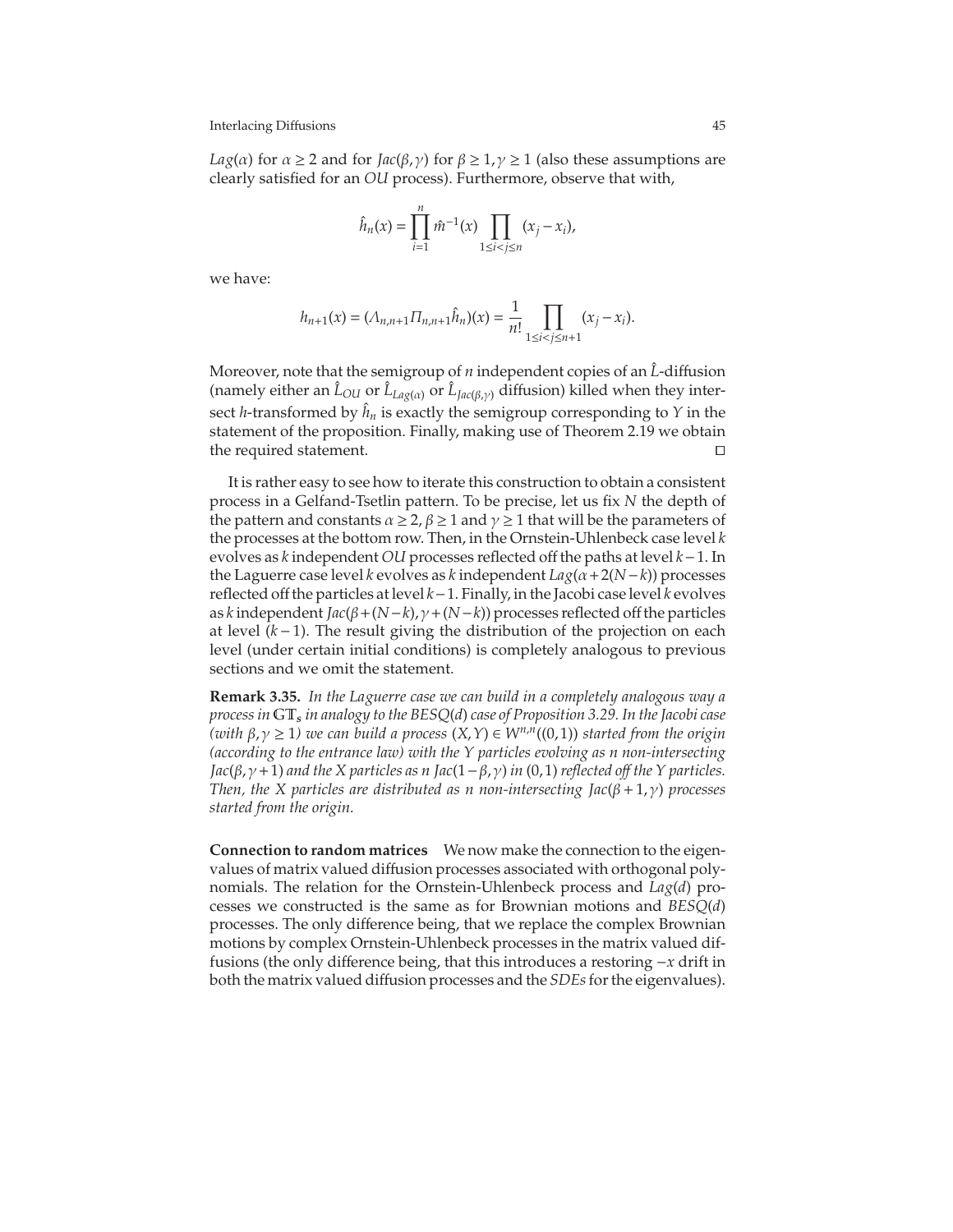We now turn to the Jacobi minor process. First, following Doumerc's PhD thesis [\[28\]](#page-75-5) (see in particular Section 9.4.3 therein) we construct the matrix Jacobi diffusion as follows. Let  $(U(t), t \ge 0)$  be a Brownian motion on  $U(N)$ , the manifold of  $N \times N$  unitary matrices and let  $p + q = N$ . Let *n* be such that  $n \leq p$ ,*q* and consider (*H*(*t*),*t*  $\geq$  0) the projection onto the first *n* rows and *p* columns of (*U*(*t*),*t* ≥ 0). Then (*J*<sup>*p*,*q*</sup>(*t*),*t* ≥ 0) = (*H*(*t*)*H*(*t*)<sup>\*</sup>,*t* ≥ 0) is defined to be the  $n \times n$  matrix Jacobi diffusion (with parameters  $p, q$ ). Its eigenvalues evolve as *n* non-colliding *Jac*(*p*−(*n*−1),*q*−(*n*−1)) diffusions. Its *k*×*k* minor is built by projecting onto the first *k* rows of  $(U(t), t \ge 0)$  and it has eigenvalues  $(\lambda^{(k)}(t), t \ge 0)$  that evolve as *k* non-colliding *Jac*( $p-(n-1)+n-k$ ,  $q-(n-1)+n$ *k*). For fixed times *T*, if  $(U(t), t \ge 0)$  is started according to Haar measure, the distribution of  $\lambda^{(k-1)}(T)$  given  $\lambda^{(k)}(T)$  on  $W^{k-1,k}(\lambda^{(k)}(T))$  being  $\Lambda_{k-1}^{\hat{h}_{k-1}}$ *k*−1,*k*  $(\lambda^{(k)}(T),\cdot)$ see e.g. [\[33\]](#page-75-2). For the connection to the process in  $W^{n,n}$  described in the remark, we could have projected on the first *n* rows and  $p + 1$  columns of ( $U(t)$ ,  $t \ge 0$ ) and denoting that by  $(H(t)', t \ge 0)$ , then  $\left(\frac{J^{p+1}, q^{-1}(t)}{t} \ge 0\right) = (H(t)'(H(t)')^*, t \ge 0)$ has eigenvalues evolving as *n* non-colliding *Jac*(*p*−(*n*−1)+1,*q*−(*n*−1)−1) and those interlace with the eigenvalues of  $(J^{p,q}(t), t \ge 0)$ .

**Remark 3.36.** *Non-colliding Jacobi di*ff*usions have also appeared in the work of Gorin [\[36\]](#page-75-6) as the scaling limits of some natural Markov chains on the Gelfand-Tsetlin graph in relation to the harmonic analysis of the infinite unitary group*  $\mathbb{U}(\infty)$ .

#### **3.9 Di**ff**usions with discrete spectrum**

#### **3.9.1 Spectral expansion and ground state of the Karlin-McGregor semigroup**

In this subsection, we show how the diffusions associated with the classical orthogonal polynomials and the Brownian motions in an interval are special cases of a wider class of one dimensional diffusion processes with explicitly known minimal eigenfunctions for the Karlin-McGregor semigroups associated with them. We start by considering the diffusion process generator *L* with *discrete spectrum*  $0 \ge -\lambda_1 > -\lambda_2 > \cdots$  (the absence of natural boundaries is sufficient for this, see for example Theorem 3.1 of [\[56\]](#page-76-1)) with speed measure *m* and transition density given by  $p_t(x, dy) = q_t(x, y) m(dy)$  where,

$$
L\phi_k(x) = -\lambda_k \phi_k(x),
$$
  

$$
q_t(x, y) = \sum_{k=1}^{\infty} e^{-\lambda_k t} \phi_k(x) \phi_k(y).
$$

The eigenfunctions  $\{\phi_k\}_{k\geq 1}$  form an orthonormal basis of  $L^2(I,m(dx))$  and the expansion  $\sum_{k=1}^{\infty} e^{-\lambda_k t} \phi_k(x) \phi_k(y)$  converges uniformly on compact squares in *I*°×*I*°. Furthermore, the Karlin-McGregor semigroup transition density with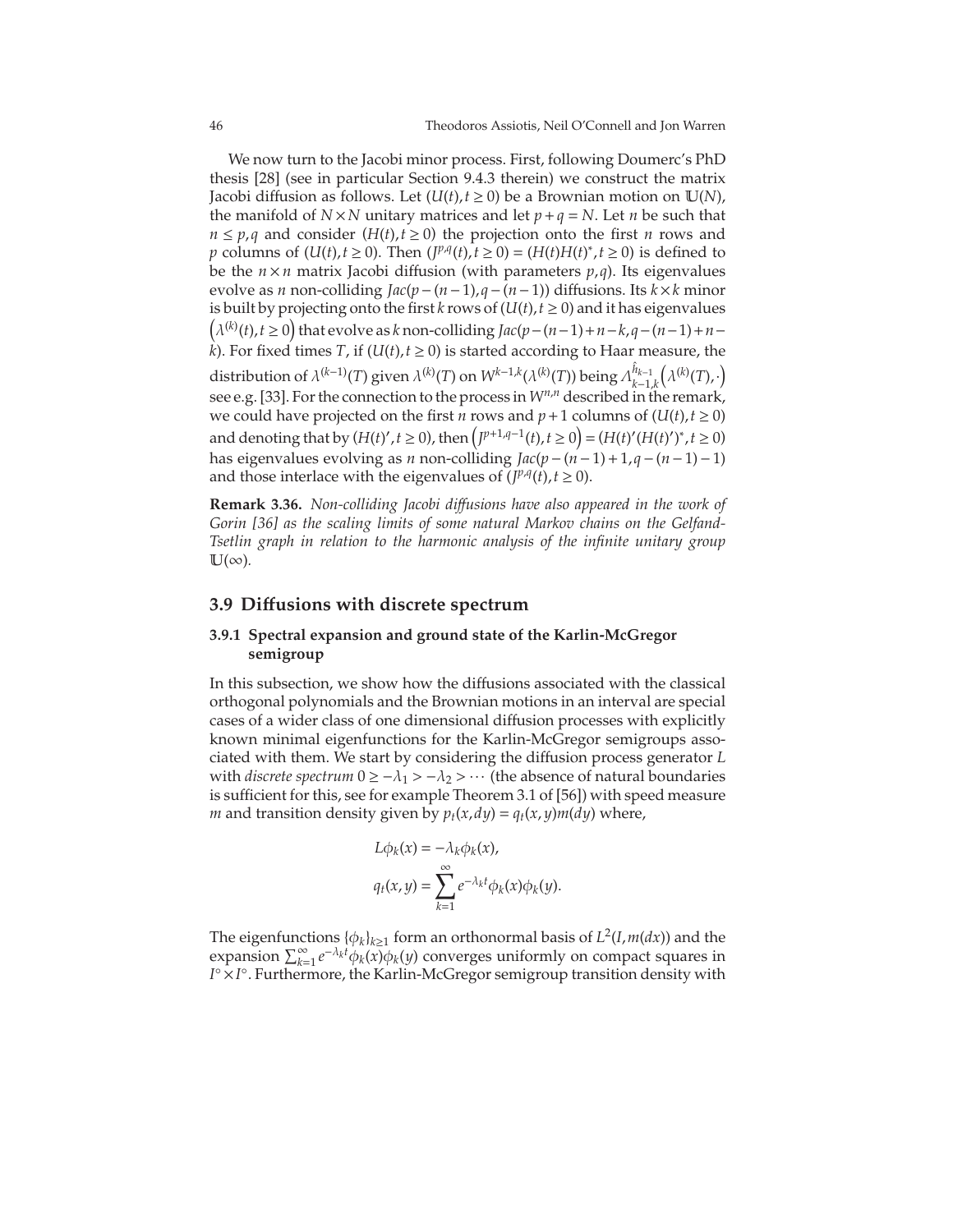respect to  $\prod_{i=1}^{n} m(dy_i)$  is given by,

$$
\det(q_t(x_i,y_j))_{i,j=1}^n.
$$

We now obtain an analogous spectral expansion for this. We start by expanding the determinant to get,

$$
\begin{split} \det(q_t(x_i, y_j))_{i,j=1}^n &= \sum_{\sigma \in \mathfrak{S}_n} sign(\sigma) \prod_{i=1}^n q_t(x_i, y_{\sigma(i)}) \\ &= \sum_{k_1, \dots, k_n} \prod_{i=1}^n \phi_{k_i}(x_i) e^{-\lambda_{k_i} t} \sum_{\sigma \in \mathfrak{S}_n} sign(\sigma) \prod_{i=1}^n \phi_{k_i}(y_{\sigma(i)}) \\ &= \sum_{k_1, \dots, k_n} \prod_{i=1}^n \phi_{k_i}(x_i) e^{-\lambda_{k_i} t} \det(\phi_{k_i}(y_j))_{i,j=1}^n. \end{split}
$$

Write  $\phi_k(y)$  for  $\det(\phi_{k_i}(y_j))_{i,j=1}^n$  for an n-tuple  $k = (k_1, \dots, k_n)$  and also  $\lambda_k$  for  $(\lambda_{k_1}, \dots, \lambda_{k_n})$  and note that we can restrict to  $k_1, \dots, k_n$  distinct otherwise the determinant vanishes. In fact we can restrict to *k*1,··· , *k<sup>n</sup>* ordered by replacing  $k_1, \dots, k_n$  by  $k_{\tau(1)}, \dots, k_{\tau(n)}$  and summing over  $\tau \in \mathfrak{S}_n$  to obtain, with  $|\lambda_{\mathsf{k}}| = \sum_{i=1}^n \lambda_{k_i}$ :

$$
\det(q_t(x_i, y_j))_{i,j=1}^n = \sum_{1 \le k_1 < \dots < k_n} e^{-|\lambda_k| t} \phi_k(x) \phi_k(y). \tag{39}
$$

The expansion is converging uniformly on compacts in  $W^n(I^{\circ}) \times W^n(I^{\circ})$ for  $t > 0$ . Now, denoting by *T* the lifetime of the process we obtain, for  $x = (x_1, \dots, x_n) \in \mathring{W}^n(I)$ , the following spectral expansion that converges uniformly on compacts in  $x \in W^n(I^{\circ})$ ,

$$
\mathbb{P}_{x}(T>t) = \left[P_{t}^{n}\mathbf{1}\right](x) = \sum_{1 \leq k_{1} < \cdots < k_{n}} e^{-|\lambda_{k}|t} \phi_{k}(x) \langle \phi_{k}, \mathbf{1} \rangle_{W^{n}(m)}
$$
(40)

where we used the notation:

$$
\langle f,g\rangle_{W^n(m)}=\int_{W^n(I^{\circ})}f(x_1,\cdots,x_n)g(x_1,\cdots,x_n)\prod_{i=1}^n m(x_i)dx_i.
$$

So, as  $t \rightarrow \infty$  by the fact that the eigenvalues are distinct and ordered the leading exponential term is forced to be  $k_i = i$  and thus:

$$
\mathbb{P}_x(T>t) = \langle \phi_{(1,\cdots,n)}, \mathbf{1} \rangle_{W^n(m)} \times e^{-\sum_{i=1}^n \lambda_i t} \det(\phi_i(x_j))_{i,j=1}^n + o\left(e^{-\sum_{i=1}^n \lambda_i t}\right), \text{ as } t \to \infty.
$$

Hence, we can state the following corollary.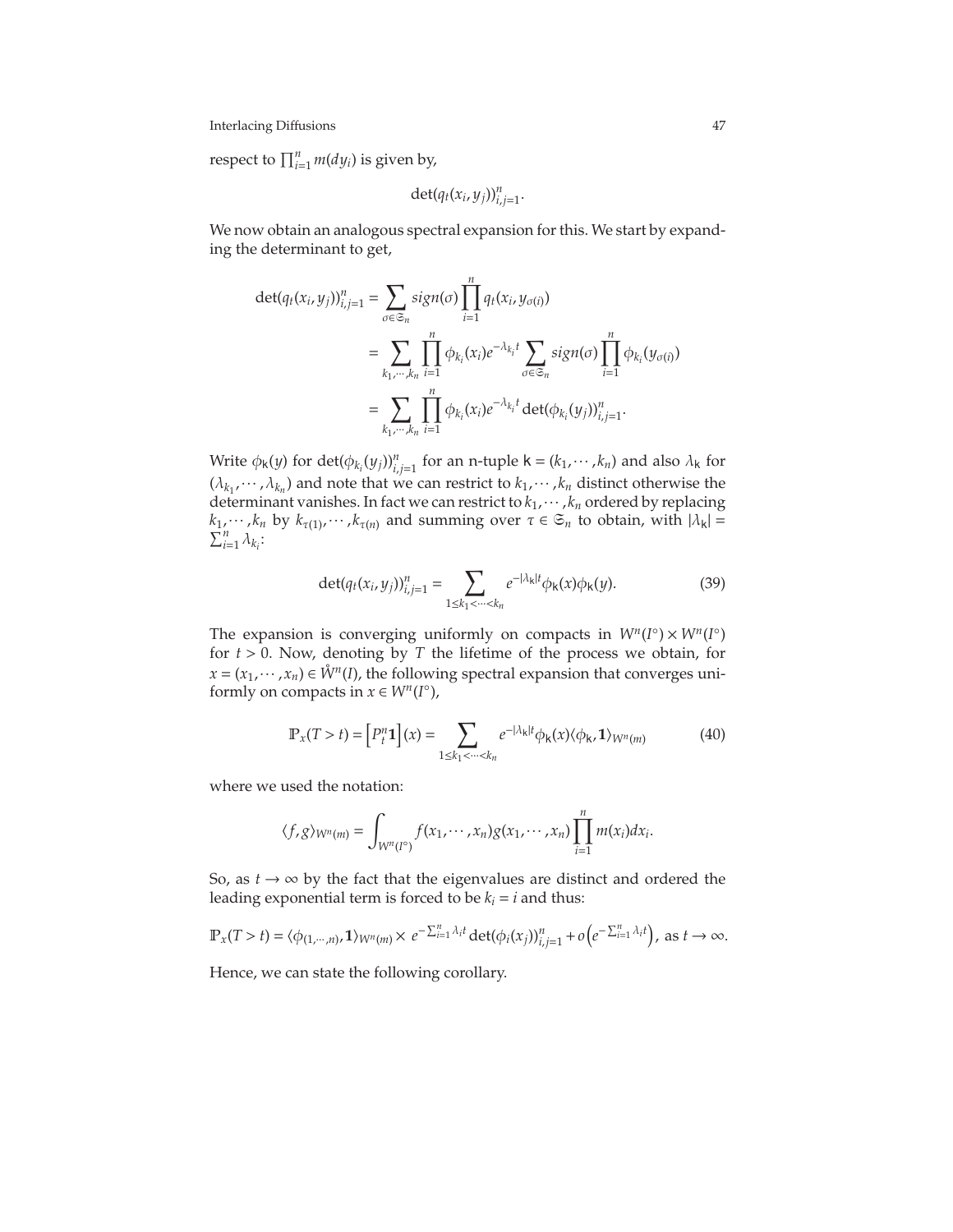<span id="page-48-0"></span>**Corollary 3.37.** *The function,*

<span id="page-48-1"></span>
$$
h_n(x) = \det(\phi_i(x_j))_{i,j=1}^n
$$
 (41)

*is the ground state of*  $P_t^n$ .

The above argument proves that  $h_n(x) \geq 0$  but in fact the positivity is strict,  $h_n(x) > 0$  for all  $x \in W^n(I^{\circ})$  which can be seen as follows. We have the eigenfunction relation, by the Andreif (or generalized Cauchy-Binet) identity:

$$
\int_{W^n(I^c)} \det(q_t(x_i,y_j))_{i,j=1}^n \det(\phi_i(y_j))_{i,j=1}^n \prod_{i=1}^n m(y_i) dy_i = e^{-\sum_{i=1}^n \lambda_i t} \det(\phi_i(x_j))_{i,j=1}^n.
$$

Assume that  $\det(\phi_i(x_j))_{i,j=1}^n = 0$  for some  $x \in W^n(I^{\circ})$ . Then, by the *strict* positivity of  $\det(q_t(x_i, y_j))_{i,j}^n \prod_{i=1}^n m(y_i) > 0$  and continuity of  $h_n(x)$  (see Theorem 4 of [\[48\]](#page-75-7), also Problem 6 and its solution on pages 158-159 of [\[41\]](#page-75-8)), the deter- $\min$  and  $\det(\phi_i(y_j))_{i,j=1}^n$  must necessarily vanish everywhere  $\infty$  *W<sup>n</sup>*(*I*°). Hence, we can write for all  $x \in I^{\circ} \phi_n(x) = \sum_{i=1}^{n-1} a_i \phi_i(x)$  for some constants  $a_i$ . However, this contradicts the orthonormality of the eigenfunctions and so  $h_n(x) > 0$  for all  $x \in W^n(I^\circ)$ .

A different way to see that  $h_n(x)$  is strictly positive (up to a constant) in  $\mathring{W}^n(I)$  is the well known fact (see paragraph immediately after Theorem 6.2 of Chapter 1 on page 36 of [\[47\]](#page-75-9)) that the eigenfunctions coming from Sturm-Liouville operators form a Complete *T*-system (*CT*-system) or *Chebyshev* system namely  $\forall n \geq 1$ ,

$$
h_n(x) = \det(\phi_i(x_j))_{i,j=1}^n > 0, \ x \in \mathring{W}^n(I).
$$

**Remark 3.38.** *In fact a CT-system requires that the determinant does not vanish in W<sup>n</sup>* (*I*) *so w.l.o.g multiplying by -1 if needed we can assume it is positive.*

For the orthogonal polynomial diffusions and Brownian motions in an interval taking the φ*<sup>j</sup>* 's to be the Hermite, Laguerre, Jacobi polynomials (which via row and column operations give the Vandermonde determinant) and trigonometric functions (of increasing frequencies) we obtain the minimal eigenfunction.

Following this discussion, we can thus define the *conditioned semigroup* with transition kernel  $p_t^{n,h_n}$  with respect to Lebesgue measure in  $W^n(I^{\circ})$  as follows,

$$
p_i^{n,h_n}(x,y) = e^{\sum_{i=1}^n \lambda_i t} \frac{\det(\phi_i(y_j))_{i,j=1}^n}{\det(\phi_i(x_j))_{i,j=1}^n} \det(p_t(x_i,y_j))_{i,j=1}^n.
$$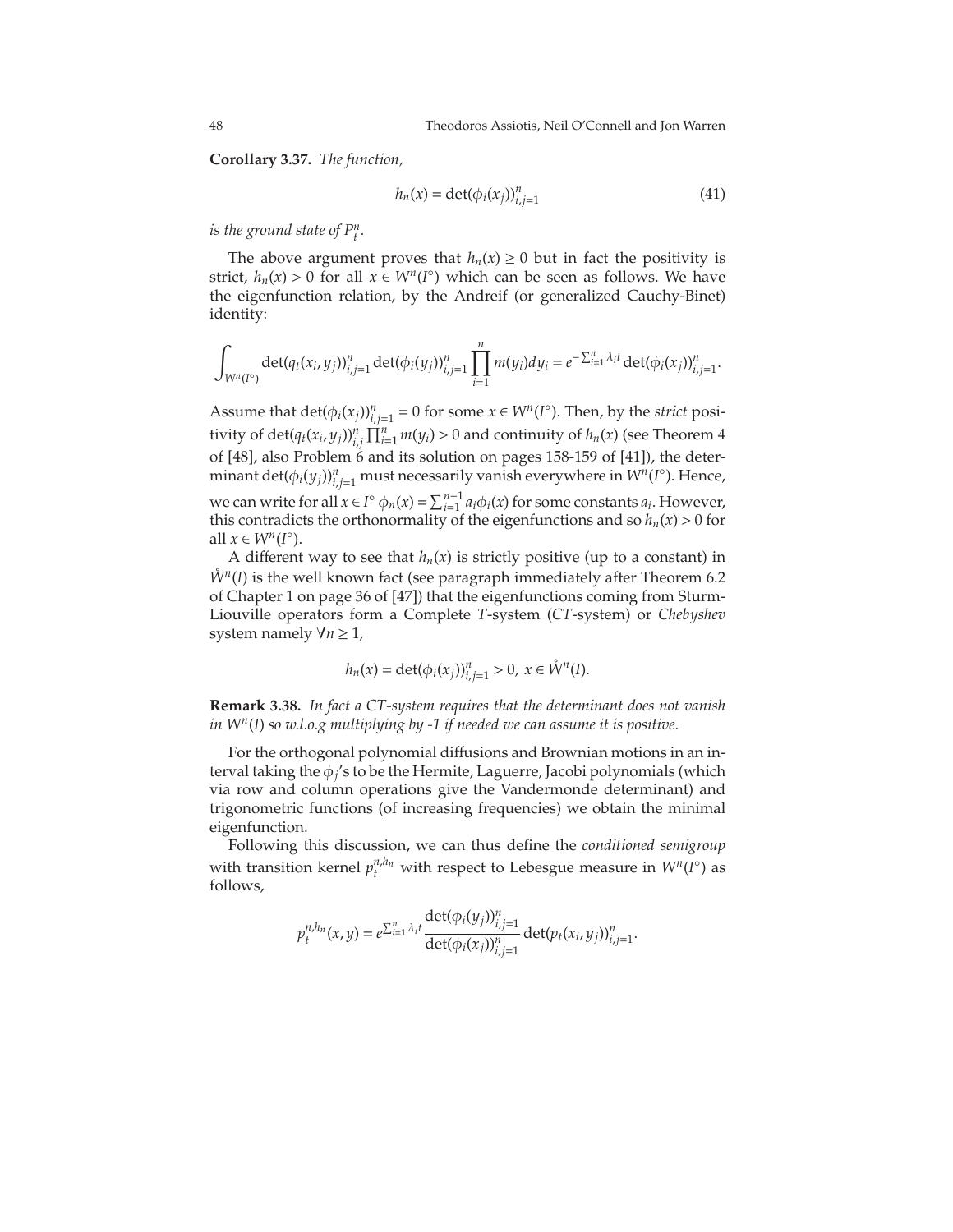#### **3.9.2 Conditioning di**ff**usions for non-intersection through local interactions**

Now, a natural question arising is the following. When is it possible to obtain *n* conservative (by that we mean in case *l* or *r* can be reached then they are forced to be regular reflecting) *L*-diffusions *conditioned via the minimal positive eigenfunction* to never intersect through the hard reflection interactions we have been studying in this work? We are able to provide an answer in Proposition [3.39](#page-49-0) below under a certain assumption that we now explain.

First, note that *L* being conservative implies  $\phi_1 = 1$ . Furthermore, assuming that the  $\phi_k \in C^{n-1}(I^{\circ})$  for  $1 \leq k \leq n$  and denoting by  $\phi_k^{(j)}$  $\binom{y}{k}$  their *j<sup>th</sup>* derivative we define the Wronskian  $W(\phi_1, \dots, \phi_n)(x)$  of  $\phi_1, \dots, \phi_n$  by,

$$
W(\phi_1, \cdots, \phi_n)(x) = \det(\phi_i^{(j-1)}(x))_{i,j=1}^n.
$$

Then, we say that  $\{\phi_j\}_{j=1}^n$  form a (positive) Extended Complete *T*-system or *ECT*-system if for all  $1 \leq k \leq n$ ,

$$
W(\phi_1,\cdots,\phi_k)(x)>0,\ \forall x\in I^\circ.
$$

This is a stronger property, in particular implying that  ${\phi_j}_{j=1}^n$  form a *CT*-system (see Theorem 2.3 of Chapter 2 of [\[47\]](#page-75-9)). Assuming that the eigenfunctions in question  $\{\phi_j\}_{j=1}^n$  form a (positive) *ECT*-system then since  $\phi_1 = 1$ ,

<span id="page-49-1"></span>
$$
W(\phi_2^{(1)},\cdots,\phi_n^{(1)})(x) > 0, \ \forall x \in I^{\circ},
$$

and hence,

$$
\hat{h}_{n-1}(x) := \det(\mathcal{D}_{\hat{m}}\phi_{i+1}(x_i))_{i,j=1}^{n-1} > 0, \ x \in \mathring{W}^{n-1}(I). \tag{42}
$$

We then have the following positive answer for the question we stated previously:

<span id="page-49-0"></span>**Proposition 3.39.** *Under the conditions of Theorem [2.19,](#page-21-0) furthermore assume that* the generator L has discrete spectrum and its first n eigenfunctions  $\left\{\phi_j\right\}_{j=1}^n$  form an *ECT-system. Now assume that the X particles consist of n independent L-di*ff*usions reflected o*ff *the Y particles which evolve as an n* − 1 *dimensional di*ff*usion with*  $s$ *emigroup*  $P_t^{n-1,\hat{h}_{n-1}}$ *, where*  $\hat{h}_{n-1}$  *is defined in [\(42\)](#page-49-1). Then, the X particles (if the twolevel process is started appropriately) are distributed as n independent L-di*ff*usions*  $\epsilon$  *conditioned to never intersect with semigroup*  $P^{n,h_n}_t$ *, where*  $h_n$  *is defined by [\(41\)](#page-48-1).* 

*Proof.* Making use of the relations  $\mathcal{D}_{n\hat{n}} = \mathcal{D}_s$  and  $\mathcal{D}_{\hat{s}} = \mathcal{D}_m$  between the diffusion process generator *L* and its dual we obtain,

$$
\hat{L}\mathcal{D}_{\hat{m}}\phi_i=\mathcal{D}_{\hat{m}}\mathcal{D}_{\hat{s}}\mathcal{D}_{\hat{m}}\phi_i=\mathcal{D}_{\hat{m}}\mathcal{D}_{m}\mathcal{D}_{s}\phi_i=-\lambda_i\mathcal{D}_{\hat{m}}\phi_i.
$$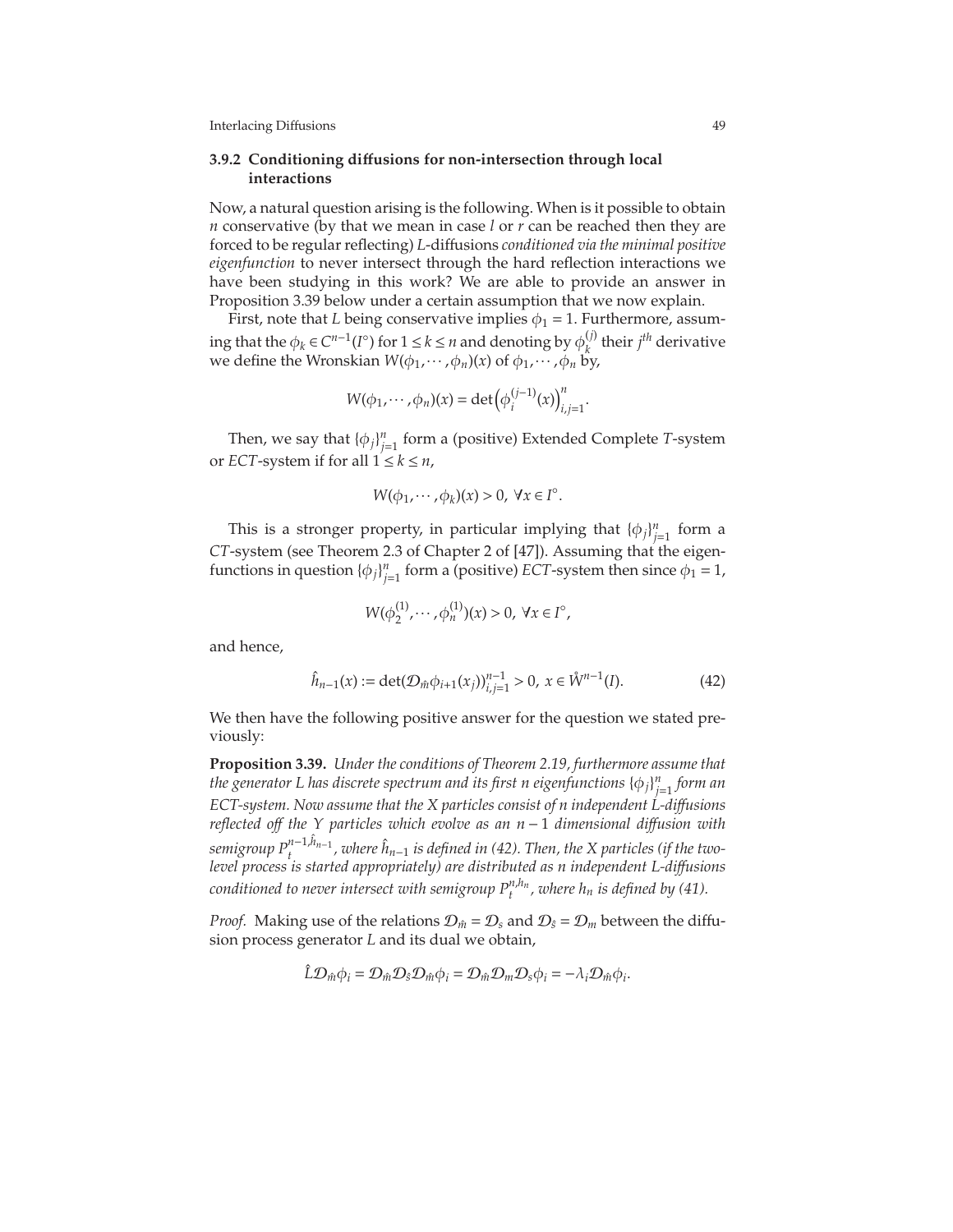Thus,  $(e^{\lambda_i t} \mathcal{D}_{\hat{m}} \phi_i(\hat{X}(t)); t \ge 0)$  for each  $1 \le i \le n$  is a local martingale. By virtue of boundedness (since we assume that the *L*-diffusion is conservative we have  $\lim_{x\to l} \mathcal{D}_{\hat{m}}\phi_i(x) = \lim_{x\to l} \mathcal{D}_s\phi_i(x) = 0$  it is in fact a true martingale and so for *x*→*l*,*r x*→*l*,*r*  $1 \leq i \leq n$ ,

$$
\hat{P}_t^1 \mathcal{D}_{\hat{m}} \phi_i = e^{-\lambda_i t} \mathcal{D}_{\hat{m}} \phi_i.
$$
\n(43)

Then, by the well-known Andreif (or generalized Cauchy-Binet) identity we obtain,

$$
\hat{P}_t^{n-1} \hat{h}_{n-1} = e^{-\sum_{i=1}^{n-1} \lambda_{i+1} t} \hat{h}_{n-1}
$$

and thus  $\hat{h}_{n-1}$  is a strictly positive eigenfunction for  $\hat{P}^{n-1}_{t}$ . Finally, by performing a simple integration we see that,

$$
(\Lambda_{n-1,n}\Pi_{n-1,n}\hat{h}_{n-1})(x)=\text{const}_n h_n(x), x\in W^n(I).
$$

Using Theorem [2.19](#page-21-0) we obtain the statement of the proposition. ⊓⊔

<span id="page-50-1"></span><span id="page-50-0"></span>

Obviously the diffusions associated with orthogonal polynomials and Brownian motions in an interval fall under this framework.

## <span id="page-50-2"></span>**3.10 Eigenfunctions via intertwining**

In this short subsection we point out that all eigenfunctions for *n* copies of a diffusion process with generator *L* in *W<sup>n</sup>* (not necessarily diffusions with discrete spectrum e.g. Brownian motions or *BESQ*(*d*) processes) that are obtained by iteration of the intertwining kernels considered in this work, or equivalently from building a process in a Gelfand-Tsetlin pattern, are of the form,

$$
\mathfrak{H}_n(x_1, \cdots, x_n) = \det \left( h_i^{(n)}(x_j) \right)_{i,j=1}^n,
$$
\n(44)

for functions  $\left(h_1^{(n)}\right)$  $\binom{n}{1}, \cdots, \binom{n}{n}$  (not necessarily the eigenfunctions of a one dimensional diffusion operator) given by,

$$
h_i^{(n)}(x) = w_1^{(n)}(x) \int_c^x w_2^{(n)}(\xi_1) \int_c^{\xi_1} w_3^{(n)}(\xi_2) \cdots \int_c^{\xi_{i-2}} w_i^{(n)}(\xi_{i-1}) d\xi_{i-1} \cdots d\xi_1, \tag{45}
$$

for some weights  $w_i^{(n)}$  $\hat{c}^{(n)}(x) > 0$  and  $c \in I^\circ$ . An easy consequence of the representation above (see e.g. Theorem 1.1 of Chapter 6 of [\[47\]](#page-75-9)) and assuming *w* (*n*)  $e^{(n)}$  ∈  $C^{n-i}(l,r)$  (*n*−*i* times continuously differentiable) is that the Wronskian  $W(h_1^{(n)}$  $\binom{n}{1}$ ,  $\cdots$  ,  $h_n^{(n)}$  is given by for  $x \in I^\circ$ ,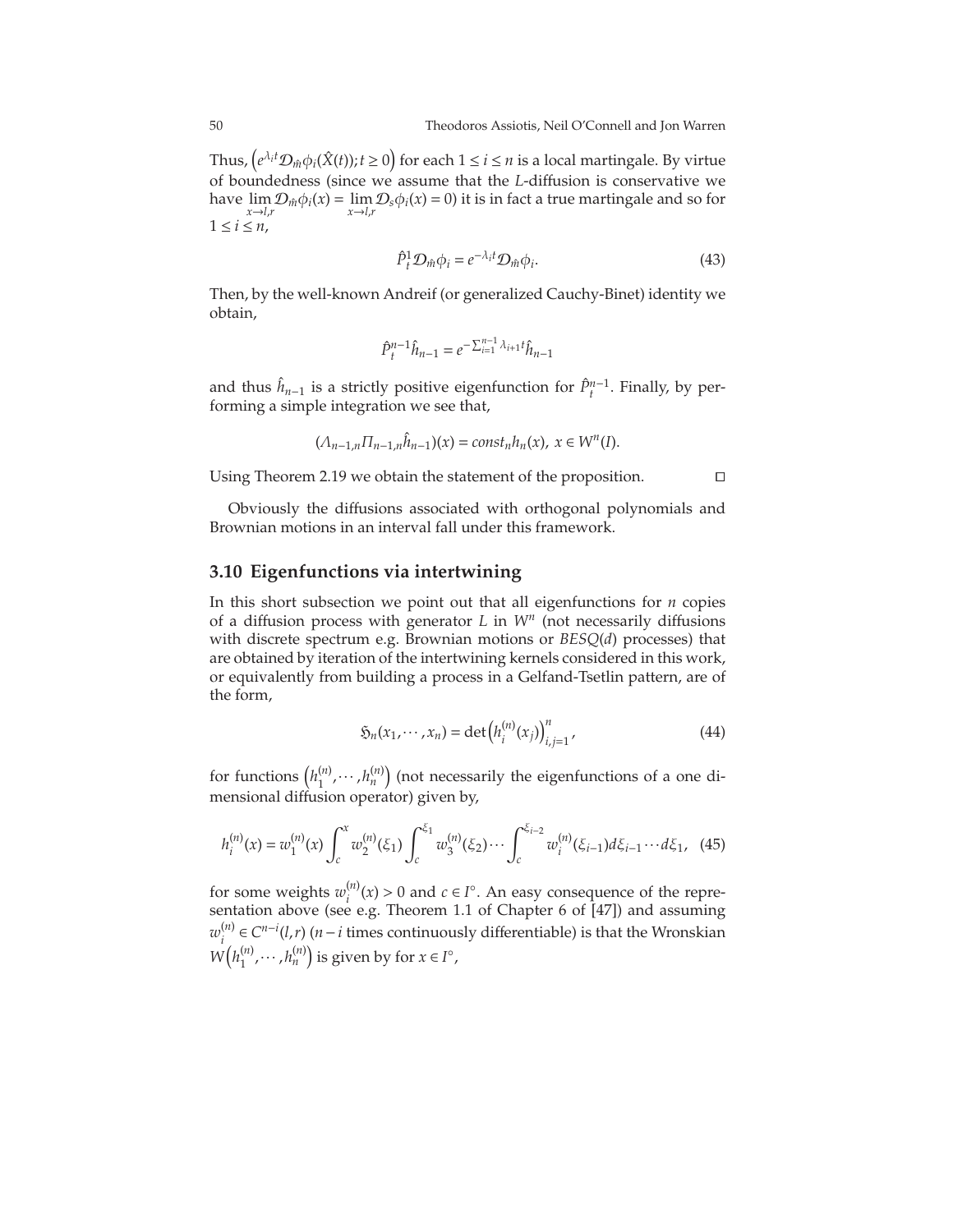$$
W\big(h_1^{(n)}, \cdots, h_n^{(n)}\big)(x) = \big[w_1^{(n)}(x)\big]^n \big[w_2^{(n)}(x)\big]^{n-1} \cdots \big[w_n^{(n)}(x)\big],\tag{46}
$$

so that in particular  $W\left( h_1^{(n)} \right)$  $h_1^{(n)}, \cdots, h_n^{(n)}(x) > 0.$ 

We shall restrict to the case of  $\mathbf{GT}(n)$  (where the number of particles on each level increases by 1) for simplicity and prove claims [\(44\)](#page-50-0) and [\(45\)](#page-50-1) by induction. For  $n = 1$  there is nothing to prove. We conclude by stating and proving the inductive step as a precise proposition:

**Proposition 3.40.** *Assume that the input, strictly positive, eigenfunction*  $\mathfrak{H}_{n-1}$ *for n*−1 *copies of a one dimensional di*ff*usion process is of the form [\(44\)](#page-50-0) and [\(45\)](#page-50-1). Then, the eigenfunction*  $\mathfrak{H}_n$  *built from the intertwining relation of Karlin-McGregor semigroups [\(26\)](#page-19-1) for n copies of its dual di*ff*usion has the same form [\(44\)](#page-50-0) and [\(45\)](#page-50-1),*  $\overline{w}$  with the weights  $\{w_i^{(n)}\}$  $\{a_i^{(n)}\}_{i=1}^n$  satisfying an explicit recursion in terms of the  $\{w_i^{(n-1)}\}_{i=1}^{n-1}$ .

*Proof.* In order to obtain a strictly positive eigenfunction for *n* copies of an *L*-diffusion, we can in fact start more generally with *n* copies of an *L*diffusion *h*-transformed by a one dimensional strictly positive eigenfunction  $h$  (denoting by  $L^h$  such a diffusion process where we assume that  $L^h$  satisfies the boundary conditions of Section 2 in order for the intertwining [\(26\)](#page-19-1) to hold). It is then clear that:

$$
\mathfrak{H}_n(x_1,\cdots,x_n)=\prod_{i=1}^n h(x_i)(\Lambda_{n-1,n}\mathfrak{H}_{n-1})(x_1,\cdots,x_n),\tag{47}
$$

where now H*n*−1(*x*1,··· ,*xn*−1) is a strictly positive eigenfunction of *n*−1 copies of an  $L^h$  diffusion and which by our hypothesis is given by,

$$
\mathfrak{H}_{n-1}(x_1,\cdots,x_{n-1}) = \det \left( h_i^{(n-1)}(x_j) \right)_{i,j=1}^{n-1},\tag{48}
$$

for some functions  $\left(h_1^{(n-1)}, \cdots, h_{n-1}^{(n-1)}\right)$ *n*−1 with a representation as in [\(45\)](#page-50-1) for some weights {*w* (*n*−1) *i* }*i*≤*n*−1. A simple integration now gives,

$$
h_1^{(n)}(x) = h(x),
$$
  
\n
$$
h_i^{(n)}(x) = h(x) \int_c^x \widehat{m'}(y) h_{i-1}^{(n-1)}(y) dy, \text{ for } i \ge 2,
$$

where  $m^h(x) = h^{-2}(x)s'(x)$  is the density of the speed measure of a  $L^h$  diffusion. We thus obtain the following recursive representation for the weights  $\{w_i^{(n)}\}$ *i* }*i*≤*n*,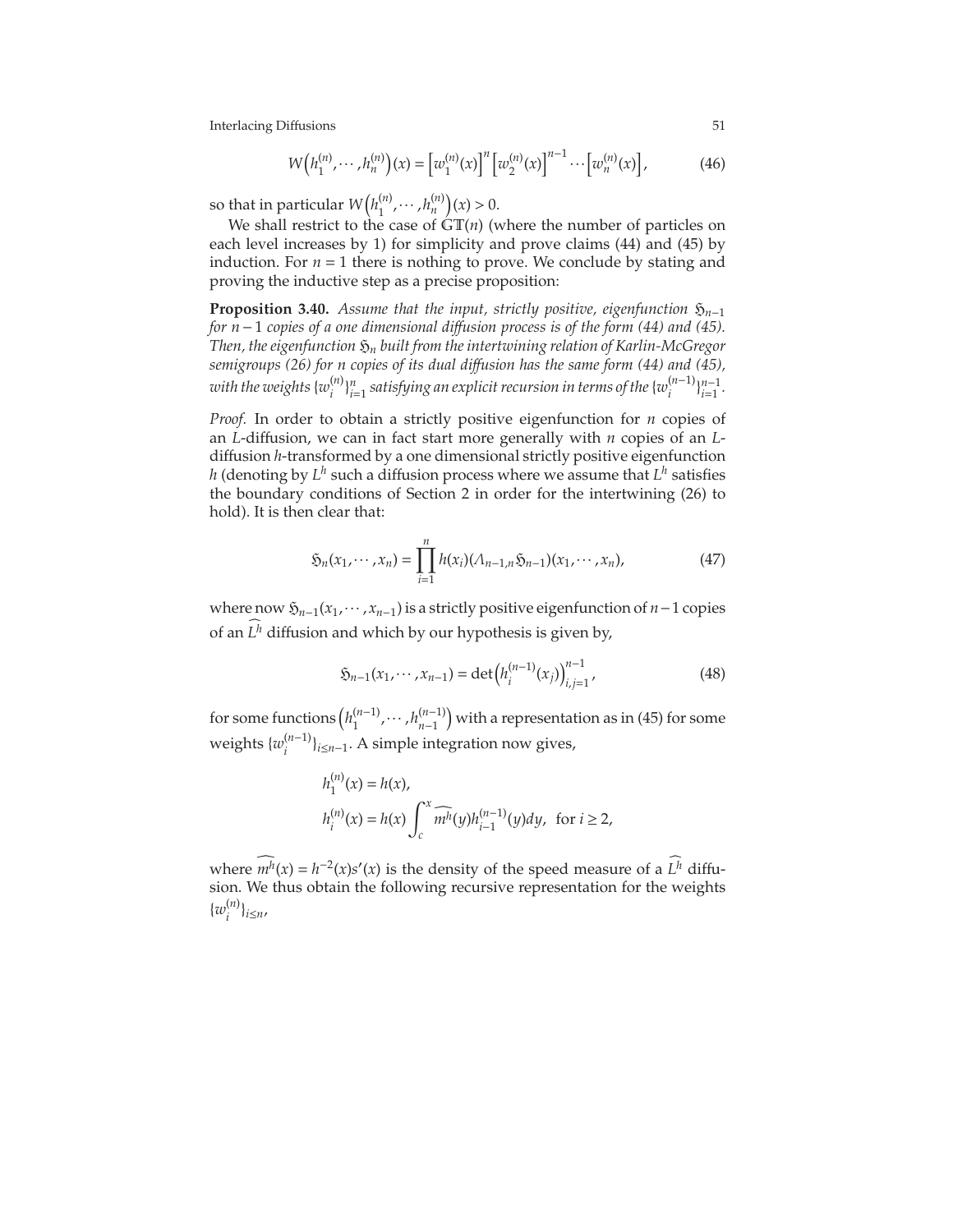52 Theodoros Assiotis, Neil O'Connell and Jon Warren

$$
w_1^{(n)}(x) = h(x),
$$
\n(49)

$$
w_2^{(n)}(x) = h^{-2}(x)s'(x)w_1^{(n-1)}(x),
$$
\n(50)

$$
w_i^{(n)}(x) = w_{i-1}^{(n-1)}(x), \text{ for } i \ge 3.
$$
 (51)

⊓⊔

## **3.11 Connection to superpositions and decimations**

For particular entrance laws, the joint law of  $X$  and  $Y$  at a fixed time can be interpreted in terms of superpositions/decimations of random matrix ensembles (see e.g. [\[34\]](#page-75-10)). For example, in the context of Proposition [3.3,](#page-26-0) the joint law of X and Y at time 1 agrees with the joint law of the odd (respectively even) eigenvalues in a superposition of two independent samples from the  $GOE<sub>n+1</sub>$  and  $GOE<sub>n</sub>$  ensembles, consistent with the fact that in such a superposition, the odd (respectively even) eigenvalues are distributed according to the *GUEn*+<sup>1</sup> (respectively *GUEn*) ensembles, see Theorem 5.2 in [\[34\]](#page-75-10). In the BESQ/Laguerre case, our Proposition [3.27](#page-39-0) is similarly related to recent work on GOE singular values by Bornemann and La Croix [\[8\]](#page-74-5) and Bornemann and Forrester [\[7\]](#page-74-6).

#### **3.12 Connection to strong stationary duals**

Strong stationary duality (SSD) first introduced by Diaconis and Fill [\[25\]](#page-75-11) in the discrete state space setting is a fundamental notion in the study of strong stationary times which are a key tool in understanding mixing times of Markov Chains. More recently, Fill and Lyzinski [\[32\]](#page-75-12) developed an analogous theory for diffusion processes in compact intervals. Given a conservative diffusion  $G$  one associates to it a SSD  $G^*$  such that the two semigroups are intertwined (see Definition 3.1 there). In Theorem 3.4 therein the form of the dual generator is derived and as already indicated in Remark 5.4 in the same paper this is exactly the dual diffusion  $\hat{G}$  *h*-transformed by its scale function.

In our framework, considering a two-level process in  $W^{1,1}$  with  $L = \hat{G}$  and so  $\hat{L} = G$  and using the positive harmonic function  $\hat{h}_1 \equiv 1$ , the distribution of the projection on the *X* particle (under certain initial conditions) coincides with the SSD  $\mathcal{G}^*$  diffusion. Hence this provides a coupling of a diffusion  $\mathcal{G}$ and its strong stationary dual  $\mathcal{G}^*$  respecting the intertwining between  $\mathcal G$  and  $\mathcal{G}^*$ .

## **4 Edge particle systems**

In this section we will study the autonomous particle systems at either edge of the Gelfand-Tsetlin pattern valued processes we have constructed. In the figure below, the particles we will be concerned with are denoted in •.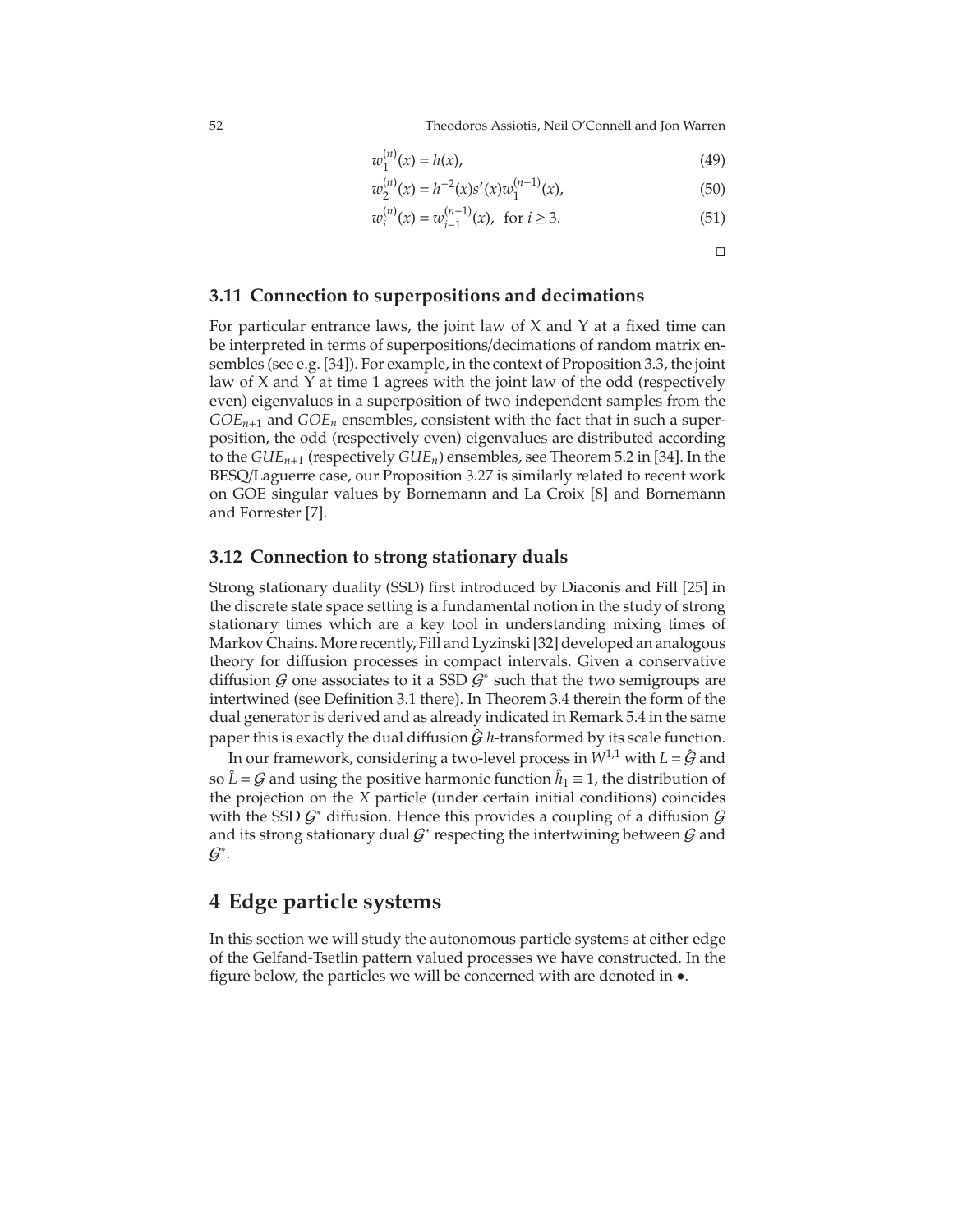

Our goal is to derive determinantal expressions for their transition densities. Such expressions were derived by Schutz for TASEP in [\[65\]](#page-76-2) and later Warren [\[72\]](#page-76-3) for Brownian motions. See also Johansson's work in [\[42\]](#page-75-13), for an analogous formula for a Markov chain related to the Meixner ensemble and finally Dieker and Warren's investigation in [\[27\]](#page-75-14), for formulae in the discrete setting based on the RSK correspondence. These so called Schutz-type formulae were the starting points for the recent complete solution of TASEP in [\[54\]](#page-76-4) which led to the KPZ fixed point and also for the recent progress [\[43\]](#page-75-15) in the study of the two time joint distribution in Brownian directed percolation. For a detailed investigation of the Brownian motion model the reader is referred to the book [\[75\]](#page-76-5).

We will mainly restrict ourselves to the consideration of Brownian motions, *BESQ*(*d*) processes and the diffusions associated with orthogonal polynomials. In a little bit more generality we will assume that the interacting diffusions have generators of the form,

$$
L = a(x)\frac{d^2}{dx^2} + b(x)\frac{d}{dx},
$$

with,

$$
a(x) = a_0 + a_1x + a_2x^2 \quad b(x) = b_0 + b_1x.
$$

We will also make the following **standing assumption** in this section. We restrict to the case of the boundaries of the state space *I* being either *natural* or *entrance* thus the state space is an open interval  $(l, r)$ . Under these assumptions the transition densities will be smooth in  $(l, r)$  in both the backwards and forwards variables (possibly blowing up as we approach *l* or*r* see e.g [\[68\]](#page-76-6) and for a detailed study of the transition densities of the Wright-Fisher diffusion see [\[19\]](#page-74-7)). This covers all the processes we built that relate to minor processes of matrix diffusions. This interacting particle system can also be seen as the solution to the following system of *SDE*'s with one-sided collisions with  $(x_1^1 \leq \cdots \leq x_n^n)$ ,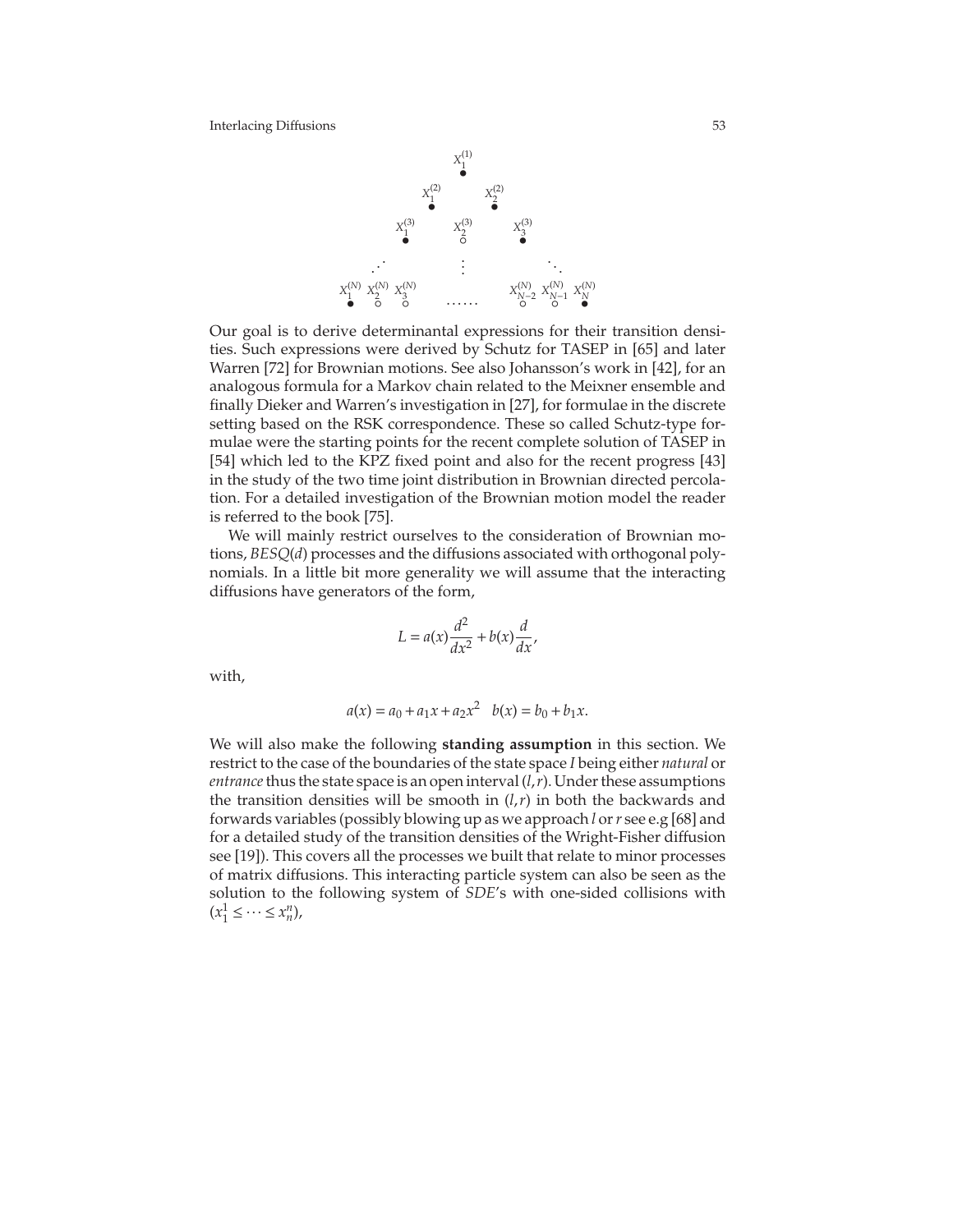54 Theodoros Assiotis, Neil O'Connell and Jon Warren

<span id="page-54-0"></span>
$$
X_1^{(1)}(t) = x_1^1 + \int_0^t \sqrt{2a(X_1^{(1)}(s))} d\gamma_1^1(s) + \int_0^t b^{(1)}(X_1^{(1)}(s)) ds,
$$
  
\n
$$
\vdots
$$
  
\n
$$
X_m^{(m)}(t) = x_m^m + \int_0^t \sqrt{2a(X_m^{(m)}(s))} d\gamma_m^m(s) + \int_0^t b^{(m)}(X_m^{(m)}(s)) ds + K_m^{m,-}(t), \quad (52)
$$
  
\n
$$
\vdots
$$
  
\n
$$
X_n^{(n)}(t) = x_n^n + \int_0^t \sqrt{2a(X_n^{(n)}(s))} d\gamma_n^n(s) + \int_0^t b^{(n)}(X_n^{(n)}(s)) ds + K_n^{n,-}(t).
$$

where  $\gamma_i^i$  are independent standard Brownian motions and  $K_i^{i,-}$  are positive finite variation processes with the measure  $dK_i^{i,-}$  supported on  $\left\{t : X_i^{(i)}\right\}$  $X_{i}^{(i)}(t) = X_{i-1}^{(i-1)}$  $\binom{(i-1)}{i-1}(t)$ and

$$
b^{(k)}(x) = b(x) + (n - k)a'(x) = b_0 + (n - k)a_1 + (b_1 + 2(n - k)a_2)x.
$$

That these *SDE*'s are well-posed, so that in particular the solution is Markov, follows from the same arguments as in Section [5.1.](#page-58-0) Note that, a quadratic diffusion coefficient *a*(·) and linear drift *b*(·) satisfy (**YW**). See the following figure for a description of the interaction. The arrows indicate the direction of the 'pushing force' (with magnitude the finite variation process *K*) applied when collisions occur between the particles so that the ordering is maintained.

$$
\overset{X_1^{(1)}}{\bullet} \longrightarrow \overset{X_2^{(2)}}{\bullet} \longrightarrow \overset{X_3^{(3)}}{\bullet} \cdots \overset{X_{n-1}^{(n-1)}}{\bullet} \longrightarrow \overset{X_n^{(n)}}{\bullet}.
$$

Note that our assumption that the boundary points are either *entrance* or *natural* does not always allow for an *infinite* such particle system,in particular think of the *BESQ*(*d*) case where *d* drops down by 2 each time we add a particle. Denote by  $p_t^{(k)}$  $t^{(k)}(x, y)$  the transition kernel associated with the  $L^{(k)}$ diffusion with generator,

$$
L^{(k)} = a(x)\frac{d^2}{dx^2} + b^{(k)}(x)\frac{d}{dx}.
$$

Defining,

$$
\mathcal{S}_{t}^{(k),j}(x,x') = \begin{cases} \int_{l}^{x'} \frac{(x'-z)^{j-1}}{(j-1)!} p_{t}^{(k)}(x,z)dz & j \geq 1\\ \partial_{x'}^{-j} p_{t}^{(k)}(x,x') & j \leq 0 \end{cases}
$$

and with  $x = (x_1, \dots, x_n)$ ,  $x' = (x'_1, \dots, x'_n)$ ,

$$
s_t(x, x') = \det \left( S_t^{(i), i-j}(x_i, x'_j) \right)_{i,j=1}^n,
$$
\n(53)

,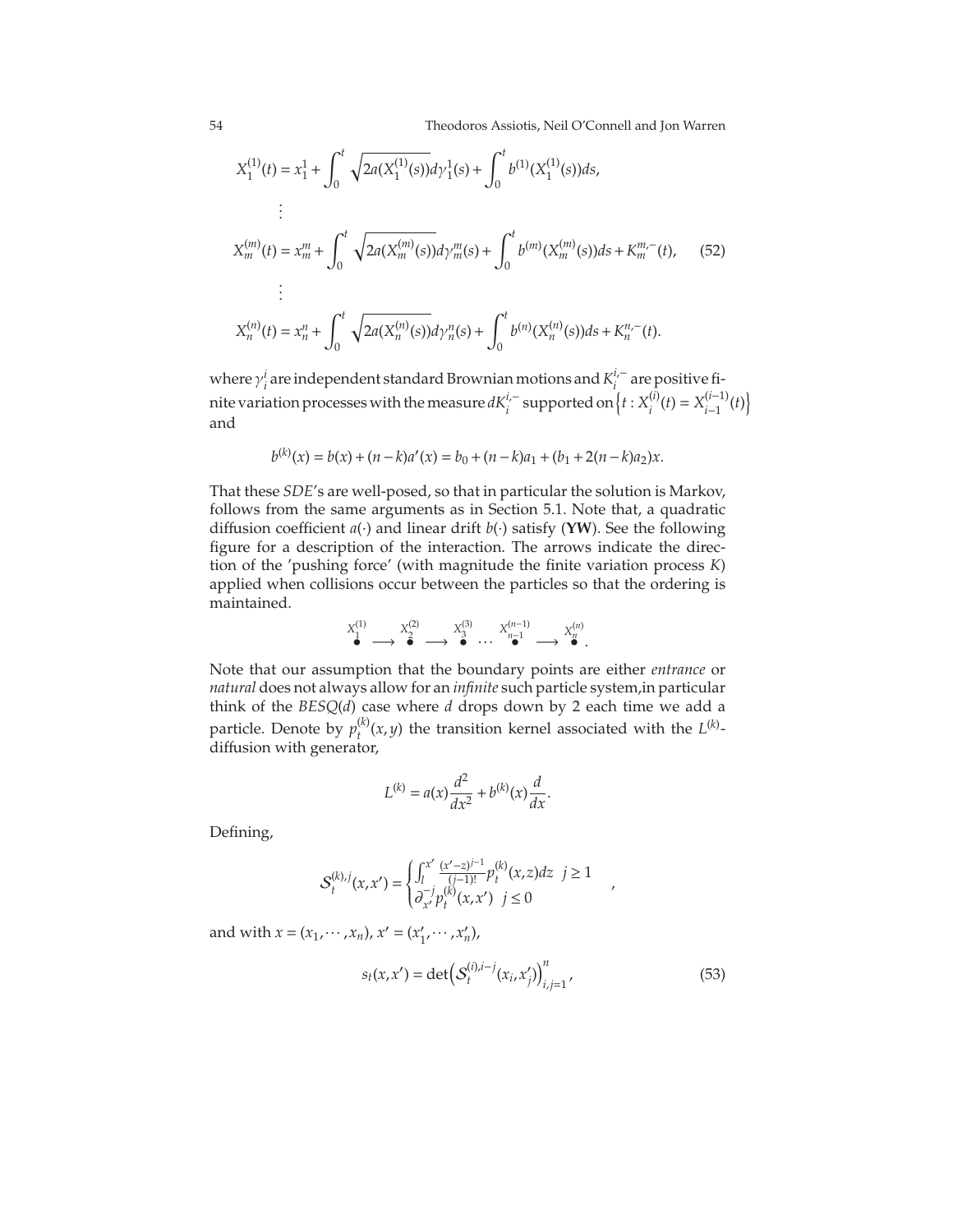we arrive at the following proposition.

<span id="page-55-2"></span>**Proposition 4.1.** *Assume that the di*ff*usion and drift coe*ffi*cients of the generators L*<sup>(*k*)</sup> are of the form  $a(x) = a_0 + a_1x + a_2x^2$  and  $b^{(k)}(x) = b_0 + (n - k)a_1 + (b_1 + 2(n - k))a_2$ *k*)*a*2)*x and moreover assume that the boundaries of the state space are either natural or entrance for the L*(*k*) *-di*ff*usion; in particular this implies certain constraints on the*  $\alpha$  constants  $a_0$  ,  $a_1$  ,  $a_2$  ,  $b_0$  ,  $b_1$  . Then , the process  $(X^{(1)}_1)$  $X_1^{(1)}(t), \cdots, X_n^{(n)}(t)$ ) satisfying the SDEs *[\(52\)](#page-54-0)*, in which  $X_k^{(k)}$  is an L<sup>(k)</sup>-diffusion reflected off  $X_{k-1}^{(k-1)}$ *k*−1 *, has transition densities st*(*x*,*x* ′ )*.*

*Proof.* First, we make the following crucial observation. Define the constant  $c_{k,n} = 2(n-k-1)a_2 + b_1$  and note that the *L*<sup>(*k*)</sup>-diffusion is the *h*-transform of the conjugate  $\widehat{L^{(k+1)}}$  with  $\widehat{m^{(k+1)}}^{-1}(x)$  with eigenvalue  $c_{k,n}$ , so that  $L^{(k)} =$  $\left(\widehat{L^{(k+1)}}\right)^* - c_{k,n}$  which is again a bona fide diffusion process generator (with L\* denoting the formal adjoint of L with respect to Lebesgue measure). Thus, making use of [\(4\)](#page-8-0) and [\(5\)](#page-8-1) we obtain the following relation between the transition densities,

<span id="page-55-1"></span>
$$
p_t^{(k)}(x, z) = -e^{c_{k,n}t} \int_l^z \partial_x p_t^{(k+1)}(x, w) dw,
$$
  
\n
$$
\partial_z^j p_t^{(k)}(x, z) = -e^{c_{k,n}t} \partial_z^{j-1} \partial_x p_t^{(k+1)}(x, z).
$$
\n(54)

Now, let  $f: W^n(I^{\circ}) \mapsto \mathbb{R}$  be continuous with compact support. Then, we have the following  $t = 0$  boundary condition,

<span id="page-55-0"></span>
$$
\lim_{t \to 0} \int_{W^n(I^{\circ})} s_t(x, x') f(x') dx' = f(x),
$$
\n(55)

which formally can easily be seen to hold since the transition densities along the main diagonal approximate delta functions and all other contributions vanish. We spell this out now. Let  $\epsilon > 0$  and suppose f is zero in a  $2\epsilon$  neighbourhood of ∂*W<sup>n</sup>* (*I* ◦ ). We consider a contribution to the Leibniz expansion of the determinant coming from a permutation  $\rho$  that is not the identity. Hence there exist  $i < j$  so that  $\rho(i) > i$  and  $\rho(j) \le i$  and note that the factors  $S_t^{(i),i-\rho(i)}$  $\left(x_i, x'_{\rho(i)}\right)$ and  $S_t^{(j),j-\rho(j)}$  $\left(x_j, x'_{\rho(j)}\right)$ are contained in the contribution corresponding to  $\rho$ . Since  $j - \rho(j) > 0$  and  $i - \rho(i) < 0$  observe that on the set  $\left\{ x'_{\rho(i)} - x_i > \epsilon \right\} \cup$  $\left\{ x'_{\rho(j)} - x_j < -\epsilon \right\}$  at least one of these factors and so the whole contribution as *t* ↓ 0 vanishes uniformly. On the other hand on the complement of this set we have  $x'_{\rho(i)} \le x_i + \epsilon \le x_j + \epsilon \le x'_{\rho(j)} + 2\epsilon$ . Since  $\rho(j) < \rho(i)$  so that  $x'_{\rho(j)} \leq x'_{\rho(i)}$  we thus obtain that if  $x'$  is in the complement of  $\left\{ x'_{\rho(i)} - x_i > \epsilon \right\} \cup$  ${x'_{\rho(j)}} - x_j < −\epsilon}$  it also belongs to some 2 $\epsilon$  neighbourhood of ∂*W<sup>n</sup>*(*I*<sup>°</sup>) and hence outside the support of *f*. [\(55\)](#page-55-0) then follows.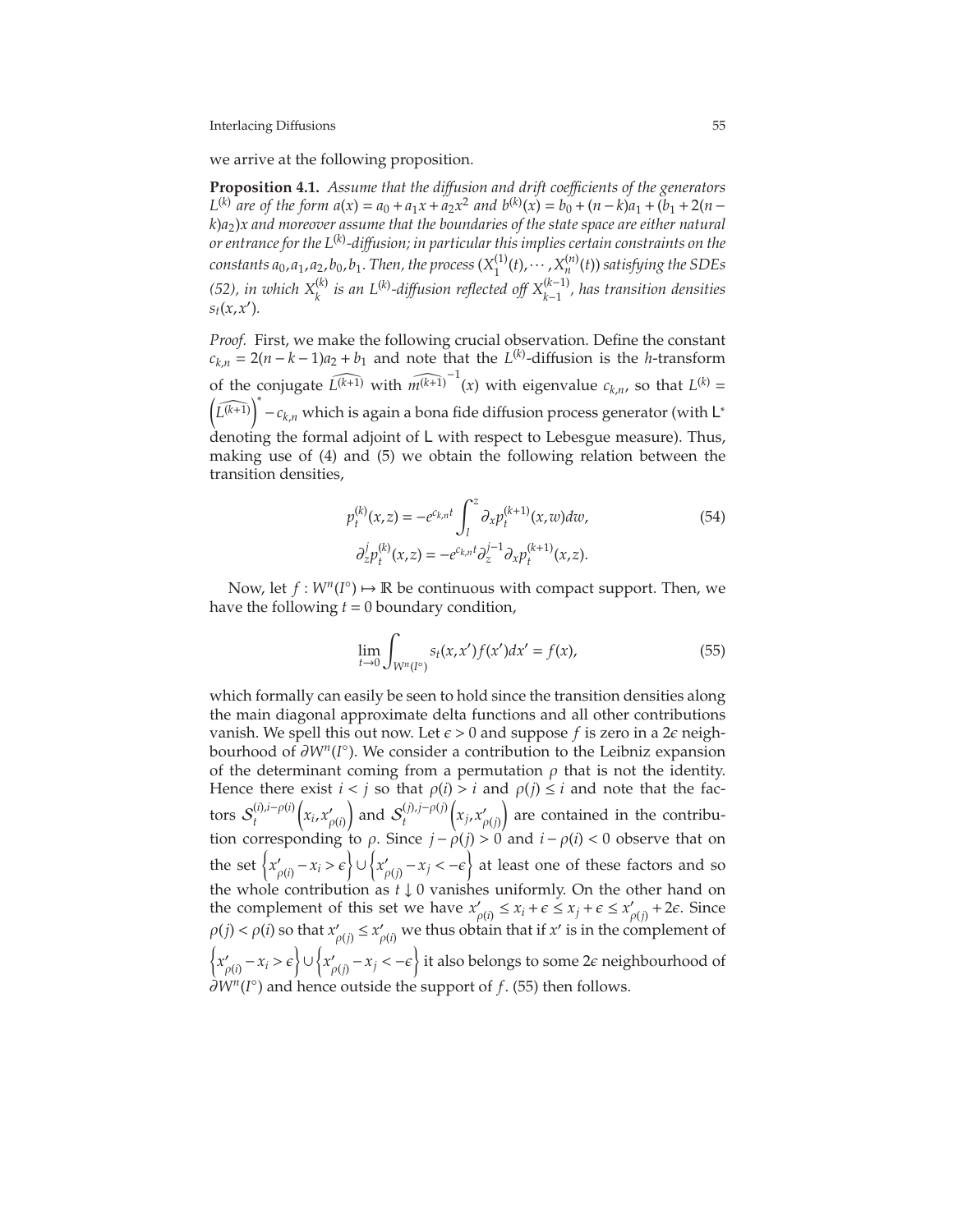Now by multilinearity of the determinant the equation in  $(0, \infty) \times \mathring{W}^n(I) \times$  $\mathring{W}^n(I)$ ,

$$
\partial_t s_t(x, x') = \sum_{i=1}^n L_{x_i}^{(k)} s_t(x, x'),
$$

is satisfied since we have  $\partial_t S_t^{(k),j}$  $L_t^{(k),j}(x, x') = L_x^{(k)} \mathcal{S}_t^{(k),j}$  $\sum_{t}^{(k),j} (x, x')$  for all *k*. Here,  $L_{x_i}^{(k)}$  is simply a copy of the differential operator  $L^{(k)}$  acting in the  $x_i$  variable.

Moreover, for the Neumann/reflecting boundary conditions we need to check the following conditions  $\partial_{x_i} s_t(x, x')|_{x_i = x_{i-1}} = 0$  for  $i = 2, \dots, n$ . This follows from,

$$
\partial_{x_i} S_t^{(i),i-j}(x_i,x'_j)|_{x_i=x_{i-1}} = -e^{-c_{i-1,n}t} S_t^{(i-1),i-1-j}(x_{i-1},x'_j).
$$

This is true because of the following observations. For *j* ≤ −1

$$
\partial_z^{-j} p_t^{(i-1)}(x,z) = -e^{c_{i-1,n}t} \partial_z^{-j-1} \partial_x p_t^{(i)}(x,z).
$$

For  $j \geq 1$ 

$$
\int_{l}^{x'} \frac{(x'-z)^{j-1}}{(j-1)!} p_t^{(i-1)}(x,z) dz = -e^{c_{i-1,n}t} \partial_x \int_{l}^{x'} \frac{(x'-z)^{j-1}}{(j-1)!} \int_{l}^{z} p_t^{(i)}(x,w) dw dz
$$
  
= 
$$
-e^{c_{i-1,n}t} \partial_x \left[ \left[ -\frac{(x'-z)^j}{j!} \int_{l}^{z} p_t^{(k)}(x,w) dw \right]_{l}^{x'} - \int_{l}^{x'} -\frac{(x'-z)^j}{j!} p_t^{(i)}(x,z) dz \right]
$$
  
= 
$$
-e^{c_{i-1,n}t} \partial_x \int_{l}^{x'} \frac{(x'-z)^j}{j!} p_t^{(i)}(x,z) dz.
$$

Hence  $S_t^{(i-1),j}(x, x') = -e^{c_{i-1,n}t} \partial_x S_t^{(i),j+1}$  $\int_t^{(1),f+1}(x,x')$  and thus

$$
\partial_{x_i} s_t(x,x')|_{x_i=x_{i-1}}=0,
$$

for  $i = 2, \dots, n$ . Define for *f* as in the first paragraph,

$$
F(t,x)=\int_{W^n(I^\circ)}s_t(x,x')f(x')dx'.
$$

Let  $S_x$  denote the law of  $(X_1^{(1)})$  $X_1^{(1)}, \dots, X_n^{(n)}$  started from  $x = (x_1, \dots, x_n) \in W^n$ . Fixing *T*, $\epsilon$  and applying Ito's formula to the process ( $F(T + \epsilon - t, x)$ ,  $t \leq T$ ) we obtain that it is a local martingale and by virtue of boundedness indeed a true martingale. Hence,

$$
F(T+\epsilon,x) = \mathbf{S}_x \left[ F \left( \epsilon, \left( X_1^{(1)}(T), \cdots, X_n^{(n)}(T) \right) \right) \right].
$$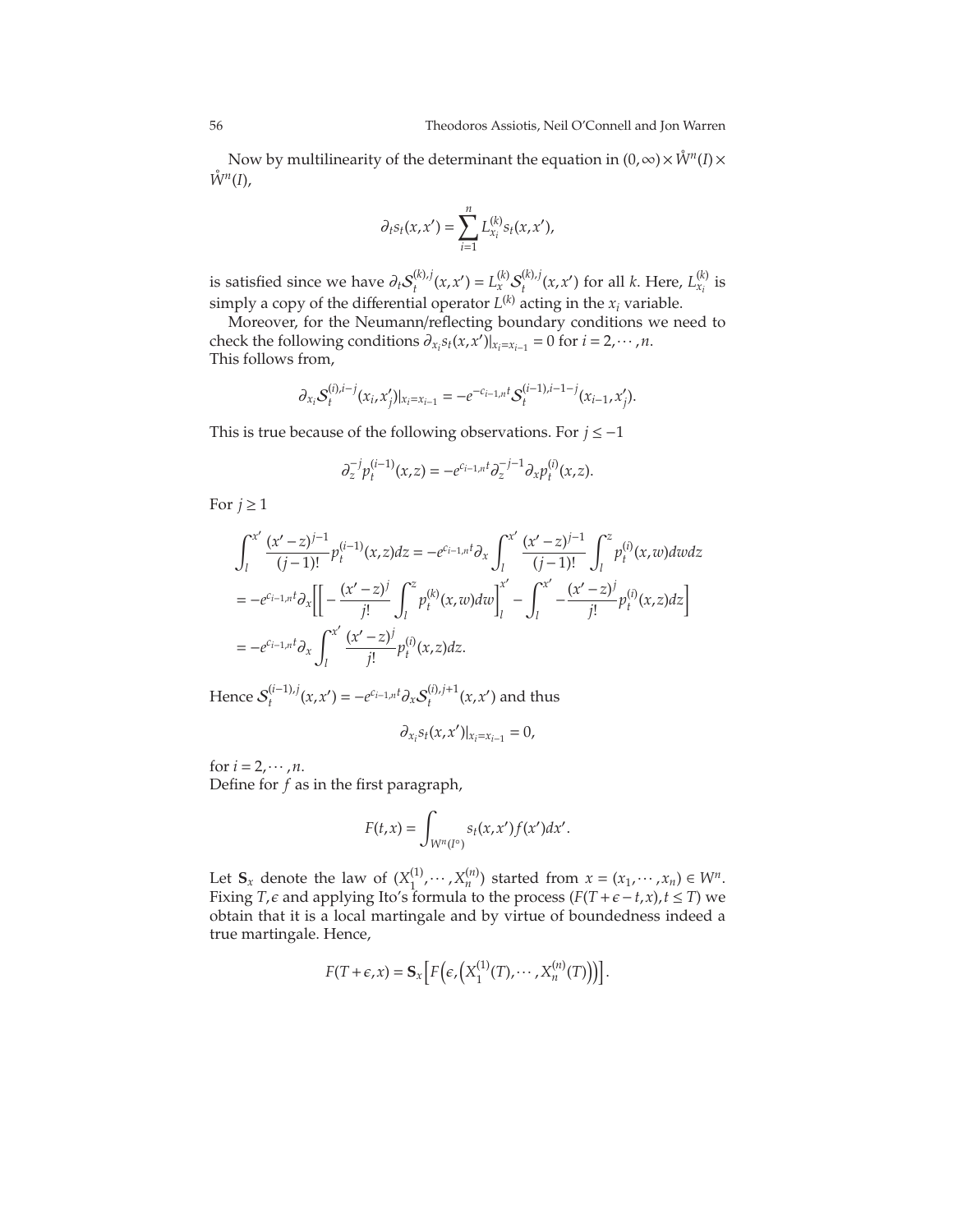Now letting  $\epsilon \downarrow 0$  we obtain,

$$
F(T, x) = \mathbf{S}_x \Big[ f\Big( X_1^{(1)}(T), \cdots, X_n^{(n)}(T) \Big) \Big].
$$

The result follows since the process spends zero Lebesgue time on the boundary so that in particular such *f* determine its distribution. ⊓⊔

In the standard Brownian motion case with  $p_{t}^{(k)}$  $t_t^{(k)}$  the heat kernel this recovers Proposition 8 from [\[72\]](#page-76-3).

Now, we consider the interacting particle system at the other edge of the pattern with the  $i^{th}$  particle getting reflected downwards from the  $i - 1^{th}$ , namely with  $(x_1^1 \geq \cdots \geq x_1^n)$  this is given by the following system of *SDEs* with reflection,

$$
X_1^{(1)}(t) = x_1^1 + \int_0^t \sqrt{2a(X_1^{(1)}(s))} d\gamma_1^1(s) + \int_0^t b^{(1)}(X_1^{(1)}(s)) ds,
$$
  
\n
$$
\vdots
$$
  
\n
$$
X_1^{(m)}(t) = x_1^m + \int_0^t \sqrt{2a(X_1^{(m)}(s))} d\gamma_1^m(s) + \int_0^t b^{(m)}(X_1^{(m)}(s)) ds - K_1^{m,+}(t), \quad (56)
$$
  
\n
$$
\vdots
$$
  
\n
$$
X_1^{(n)}(t) = x_1^n + \int_0^t \sqrt{2a(X_1^{(n)}(s))} d\gamma_1^n(s) + \int_0^t b^{(n)}(X_1^{(n)}(s)) ds - K_1^{n,+}(t),
$$

where  $\gamma_1^i$  are independent standard Brownian motions and  $K_1^{i,+}$  $i_1^{\prime +}$  are positive finite variation processes with the measure  $dK_1^{i,+}$  supported on  $\Big\{t:X_i^{(i)}\Big\}$  $X_i^{(i)}(t) = X_{i-1}^{(i-1)}$  $(i-1)(t)$ . Again see the figure below,

$$
X_1^{(n)} \xleftarrow{\mathbf{X}_1^{(n-1)}} \xleftarrow{\mathbf{X}_1^{(n-2)}} \cdots \xleftarrow{\mathbf{X}_1^{(2)}} \xleftarrow{\mathbf{X}_1^{(1)}}.
$$

Define,

$$
\bar{S}_{t}^{(k),j}(x,x') = \begin{cases} -\int_{x'}^{r} \frac{(x'-z)^{j-1}}{(j-1)!} p_{t}^{(k)}(x,z) dz & j \ge 1\\ \partial_{x'}^{-j} p_{t}^{(k)}(x,x') & j \le 0 \end{cases}
$$

Then letting, with  $x = (x_1, \dots, x_n)$ ,  $x' = (x'_1, \dots, x'_n)$ ,

$$
\bar{s}_t(x, x') = \det(\bar{S}_t^{(i), i-j}(x_i, x'_j))_{i,j=1}^n,
$$
\n(57)

<span id="page-57-0"></span>,

we arrive at the following proposition.

**Proposition 4.2.** *Assume that the di*ff*usion and drift coe*ffi*cients of the generators L*<sup>(*k*)</sup> are of the form  $a(x) = a_0 + a_1x + a_2x^2$  and  $b^{(k)}(x) = b_0 + (n - k)a_1 + (b_1 + 2(n - k))a_2$ *k*)*a*2)*x and moreover assume that the boundaries of the state space are either natural*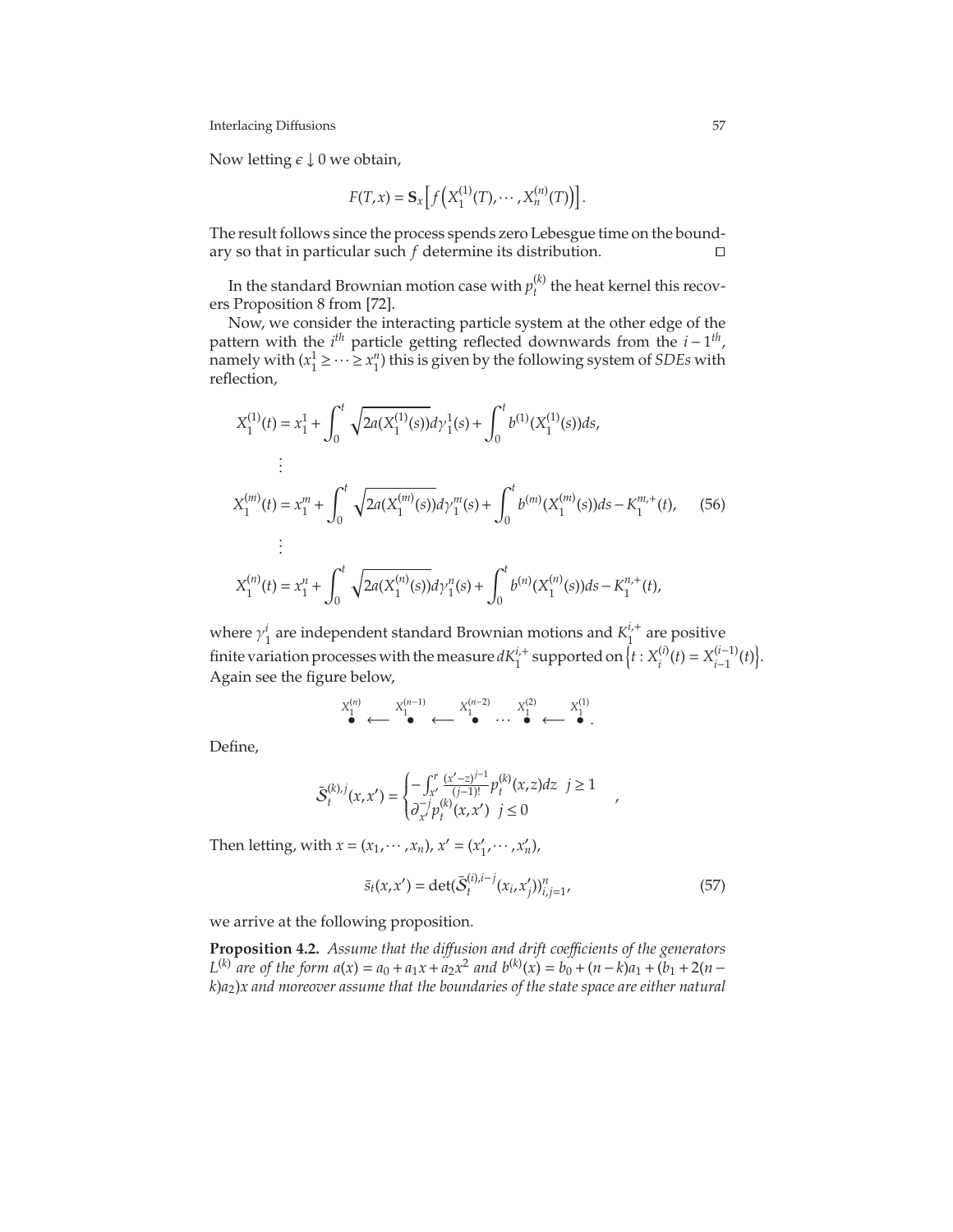*or entrance for the L*<sup>(k)</sup>-diffusion. Then, the process  $(X_1^{(1)}(t),\cdots,X_1^{(n)}(t))$  satisfying  $\mathcal{L}^{(k)}$  is an L<sup>(k)</sup>-diffusion reflected off  $X_1^{(k-1)}$ , has transition<br>the SDEs<sup>(56)</sup>, in which  $X_1^{(k)}$  is an L<sup>(k)</sup>-diffusion reflected off  $X_1^{(k-1)}$ , has transition *densities*  $\bar{s}_t(x, x')$ *.* 

*Proof.* The key observation in this setting is the following relation between the transition kernels:

$$
p_t^{(k)}(x,z) = e^{c_{k,n}t} \int_z^r \partial_x p_t^{(k+1)}(x,w)dw.
$$

This is immediate from [\(54\)](#page-55-1) since each diffusion process in this section is an honest Markov process.

Then, checking the parabolic equation with the correct spatial boundary conditions is as before. Now the *t* = 0 boundary condition, again follows from the fact that all contributions from off diagonal terms in the determinant have at least one term vanishing uniformly in this new domain  $(x_1 \geq \cdots \geq x_n)$ . □

Via a simple integration, we obtain the following formulae for the distributions of the leftmost and rightmost particles in the Gelfand-Tsetlin pattern,

#### **Corollary 4.3.**

$$
\mathbb{P}_{x^{(0)}}(X_n^{(n)}(t) \le z) = \det \left( \mathcal{S}_t^{(i), i-j+1}(x_i^{(0)}, z) \right)_{i,j=1}^n,
$$
  

$$
\mathbb{P}_{\bar{x}^{(0)}}(X_1^{(n)}(t) \ge z) = \det \left( -\bar{\mathcal{S}}_t^{(i), i-j+1}(\bar{x}_i^{(0)}, z) \right)_{i,j=1}^n,
$$

*where*  $x^{(0)} = (x_1^{(0)})$  $\tilde{x}_1^{(0)} \leq \cdots \leq x_n^{(0)}$  and  $\bar{x}^{(0)} = (\bar{x}_1^{(0)})$  $\overline{x}_1^{(0)} \ge \cdots \ge \overline{x}_n^{(0)}$ ).

For  $p_t^{(k)}$ <sup>(k)</sup> the heat kernel and  $x^{(0)} = (0, \dots, 0)$  this recovers a formula from [\[72\]](#page-76-3). In the *BESQ(d)* case and  $t = 1$  the above give expressions for the largest and smallest eigenvalues for the *LUE* ensemble. We obtain the analogous expressions in the Jacobi case as  $t \rightarrow \infty$  since the *JUE* is the invariant measure of non-intersecting Jacobi processes.

# **5 Well-posedness and transition densities for SDEs with reflection**

#### <span id="page-58-0"></span>**5.1 Well-posedness of reflecting SDEs**

We will prove well-posedness (existence and uniqueness) for the systems of reflecting *SDEs* [\(14\)](#page-13-0), [\(20\)](#page-16-0), [\(32\)](#page-23-0), [\(52\)](#page-54-0) and [\(56\)](#page-57-0) considered in this work. It will be more convenient, although essentially equivalent for our purposes, to consider reflecting *SDEs* for *X* in the time dependent domains (or between barriers) given by *Y* i.e. in the form of [\(28\)](#page-21-1). More precisely we will consider *SDEs* with reflection for a single particle *X* in the time dependent domain [Y<sup>−</sup>, Y<sup>+</sup>] where Y<sup>−</sup> is the lower time dependent boundary and Y<sup>+</sup> is the upper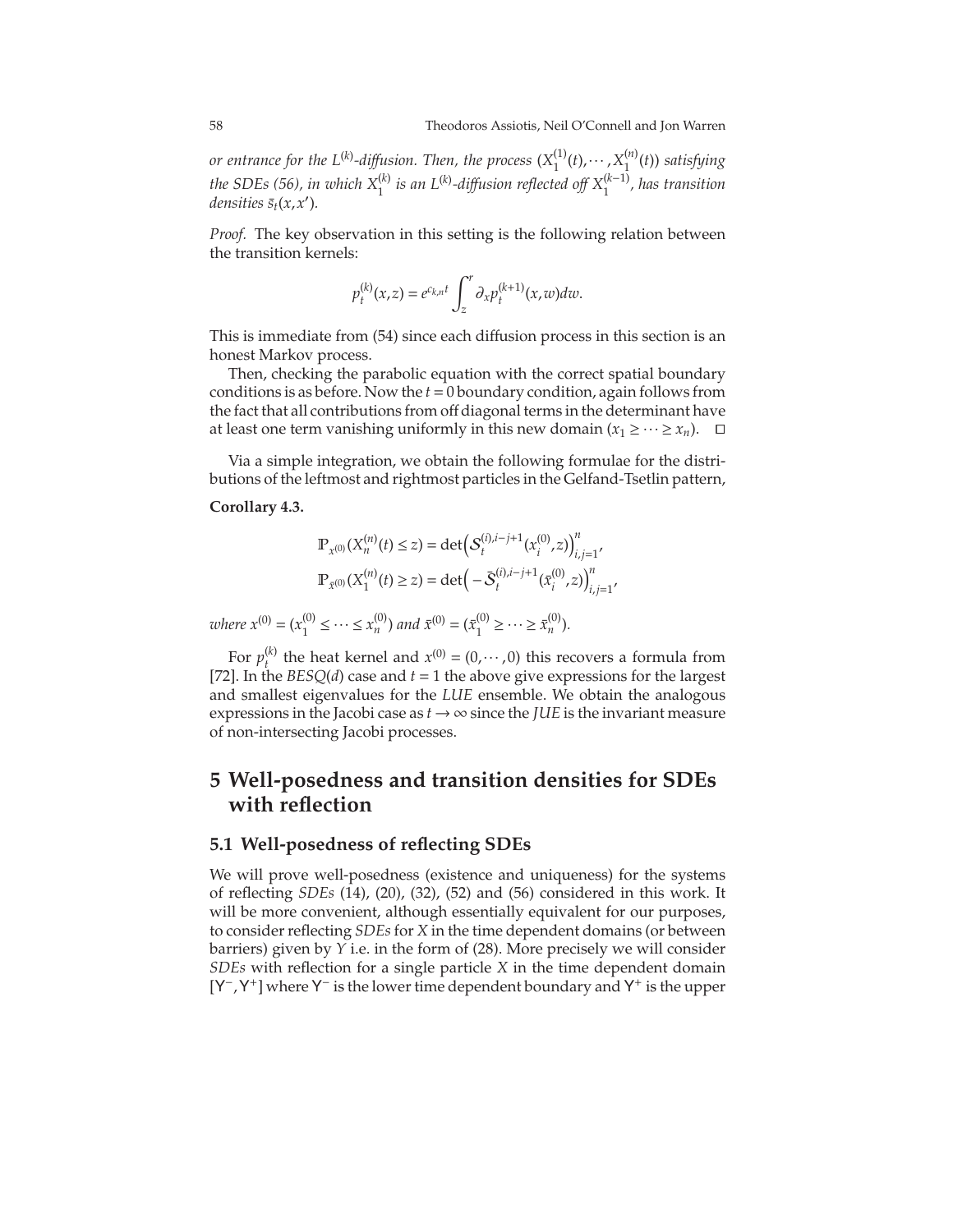time dependent boundary. This covers all the cases of interest to us by taking  $Y^- = Y_{i-1}$  and  $Y^+ = Y_i$  with the possibility  $Y^- \equiv l$  and/or  $Y^+ \equiv r$ .

We will first obtain weak existence, for coefficients  $\sigma(x) = \sqrt{2a(x)}$ ,  $b(x)$ continuous and of at most linear growth, the precise statement to found in Proposition [5.1](#page-62-0) below. We begin by recalling the definition and some properties of the Skorokhod problem in a time dependent domain. We will use the following notation,  $\mathbb{R}_+ = [0, \infty)$ . Suppose we are given continuous functions  $z, Y^-, Y^+ \in C(\mathbb{R}_+; \mathbb{R})$  such that  $\forall T \geq 0$ ,

$$
\inf_{t\leq T} \left(\mathsf{Y}^{+}(t)-\mathsf{Y}^{-}(t)\right) > 0,
$$

a condition to be removed shortly by a stopping argument. We then say that the pair  $(x, k) \in C(\mathbb{R}_+;\mathbb{R}) \times C(\mathbb{R}_+;\mathbb{R})$  is a solution to the Skorokhod problem for  $(z, Y^-, Y^+)$  if for every  $t \ge 0$  we have  $x(t) = z(t) + k(t) \in [Y^-(t), Y^+(t)]$  and  $k(t) = k^-(t) - k^+(t)$  where  $k^+$  and  $k^-$  are non decreasing, in particular bounded variation functions, such that ∀*t* ≥ 0 ,

$$
\int_0^t \mathbf{1}(z(s) > \mathsf{Y}^-(s)) \, dk^-(s) = 0 \text{ and } \int_0^t \mathbf{1}(z(s) < \mathsf{Y}^+(s)) \, dk^+(s) = 0.
$$

Observe that the constraining terms  $k^+$  and  $k^-$  only increase on the boundaries of the time dependent domain, namely at Y<sup>+</sup> and Y<sup>−</sup> respectively. Now, consider the *solution* map denoted by S,

$$
S: C(\mathbb{R}_{+}; \mathbb{R}) \times C(\mathbb{R}_{+}; \mathbb{R}) \times C(\mathbb{R}_{+}; \mathbb{R}) \to C(\mathbb{R}_{+}; \mathbb{R}) \times C(\mathbb{R}_{+}; \mathbb{R})
$$

given by,

$$
\mathcal{S}: (z, \mathsf{Y}^-, \mathsf{Y}^+) \mapsto (x, k)\,.
$$

Then the key fact is that the map  $S$  is Lipschitz continuous in the supremum norm and there exists a unique solution to the Skorokhod problem, see for example Proposition 2.3 and Corollary 2.4 of [\[67\]](#page-76-7) (also Theorem 2.6 of [\[14\]](#page-74-8)). Below we will sometimes abuse notation and write  $x = S(z, Y^-, Y^+)$  just for the *x*-component of the solution  $(x, k)$ .

Now suppose  $\sigma : \mathbb{R} \to \mathbb{R}$  and  $b : \mathbb{R} \to \mathbb{R}$  are Lipschitz continuous functions. Then by a classical argument based on Picard iteration, see for example Theorem 3.3 of [\[67\]](#page-76-7), we obtain that there exists a unique strong solution to the *SDER* (*SDE* with reflection) for  $Y^-(0) \le X(0) \le Y^+(\overline{0})$ ,

$$
X(t) = X(0) + \int_0^t \sigma(X(s)) d\beta(s) + \int_0^t b(X(s)) ds + K^-(t) - K^+(t),
$$

where *β* is a standard Brownian motion and (*K*<sup>+</sup>(*t*);*t* ≥ 0) and (*K*<sup>−</sup>(*t*);*t* ≥ 0) are non decreasing processes that increase only when  $X(t) = Y^+(t)$  and  $X(t) =$ **Y**<sup>−</sup>(*t*) respectively so that for all *t* ≥ 0 we have *X*(*t*) ∈ [**Y**<sup>−</sup>(*t*),**Y**<sup>+</sup>(*t*)]. Here, by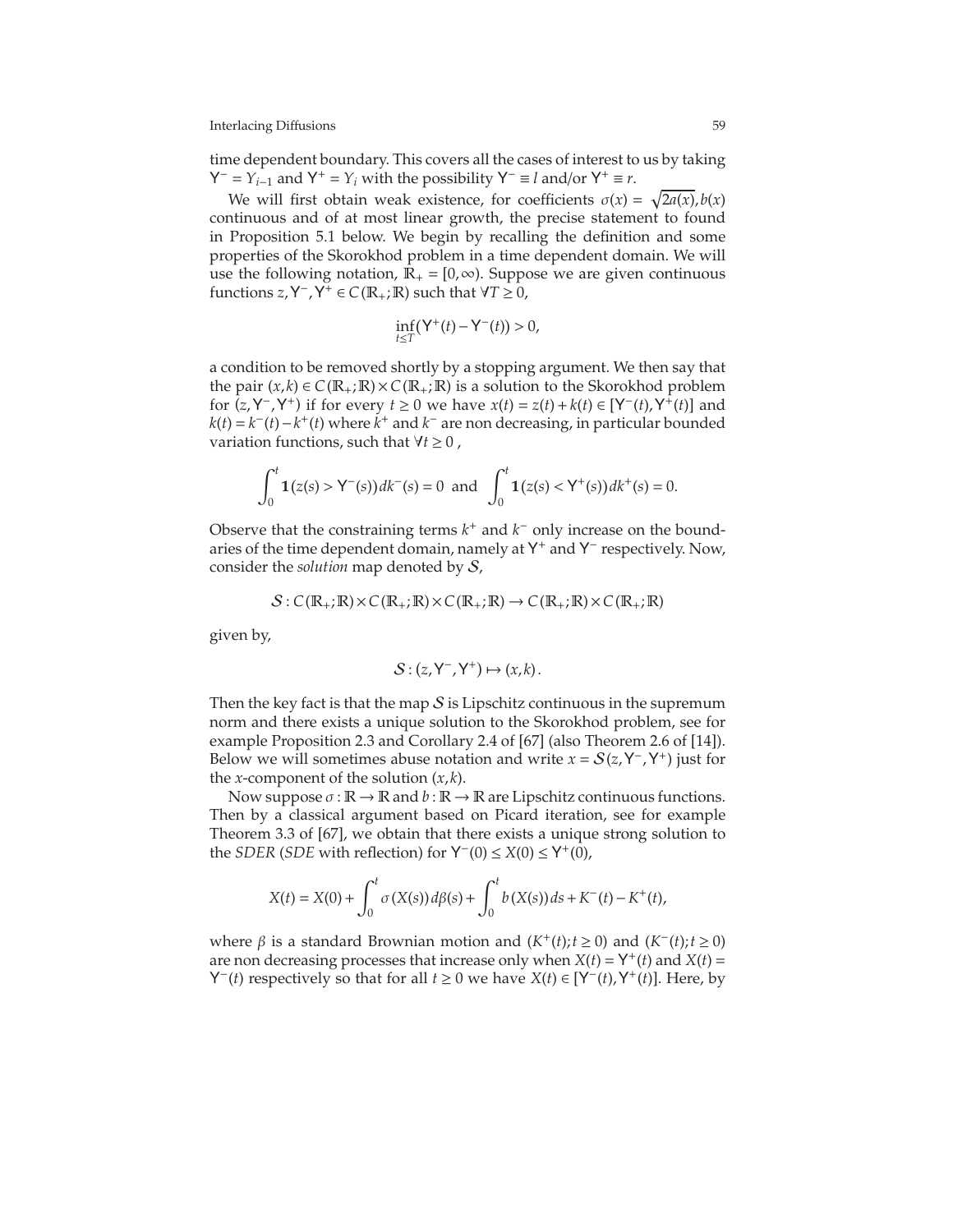strong solution we mean that on the filtered probability space  $(\Omega, \mathcal{F}, \{\mathcal{F}_t\}, P)$ on which  $(X, K, \beta)$  is defined, the process  $(X, \tilde{K})$  is adapted with respect to the filtration  $\mathcal{F}^\beta_t$ *t* generated by the Brownian motion β. Equivalently (*X*,*K*) where  $K = K^+ - K^-$  solves the Skorokhod problem for  $(z, Y^-, Y^+)$  where,

$$
z(\cdot) \stackrel{def}{=} X(0) + \int_0^\cdot \sigma(X(s)) d\beta(s) + \int_0^\cdot b(X(s)) ds.
$$

We write  $s_L^R$  for the corresponding measurable solution map on path space, namely so that  $X = s_L^R(\beta; Y^-, Y^+).$ 

Now, suppose  $\sigma : \mathbb{R} \to \mathbb{R}$  and  $b : \mathbb{R} \to \mathbb{R}$  are merely continuous and of at most linear growth, namely:

$$
|\sigma(x)|, |b(x)| \leq C(1+|x|),
$$

for some constant *C*. We will abbreviate this assumption by (**CLG**). Then, we can still obtain weak existence using the following rather standard argument. Take  $\sigma^{(n)} : \mathbb{R} \to \mathbb{R}$  and  $b^{(n)} : \mathbb{R} \to \mathbb{R}$  to be Lipschitz, converging uniformly to σ and *b* and satisfying a uniform linear growth condition. More precisely:

<span id="page-60-0"></span>
$$
\sigma^{(n)} \stackrel{\text{unif}}{\longrightarrow} \sigma, \ b^{(n)} \stackrel{\text{unif}}{\longrightarrow} b,
$$
  

$$
|\sigma^{(n)}(x)|, |b^{(n)}(x)| \le \tilde{C} (1+|x|),
$$
 (58)

for some constant  $\tilde{C}$  that is independent of  $n$ . For example, we could take the mollification  $\sigma^{(n)} = \phi_n * \sigma$ , with  $\phi_n(x) = n\phi(nx)$  where  $\bar{\phi}$  is a smooth bump function:  $\phi \in C^{\infty}$ ,  $\phi \ge 0$ ,  $\int \phi = 1$  and  $\text{supp}(\phi) \subset [-1,1]$ . Then, if  $|\sigma(x)| \le C(1+|x|)$ we easily get  $|(\phi_n * \sigma)(x)| \le (2 + |x|)$  uniformly in *n*. Let  $(X^{(n)}, K^{(n)})$  be the corresponding strong solution to the *SDER* above with coefficients  $\sigma^{(n)}$  and  $b^{(n)}$ . Then the laws of,

$$
X(0) + \int_0^{\cdot} \sigma^{(n)}(X^{(n)}(s)) d\beta(s) + \int_0^{\cdot} b^{(n)}(X^{(n)}(s)) ds,
$$

are easily seen to be tight by applying Aldous' tightness criterion (see for example Chapter 16 of [\[45\]](#page-75-16) or Chapter 3 of [\[29\]](#page-75-17)) using the uniformity in *n* of the linear growth condition [\(58\)](#page-60-0). Hence, from the Lipschitz continuity of  $S$ we obtain that the laws of  $(X^{(n)}, K^{(n)})$  are tight as well.

Thus, we can choose a subsequence  $(n_i; i \geq 1)$  such that the laws of  $(X^{(n_i)}, K^{(n_i)})$  converge weakly to some  $(X, K)$ . Using the Skorokhod representation theorem we can upgrade this to joint almost sure convergence on a new probability space  $\big(\tilde{\varOmega}, \tilde{\mathcal{F}}, \{\tilde{\mathcal{F}}_t\}, \tilde{\mathbb{P}}\big)$ . More precisely, we can define processes  $(\tilde{X}^{(i)}, \tilde{K}^{(i)})$  $\lim_{t\geq 1}$  ,  $(\tilde{X}, \tilde{K})$  on  $(\tilde{\Omega}, \tilde{\mathcal{F}}, {\{\tilde{\mathcal{F}}_t\}} , \tilde{\mathbb{P}})$  so that: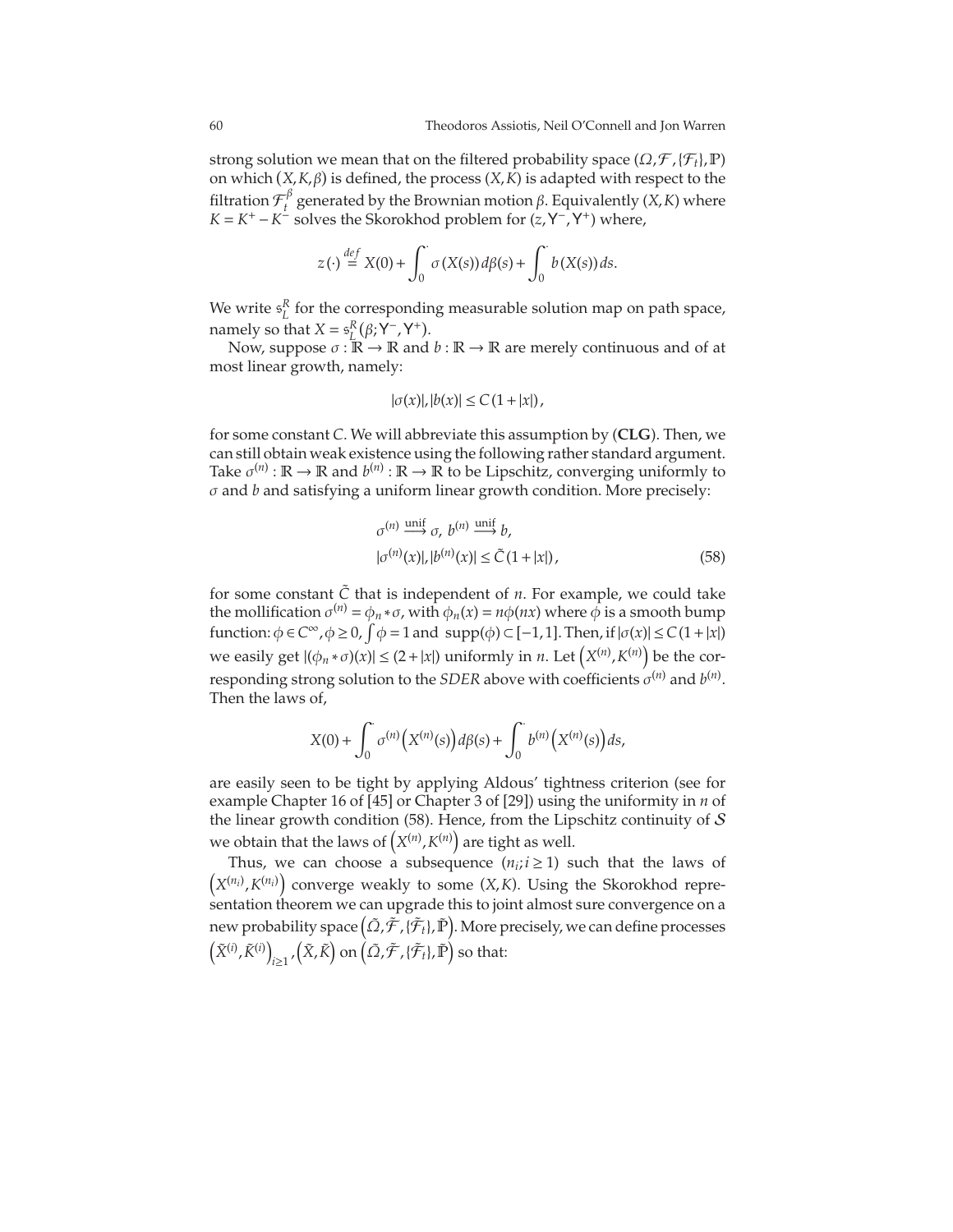$$
\left(\tilde{X}^{(i)}, \tilde{K}^{(i)}\right) \stackrel{\text{d}}{=} \left(X^{(n_i)}, K^{(n_i)}\right), \left(\tilde{X}, \tilde{K}\right) \stackrel{\text{d}}{=} \left(X, K\right), \left(\tilde{X}^{(i)}, \tilde{K}^{(i)}\right) \stackrel{\text{a.s.}}{\longrightarrow} \left(\tilde{X}, \tilde{K}\right).
$$

Now, the stochastic processes:

$$
M_n(t) = \tilde{X}^{(n)}(t) - \tilde{X}^{(n)}(0) - \int_0^t b^{(n)}(\tilde{X}^{(n)}(s))ds - (\tilde{K}^{(n)})^-(t) + (\tilde{K}^{(n)})^+(t)
$$

are martingales with quadratic variation:

$$
\langle M_n, M_n \rangle(t) = \int_0^t \left( \sigma^{(n)}\big(\tilde{X}^{(n)}(s)\big)\right)^2 ds.
$$

By the following convergences:

$$
\sigma^{(n)} \xrightarrow{\text{unif}} \sigma, \ b^{(n)} \xrightarrow{\text{unif}} b, \left(\tilde{X}^{(i)}, \tilde{K}^{(i)}\right) \xrightarrow{\text{a.s.}} (\tilde{X}, \tilde{K})
$$

we obtain that  $M_n \xrightarrow{a.s.} M$  where,

$$
M(t) = \tilde{X}(t) - \tilde{X}(0) - \int_0^t b(\tilde{X}(s))ds - \tilde{K}^-(t) + \tilde{K}^+(t)
$$

is a martingale with quadratic variation given by:

$$
\langle M, M \rangle(t) = \int_0^t \sigma^2 \left( \tilde{X}(s) \right) ds.
$$

Then, by the martingale representation theorem there exists a standard Brownian motion  $\tilde{\beta}$ , that is defined on a possibly enlarged probability space, so that  $M(t) = \int_0^t$  $\int_0^t \sigma\left(\tilde{X}(s)\right) d\tilde{\beta}(s)$  and thus:

$$
\tilde{X}(t) = \tilde{X}(0) + \int_0^t \sigma\big(\tilde{X}(s)\big)d\tilde{\beta}(s) + \int_0^t b\big(\tilde{X}(s)\big)ds + \tilde{K}^-(t) - \tilde{K}^+(t),
$$

where again the non decreasing processes  $(\tilde{K}^+(t); t \ge 0)$  and  $(\tilde{K}^-(t); t \ge 0)$  increase only when  $\tilde{X}(t) = Y^+(t)$  and  $\tilde{X}(t) = Y^-(t)$  respectively so that  $\tilde{X}(t) \in$  $[Y^-(t), Y^+(t)] \ \forall t \geq 0.$  Hence, we have obtained the existence of a weak solution to the *SDER* for  $\sigma$  and  $b$  continuous and of at most linear growth.

We now remove the condition that  $Y^-$ ,  $Y^+$  never collide by stopping the process at the first time  $\tau = \inf\{t \ge 0 : Y^-(t) = Y^+(t)\}$  that they do. First we note that, there exists an extension to the Skorokhod problem and to *SDER*, allowing for reflecting barriers Y<sup>-</sup>, Y<sup>+</sup> that come together, see [\[14\]](#page-74-8), [\[67\]](#page-76-7) for the detailed definition. Both results used in the previous argument, namely the Lipschitz continuity of the solution map, which we still denote by  $S$ , and existence and uniqueness of strong solutions to *SDER* extend to this setting, see e.g. Theorem 2.6, also Corollary 2.4 and Theorem 3.3 in [\[67\]](#page-76-7).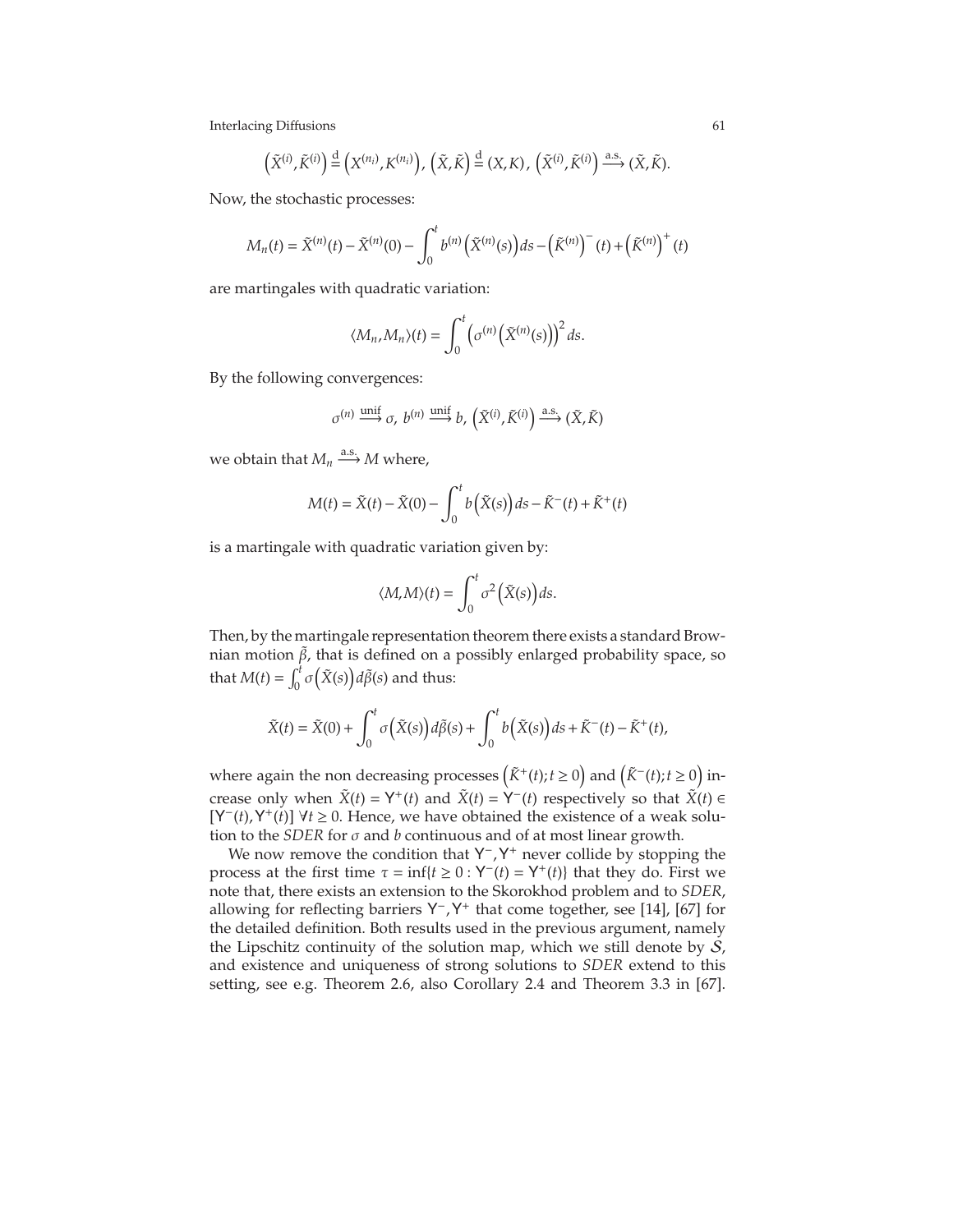The difference of the extended problem to the classical one described at the beginning, being that  $k = k^- - k^+$  is allowed to have infinite variation. However, as proven in Proposition 2.3 and Corollary 2.4 in [\[14\]](#page-74-8) (see also Remark 2.2 in [\[67\]](#page-76-7)) the unique solution to the extended Skorokhod problem coincides with the one of the classical one in [0,*T*] while  $\inf_{t \leq T} (Y^+(t) - Y^-(t)) > 0$ .

Thus, by the previous considerations, for any  $T < \tau$ , we still have a weak solution to the *SDER* above, with bounded variation local terms *K*; the final statement more precisely given as:

<span id="page-62-0"></span>**Proposition 5.1.** *Assume*  $Y^-$ ,  $Y^+$  *are continuous functions such that*  $Y^-(t) \leq$  $Y^+(t)$ ,  $\forall t \ge 0$  *and let*  $\tau = \inf\{t \ge 0 : Y^-(t) = Y^+(t)\}\)$ *. Assume (CLG), namely that* σ(·),*b*(·) *are continuous functions satisfying an at most linear growth condition, for some positive constant C:*

<span id="page-62-1"></span>
$$
|\sigma(x)|, |b(x)| \leq C(1+|x|).
$$

*Then, there exists a filtered probability space* (Ω,<sup>F</sup> ,{F*t*},P) *on which firstly an adapted Brownian motion* β *is defined (not necessarily generating the filtration).*  $Moreover, for  $Y^{-}(0) \leq X(0) \leq Y^{+}(0)$  *the adapted process*  $(X, K)$  *satisfies:*$ 

$$
X(t \wedge \tau) = X(0) + \int_0^{t \wedge \tau} \sigma(X(s)) d\beta(s) + \int_0^{t \wedge \tau} b(X(s)) ds + K^-(t \wedge \tau) - K^+(t \wedge \tau),
$$
\n(59)

*such that for all*  $t \ge 0$  *<i>we have*  $X(t \wedge \tau) \in [Y^-(t \wedge \tau), Y^+(t \wedge \tau)]$  *and for any*  $T < \tau$ *the non decreasing processes*  $(K^+(t); t \leq T)$  *and*  $(K^-(t); t \leq T)$  *increase only when*  $X(t) = Y^+(t)$  *and*  $\overline{X}(t) = Y^-(t)$  *respectively.* 

We will now be concerned with pathwise uniqueness. Due to the intrinsic one-dimensionality of the problem we can fortunately apply a simple Yamada-Watanabe type argument. For the convenience of the reader we now recall assumption (**YW**), defined in Section 2: Let *I* be an interval with endpoints *l* < *r* and suppose  $\rho$  is a non-decreasing function from  $(0, \infty)$  to itself such that  $\int_{0^+} \frac{dx}{\rho(x)} = \infty$ . Consider, the following condition on functions  $a: I \to \mathbb{R}_+$  and  $b: I \to \mathbb{R}$ , where we implicitly assume that *a* and *b* initially defined in *I* ◦ can be extended continuously to the boundary points *l* and *r* (in case these are finite),

$$
|\sqrt{a(x)} - \sqrt{a(y)}|^2 \le \rho(|x - y|),
$$
  
\n
$$
|b(x) - b(y)| \le C|x - y|.
$$

Moreover, we assume that  $\sqrt{a(\cdot)}$  is of at most linear growth. Note that, for  $b(\cdot)$  this is immediate by Lipschitz continuity.

Also, observe that since  $\rho$  is continuous at 0 with  $\rho(0) = 0$  (the assumption on  $\rho$  implies this) we get that  $\sqrt{a(\cdot)}$  is continuous. Thus, (YW) implies (CLG)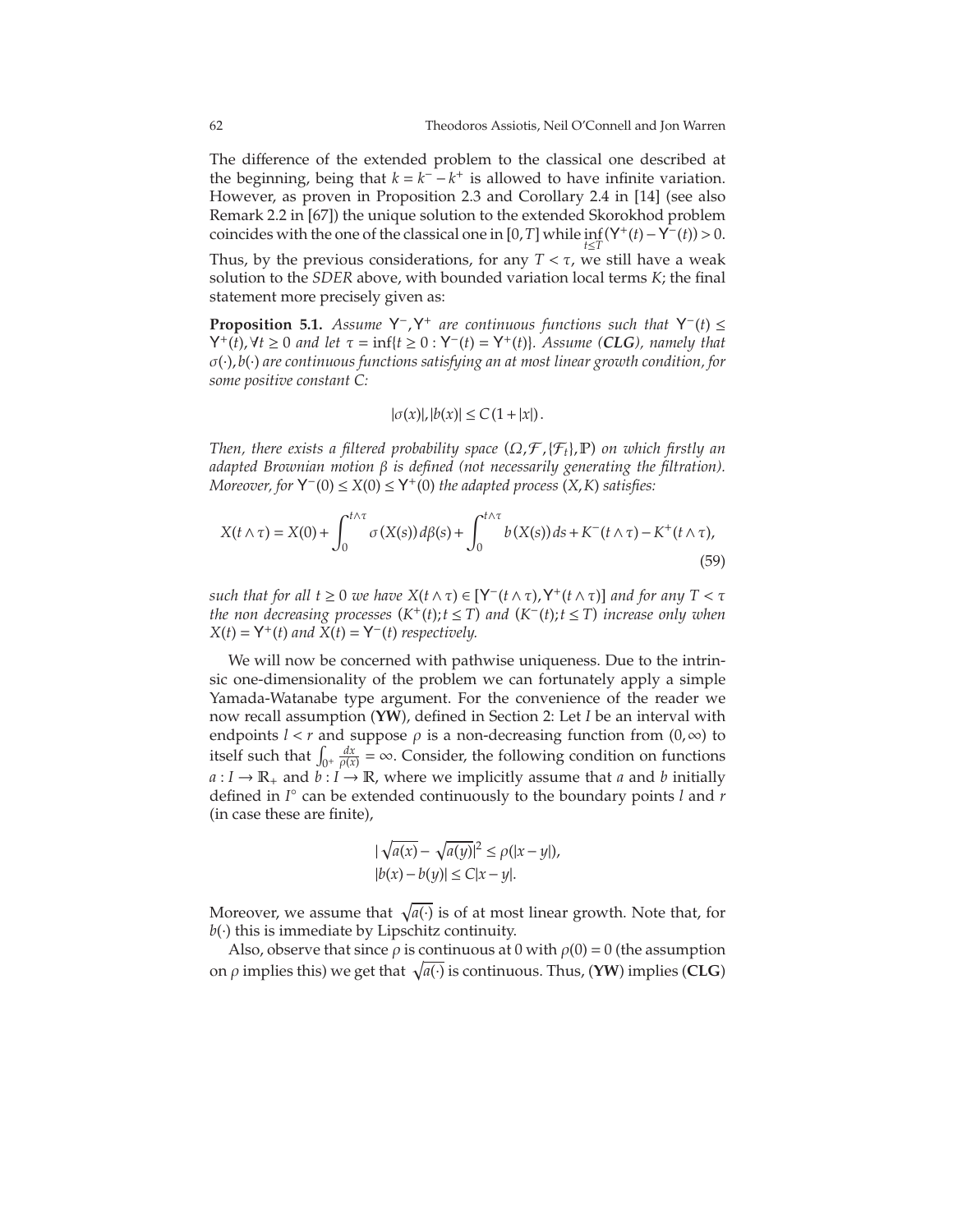and in particular the existence result above applies under (**YW**). We are now ready to state and prove our well-posedness result.

<span id="page-63-0"></span>**Proposition 5.2.** *Under the* (**YW**) *assumption the SDER* [\(59\)](#page-62-1) *with* ( $\sigma$ , $b$ ) = ( $\sqrt{2a}$ , $b$ ) *has a pathwise unique solution.*

*Proof.* Suppose that *X* and  $\tilde{X}$  are two solutions of [\(59\)](#page-62-1) with respect to the same noise. Then the argument given at Chapter IX Corollary 3.4 of [\[63\]](#page-76-8) shows that  $L^0(X_i - \tilde{X}_i) = 0$  where for a semimartingale *Z*,  $L^a(Z)$  denotes its semimartingale local time at *a* (see for example Section 1 Chapter VI of [\[63\]](#page-76-8)). Hence by Tanaka's formula we get,

$$
|X(t \wedge \tau) - \tilde{X}(t \wedge \tau)| = \int_0^{t \wedge \tau} \text{sgn}(X(s) - \tilde{X}(s))d(X(s) - \tilde{X}(s))
$$
  
= 
$$
\int_0^{t \wedge \tau} \text{sgn}(X(s) - \tilde{X}(s)) \left( \sqrt{2a(X(s))} - \sqrt{2a(\tilde{X}(s))} \right) d\beta(s)
$$
  
+ 
$$
\int_0^{t \wedge \tau} \text{sgn}(X(s) - \tilde{X}(s))(b(X(s)) - b(\tilde{X}(s)))ds
$$
  
- 
$$
\int_0^{t \wedge \tau} \text{sgn}(X(s) - \tilde{X}(s))d(K^+(s) - \tilde{K}^+(s)) + \int_0^{t \wedge \tau} \text{sgn}(X(s) - \tilde{X}(s))d(K^-(s) - \tilde{K}^-(s)).
$$

Note that  $Y^- \le X, \tilde{X} \le Y^+$ ,  $dK^+$  is supported on  $\{t : X(t) = Y^+(t)\}$  and  $d\tilde{K}^+$ is supported on  $\{t : \tilde{X}(t) = Y^+(t)\}$ . So if  $\tilde{X} < X \leq Y^+$  then  $dK^+ - d\tilde{K}^+ \geq 0$  and if *X* <  $\tilde{X}$  ≤ Y<sup>+</sup> then *dK*<sup>+</sup> −*d* $\tilde{K}$ <sup>+</sup> ≤ 0. Hence  $\int_0^{t \wedge \tau}$  sgn(*X*(*s*)−*X*̃(*s*))*d*(*K*<sup>+</sup>(*s*)−*K*<sup>+</sup>(*s*)) ≥ 0. With similar considerations  $\int_0^{t \wedge \tau}$  sgn(*X*(*s*) − *X*̃(*s*))*d*(*K*<sup>−</sup>(*s*)− *K*<sup>−</sup>(*s*)) ≤ 0. Taking expectations we obtain,

$$
\mathbb{E}[|X(t \wedge \tau) - \tilde{X}(t \wedge \tau)|] \le \mathbb{E}\left[\int_0^{t \wedge \tau} \text{sgn}(X(s) - \tilde{X}(s))(b(X(s)) - b(\tilde{X}(s)))ds\right]
$$
  

$$
\le C \int_0^{t \wedge \tau} \mathbb{E}[|X(s) - \tilde{X}(s)|]ds.
$$

The statement of the proposition then follows from Gronwall's lemma. ⊓⊔

Under the pathwise uniqueness obtained in Proposition [5.2](#page-63-0) above, if the evolution  $(Y^-(t\wedge \tau), Y^+(\tilde{t}\wedge \tau); t \ge 0)$  is Markovian, then standard arguments (see for example Section 1 of Chapter IX of [\[63\]](#page-76-8)) imply that  $(Y^-(t\wedge \tau), Y^+(t\wedge \tau), X(t\wedge \tau); t\geq 0)$  is Markov as well. Moreover, under this **(YW**) condition we still have the solution map *X* =  $s_L^R(\beta; Y^-, Y^+)$ .

The reader should note that Proposition 5.2 covers in particular **all** the cases of Brownian motions, Ornstein-Uhlenbeck, *BESQ*(*d*) , *Lag*(α) and *Jac*(β,γ) diffusions considered in the Applications and Examples section.

#### **5.2 Transition densities for SDER**

The aim of this section is to prove under some conditions that  $q_t^{n,n+1}$  $t^{n,n+1}$  and  $q^{n,n}$ *t* form the transition kernels for the two-level systems of *SDEs* [\(14\)](#page-13-0) and (20) in  $W^{n,n+1}$  and  $W^{n,n}$  respectively. For the sake of exposition we shall mainly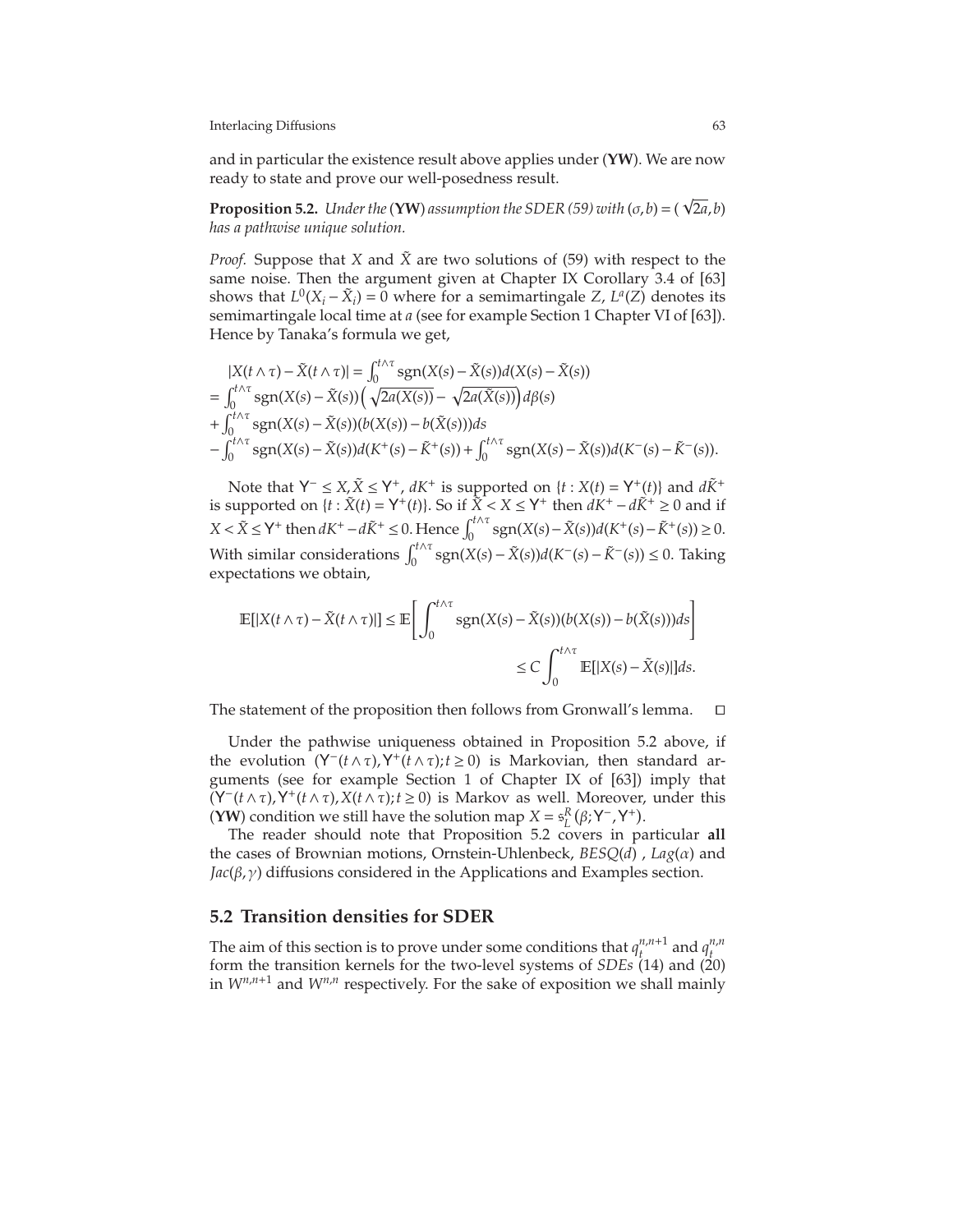restrict our attention to (14). In the sequel,  $\tau$  will denote the stopping time  $T^{n,n+1}$  (or  $T^{n,n}$  respectively).

Throughout this section we assume (**R**) and (**BC**+) hold for the *L*-diffusion and (YW) holds for both the *L* and  $\hat{L}$  diffusions. In particular, there exists a Markov semimartingale (*X*,*Y*) satisfying equation [\(14\)](#page-13-0) (or respectively (20)).

To begin with we make a few simple but important observations. First, note that if the *L*-diffusion does not hit *l* (i.e. *l* is natural or entrance), then *X*<sub>1</sub> doesn't hit *l* either before being driven to *l* by  $Y_1$  (in case *l* is exit for  $\hat{L}$ ). Similarly, it is rather obvious, since the particles are ordered, that in case *l* is regular reflecting for the *L*-diffusion the time spent at *l* up to time τ by the *SDEs* [\(14\)](#page-13-0) is equal to the time spent by  $X_1$  at *l*. This is in turn equal to the time spent at *l* by the excursions of  $X_1$  between collisions with  $Y_1$  (and before τ) during which the evolution of *X*<sup>1</sup> coincides with the unconstrained *L*diffusion which spends zero Lebesgue time at *l* (e.g. see Chapter 2 paragraph 7 in [\[12\]](#page-74-9)). Hence the system of reflecting *SDEs* [\(14\)](#page-13-0) spends zero Lebesgue time at either *l* or *r* up to time τ. Since in addition to this, the noise driving the *SDEs* is uncorrelated and the diffusion coefficients do not vanish in *I* ◦ we get that,

<span id="page-64-0"></span>
$$
\int_0^{\tau} \mathbf{1}_{\partial W^{n,n+1}(I)}(X(t), Y(t)) dt = 0 \quad \text{a.s.} \,. \tag{60}
$$

We can now in fact relate the constraining finite variation terms *K* to the semimartingale local times of the gaps between particles (although this will not be essential in what follows). Using the observation [\(60\)](#page-64-0) above and Exercise 1.16 (3◦ ) of Chapter VI of [\[63\]](#page-76-8), which states that for a positive semimartingale  $Z = M + V \ge 0$  (where *M* is the martingale part) its local time at 0 is equal to  $2 \int_0^1 (Z_s = 0) dV_s$ , we get that for the *SDEs* [\(14\)](#page-13-0) the semimartingale local time of  $Y_i - X_i$  at 0 up to time  $\tau$  is,

$$
2\int_0^{t\wedge\tau} \mathbf{1}(Y_i(s) = X_i(s))dK_i^+(s) = 2K_i^+(t\wedge\tau),
$$

and similarly the semimartingale local time of  $X_{i+1} - Y_i$  at 0 up to  $\tau$  is,

$$
2\int_0^{t\wedge\tau} \mathbf{1}(X_{i+1}(s)=Y_i(s))dK_{i+1}^-(s)=2K_{i+1}^-(t\wedge\tau).
$$

Now, we state a lemma corresponding to the *time 0* boundary condition.

<span id="page-64-1"></span>**Lemma 5.3.** For any  $f: W^{n,n+1}(I^{\circ}) \to \mathbb{R}$  continuous with compact support we *have,*

$$
\lim_{t\to 0}\int_{W^{n,n+1}(I^{\circ})}q^{n,n+1}_t((x,y),(x',y'))f(x',y')dx'dy'=f(x,y).
$$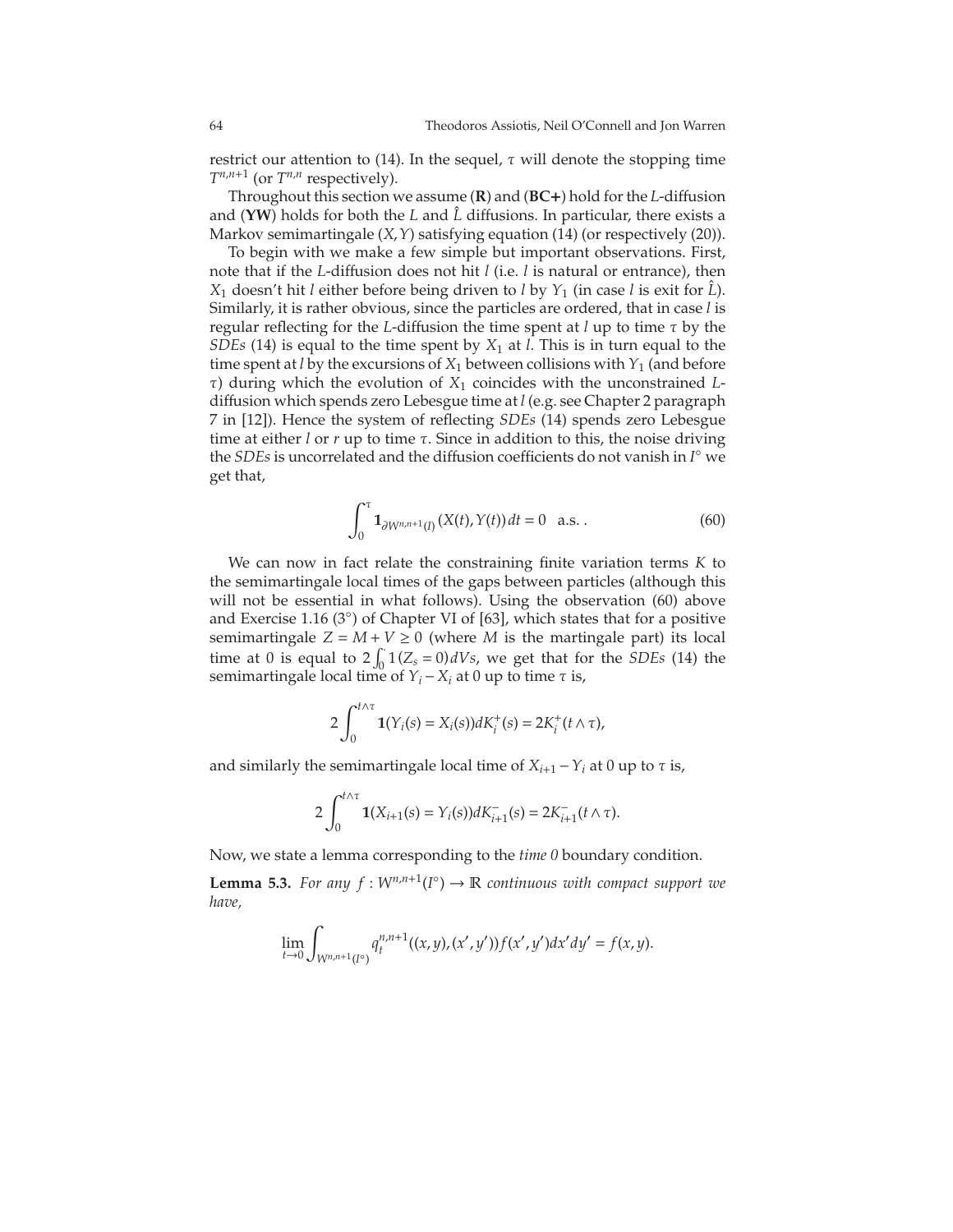*Proof.* This follows as in the proof of Lemma 1 of [\[72\]](#page-76-3). See also the beginning of the proof of Proposition [4.1.](#page-55-2)

We are now ready to prove the following result on the transition densities.

<span id="page-65-0"></span>**Proposition 5.4.** *Assume* (*R*) *and* (*BC*+) *hold for the L-di*ff*usion and* (*YW*) *holds for both the L and L diffusions. Moreover, assume that l and r are either natural or entrance for the L-di*ff*usion. Then qn*,*n*+<sup>1</sup> *t form the transition densities for the system of SDEs [\(14\)](#page-13-0).*

*Proof.* Let  $\mathbf{Q}_{x,y}^{n,n+1}$  denote the law of the process  $(X_1, Y_1, \cdots, Y_n, X_{n+1})$  satisfying the system of *SDEs* [\(14\)](#page-13-0) and starting from (*x*, *y*). Define for *f* continuous with compact support,

$$
F^{n,n+1}(t,(x,y))=\int_{W^{n,n+1}(I^c)}q_t^{n,n+1}((x,y),(x',y'))f(x',y')dx'dy'.
$$

Our goal is to prove that for fixed *T* > 0,

$$
F^{n,n+1}(T,(x,y)) = \mathbf{Q}_{x,y}^{n,n+1} \Big[ f(X(T),Y(T)) \mathbf{1}(T < \tau) \Big].\tag{61}
$$

The result then follows since from observation [\(60\)](#page-64-0) the only part of the distribution of (*X*(*T*),*Y*(*T*)) that charges the boundary corresponds to the event  ${T \geq \tau}$ .

In what follows we shall slightly abuse notation and use the same notation for both the scalar entries and the matrices that come into the definition of  $q_t^{n,n+1}$  $t^{n,n+1}$ . First, note the following with  $x, y \in I^{\circ}$ ,

$$
\begin{aligned}\n\partial_t A_t(x,x') &= \mathcal{D}_m^x \mathcal{D}_s^x A_t(x,x') , & \partial_t B_t(x,y') &= \mathcal{D}_m^x \mathcal{D}_s^x B_t(x,y') , \\
\partial_t C_t(y,x') &= \mathcal{D}_{\hat{m}}^y \mathcal{D}_s^y C_t(y,x') , & \partial_t D_t(y,y') &= \mathcal{D}_{\hat{m}}^y \mathcal{D}_s^y D_t(y,y') .\n\end{aligned}
$$

To see the equation for  $C_t(y, x')$  note that since  $\mathcal{D}_{\hat{m}} = \mathcal{D}_s$  and  $\mathcal{D}_{\hat{s}} = \mathcal{D}_m$  we have,

$$
\partial_t C_t(y,x') = -\mathcal{D}_s^y \partial_t p_t(y,x') = -\mathcal{D}_s^y \mathcal{D}_m^y \mathcal{D}_s^y p_t(y,x') = -\mathcal{D}_{\hat{m}}^y \mathcal{D}_s^y \mathcal{D}_s^y p_t(y,x') = \mathcal{D}_{\hat{m}}^y \mathcal{D}_s^y C_t(y,x').
$$

Hence, for fixed  $(x', y') \in \mathring{W}^{n, n+1}(I^{\circ})$  we have,

$$
\partial_t q_t^{n,n+1}((x,y),(x',y')) = \left(\sum_{i=1}^{n+1} \mathcal{D}_m^{x_i} \mathcal{D}_s^{x_i} + \sum_{i=i}^n \mathcal{D}_{\hat{m}}^{y_i} \mathcal{D}_{\hat{s}}^{y_i}\right) q_t^{n,n+1}((x,y),(x',y')),
$$
  
in  $(0,\infty) \times \hat{W}^{n,n+1}(I^{\circ}).$ 

Now, by definition of the entries  $A_t$ ,  $B_t$ ,  $C_t$ ,  $D_t$  we have for  $x, y \in I^{\circ}$ ,

$$
\partial_x A_t(x, x')|_{x=y} = -\hat{m}(y)C_t(y, x'),
$$
  

$$
\partial_x B_t(x, y')|_{x=y} = -\hat{m}(y)D_t(y, y').
$$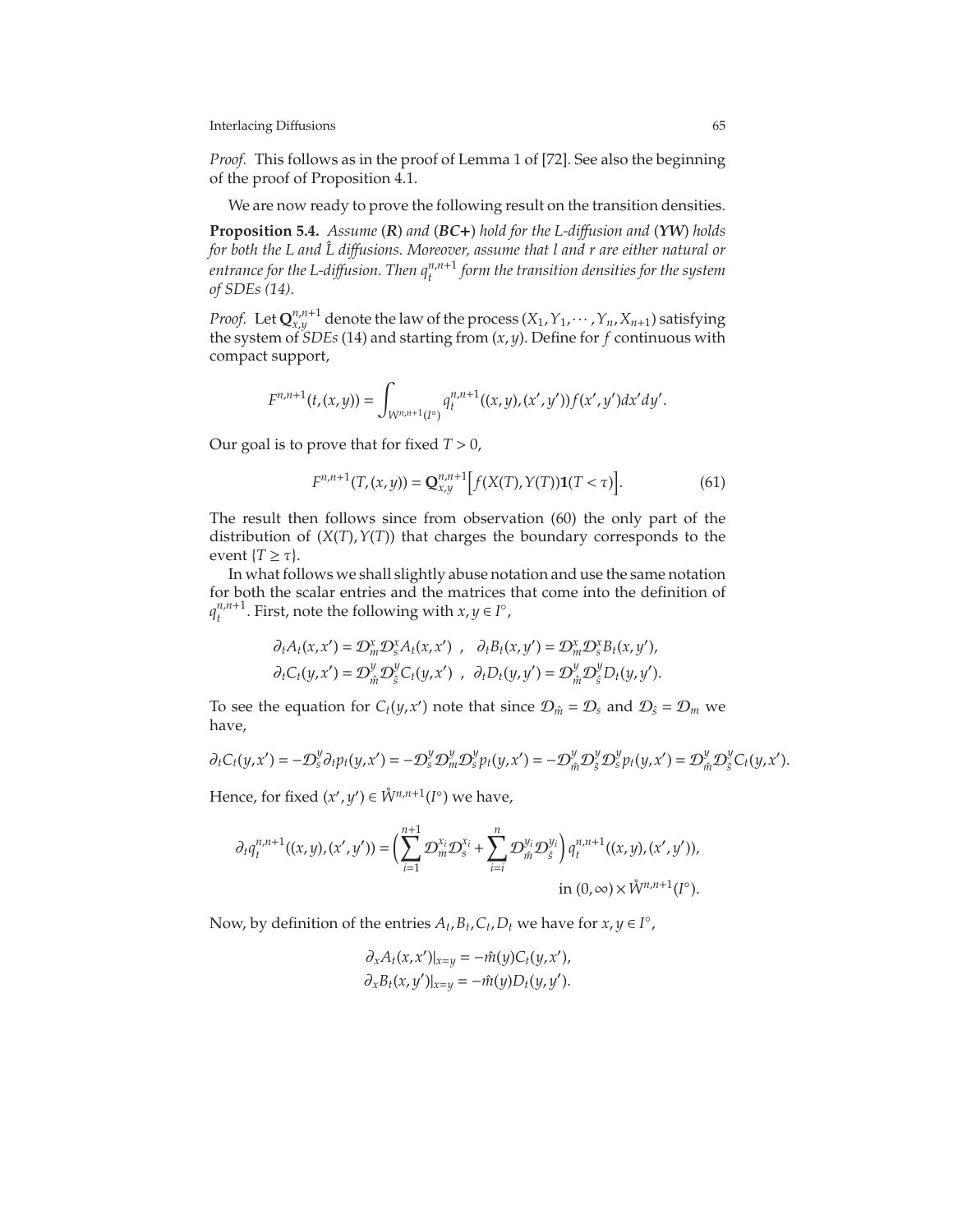Hence for fixed  $(x', y') \in W^{n, n+1}(I^{\circ})$  by differentiating the determinant and since two rows are equal up to multiplication by a constant we obtain,

$$
\partial_{x_i}q_t^{n,n+1}((x,y),(x',y'))|_{x_i=y_i}=0\ ,\ \partial_{x_i}q_t^{n,n+1}((x,y),(x',y'))|_{x_i=y_{i-1}}=0.
$$

The Dirichlet boundary conditions for  $y_i = y_{i+1}$  are immediate since again two rows of the determinant are equal. Furthermore, in case *l* or*r* are entrance boundaries for the *L*-diffusion the Dirichlet boundary conditions for  $y_1 = l$ and *y<sub>n</sub>* = *r* follow from the fact that (in the limit as *y*  $\rightarrow$  *l*,*r*),

$$
D_t(y, y')|_{y=l,r} = 0, C_t(y, x')|_{y=l,r} = \mathcal{D}_s^x A_t(x, x')|_{x=l,r} = 0.
$$

Fix  $T,\epsilon > 0$ . Applying Ito's formula we obtain that for each  $(x', y')$  the process,

$$
\big(\mathfrak{Q}_{t}(x',y') : t\in [0,T]\big) = \big(q_{T+\epsilon-t}^{n,n+1}\big((X(t),Y(t)),(x',y')\big) : t\in [0,T]\big),
$$

is a local martingale. Now consider a sequence of compact intervals  $J_k$ exhausting *I* as  $k \to \infty$  and write  $\tau_k$  for  $\inf\{t : (X(t), Y(t)) \notin J_k\}$ . Note that **1**(*T* <  $\tau \wedge \tau_k$ ) → **1**(*T* <  $\tau$ ) as *k* → ∞ by our boundary assumptions, more precisely by making use of the observation that *X* does not hit *l* or *r* before *Y* does. Using the optional stopping theorem (since the stopped process  $(\Omega_t^{\tau_k}(x', y') : t \in [0, T])$  is bounded and hence a true martingale) and then the monotone convergence theorem we obtain,

$$
q_{T+\epsilon}^{n,n+1}((x,y),(x',y')) = \mathbf{Q}_{x,y}^{n,n+1}\Big[q_{\epsilon}^{n,n+1}((X(T),Y(T)),(x',y'))\mathbf{1}(T<\tau)\Big].
$$

Now multiplying by *f* continuous with compact support, integrating with respect to  $(x', y')$  and using Fubini's theorem to exchange expectation and integral we obtain,

$$
F^{n,n+1}(T+\epsilon,(x,y))=\mathbf{Q}^{n,n+1}_{x,y}\Big[F^{n,n+1}\big(\epsilon,(X(T),Y(T))\mathbf{1}(T<\tau)\Big].
$$

By Lemma [5.3,](#page-64-1) we can let  $\epsilon \downarrow 0$  to conclude,

$$
F^{n,n+1}(T,(x,y)) = \mathbf{Q}_{x,y}^{n,n+1}\Big[f(X(T),Y(T))\mathbf{1}(T<\tau)\Big].
$$

The proposition is proven. ⊓⊔

Completely analogous arguments prove the following:

<span id="page-66-0"></span>**Proposition 5.5.** *Assume* (*R*) *and* (*BC*+) *hold for the L-di*ff*usion and* (*YW*) *holds for both the L and L diffusions. Moreover, assume that l is either natural or exit and r is either natural or entrance for the L-di*ff*usion. Then qn*,*<sup>n</sup> t form the transition densities for the system of SDEs [\(20\)](#page-16-0).*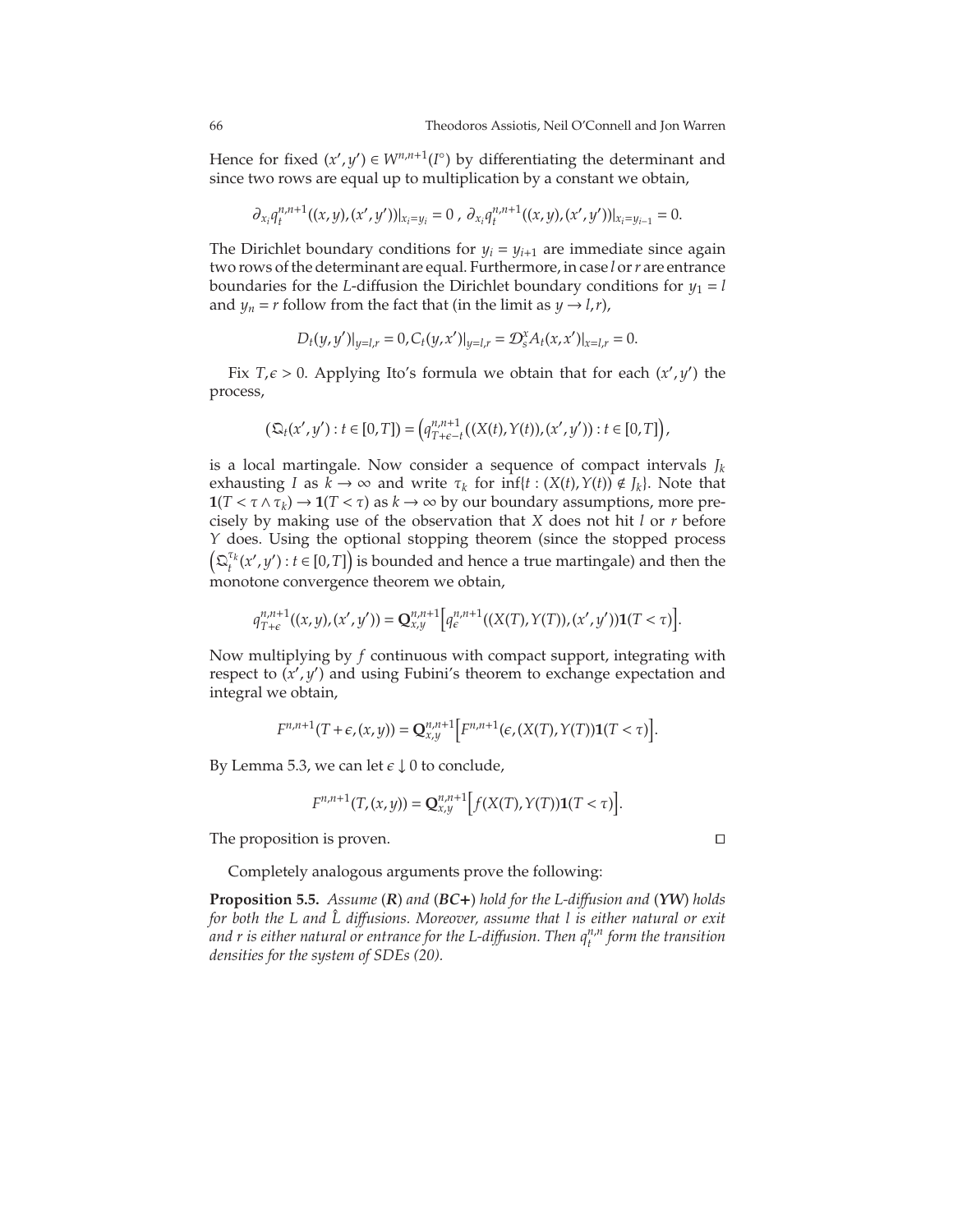We note here that Propositions [5.4](#page-65-0) and [5.5](#page-66-0) apply in particular to the cases of Brownian motions with drifts, Ornstein-Uhlenbeck,  $BESQ(d)$  for  $d \geq 2$ , *Lag*( $\alpha$ ) for  $\alpha \ge 2$  and *Jac*( $\beta$ , $\gamma$ ) for  $\beta$ , $\gamma \ge 1$  considered in the Applications and Examples section.

In the case *l* and/or *r* are regular reflecting boundary points we have the following proposition. This is where the non-degeneracy and regularity at the boundary in assumption (**BC**+) is used. This is technical but quite convenient since it allows for a rather streamlined rigorous argument. It presumably can be removed.

**Proposition 5.6.** *Assume* (*R*) *and* (*BC*+) *hold for the L-di*ff*usion and* (*YW*) *holds for both the L and L diffusions. Moreover, assume that l and/or r are regular reflecting for the L-di*ff*usion. Then qn*,*n*+<sup>1</sup> *t form the transition densities for the system of SDEs [\(14\)](#page-13-0).*

*Proof.* The strategy is the same as in Proposition [5.4](#page-65-0) above. We give the proof in the case that both *l* and *r* are regular reflecting for the *L*-diffusion (the other cases are analogous). First, recall that (**BC**+) in this case requires that lim *a*(*x*) > 0 and that the limits  $\lim_{x \to l} b(x)$ ,  $\lim_{x \to l} (a'(x) - b(x))$  exist and are finite. *x*→*l*,*r x*→*l*,*r x*→*l*,*r*

Now, note that by the non-degeneracy condition lim *a*(*x*) > 0 and since *x*→*l*,*r*  $s'(x) > 0.$ 

lim *x*→*l*,*r*  $b(x)$  is finite we thus obtain  $\lim$ *x*→*l*,*r*

So for  $x' \in I^{\circ}$  the relations,

$$
\lim_{x \to l,r} \mathcal{D}_s^x A_t(x, x') = 0 \text{ and } \lim_{x \to l,r} \mathcal{D}_s^x B_t(x, x') = 0,
$$

actually imply that for  $x' \in I^{\circ}$ ,

<span id="page-67-0"></span>
$$
\lim_{x \to l,r} \partial_x A_t(x, x') = 0 \text{ and } \lim_{x \to l,r} \partial_x B_t(x, x') = 0. \tag{62}
$$

Moreover, by rearranging the backwards equations we have for fixed *y* ∈ *I* ◦ that the functions,

$$
(t,x) \mapsto \partial_x^2 p_t(x,y) = \frac{\partial_t p_t(x,y) - b(x)\partial_x p_t(x,y)}{a(x)},
$$
  

$$
(t,x) \mapsto \partial_x^2 \mathcal{D}_s^x p_t(x,y) = \frac{\partial_t \mathcal{D}_s^x p_t(x,y) - (a'(x) - b(x))\partial_x \mathcal{D}_s^x p_t(x,y)}{a(x)},
$$
  

$$
= \frac{\partial_t \mathcal{D}_s^x p_t(x,y) - (a'(x) - b(x))m(x)\partial_t p_t(x,y)}{a(x)},
$$

and more generally for  $n \geq 0$  and fixed  $y \in I^{\circ}$ ,

$$
(t,x)\mapsto \partial_t^n \partial_x^2 \mathcal{D}_s^x p_t(x,y)=\frac{\partial_t^{n+1} \mathcal{D}_s^x p_t(x,y)-(a'(x)-b(x))\,m(x)\partial_t^{n+1} p_t(x,y)}{a(x)},
$$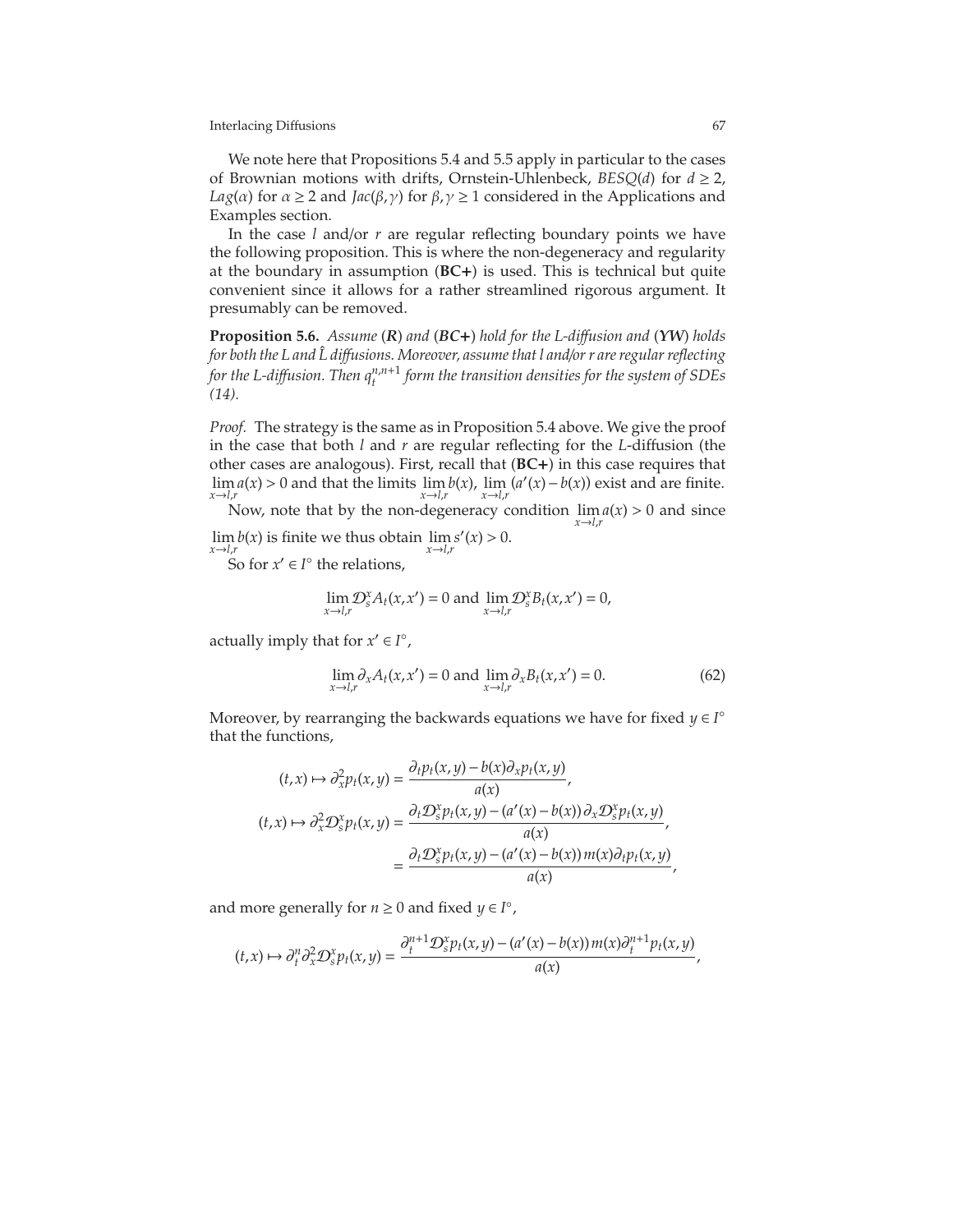can be extended continuously to  $(0, \infty) \times [l, r]$  (note the closed interval [*l,r*]). This is because every function on the right hand side can be extended by the assumptions of proposition and the fact that for *y* ∈ *I*<sup>°</sup>,  $\partial_t^n p_t(\cdot, y) \in Dom(L)$ (see Theorem 4.3 of [\[56\]](#page-76-1) for example). Thus by Whitney's extension theorem, essentially a clever reflection argument in this case (see Section 3 of [\[39\]](#page-75-18) for example),  $q_t^{n,n+1}$  $\binom{n}{t}$  ((*x*, *y*),(*x'*, *y'*)) can be extended as a *C*<sup>1,2</sup> function in (*t*,(*x*, *y*)) to the whole space. We can hence apply Ito's formula, and it is important to observe that the finite variation terms  $dK^l$  and  $dK^r$  at *l* and *r* respectively (corresponding to  $X_1$  and  $X_{n+1}$ ) vanish by the Neumann boundary conditions [\(62\)](#page-67-0), from which we deduce as before that for fixed  $T > 0$ ,

$$
q_{T+\epsilon}^{n,n+1}((x,y),(x',y')) = \mathbf{Q}_{x,y}^{n,n+1}\Big[q_{\epsilon}^{n,n+1}((X(T),Y(T)),(x',y'))\mathbf{1}(T<\tau)\Big].
$$

The conclusion then follows as in Proposition [5.4.](#page-65-0) □

Completely analogous arguments give the following:

**Proposition 5.7.** *Assume* (*R*) *and* (*BC*+) *hold for the L-di*ff*usion and* (*YW*) *holds for both the L and L diffusions. Moreover, assume that l is regular absorbing and/or r is regular reflecting for the L-di*ff*usion. Then qn*,*<sup>n</sup> t form the transition densities for the system of SDEs [\(20\)](#page-16-0).*

These propositions cover in particular the cases of Brownian motions in the half line and in an interval considered in Sections 3.2 and 3.3 respectively.

# **6 Appendix**

We collect here the proofs of some of the facts regarding conjugate diffusions that were stated and used in previous sections.

We first give the derivation of the table on the boundary behaviour of a diffusion and its conjugate. Keeping with the notation of Section 2 consider the following quantities with  $x \in I^{\circ}$  arbitrary,

$$
N(l) = \int_{(l^+,x]} (s(x) - s(y))M(dy) = \int_{(l^+,x]} (s(x) - s(y))m(y)dy,
$$
  
\n
$$
\Sigma(l) = \int_{(l^+,x]} (M(x) - M(y))s(dy) = \int_{(l^+,x]} (M(x) - M(y))s'(y)dy.
$$

We then have the following classification of the boundary behaviour at *l* (see e.g. [\[29\]](#page-75-17)):

- *l* is an entrance boundary iff  $N(l) < \infty$ ,  $\Sigma(l) = \infty$ .
- *l* is a exit boundary iff  $N(l) = \infty$ ,  $\Sigma(l) < \infty$ .
- *l* is a natural boundary iff  $N(l) = \infty$ ,  $\Sigma(l) = \infty$ .
- *l* is a regular boundary iff  $N(l) < \infty$ ,  $\Sigma(l) < \infty$ .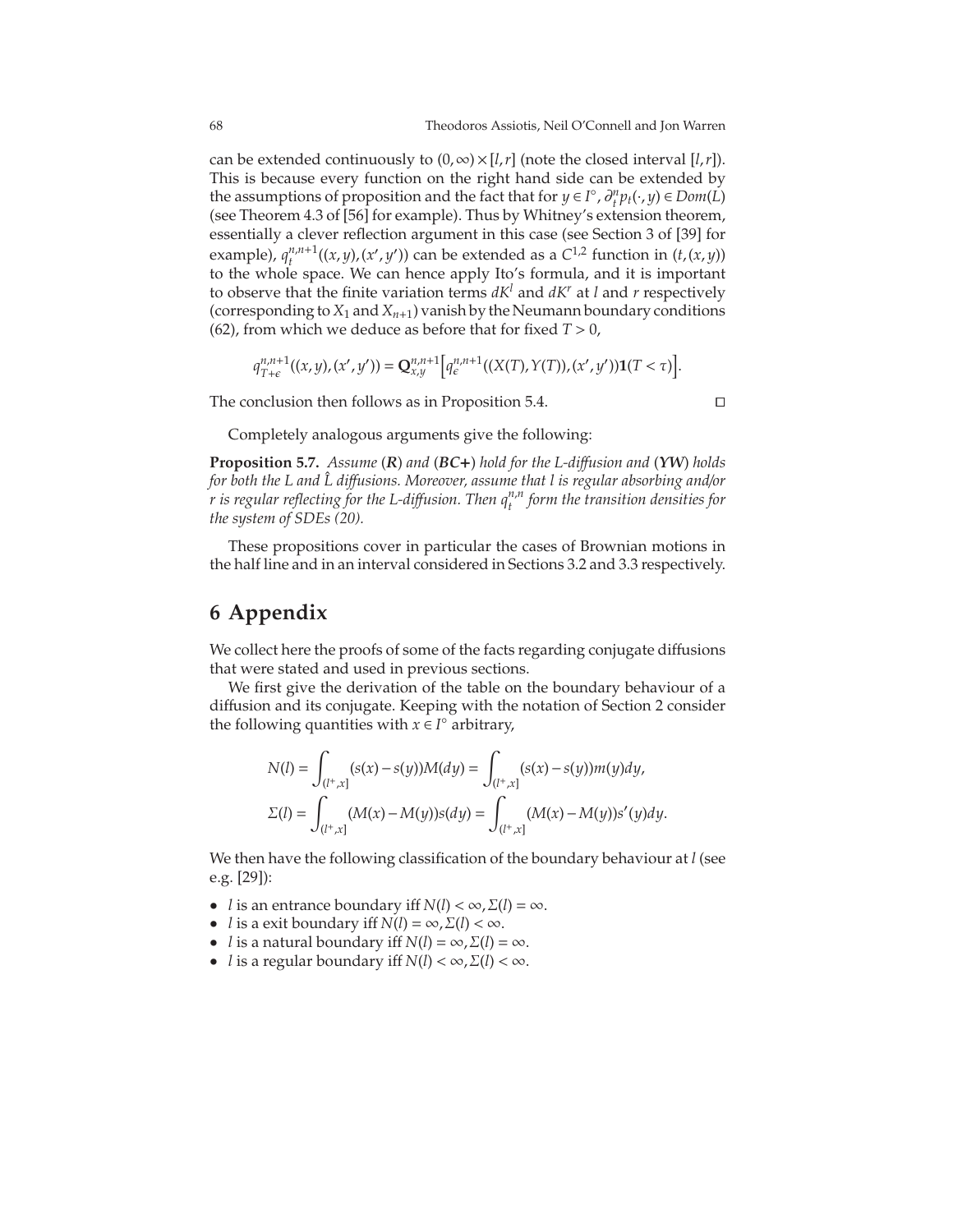From the relations  $\hat{s}'(x) = m(x)$  and  $\hat{m}(x) = s'(x)$  we obtain the following,

$$
\hat{N}(l) = \int_{(l^+,x]} (\hat{s}(x) - \hat{s}(y)) \hat{m}(y) dy = \Sigma(l),
$$
  

$$
\hat{\Sigma}(l) = \int_{(l^+,x]} (\hat{M}(x) - \hat{M}(y)) \hat{s}'(y) dy = N(l).
$$

These relations immediately give us the table on boundary behaviour, namely: If *l* is an entrance boundary for *X*, then it is exit for *X*ˆ and vice versa. If *l* is natural for *X*, then so it is for its conjugate. If *l* is regular for *X*, then so it is for its conjugate. In this instance as already stated in Section 2 we define the conjugate diffusion  $\hat{X}$  to have boundary behaviour dual to that of *X*, namely if *l* is reflecting for *X* then it is absorbing for *X*ˆ and vice versa.

*Proof (Proof of Lemma 2.1).* There is a total number of  $5<sup>2</sup>$  boundary behaviours (5 at *l* and 5 at *r*) for the *L*-diffusion (the boundary behaviour of  $\hat{L}$  is completely determined from *L* as explained above) however since the boundary conditions for an entrance and regular reflecting  $(D_s v = 0)$  and similarly for an exit and regular absorbing boundary  $(D_mD_sv=0)$  are the same we can pair them to reduce to  $3^2$  cases (b.c.(*l*), b.c.(*r*)) abbreviated as follows:

 $(nat, nat), (ref, ref), (abs, abs), (nat, abs), (ref, abs), (abs, ref), (abs, nat), (nat, ref), (ref, nat).$ 

We now make some further reductions. Note that for  $x, y \in I^{\circ}$ ,

$$
\mathsf{P}_t \mathbf{1}_{[l,y]}(x) = \hat{\mathsf{P}}_t \mathbf{1}_{[x,r]}(y) \iff \mathsf{P}_t \mathbf{1}_{[y,r]}(x) = \hat{\mathsf{P}}_t \mathbf{1}_{[l,x]}(y).
$$

After swapping  $x \leftrightarrow y$  this is equivalent to,

$$
\hat{\mathsf{P}}_t \mathbf{1}_{[l,y]}(x) = \mathsf{P}_t \mathbf{1}_{[x,r]}(y).
$$

So we have a bijection that swaps boundary conditions with their duals  $(b.c.(l), b.c.(r)) \leftrightarrow (b.c.(\overline{l}), b.c.(\overline{r}))$ . Moreover, if  $b:(l,r) \rightarrow (l,r)$  is any homeomorphism such that  $h(l) = r$ ,  $h(r) = l$  and writing  $H_t$  for the semigroup associated with the  $\mathfrak{h}(X)(t)$ -diffusion and similarly  $\hat{\mathsf{H}}_t$  for the semigroup associated with the  $h(\hat{X})(t)$ -diffusion we see that,

$$
\mathsf{P}_t\mathbf{1}_{[l,y]}(x)=\hat{\mathsf{P}}_t\mathbf{1}_{[x,r]}(y)~~\forall x,y\in I^\circ\iff \mathsf{H}_t\mathbf{1}_{[l,y]}(x)=\hat{\mathsf{H}}_t\mathbf{1}_{[x,r]}(y)~~\forall x,y\in I^\circ.
$$

And we furthermore observe that, the boundary behaviour of the  $h(X)(t)$ diffusion at *l* is the boundary behaviour of the *L*-diffusion at *r* and its boundary behaviour at *r* is that of the *L*-diffusion at *l* and similarly for  $h(\hat{X})(t)$ . We thus obtain an equivalent problem where now (b.c.(*l*), b.c.(*r*))  $\leftrightarrow$ (b.c.(*r*),b.c.(*l*)). Putting it all together, we reduce to the following 4 cases since all others can be obtained from the transformations above,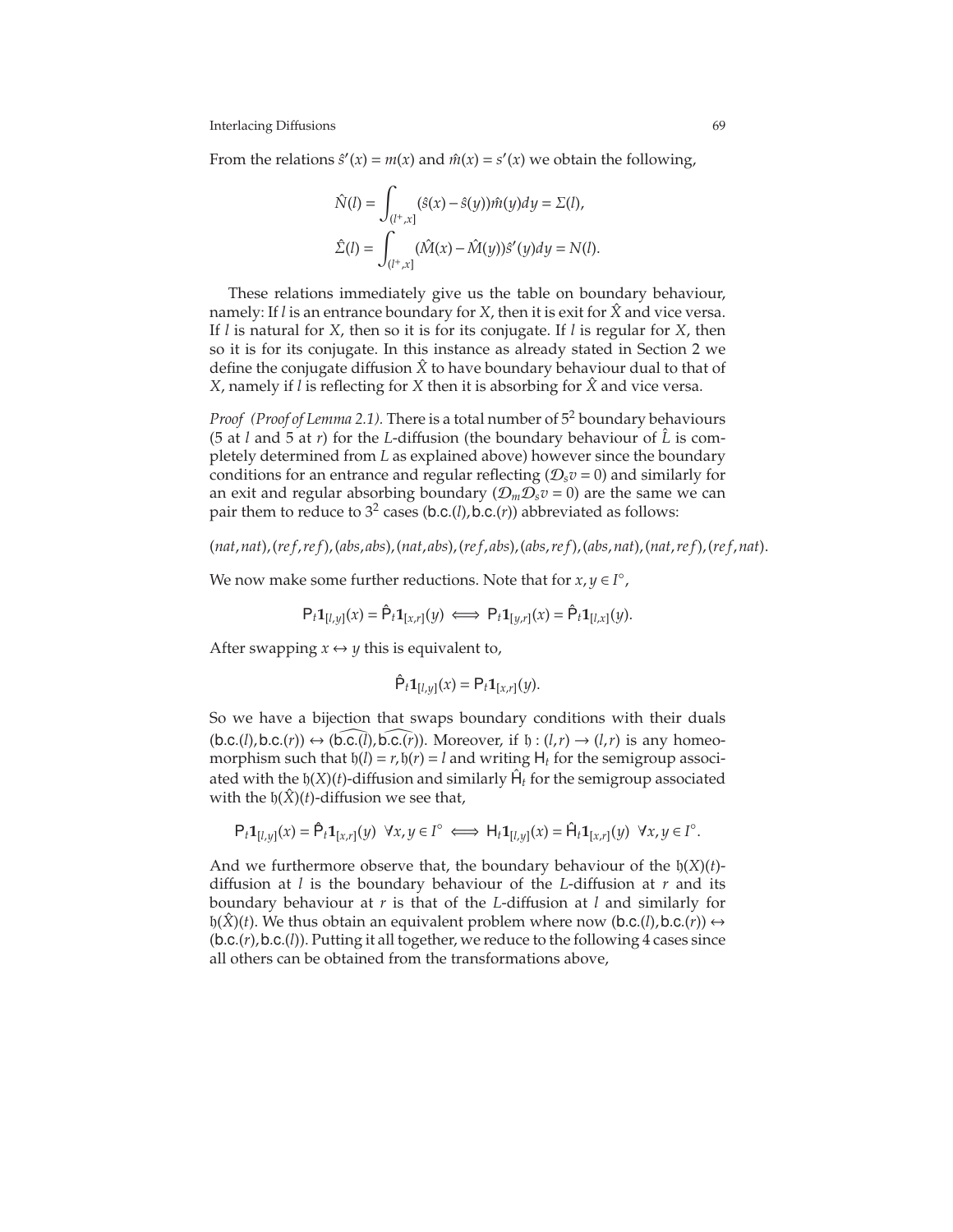(*nat*,*nat*),(*re f*,*nat*),(*re f*,*re f*),(*re f*, *abs*).

The first case is easy since there are no boundary conditions to keep track of and is omitted. The second case is the one originally considered by Siegmund and studied extensively in the literature (see e.g. [\[21\]](#page-74-10) for a proof). We give the proof for the last two cases.

First, assume *l* and *r* are regular reflecting for *X* and so absorbing for  $\hat{X}$ . Let  $\mathcal{R}_{\lambda}$  and  $\hat{\mathcal{R}}_{\lambda}$  be the resolvent operators associated with  $P_t$  and  $\hat{P}_t$ then with *f* being a continuous function with compact support in *I* ◦ the function  $u = \mathcal{R}_{\lambda} f$  solves Poisson's equation  $\mathcal{D}_m \mathcal{D}_s u - \lambda u = -f$  with  $\mathcal{D}_s u(l^+) =$  $(0, \mathcal{D}_s u(r^-)) = 0$ . Apply  $\mathcal{D}_m^{-1}$  defined by  $\mathcal{D}_m^{-1} f(y) = \int_l^y$  $\int_l^y m(z) f(z) dz$  for  $y \in l^{\circ}$  to obtain  $\mathcal{D}_s u - \lambda \mathcal{D}_m^{-1} u = -\mathcal{D}_m^{-1} f$  which can be written as,

$$
\mathcal{D}_{\hat{m}}\mathcal{D}_{\hat{s}}\mathcal{D}_{m}^{-1}u - \lambda \mathcal{D}_{m}^{-1}u = -\mathcal{D}_{m}^{-1}f.
$$

So  $v = \mathcal{D}_m^{-1}u$  solves Poisson's equation with  $g = \mathcal{D}_m^{-1}f$ ,

$$
\mathcal{D}_{\hat{m}}\mathcal{D}_{\hat{s}}v - \lambda v = -g,
$$

with the boundary conditions  $\mathcal{D}_{\hat{m}}\mathcal{D}_{\hat{s}}v(l^+) = \mathcal{D}_{s}\mathcal{D}_{m}\mathcal{D}_{m}^{-1}u(l^+) = \mathcal{D}_{s}u(l^+) = 0$  and  $\mathcal{D}_{\hat{m}}\mathcal{D}_{\hat{s}}v(r^-) = 0$ . Now in the second case when *l* is reflecting and *r* absorbing we would like to check the reflecting boundary condition for  $v = \mathcal{D}_m^{-1} u$  at *r*. Namely, that  $(D_s)v(r^-) = 0$  and note that this is equivalent to  $(D_m)v(r^-) =$  $u(r^-) = 0$ . This then follows from the fact that (since *r* is now absorbing for the *L*-diffusion)  $(D_mD_s)u(r^-)=0$  and that *f* is of compact support. The proof proceeds in the same way for both cases, by uniqueness of solutions to Poisson's equation (see e.g. Section 3.7 of [\[41\]](#page-75-8)) this implies  $v = \hat{\mathcal{R}}_{\lambda} g$  and thus we may rewrite the relationship as,

$$
\mathcal{D}_m^{-1} \mathcal{R}_\lambda f = \hat{\mathcal{R}}_\lambda \mathcal{D}_m^{-1} f.
$$

Let now *f* approximate  $\delta_x$  with  $x \in I^\circ$  to obtain with  $r_\lambda(x, z)$  the resolvent density of  $\mathcal{R}_{\lambda}$  with respect to the speed measure in  $I^{\circ} \times I^{\circ}$ ,

$$
\int_l^y r_\lambda(z,x)m(z)dz = m(x)\hat{\mathcal{R}}_\lambda \mathbf{1}_{[x,r]}(y).
$$

Since  $r_{\lambda}(z, x) m(z) = m(x) r_{\lambda}(x, z)$  we obtain,

$$
\mathcal{R}_{\lambda}\mathbf{1}_{[l,y]}(x)=\hat{\mathcal{R}}_{\lambda}\mathbf{1}_{[x,r]}(y),
$$

and the result follows by uniqueness of Laplace transforms. ⊓⊔

It is certainly clear to the reader that the proof only works for *x*, *y* in the interior *I* ◦ . In fact the lemma is not always true if we allow *x*, *y* to take the values  $l$ , $r$ . To wit, first assume  $x = l$  so that we would like,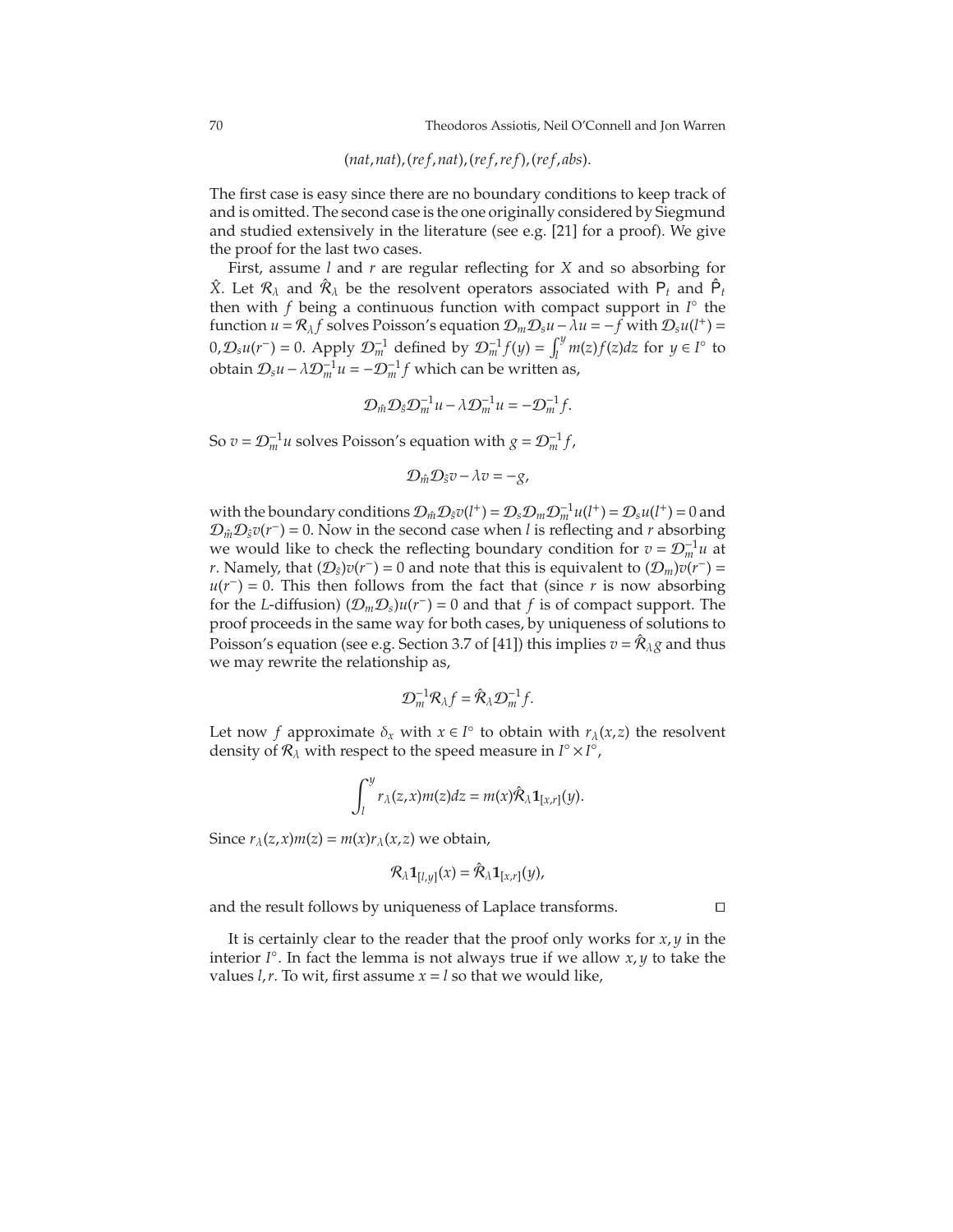$$
P_t \mathbf{1}_{[l,y]}(l) \stackrel{?}{=} \hat{P}_t \mathbf{1}_{[l,r]}(y) = 1 \ \forall y.
$$

This is true if and only if *l* is either absorbing, exit or natural for the *L*diffusion (where in the case of a natural boundary we understand  $P_t 1_{[l,y]}(l)$ as  $\lim_{x\to l} P_t \mathbf{1}_{[l,y]}(x)$ . Analogous considerations give the following: The state-ment of Lemma [2.2](#page-8-2) remains true with  $x = r$  if  $r$  is either a natural, reflecting or entrance boundary point for the *L*-diffusion. Enforcing the exact same boundary conditions gives that the statement remains true with *y* taking values on the boundary of *I*.

**Remark 6.1.** *For the reader who is familiar with the close relationship between duality and intertwining first note that with the L-di*ff*usion satisfying the boundary conditions in the paragraph above and denoting as in Section 2 by P<sup>t</sup> the semigroup associated with an L-di*ff*usion killed (not absorbed) at l our duality relation becomes,*

$$
P_t \mathbf{1}_{[x,r]}(y) = \hat{\mathsf{P}}_t \mathbf{1}_{[l,y]}(x).
$$

*It is then a simple exercise, see Proposition 5.1 of [\[16\]](#page-74-11) for the general recipe of how to do this, that this is equivalent to the intertwining relation,*

$$
P_t\varLambda=\varLambda\hat{\mathsf{P}}_t,
$$

*where*  $\Lambda$  *is the unnormalized kernel given by*  $(\Lambda f)(x) = \int_{0}^{x}$  $\int_l^{\infty} \hat{m}(z) f(z) dz$ . This is *exactly the intertwining relation obtained in* [\(26\)](#page-19-1) *with*  $n_1 = n_2 = 1$ *.* 

**Entrance Laws** For  $x \in I$  and  $\mathfrak{h}_n$  a positive eigenfunction of  $P_t^n$  we would like to compute the following limit that defines our entrance law  $\mu_t^x(y)$ (with respect to Lebesgue measure) and corresponds to starting the Markov process  $P_t^{n,b_n}$  from  $(x, \dots, x)$ ,

$$
\mu_t^x(\mathbf{y}) := \lim_{(x_1,\cdots,x_n)\to x_1} e^{-\lambda t} \frac{b_n(y_1,\cdots,y_n)}{b_n(x_1,\cdots,x_n)} \det(p_t(x_i,y_j))_{i,j=1}^n.
$$

Note that, since as proven in subsection [3.10](#page-50-2) all eigenfunctions built from the intertwining kernels are of the form  $\det (h_i(x_j))$ <sup>n</sup><sub>i</sub> *i*,*j*=1 we will restrict to computing,

$$
\mu_t^x(\mathbf{y}) := e^{-\lambda t} \det (h_i(y_j))_{i,j=1}^n \lim_{(x_1, \dots, x_n) \to x_1} \frac{\det (p_t(x_i, y_j))_{i,j=1}^n}{\det (h_i(x_j))_{i,j=1}^n}
$$

.

If we now assume that  $p_t(\cdot, y) \in C^{n-1} \forall t > 0, y \in I^\circ$  and similarly  $h_i(\cdot) \in C^{n-1}$  (in fact we only need to require this in a neighbourhood of *x*) we have,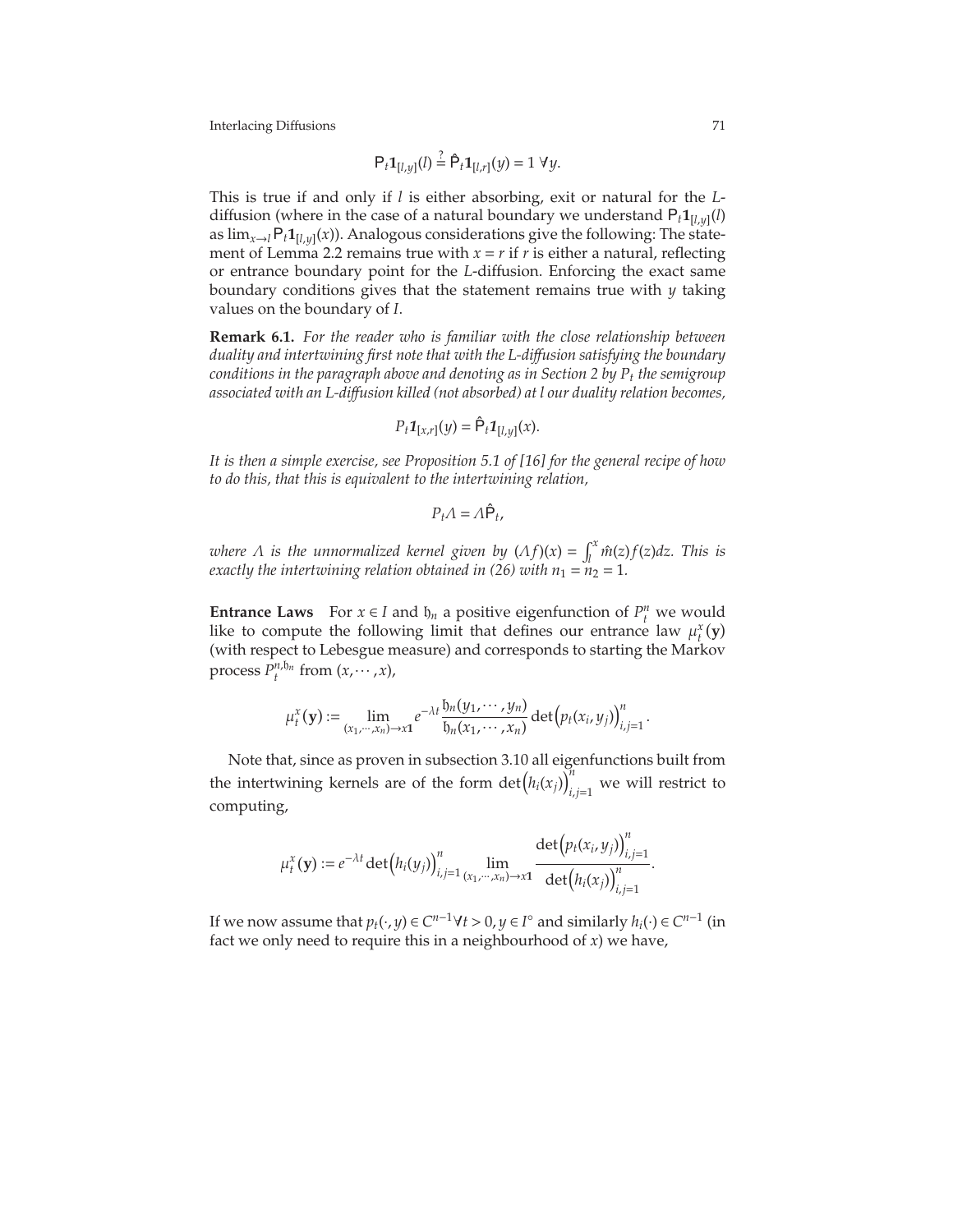72 Theodoros Assiotis, Neil O'Connell and Jon Warren

$$
\lim_{(x_1, \dots, x_n) \to x1} \frac{\det (p_t(x_i, y_j))_{i,j=1}^n}{\det (h_i(x_j))_{i,j=1}^n} = \lim_{(x_1, \dots, x_n) \to x1} \frac{\det (x_j^{i-1})_{i,j=1}^n}{\det (h_i(x_j))_{i,j=1}^n} \times \frac{\det (p_t(x_i, y_j))_{i,j=1}^n}{\det (x_j^{i-1})_{i,j=1}^n}
$$
\n
$$
= \frac{1}{\det (\partial_x^{i-1} h_j(x))_{i,j=1}^n} \det (\partial_x^{i-1} p_t(x, y_j))_{i,j=1}^n.
$$

For the fact that the Wronskian,  $\det\left(\frac{\partial^{i-1}_x h_j(x)}{\partial x^i}\right)$ *i*,*j*=1 > 0 and in particular does not vanish see subsection [3.10.](#page-50-0) Thus,

$$
\mu_t^x(\mathbf{y}) = const_{x,t} \times \det(h_i(y_j))_{i,j=1}^n \det(\partial_x^{i-1} p_t(x,y_j))_{i,j=1}^n,
$$

is given by a biorthogonal ensemble as in [\(29\)](#page-22-0). The following lemma, which is an adaptation of Lemma 3.2 of [50] to our general setting, gives some more explicit information.

**Lemma 6.2.** *Assume that for x*′ *in a neighbourhood of x there is a convergent Taylor expansion* ∀*t* > 0, *y* ∈ *I* ◦ *,*

$$
\frac{p_t(x',y)}{p_t(x,y)} = f(t,x')\sum_{i=0}^{\infty} (x'-x)^i \phi_i(t,y),
$$

*for some functions f,* { $\phi_i$ }<sub>*i*≥0</sub> *that in particular satisfy f*(*t,x*) $\phi_0(t, y) \equiv 1$ *. Then*  $\mu_t^x(y)$ *is given by the biorthogonal ensemble,*

$$
const_{x,t} \times \det(h_i(y_j))_{i,j=1}^n \det(\phi_{i-1}(t,y_j))_{i,j=1}^n \prod_{i=1}^n p_t(x,y_i).
$$

*If moreover we assume that we have a factorization*  $\phi_i(t, y) = y^i g_i(t)$  then  $\mu_t^x(\mathbf{y})$  is *given by the polynomial ensemble,*

$$
const'_{x,t} \times \det(h_i(y_j))_{i,j=1}^n \det(y_j^{i-1})_{i,j=1}^n \prod_{i=1}^n p_t(x,y_i).
$$

*Proof.* By expanding the Karlin-McGregor determinant and plugging in the Taylor expansion above we obtain,

$$
\frac{\det(p_t(x_i, y_j))_{i,j=1}^n}{\prod_{i=1}^n p_t(x, y_i)} = \prod_{i=1}^n f(t, x_i) \sum_{k_1, \dots, k_n \ge 0} \prod_{i=1}^n (x_i - x)^{k_i} \sum_{\sigma \in \mathfrak{S}_n} sign(\sigma) \prod_{i=1}^n \phi_{k_i}(t, y_{\sigma(i)})
$$

$$
= \prod_{i=1}^n f(t, x_i) \sum_{k_1, \dots, k_n \ge 0} \prod_{i=1}^n (x_i - x)^{k_i} \det(\phi_{k_i}(t, y_j))_{i,j=1}^n.
$$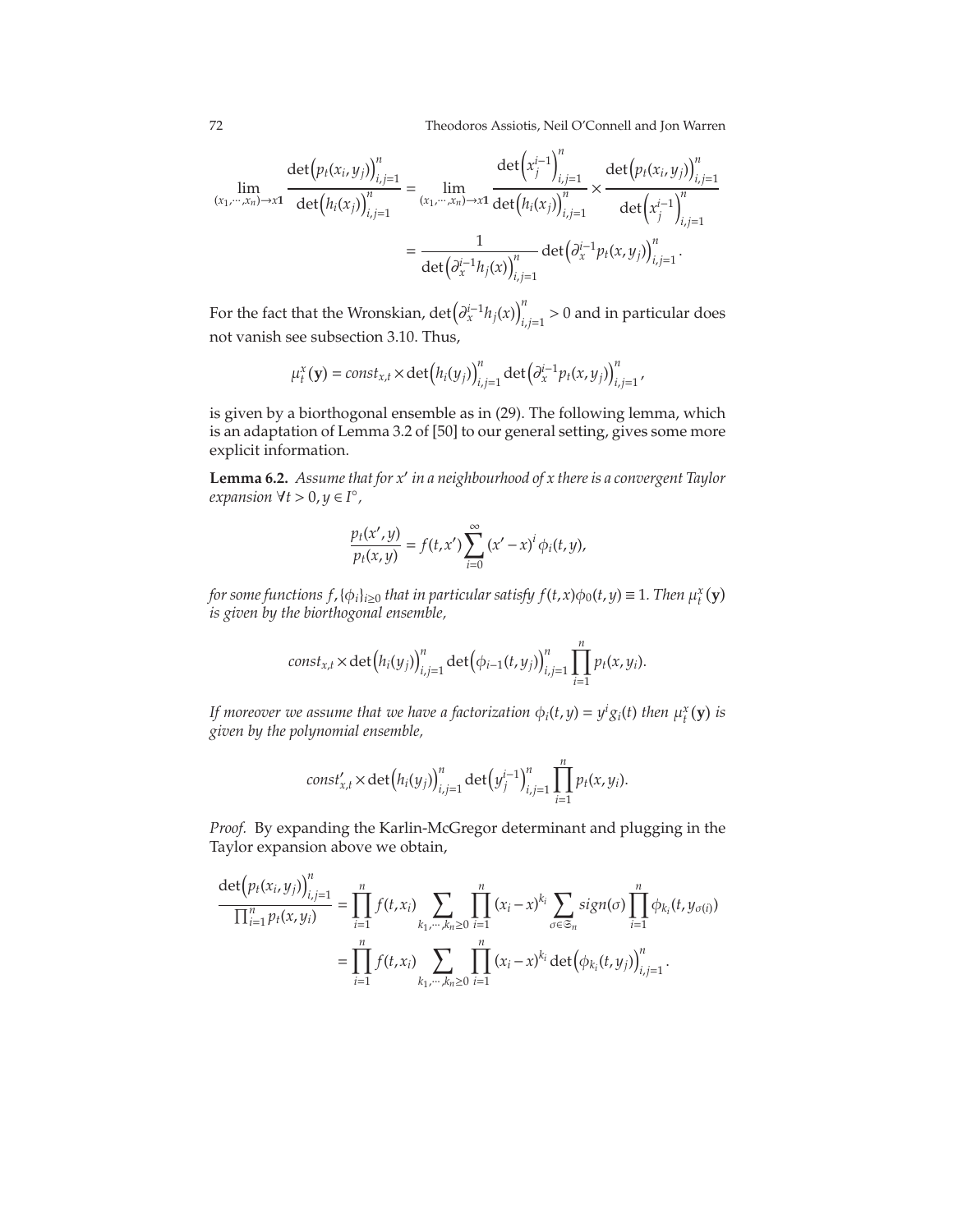## Interlacing Diffusions 73

First, note that we can restrict to  $k_1$ ,  $\cdots k_n$  distinct otherwise the determinant vanishes. Moreover, we can in fact restrict the sum over  $k_1$ ,  $\cdots$ ,  $k_n \geq 0$  to  $k_1$ ,  $\cdots$  ,  $k_n$  ordered by replacing  $k_1$ ,  $\cdots$  ,  $k_n$  by  $k_{\tau(1)}$ ,  $\cdots$  ,  $k_{\tau(n)}$  and summing over  $\tau \in \mathfrak{S}_n$  to arrive at the following expansion,

$$
\frac{\det(p_t(x_i, y_j))_{i,j=1}^n}{\prod_{i=1}^n p_t(x, y_i)} = \prod_{i=1}^n f(t, x_i) \sum_{0 \le k_1 < k_2 < \dots < k_n} \det((x_j - x)^{k_i})_{i,j=1}^n \det(\phi_{k_i}(t, y_j))_{i,j=1}^n.
$$

Now, write with  $\mathbf{k} = (0 \leq k_1 < \cdots < k_n)$ ,

$$
\chi_{\mathbf{k}}(z_1,\cdots,z_n) = \frac{\det\left(z_j^{k_i}\right)_{i,j=1}^n}{\det\left(z_j^{i-1}\right)_{i,j=1}^n},
$$

for the Schur function and note that  $\lim_{(z_1, \dots, z_n) \to 0} \chi_{\mathbf{k}}(z_1, \dots, z_n) = 0$  unless **k** =  $(0, \dots, n-1)$  in which case we have  $\chi$ **k** ≡ 1. We can now finally compute,

$$
\lim_{(x_1, \dots, x_n) \to x_1} \frac{\det(p_t(x_i, y_j))_{i,j=1}^n}{\det(x_j^{i-1})_{i,j=1}^n} = \lim_{(x_1, \dots, x_n) \to x_1} \frac{\det(p_t(x_i, y_j))_{i,j=1}^n}{\det((x_j - x)^{i-1})_{i,j=1}^n} = \prod_{i=1}^n p_t(x, y_i) \times \lim_{(x_1, \dots, x_n) \to x_1} \prod_{i=1}^n f(t, x_i) \times \sum_{0 \le k_1 < k_2 < \dots < k_n} \chi_k(x_1 - x, \dots, x_n - x) \det(\phi_{k_i}(t, y_j))_{i,j=1}^n = \lim_{t \to t_1} f(t, x) \times \prod_{i=1}^n p_t(x, y_i) \det(\phi_{i-1}(t, y_j))_{i,j=1}^n.
$$

The first statement of the lemma now follows with,

$$
const_{x,t}=e^{-\lambda t}f^{n}(t,x)\frac{1}{\det(\partial_{x}^{i-1}h_{j}(x))_{i,j=1}^{n}}.
$$

The fact that when  $\phi_i(t, y) = y^i g_i(t)$  we obtain a polynomial ensemble is then immediate. ⊓⊔

**Acknowledgements.** Research of N.O'C. supported by ERC Advanced Grant 669306. Research of T.A. supported through the MASDOC DTC grant number EP/HO23364/1. We would like to thank an anonymous referee for many useful comments and suggestions which have led to many improvements in presentation.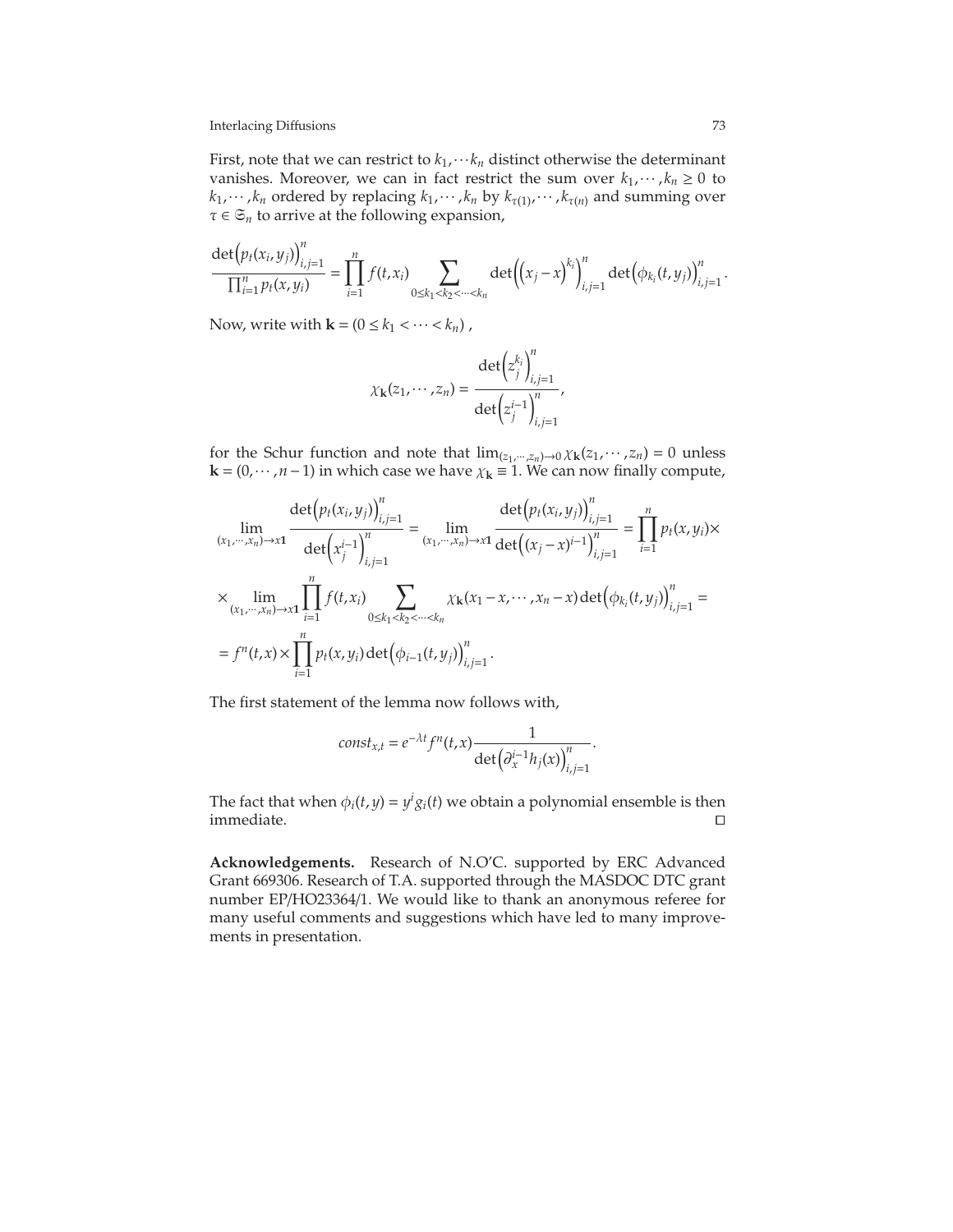## **References**

- 1. M. Adler, E. Nordenstam. P. van Moerbeke, *Consecutive minors for Dysons Brownian motions*,Stochastic Processes and their applications, Vol. 124, Issue 6, 2023-2051, (2014).
- 2. T. Assiotis, *Intertwinings for general* β *Laguerre and Jacobi processes*, to appear Journal of Theoretical Probability, (2018).
- 3. T. Assiotis, *Hua-Pickrell di*ff*usions and Feller processes on the boundary of the graph of spectra*, Available from https://arxiv.org/abs/1703.01813, (2017).
- 4. T. Assiotis, *Random Growth and Karlin-McGregor polynomials*, Electronic Journal of Probability, Volume 23, paper no. 106 (2018).
- 5. D. BAKRY, I. GENTIL, M. LEDOUX, *Analysis and Geometry of Markov Diffusion Operators*, Springer, (2014).
- 6. P. Biane, P. Bougerol, N. O' Connell *Littelmann paths and Brownian paths, Duke Mathematical Journal*, Vol. 130, No. 1, 127-167, (2005).
- 7. F. Bornemann, P.J. Forrester, *Singular values and evenness symmetry in random matrix theory*, Forum Mathematicum, Ahead of print available online from https://www.degruyter.com/view/j/form.ahead-of-print/forum-2015-0055/forum-2015-0055.xml, (2015).
- 8. F. BORNEMANN, M. LACROIX, *The Singular Values of the GOE*, Random Matrices: Theory and Applications, Vol. 4, No. 2,(2015).
- 9. A. Borodin, G. Olshanski, *Markov processes on the path space of the Gelfand-Tsetlin graph and on its boundary*, Journal of Functional Analysis,Vol. 263, 248-303, (2012).
- 10. A. Borodin, P. Ferrari, *Anisotropic Growth of Random Surfaces in 2* + *1 Dimensions* , Communications in Mathematical Physics, Vol. 325, 603-684, (2014).
- 11. A. Borodin, J. Kuan, *Random surface growth with a wall and Plancherel measures for O*(∞) , Communications on Pure and Applied Mathematics, Vol. 63, 831-894, (2010).
- 12. A.N. Borodin, P. Salminen, *Handbook of Brownian Motion-Facts and Formulae Second Edition*, Probability and Its Applications, Birkhauser, (2002).
- 13. M-F. Bru, *Wishart processes*, Journal of Theoretical Probability, Vol.4, Issue 4, 725-751, (1991).
- 14. K. Burdzy, W. Wang, K. Ramanan, *The Skorokhod problem in a time dependent interval*, Stochastic Processes and their Applications, Vol. 119, Issue 2, 428-452, (2009).
- 15. F. Calogero, *Solution of the one-dimensional N-body problems with quadratic and*/*or inversely quadratic pair potentials*, Journal of Mathematical Physics 12, 419-439,(1971).
- 16. P. Carmona, F. Petit, M. Yor, *Beta-gamma random variables and intertwining relations between certain Markov processes*, Revista Matematika Iberoamericana, vol. 14, no. 2, 311- 367,(1998).
- 17. M. Cerenzia, *A path property of Dyson gaps, Plancherel measures for Sp*(∞)*, and random surface growth*, Available from arXiv:1506.08742, (2015).
- 18. M. Cerenzia, J. Kuan, *Hard-edge asymptotics of the Jacobi growth process*, Available from https://arxiv.org/abs/1608.06384, (2016).
- 19. L. Chen, D.W. Stroock, *The Fundamental Solution to the Wright–Fisher Equation*, SIAM Journal on Mathematical Analysis 42.2, 539-567,(2010).
- 20. B. Conrey, *Notes on eigenvalue distributions for the classical compact groups*, Recent Perspectives in Random Matrix Theory and Number Theory (Edited by F. Mezzadri, N.C. Snaith), London Mathematical Society Lecture Note Series No. 332, pages 111-146, (2005).
- 21. T. Cox, U. R*o*¨sler, *A duality relation for entrance and exit laws for Markov processes*, Stochastic Processes and Their Applications, Vol. 16, Issue 2, 141-156, (1984).
- 22. C. Cuenca, *Markov Processes on the Duals to Infinite-Dimensional Classical Lie Groups*, Available from http://arxiv.org/abs/1608.02281, (2016).
- 23. M. Defosseux, *Orbit measures, random matrix theory and interlaced determinantal processes*, Annales de l'Institut Henri Poincare, Probabilites et Statistiques, Vol. 46, No. 1, 209-249,  $(2010).$
- 24. N. Demni, *The Laguerre process and the generalized Hartman-Watson law*, Bernoulli, Vol. 13, No. 2, 556-580, (2007).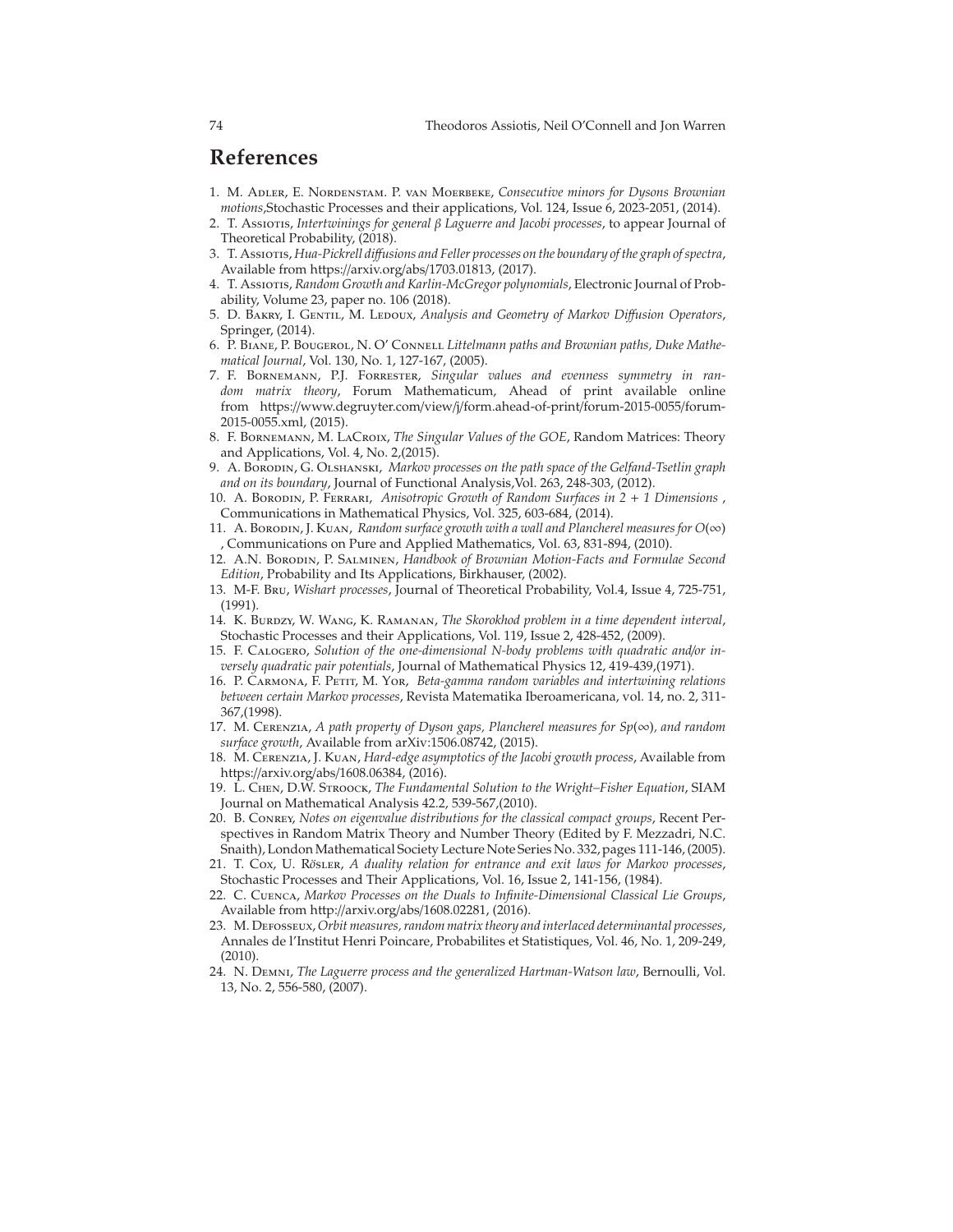## Interlacing Diffusions 75

- 25. P. Diaconis, J.A. Fill, *Strong Stationary Times Via a New Form of Duality, Annals of Probability*, Vol. 18, No. 4, 1483-1522, (1990).
- 26. T. Dieker, J. Warren, *On the largest-eigenvalue process for generalized Wishart random matrices*, ALEA, Vol. 6, 369-376, (2009).
- 27. T. Dieker, J. Warren, *Determinantal transition kernels for some interacting particles on the line*, Annales de l'Institut Henri Poincare, Probabilites et Statistiques, Vol. 44, No. 6, 1162-1172, (2008).
- 28. Y. Doumerc, *PhD Thesis: Matrices aleatoires, processus stochastiques et groupes de reflexions*, Available from http://perso.math.univ-toulouse.fr/ledoux/files/2013/11/PhD-thesis.pdf, (2005).
- 29. S. Ethier, T. Kurtz, *Markov Processes Characterization and Convergence*,Wiley Series in Probability and Statistics, (1986).
- 30. P. Ferrari, R. Frings, *On the Partial Connection Between Random Matrices and Interacting Particle Systems*, Journal of Statistical Physics, Vol. 141, Issue 4, 613-637, (2010).
- 31. P. Ferrari, R. Frings, *Perturbed GUE Minor Process and Warren's Process with drifts*, Journal of Statistical Physics, Vol. 154, Issue 1, 356-377, (2014).
- 32. J.A. Fill, V. Lyzinski, *Strong Stationary Duality for Di*ff*usion Processes*, Journal of Theoretical Probability, Available online http://link.springer.com/article/10.1007/s10959-015- 0612-1, (2015).
- 33. P.J. Forrester, T. Nagao, *Determinantal Correlations for Classical Projection Processes*, Journal of Statistical Mechanics: Theory and Experiment, Volume 2011, August 2011,  $(2011)$ .
- 34. P.J. Forrester, E.M. Rains, *Inter-relationships between orthogonal, unitary and symplectic matrix ensembles*, Random matrix models and their applications (P.M. Bleher and A.R. Its, eds.), Mathematical Sciences Research Institute Publications, vol. 40, Cambridge University Press, Cambridge, (2001).
- 35. A.Going-Jaeschke, M. Yor, *A survey and some generalizations of Bessel processes*, Bernoulli, Vol. 9, No. 2, 313-349, (2003).
- 36. V. Gorin, *Noncolliding Jacobi processes as limits of Markov chains on the Gelfand-Tsetlin graph*, Journal of Mathematical Sciences, Vol. 158, No. 6, 819-837, (2009).
- 37. V. Gorin, M. Shkolnikov, *Limits of Multilevel TASEP and similar processes*, Annales de l'Institut Henri Poincare, Probabilites et Statistiques, Vol. 61, No. 1, 18-27, (2015).
- 38. T.E. Harris, *Coalescing and Non-Coalescing Flows in R*1, Stochastic Processes and Their Applications, Vol. 17, Issue 2, 187-210, (1984).
- 39. M.R. Hestenes, *Extension of the range of a di*ff*erentiable function*, Duke Mathematical Journal, Vol. 8, No. 1, 183-192, (1941).
- 40. J.R. Ipsen, H. Schomerus, *Isotropic Brownian motions over complex fields as a solvable model for May-Wigner stability analysis*, Available from https://arxiv.org/abs/1602.06364, (2016).
- 41. K. Ito, H.P. McKean, *Di*ff*usion Processes and their Sample Paths, Second Printing*, Springer-Verlag, (1974).
- 42. K. Johansson, *A multi-dimensional Markov chain and the Meixner ensemble*, Arkiv for Matematik, Vol. 46, Issue 1, 79-95, (2010).
- 43. K. Johansson, *Two Time Distribution in Brownian Directed Percolation* , Communications in Mathematical Physics, Vol. 351, Issue 2, 441-492, (2017).
- 44. L. Jones, N. O'Connell, *Weyl Chambers, Symmetric Spaces and Number Variance Saturation*, ALEA, Vol. 2, 91-118, (2006).
- 45. O. Kallenberg, *Foundations of Modern Probability*, Second Edition, Probability and its Applications, Springer, (2002).
- 46. W. Kang, K. Ramanan, *On the submartingale problem for reflected di*ff*usions in domains with piecewise smooth boundaries*, Available from arXiv:1412.0729, (2014).
- 47. S. Karlin, *Total Positivity, Volume 1*, Stanford University Press, (1968).
- 48. S. Karlin, J. McGregor, *Coincidence probabilities*, Pacific Journal of Mathematics, Vol. 9, No. 6, 1141-1164, (1959).
- 49. S. Karlin, H.M. Taylor *A Second Course in Stochastic Processes*, Academic Press, (1981).